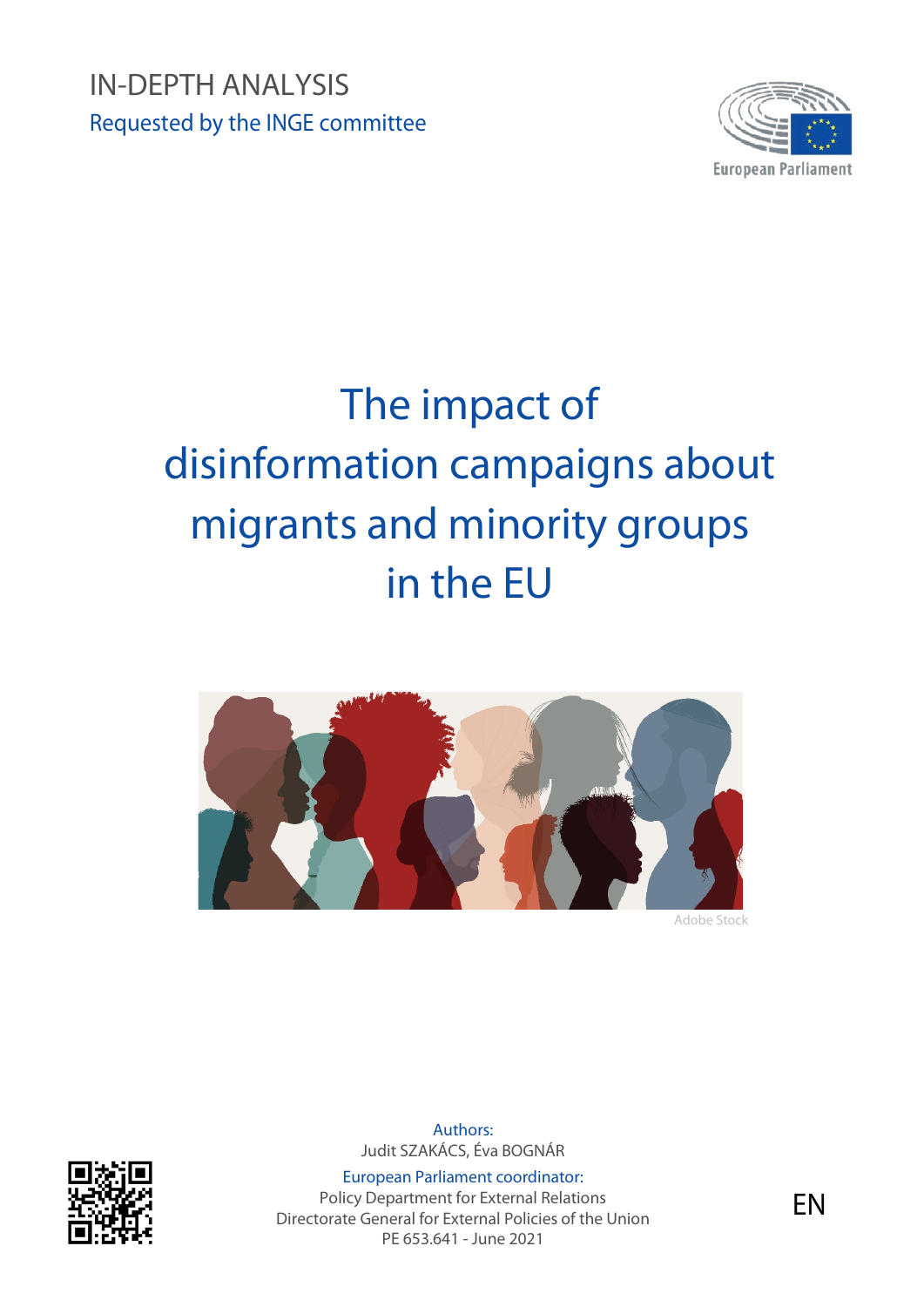

# IN-DEPTH ANALYSIS

# The impact of disinformation campaigns about migrants and minority groups in the EU

### **ABSTRACT**

This analysis, commissioned by the European Parliament's Special Committee on Foreign Interference in all Democratic Processes in the European Union, including Disinformation (INGE), aims to explore the impact of disinformation activity originated or amplified from abroad targeting minorities in the EU over the years 2018-2021. While disinformation has become all-pervasive, it can be considered as yet another tool being used to target vulnerable groups in society. Looking at recent disinformation campaigns that ethnic, religious and cultural minorities have been subjected to, this study finds both direct and indirect links between disinformation and fundamental rights, such as human dignity or physical and mental integrity, along with core European values, including equality, the rule of law and solidarity. The Roma are found to be victims of domestic disinformation, while migrants and the Jewish community are targeted by the Kremlin. The research found that disinformation by foreign and domestic actors as well as disinformation and organic content are increasingly merging, rendering measures to stop foreign disinformation more difficult.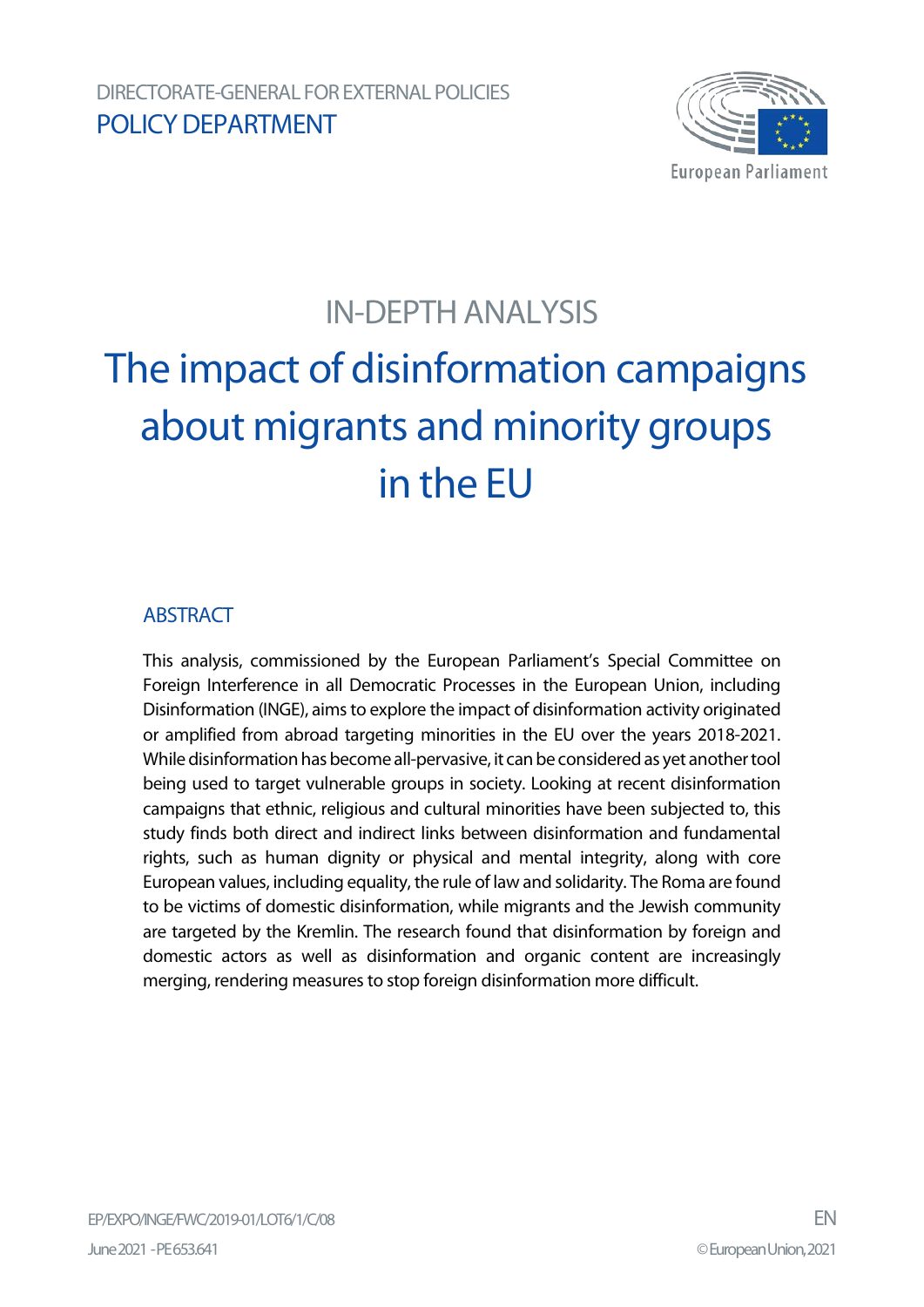Policy Department, Directorate-General for External Policies

#### **AUTHORS**

- Judit SZAKÁCS, Research Fellow, Center for Media, Data and Society (CMDS), Democracy Institute, Central European University
- Éva BOGNÁR, Senior Program Officer and Researcher Center for Media, Data and Society (CMDS), Democracy Institute, Central European University

#### **PROJECT COORDINATOR (CONTRACTOR)**

• Trans European Policy Studies Association (TEPSA)

This study was originally requested by the European Parliament's Special Committee on Foreign Interference in all Democratic Processes in the European Union, including Disinformation (INGE)

The content of this document is the sole responsibility of the authors, and any opinions expressed herein do not necessarily represent the official position of the European Parliament.

#### **CONTACTS INTHE EUROPEANPARLIAMENT**

Coordination: Marika LERCH, Policy Department for External Policies with support of Marion SCHMID-DRUENER from the Policy Department for Citizens' Rights and Constitutional Affairs

Editorial assistant: Daniela ADORNA DIAZ

Feedback is welcome. Please write to [marika.lerch@europarl.europa.eu](mailto:marika.lerch@europarl.europa.eu)

To obtain copies, please send a request to **[poldep-expo@europarl.europa.eu](mailto:poldep-expo@europarl.europa.eu)** 

#### **VERSION**

English-language manuscript completed on 24 June 2021.

#### **COPYRIGHT**

Brussels © European Union, 2021

Reproduction and translation for non-commercial purposes are authorised, provided the source is acknowledged and the European Parliament is given prior notice and sent a copy.

This paper will be published on the European Parliament's online database, ['Think Tank'](http://www.europarl.europa.eu/thinktank/en/home.html)

ISBN: 978-92-846-8251-5 (pdf) ISBN: 978-92-846-8252-2 (paper) doi:10.2861/693662 (pdf) doi:10.2861/3358 (paper)

Catalogue number: QA-05-21-188-EN-N (pdf) Catalogue number: QA-05-21-188-EN-C (paper)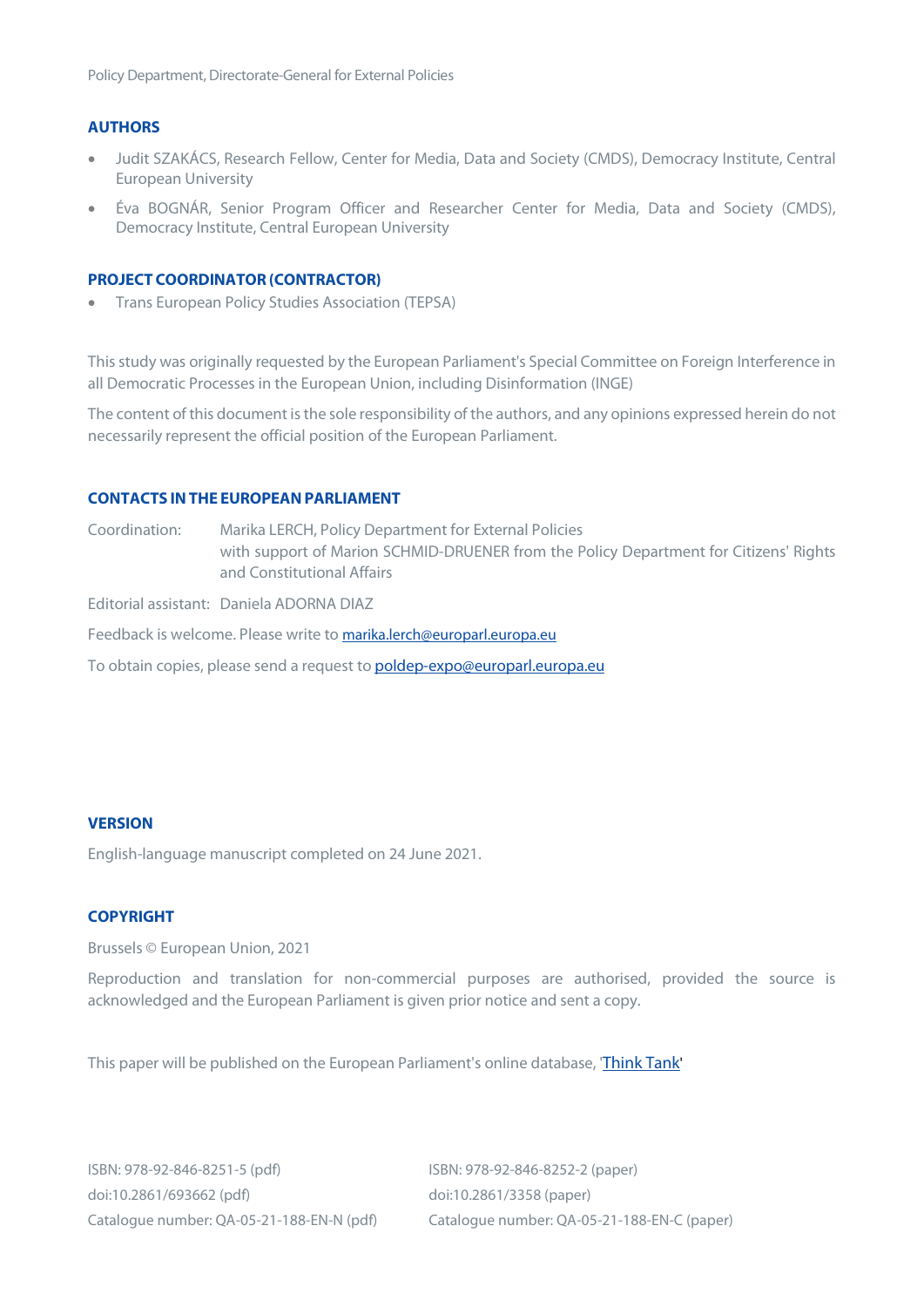|              |                                                   | Table of content                                          |                   |
|--------------|---------------------------------------------------|-----------------------------------------------------------|-------------------|
|              |                                                   | List of acronyms                                          | V                 |
|              |                                                   | <b>List of Figures</b>                                    | V                 |
|              |                                                   | <b>Executive Summary</b>                                  | Vİ                |
|              |                                                   | <b>Introduction</b>                                       | 1                 |
|              | 1.1                                               | Outline of the study                                      |                   |
|              |                                                   | 1.2 Methodology                                           | $\overline{2}$    |
| $\mathbf{2}$ |                                                   | State of play                                             | 3                 |
|              | 2.1                                               | The definition of key terms                               | $\overline{3}$    |
|              |                                                   | <b>Types of disinformation</b><br>2.1.1                   | 5                 |
|              |                                                   | 2.1.2 Hate speech                                         | 6                 |
|              | 2.2                                               | The disinformation ecosystem                              | 7                 |
|              | 2.3                                               | Minority-related disinformation campaigns:                |                   |
|              |                                                   | origin and target                                         | 8                 |
|              | 2.4                                               | State of the art                                          | 9                 |
| 3            |                                                   | Main disinformation actions against minorities            | 12                |
|              | 3.1                                               | Actions recorded in the EUvsDisinfo database              | $12 \overline{ }$ |
|              | 3.2                                               | Ethnicising the pandemic: disinformation concerning       |                   |
|              |                                                   | the Roma                                                  | 14                |
|              | 3.3                                               | <b>Disinformation actions against migrants</b>            | 16                |
|              | 3.4                                               | Islamophobia: disinformation actions against Muslims      | 18                |
|              | 3.5                                               | The newest vehicle for the oldest hatred': disinformation |                   |
|              |                                                   | actions against Jews                                      | 18                |
|              | 3.6                                               | #JeNeSuisPasUnVirus: disinformation actions against       |                   |
|              |                                                   | people with Asian background                              | 19                |
|              | 3.7                                               | Minorities as the target audience for disinformation      | 20                |
| 4            |                                                   | The impact of disinformation campaigns                    | 22                |
| 5            | EU and Member State action against disinformation |                                                           |                   |
|              | 5.1                                               | Brief overview of the relevant EU policies                | 26                |
|              | 5.2                                               | Possible responses: civic initiatives in Member States    | 28                |
|              | 5.3                                               | Some successful initiatives                               | 31                |
| 6            |                                                   | <b>Conclusions</b>                                        | 32                |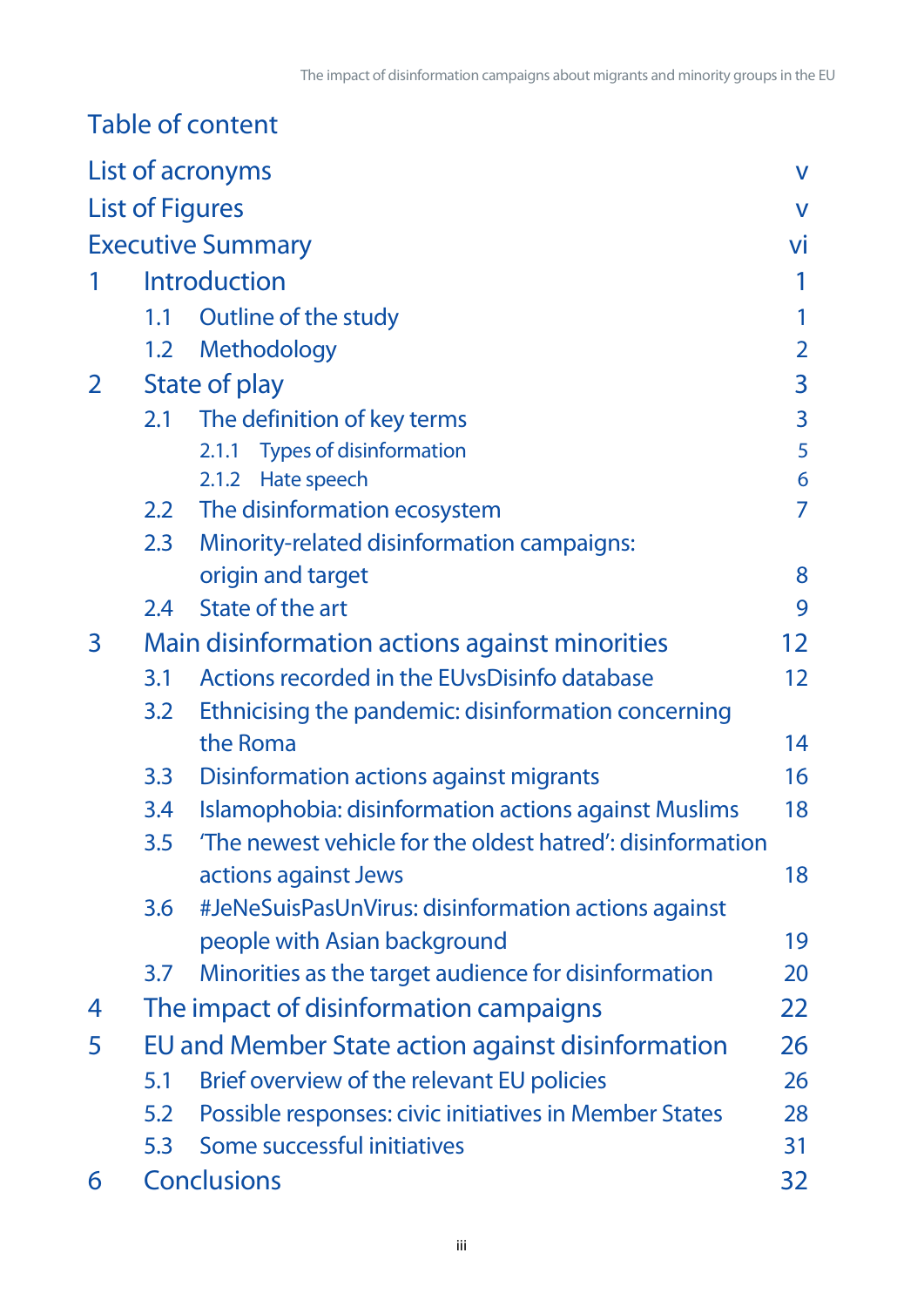|   | <b>Recommendations</b>             |                                                     | 33 |
|---|------------------------------------|-----------------------------------------------------|----|
|   |                                    | 7.1 Changing the media ecosystem                    | 33 |
|   |                                    | 7.2 Increasing societal resistance                  | 33 |
|   | 7.3                                | <b>Minorities</b>                                   | 34 |
|   |                                    | 7.4 Addressing the foreign origin of disinformation | 35 |
| 8 | <b>References</b>                  |                                                     | 36 |
|   | <b>Annex: List of interviewees</b> |                                                     |    |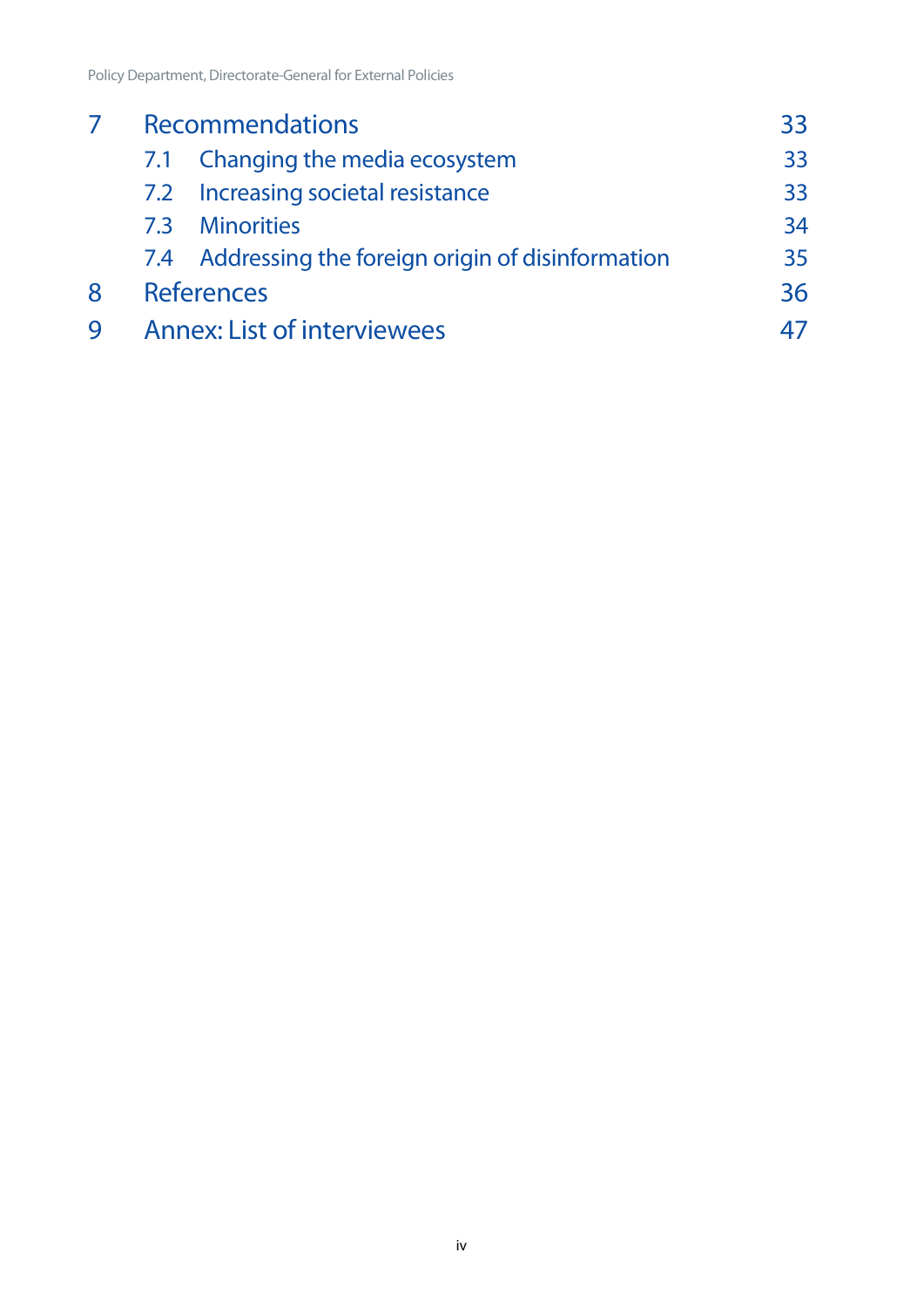# <span id="page-5-0"></span>List of acronyms

| AfD          | Alternative für Deutschland                                                                        |
|--------------|----------------------------------------------------------------------------------------------------|
| <b>DITIB</b> | Turkish-Islamic Union for Religious Affairs in Germany [Diyanet <i>İşleri Türk-İslam Birliği</i> ] |
| <b>DSA</b>   | <b>Digital Services Act</b>                                                                        |
| EC           | <b>European Commission</b>                                                                         |
| <b>ECRE</b>  | European Council on Refugees and Exiles                                                            |
| EEAS         | <b>European External Action Service</b>                                                            |
| <b>ENAR</b>  | European Network Against Racism                                                                    |
| <b>ERRC</b>  | European Roma Rights Centre                                                                        |
| <b>FRA</b>   | European Union Agency for Fundamental Rights                                                       |
| <b>IDA</b>   | Information and documentation centre for anti-racism work e.V                                      |
| <b>ISD</b>   | Institute for Strategic Dialogue                                                                   |
| <b>NGO</b>   | non-governmental organisation                                                                      |
| <b>TEU</b>   | Treaty on European Union                                                                           |
| <b>TFEU</b>  | Treaty on the Functioning of the European Union                                                    |
| <b>TEV</b>   | Tett es Védelem Alapítvány                                                                         |

# <span id="page-5-1"></span>List of Figures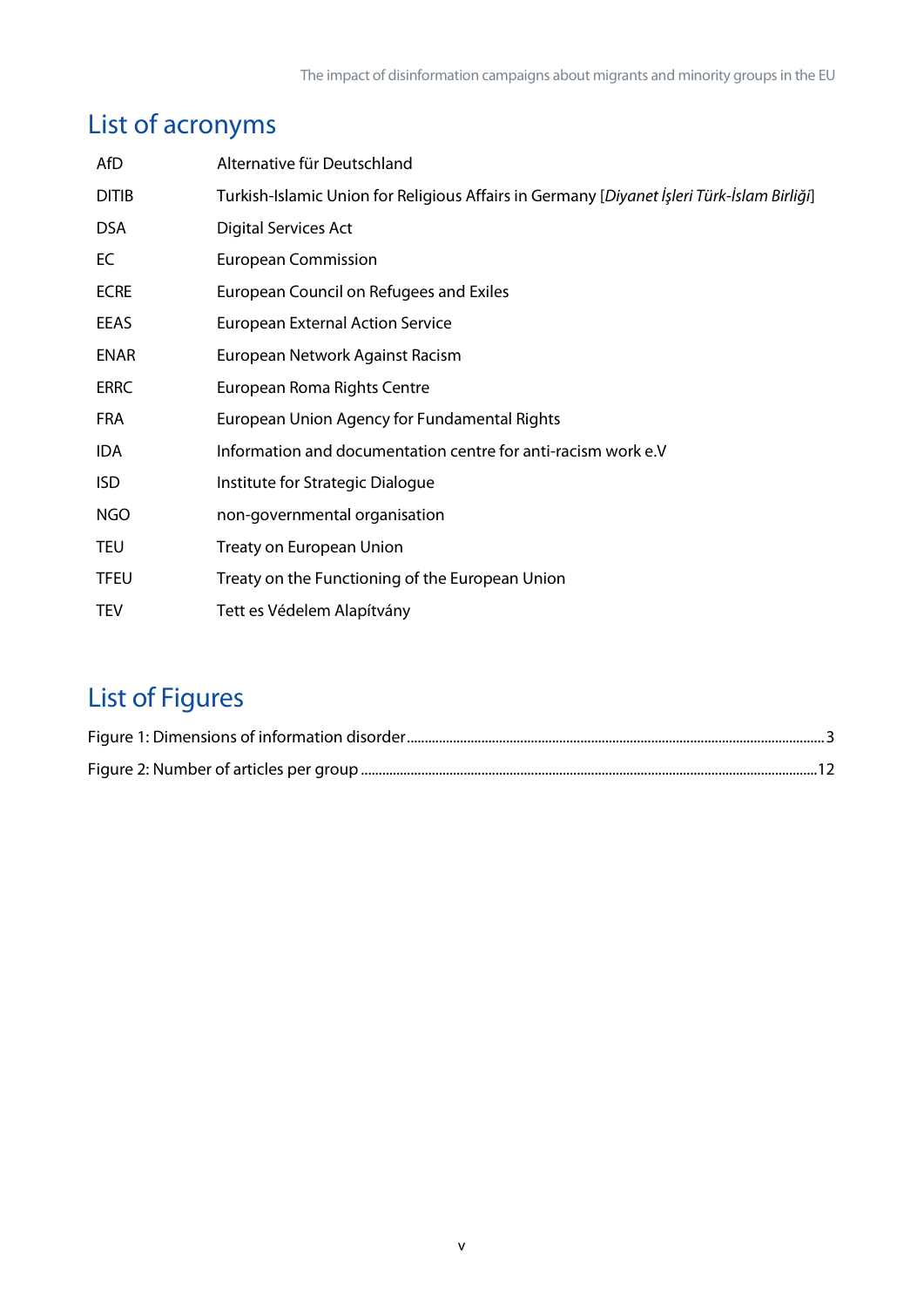# <span id="page-6-0"></span>Executive Summary

Based on desk research and 10 stakeholder interviews, this study reviews (1) the most important disinformation campaigns targeting ethnic, cultural and religious minorities in the European Union (EU), with a focus on disinformation activities originating from, funded by, or amplified by foreign actors over the period from January 2018 to March 2021; and (2) the impact of such disinformation activities not only on the core values identified in Article 2 of the Treaty on European Union (TEU), notably dignity, freedom, equality and the rights of persons belonging to minorities, but also on democracy, rule of law and fundamental rights.

The main minority groups covered in this study are the Roma, migrants, Muslim and Jewish people, people of Asian background and Russian minorities in Estonia, Germany and Latvia. The starting point of our analysis is the EUvsDisinfo database, a flagship project of the European External Action Service (EEAS) East StratCom Task Force, which focuses on disinformation from the Kremlin. Additional disinformation activities are collected from academic and grey literature, the news media and stakeholder interviews.

With regard to **disinformation campaigns**, key findings based on the EUvsDisinfo database are:

- Most of the relevant articles in this database concern **migrants or Muslims**.
- These stories perpetuate longstanding narratives, such as: migrants/Muslims as a threat to European cultural identity; migrants as a criminal threat; and migrants as an economic threat.
- The articles about Jews contain **old anti-Semitic canards** or conspiracy theories.
- The database contains **no relevant articles about the Roma and people with Asian backgrounds.**
- Overall, the articles recorded **build on existing tensions**, leveraging stereotypes and fears in Member States' societies.
- Few of the stories are completely fabricated, with most framing issues in an 'alternative' way and expressing opinions rather than factual statements.

Disinformation articles collected outside of this database show:

#### **1. The Roma**

- During the period studied, disinformation about the Roma in France and Romania included **time-worn stories** about 'child-snatching'.
- The COVID-19 pandemic has led to an increase in the levels of *anti-gypsyism*, resulting in the **'ethnicisation' of the pandemic** in several Member States.
- In these Member States, **the Roma have been scapegoated** and attacked for allegedly being the virus' main spreaders. Rumours circulated about Roma communities being 'hotbeds' of infection, prompting the authorities to restrict entry to and exit from these neighbourhoods.
- It is unlikely that anti-Roma disinformation campaigns originate from foreign actors.

#### **2. Migrants/Muslims**

- Although receiving less attention of late, stories about them **as a threat to public health** have been reported in several Member States.
- During the pandemic's first wave, disinformation about migrants being 'secretly allowed' into the country were published in Germany, Croatia and Czech Republic.
- There have been stories in Italy and Spain about allegedly infected migrants entering the country, allegedly escaping quarantine or purportedly infecting police officers.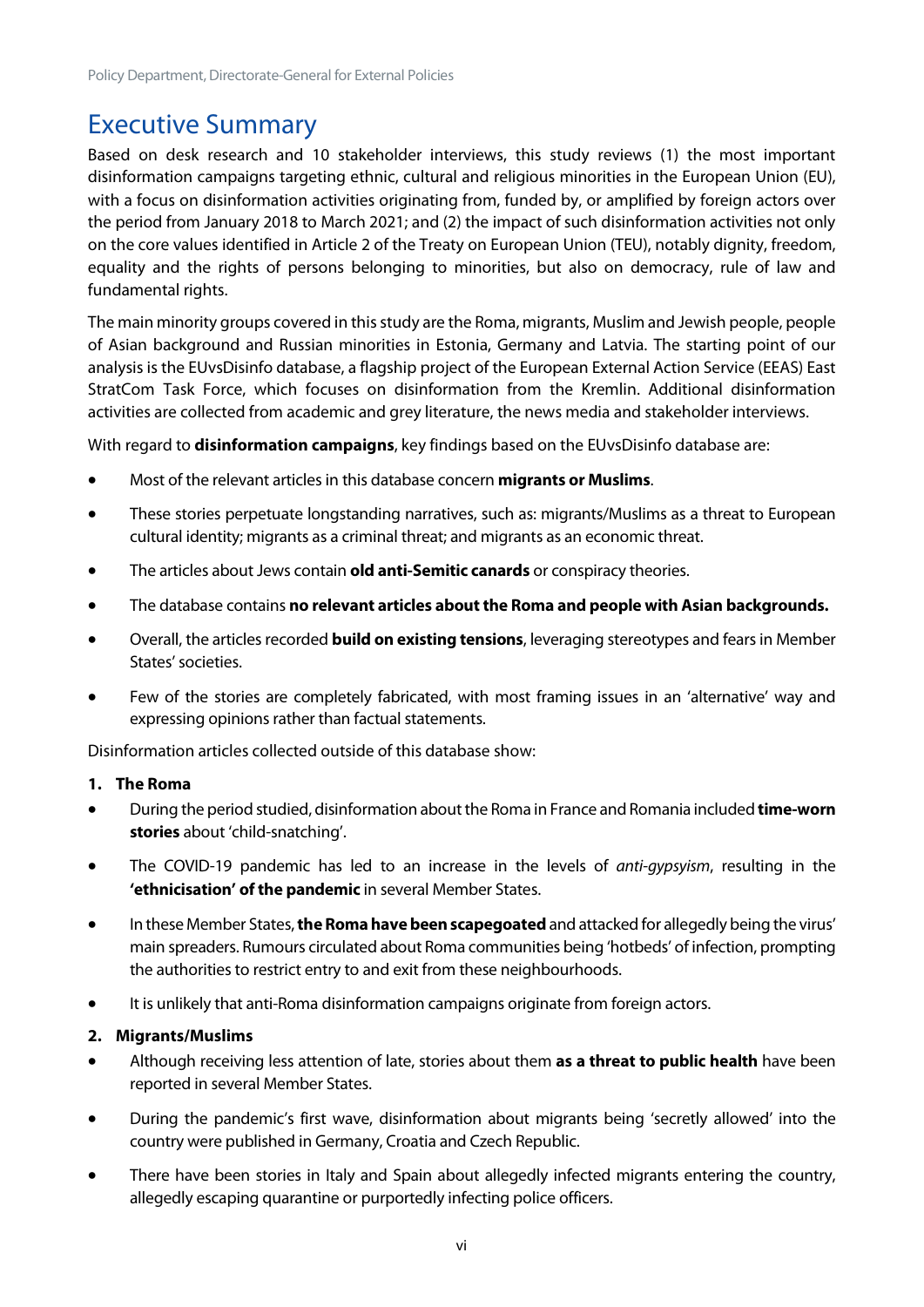• Migrant-related disinformation operations reveal **a mixture of disinformation linked to the Kremlin and domestic far-right actors.**

#### **3. Jewish people**

- **Anti-Semitic conspiracy theories** have very deep roots, often focusing on a single individual such as American billionaire George Soros.
- The pandemic has brought about an explosion of conspiracy theories in Europe, many with anti-Semitic undertones.
- A study in the United States (USA) found that Russian trolls spread the same anti-Semitic conspiracy theories as the far-right; often it is not possible to discover who came up with the disinformation first.
- It is also likely that some anti-Semitic disinformation is spread by Russian actors in Europe.

#### **4. People of Asian descent**

- The pandemic has brought about **an exponential rise in anti-Asian racism** in Europe.
- This prompted some to start the social media campaign #JeNeSuisPasUnVirus ('I am not a virus').
- **5. Russian minorities in Estonia, Latvia and Germany as addressee of disinformation**
- The Russian-speaking diaspora in Estonia, Latvia and Germany has been targeted by Kremlin-backed disinformation and propaganda for decades.
- Kremlin-originated disinformation aimed at the diaspora **depicts these Member States and the EU as anti-Russian, weak and polarised**, in contrast to the image of a strong, prosperous Russia, which protects Russians no matter where they live.

#### **6. The Muslim minority as addressee of disinformation**

- Extremist groups such as **al-Qaeda and ISIS** have used disinformation and propaganda for recruitment purposes.
- Some groups have used **the COVID-19 pandemic** to spread disinformation, framing the virus as God's punishment of his enemies.

**Microtargeting minorities** with emotive messages weaponising existing social problems is a potential danger for the European Union. While no report of cases similar to those identified in the USA has been found in the EU, the Russian diaspora in Germany has been targeted by the Kremlin before elections.

#### With regard to **the impact of disinformation**, this study finds that it is **multifaceted**:

- Democracy relies on a well-informed public and is adversely affected by disinformation. The current media ecosystem is particularly susceptible to disinformation, thus making it inherently problematic for democracy.
- The impact of disinformation within the context of the COVID-19 pandemic has had some very direct consequences for minorities. **Health-related disinformation** in the infodemic, in regard for example to anti-vaccine disinformation or disinformation about potential 'cures' for COVID-19, can be dangerous for the health of all people, but **some minorities appear to be particularly vulnerable**. The infodemic thus impacts the fundamental rights of minorities, including their right to life, the right to physical and mental integrity as well as the right to free and informed consent in the field of medicine. Moreover, with disinformation campaigns blaming them for spreading the virus, **the Roma have become subject to** overly restrictive, **discriminatory measures** in a number of Member States. This is a direct impact on their fundamental rights as well as equality and the rule of law.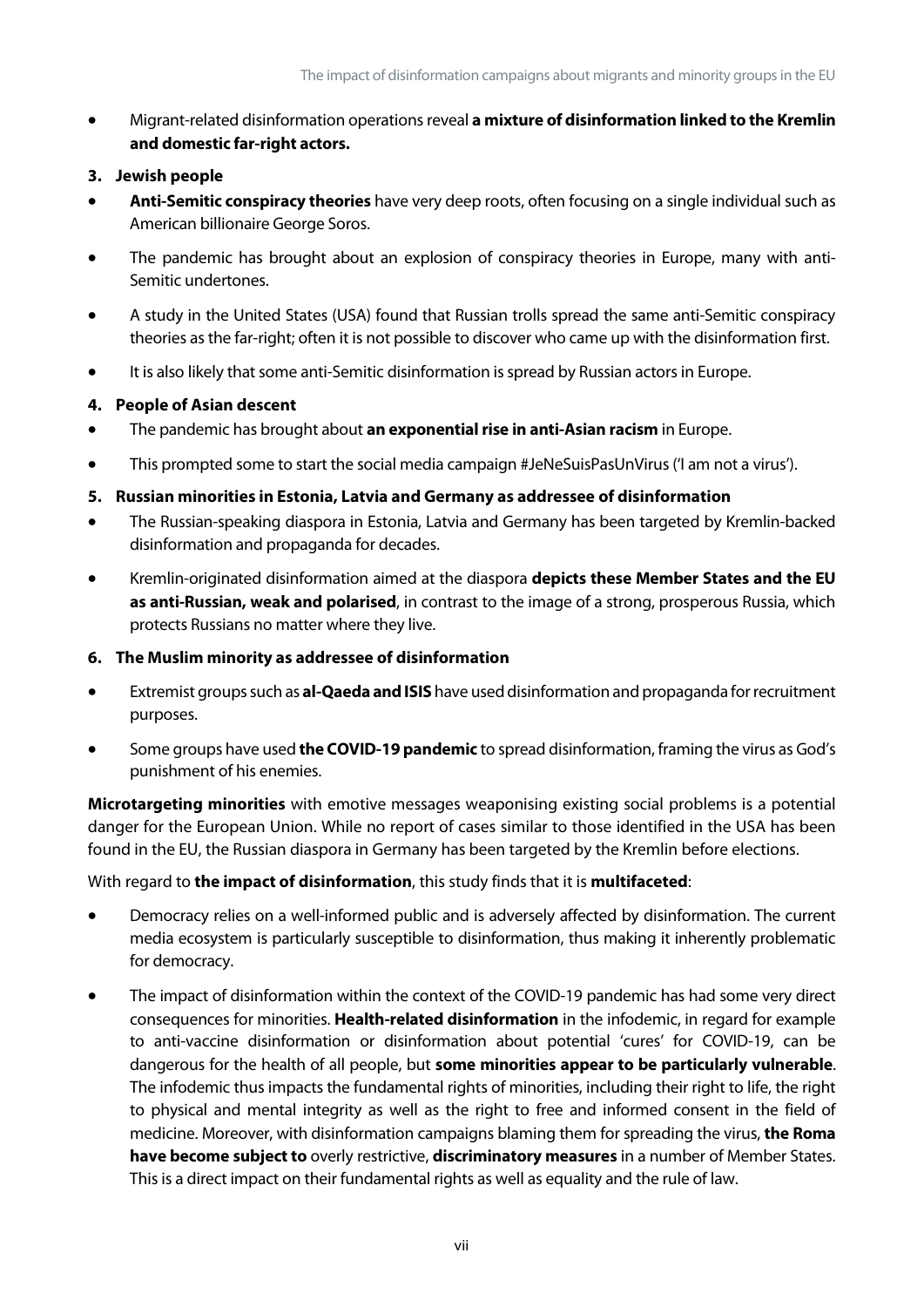- Information manipulation campaigns can contribute to **increasing hatred against minorities** and hence they have a direct negative impact on the fundamental right to human dignity. The extent to which this impact is actual or potential varies according to group and geography. The Roma and migrants are heavily affected, while a Hungarian-Jewish organisation has not found a direct link between disinformation and anti-Semitic hate crime.
- Beyond affecting those who are the victims, these campaigns also have an adverse impact on tolerance and solidarity. By attacking a social group and spreading distorted negative information about it, such actions reinforce the existence of an 'out-group', which **undermines social cohesion**.
- Campaigns targeting Russian minorities abroad aim to sow **distrust towards the government**, potentially impacting respect for the rule of law. These campaigns also foster Russian identity as being in opposition to that of the host country, thereby trying to undermine social cohesion. The Kremlin has also microtargeted racial minorities in the USA to discourage them from voting. No similar cases have been reported in Europe, but the potential is nevertheless present.
- Activists reported on disinformation's '**chilling effect**' for non-governmental organisations (NGOs). For instance, if a group is vilified in the media, NGOs may want to avoid being associated with it. In addition, disinformation has been weaponised by politicians to clamp down on dissent.
- Disinformation can possibly be linked with changes in levels of **acceptance and solidarity** towards migrant communities.

With these findings in mind, this study makes a **number of recommendations** on how to improve the media ecosystem in general and how to counter minority-related disinformation in particular. The minority-specific recommendations include (but are not limited to):

- The planned strengthened **Code of Practice on Disinformationand Digital Services Act**should both include **specific protection for vulnerable groups**. For example, platforms should be required to cooperate with fact-checkers and moderators representing minorities. Hate speech often uses coded language, making detection difficult for algorithms and moderators who are not familiar with the local context. Under these plans, platforms may be required to improve the visibility of authoritative information based on transparent standards. Minorities should have an input into any authoritative information about them.
- To counter negative disinformation, minorities should foster their own, positive **counter-narrative** which should come to the attention of the media. Such projects should be supported by Member States or the EU.
- Successful EU programmes which **train young people** from minorities on how to create and disseminate their counter-narrative should continue.
- In addition to **training programmes for journalists** on how to cover minority-related news, they should also be taught how to recognise disinformation about minorities, so as to avoid its inadvertent spread.
- **Media literacy programmes** for general audiences should cover the issue of how minorities are used as tools in disinformation campaigns.
- Member States should create **minority-specific media literacy programmes** on how to resist disinformation.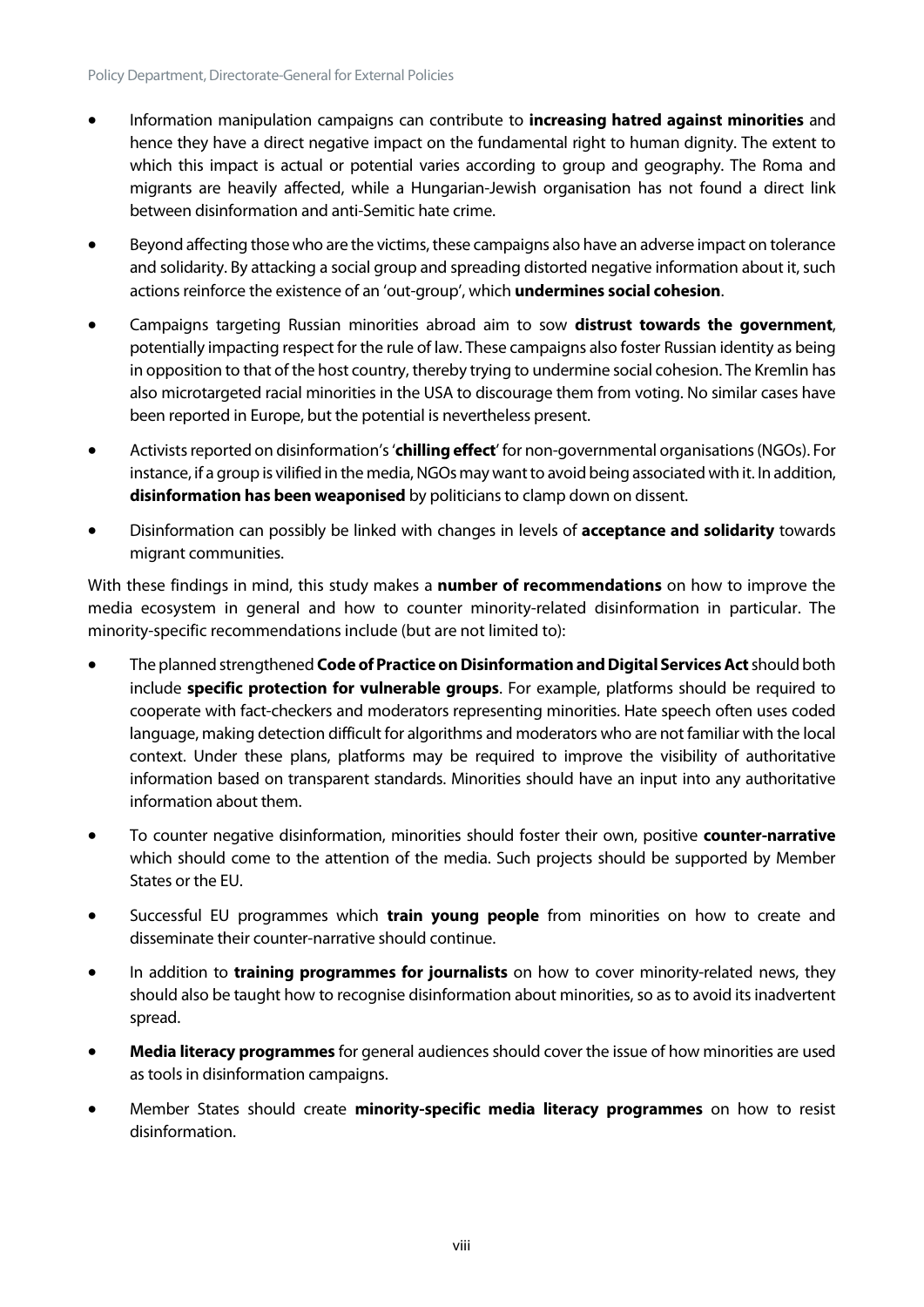- In light of the COVID-19 pandemic, Member States should provide **essential information (for example, about vaccines) in minority languages**. A lack of easy-to-understand authoritative information contributes to the spread of disinformation.
- The EU and Member States should continue to support **fact-checking** programmes and the development of fact-checking tools. At the same time, given the limitations therein, research should be undertaken into potentially more effective methods such as **pre-bunking**.
- The erosion of trust in institutions and fellow citizens caused partially by disinformation has had a significantly negative impact on feelings of solidarity towards minorities. Hence, it is important to find ways of rebuilding this trust by having a **more proactive**, rather than reactive, communication policy.
- To better deal with hate speech, platforms should be required to **report illegal hate speech** to the relevant authorities instead of just removing it.
- To counter foreign disinformation, **platforms should** be required to **label accounts belonging to government officials as well as accounts belonging to state-affiliated media**. Some are already doing this, but the labelling should be underpinned by clear and transparent rules.
- Platforms should be required to verify the identity of groups/individuals who want to run political advertisements. Such **advertisements should be clearly labelled** including the organisation/individual who funded them.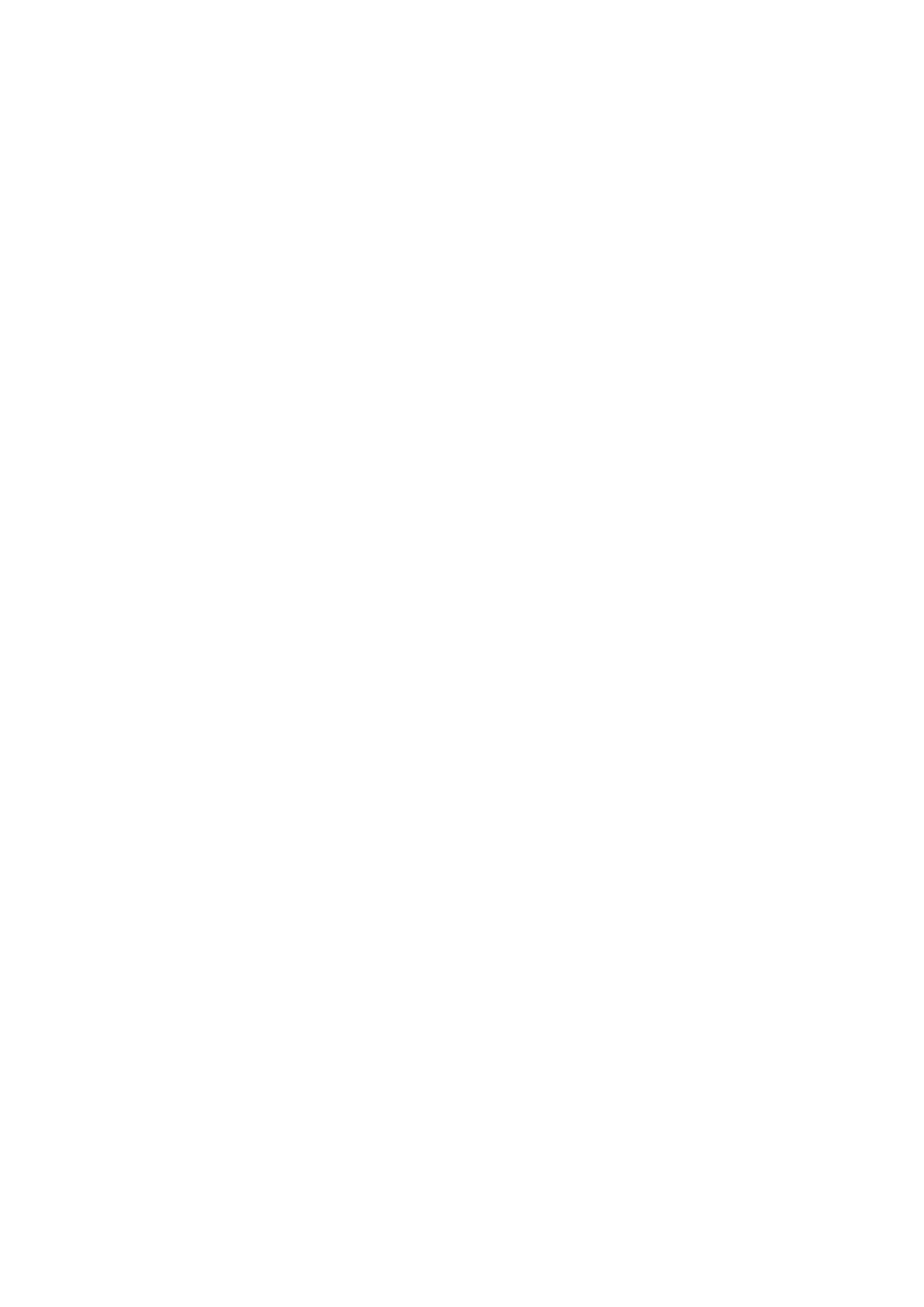# <span id="page-11-0"></span>1 Introduction

The issue of disinformation has in recent years received much public, political and scholarly attention. Social scientists have been busy developing typologies, analysing potential causes and consequences of disinformation. Policymakers have responded by proposing and introducing legislation designed to tackle this problem, both at European Union (EU) level and in Member States (MS). Civil society has launched initiatives such as media literacy and fact-checking projects to increase societal resilience to information  $manipulation<sup>1</sup>.$  $manipulation<sup>1</sup>.$  $manipulation<sup>1</sup>.$ 

While **disinformation** has become all-pervasive, it can arguably be considered as **yet another tool to target vulnerable groups** in society. The European Parliament recognised the 'weaponisation' of disinformation against minorities in two Resolutions (10 October 2019[2](#page-11-3) and 15 January 2020) where it 'condemn[ed] media propaganda and misinformation against minorities; call[ed] for the establishment of the best possible safeguards against hate speech and radicalisation, disinformation campaigns and hostile propaganda, particularly those originating from authoritarian states and non-state actors such as terrorist groups' [3](#page-11-4) .

Disinformation leads to a number of significant consequences. Some are more abstract, for instance contributing to the **erosion of public trust** in institutions and influencing voting behaviour, while others represent **actual health risks** (such as during the infodemic) or may lead to hate crimes. This has been acknowledged by the European Parliament in two other Resolutions adopted on 20 October 2020 and 25 November 2020. In the resolution of October, the Parliament states that 'hate speech and disinformation harm public interest by undermining respectful and honest discourse and pose threats to public security since they can incite real-world violence<sup>'[4](#page-11-5)</sup>. The COVID-19 infodemic and fatal storming of the US Capitol on 6 January 2021, following a massive disinformation campaign about the US Presidential elections, are stark reminders that disinformation has real-life consequences.

While the initiators and forces behind disinformation activities are often difficult to identify, global actors such as Russia, China and Iran benefit from the resulting increased societal divisions and tensions, as well as from interference with democratic processes in the EU. Aimed at polarising Europe and undermining solidarity among Member States, disinformation campaigns require a multifaceted response from the EU, both to protect vulnerable groups and to defend Union values, such as the rule of law, fundamental rights, tolerance and equality.

This study seeks to inform the work of Members of the European Parliament with information on recent disinformation activities targeting minority groups with foreign support or interference. It will also look at the originators and impact of such campaigns. Our goal is not only to provide a better understanding of minority-specific foreign disinformation strategies, but also to propose recommendations for countering this problem.

# <span id="page-11-1"></span>1.1 Outline of the study

For conceptual clarity in this rather chaotic field, Chapter 2 will set out a brief definition of key terms before contextualising disinformation activity in the current information ecosystem. Chapter 3 will then provide a description of the most important recent disinformation campaigns, which will be followed in Chapter 4

<span id="page-11-2"></span><sup>1</sup> See, for example, the *[Factabaari](http://www.faktabaari.fi/)* project in Finland or *[Manipulátoři](http://www.manipulatori.cz/)* in Czech Republic.

<span id="page-11-3"></span><sup>&</sup>lt;sup>2</sup> European Parliament, Resolution of 10 October 2019 on foreign electoral interference and disinformation in national and [European democratic processes,](https://www.europarl.europa.eu/doceo/document/TA-9-2019-0031_EN.html) P9\_TA(2019)0031, 2019.

<span id="page-11-4"></span><sup>&</sup>lt;sup>3</sup> European Parliament, Resolution on Human Rights and Democracy in the World and the European Union's Policy on the Matter – [Annual Report 2018,](https://www.europarl.europa.eu/doceo/document/TA-9-2020-0007_EN.html) P9\_TA(2020)0007, 2020a.

<span id="page-11-5"></span><sup>4</sup> European Parliamen[t, Resolution on the Digital Services Act and fundamental rights issues posed,](https://www.europarl.europa.eu/doceo/document/TA-9-2020-0274_EN.html) P9\_TA(2020)0274, 2020b; European Parliament, [Resolution on Strengthening Media Freedom: the Protection of Journalists in Europe, Hate Speech,](https://www.europarl.europa.eu/doceo/document/TA-9-2020-0320_EN.html#def_1_7)  [Disinformation and the Role of Platforms,](https://www.europarl.europa.eu/doceo/document/TA-9-2020-0320_EN.html#def_1_7) P9\_TA(2020)0320, 2020c.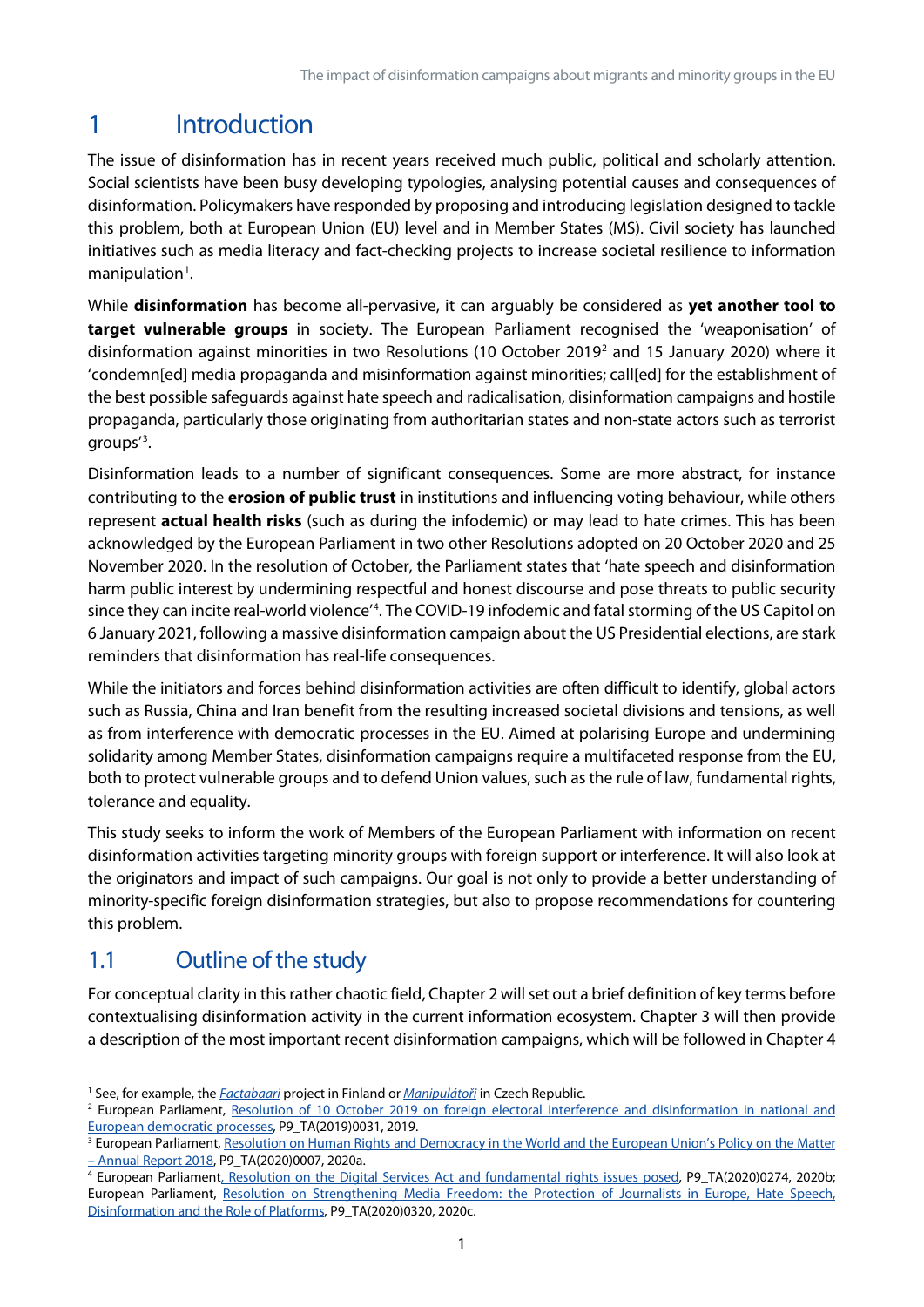with an analysis of both the real and potential consequences of such activity. In Chapter 5, relevant EUlevel policies will be summarised and reviewed, prior to an evaluation of certain civic initiativesin Member States. Chapters 6 and 7 will conclude the study by proposing a number of concrete steps aimed at creating greater resilience to disinformation within society.

### <span id="page-12-0"></span>1.2 Methodology

This study relies on a qualitative mixed methodology featuring **desk research and stakeholder interviews**. The former includes a comprehensive review of relevant academic and grey literature, as well as newspaper reports. For Kremlin-originated disinformation, reference was made to the **EUvsDisinfo database**, a flagship project of the European External Action Service (EEAS) East StratCom Task Force. The database is the only one of its kind in the EU and as such has been a regular point of reference for EU politicians, although in our view it is rather problematic, both in its status as an 'official' fact-checker and in its operations<sup>[5](#page-12-1)</sup>. As for its status as part of the EU's Strategic Communications Task Force, 'it is vulnerable to charges of being (counter-) propaganda<sup>7[6](#page-12-2)</sup>. Although it has taken steps to increase transparency, the criteria used to identify disinformation remain somewhat unclear. It also tries to debunk claims that are not verifiable, such as opinions. Yet, for the purposes of this analysis the authors consider as disinformation what the EEAS labels as such.

As for stakeholders, **10 representatives of various EU-level and national civic organisations** were interviewed, bearing in mind diversity with regard to the groups represented as well as geographical variation within the EU<sup>[7](#page-12-3)</sup>. While this approach provides the most well-rounded study possible given time constraints and availability of resources, there are of course limitations. Identifying the actors behind inherently secretive steps, such as information manipulation, using open-source information is largely impossible. Relying on newspapers as research sources that not only have their own political agendas but have also not been peer-reviewed can potentially open up our study to the charge of political bias. Nevertheless, despite these limitations, we believe that the conclusions reached are valid and accordingly this study can contribute to a better understanding of how disinformation impacts vulnerable groups in society.

<span id="page-12-3"></span> $7$  A list of interviewees is provided in the Annex.

<span id="page-12-1"></span><sup>&</sup>lt;sup>5</sup> See also J. Bayer, N. Bitiukova, P. Bárd, J. Szakács, A. Alemanno, and E. Uszkiewicz, [Disinformation and Propaganda –](https://www.europarl.europa.eu/RegData/etudes/STUD/2019/608864/IPOL_STU(2019)608864_EN.pdf) Impact on [the Functioning of the Rule of Law in the EU and Its Member States,](https://www.europarl.europa.eu/RegData/etudes/STUD/2019/608864/IPOL_STU(2019)608864_EN.pdf) Policy Department for Citizens' Rights and Constitutional Affairs, Directorate General for Internal Policies of the Union (DG IPOL), European Parliament, February 2019, pp 97-98.

<span id="page-12-2"></span><sup>&</sup>lt;sup>6</sup> J. Bayer, B. Holznagel, K. Lubianiec, A. Pintea, J. B. Schmitt, J. Szakács, and E. Uszkiewicz, Disinformation and Propaganda: Impact [on the Functioning of the Rule of Law and Democratic Processes in the EU and Its Member States -](https://www.europarl.europa.eu/RegData/etudes/STUD/2021/653633/EXPO_STU(2021)653633_EN.pdf) 2021 Update, Policy Department for External Relations Directorate General for External Policies of the Union, European Parliament, 2021.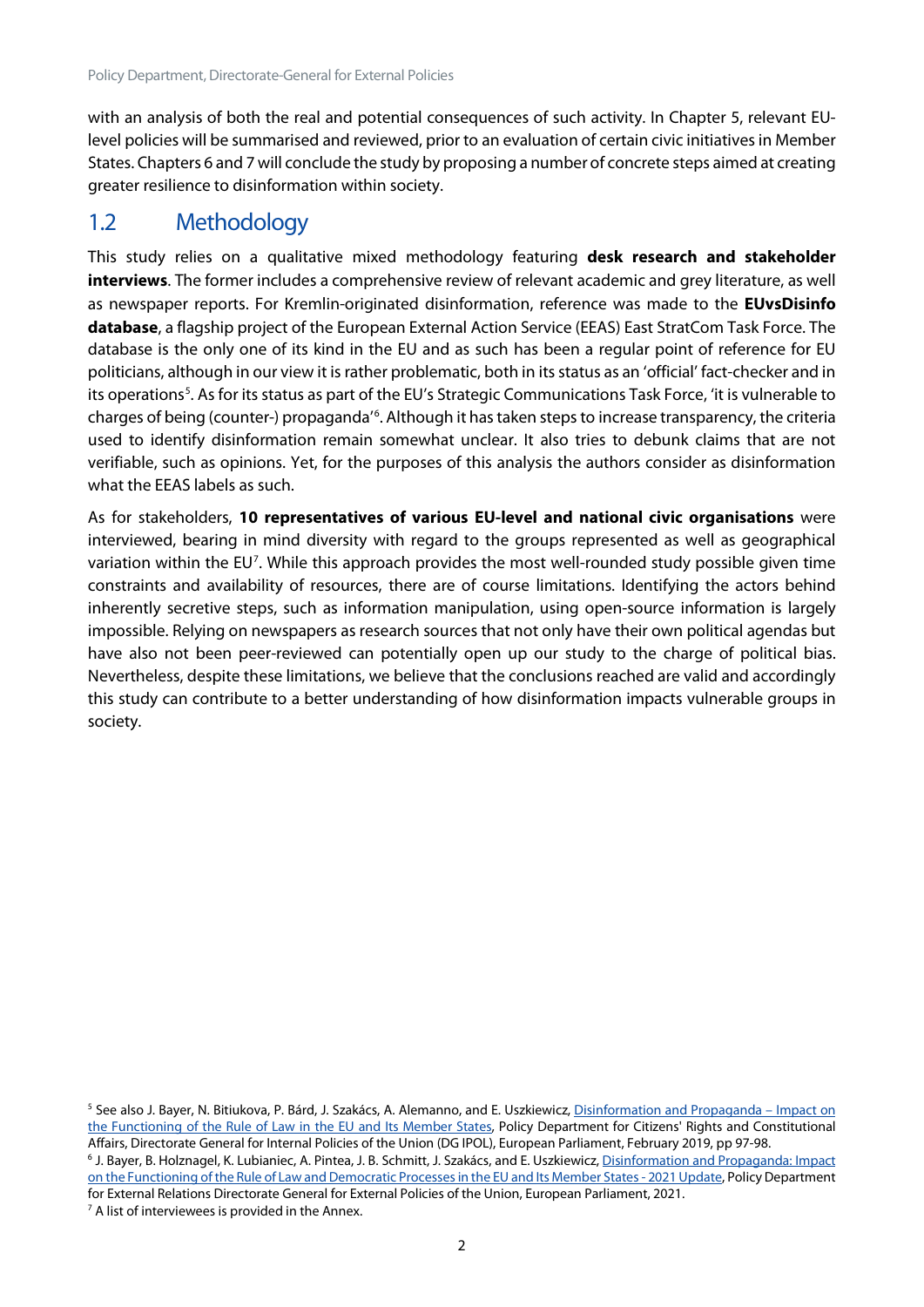# <span id="page-13-0"></span>2 State of play

# <span id="page-13-1"></span>2.1 The definition of key terms

Given the scholarly, political and public attention to 'fake news', it is not surprising that a plethora of overlapping and sometimes contradictory terminology has been developed to describe and analyse this phenomenon. These definitions are generally constructed along four dimensions, albeit not usually equally weighted: the type of information; the falsity of information; the intention of the author; and the consequences or impact of the information<sup>[8](#page-13-3)</sup>.

<span id="page-13-2"></span>



Source: Authors' own elaboration

Based mostly on falsity, intention and impact, the European Commission (EC) defines disinformation as 'verifiably false or misleading information that is created, presented and disseminated for economic gain or to intentionally deceive the public, and may cause public harm […][such as] threats to democratic political and policy-making processes as well as public goods' [9](#page-13-4) .

This definition entails that disinformation is deceptive and intentionally so. On the dimension of intent, this differentiates disinformation from *misinformation*, in that the latter is **false or misleading information spread without the intention to deceive**. Along the dimension of falsity, disinformation is distinguished from *mal-information,* which involves **the weaponisation of genuine information** such as data gathered via hacks or leaks. Mal-information is '[i]nformation that is based on reality, used to inflict harm on a person, organisation or country<sup>[10](#page-13-5)</sup>. In addition to misinformation and mal-information, the European Commission's definition of disinformation also excludes satire and parody, as well as errors and 'clearly identified partisan news and commentary' [11](#page-13-6), which arguably lack the intention to deceive news consumers about their  $q$ oals<sup>[12](#page-13-7)</sup>.

<span id="page-13-3"></span><sup>8</sup> Bayer et al., 2019.

<span id="page-13-4"></span><sup>&</sup>lt;sup>9</sup> European Commission, Communication from the Commission to the European Parliament, the Council, the European Economic [and Social Committee and the Committee of the Regions. Tackling online disinformation: a European Approach,](https://eur-lex.europa.eu/legal-content/EN/TXT/?uri=CELEX%3A52018DC0236) COM/2018/236 final, 2018a.

<span id="page-13-5"></span><sup>&</sup>lt;sup>10</sup> C. Wardle, and H. Derakhshan, Information Disorder: Toward an Interdisciplinary Framework for Research and Policy Making, Council of Europe Report No 27, 2017.

<span id="page-13-6"></span><sup>&</sup>lt;sup>11</sup> European Commission 2018a.

<span id="page-13-7"></span><sup>&</sup>lt;sup>12</sup> In the EU Code of Practice on Disinformation, the Commission added 'misleading advertising' to the list of problematic content excluded from the definition of disinformation. See European Commission[, EU Code of Practice on Disinformation,](https://digital-strategy.ec.europa.eu/en/policies/code-practice-disinformation) 2018b.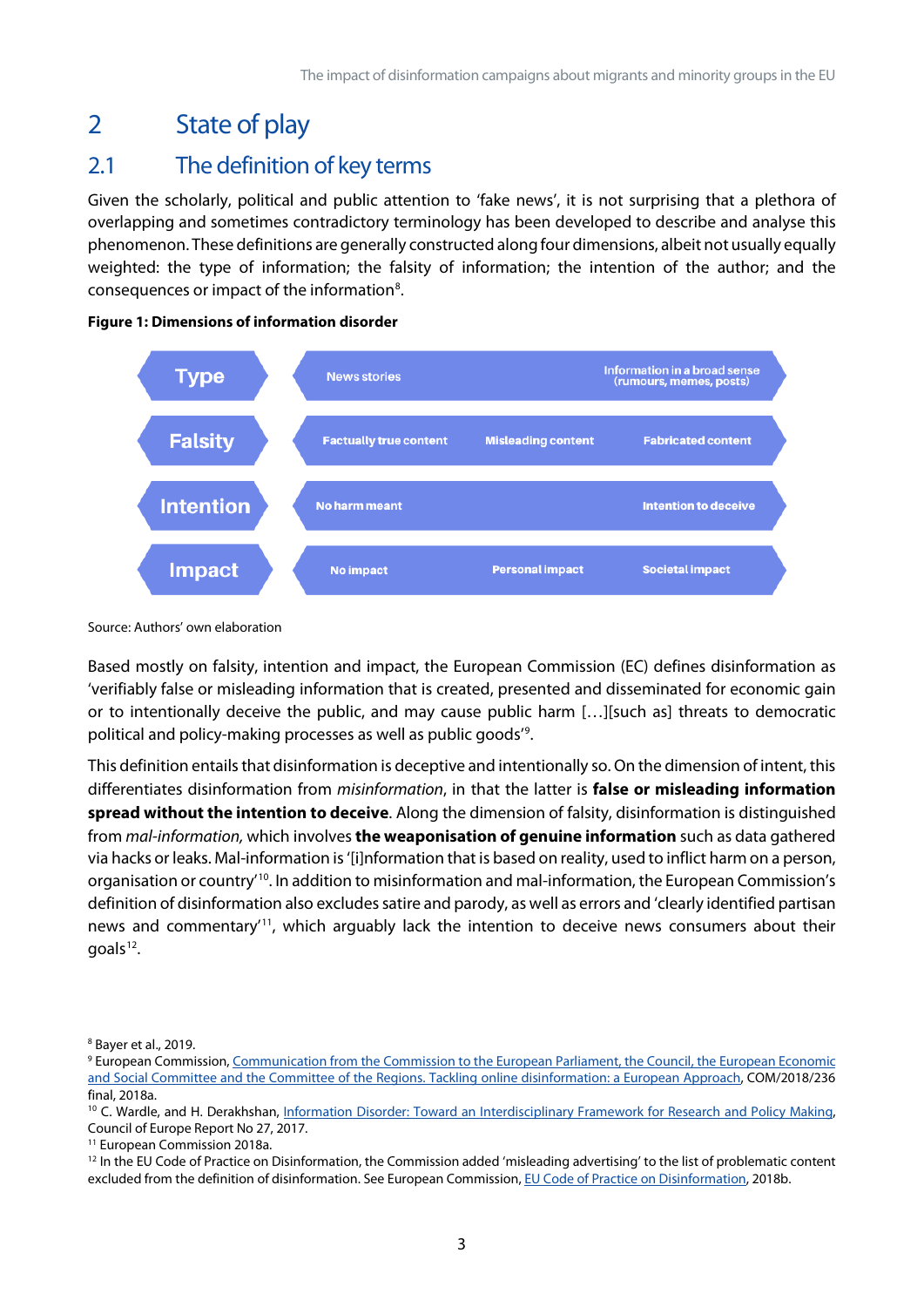Using '**intention**' to define different types of false information is not without problems. Creators of disinformation hardly ever state their goal publicly. Indeed, even identifying the originators of false information is generally difficult, **rendering intent often impossible to ascribe**. Additionally, the originator's intention may be different from the intention of those who disseminate disinformation. For example, a piece of disinformation created to sow doubts about the safety of COVID-19 vaccines, such as 'in Sweden, 64 people died as a side effect of the Pfizer vaccine' [13,](#page-14-0) reported in the state-run Russian newspaper *Rossiyskaya Gazeta*, may be spread by people who mean no harm, but believe this 'news' to be genuine.

While the 'falsity' dimension appears less problematic than the dimension of intention, it may be less relevant for the topic of this study. Epistemic issues about the existence and knowability of 'truth' aside, it has been argued that in the current **post-truth era**, the veracity of claims, from the perspective of influencing public opinion, does not matter; facts are becoming less influential than opinions and beliefs[14](#page-14-1). Firstly, not all disinformation contains elements that are objectively untrue. Very often, '[t]he problem […] is not so much inaccuracy, but rather extreme bias' [15.](#page-14-2) For example, a recent analysis of Russian COVID-19 vaccine narratives found that Russian media, both mainstream and 'alternative', have selectively focused on and amplified news stories about adverse reactions to 'Western' vaccines while not reporting on any risk related to the Russian Sputnik V vaccine<sup>16</sup>. This has created the misperception that 'Western' vaccines are unsafe, without the stories themselves being factually incorrect. Secondly, it has been argued that in many real-life cases 'the actors behind [the information manipulation] do not necessarily position themselves relative to the truth but may simply be trying to produce the dividing effect' [17](#page-14-4). For example, an emotional Instagram meme about the US police (captioned 'We don't know them all, but we owe them all') makes no truth claim. Yet it was posted by a Russia-linked account which, under a different username, was also posting about police violence against African Americans<sup>[18](#page-14-5)</sup>. That is, the same actor(s) posted opposing messages that targeted different user demographics. Creating and disseminating emotive memes for both sides of divisive issues, the goal of this operation was to stoke tension, yet it was not spreading any 'fake news'.

On this basis, our study includes '**aggressive informational practices**' [19](#page-14-6) that fall outside the true/false binary, such as **profiling** and **microtargeting** (collecting vast amounts of data about users and serving content specifically targeted at them), exploiting one's fears and vulnerabilities or verbal abuse. The authors would also argue for the inclusion of parody, which is often misunderstood and taken seriously, as real-life examples show. When that happens, the impact of parody/satire is no different from that of other types of disinformation. This raises the issue of free speech, which explicitly protects satire and parody. At the same time, so defined, most disinformation cases 'escape the boundaries of legal categories'<sup>20</sup>. Even beyond value judgements and non-factual statements, it has been argued that **with few very specific** 

<span id="page-14-0"></span><sup>&</sup>lt;sup>13</sup> EUvsDisinfo[, 64 People Have Died in Sweden from Side Effects of Vaccination,](https://euvsdisinfo.eu/report/64-people-have-died-in-sweden-from-side-effects-of-vaccination) Published on 12 February 2021.

<span id="page-14-1"></span><sup>&</sup>lt;sup>14</sup> L. McIntyre, Post-Truth, The MIT Press Essential Knowledge Series, MIT Press, 2018.

<span id="page-14-2"></span><sup>&</sup>lt;sup>15</sup> J. Rone, [Why Talking about 'Disinformation' Misses the Point When Considering Radical Right 'Alternative' Media,](https://blogs.lse.ac.uk/medialse/2019/01/03/why-talking-about-disinformation-misses-the-point-when-considering-radical-right-alternative-media/) LSE Media Policy Project, Published on 3 January 2019.

<span id="page-14-3"></span><sup>&</sup>lt;sup>16</sup> R. Osadchuk[, How Pro-Kremlin Outlets and Blogs Undermine Trust in Foreign-Made COVID Vaccines,](https://medium.com/dfrlab/how-pro-kremlin-outlets-and-blogs-undermine-trust-in-foreign-made-covid-vaccines-4fa9f9f19df1) DFRLab Medium, Published on 27 January 2021. This has proven to be a particularly successful strategy as these scaremongering stories about the vaccines appeal to anti-vax groups who readily disseminate them.

<span id="page-14-4"></span><sup>&</sup>lt;sup>17</sup> J. Bayer, N. Bitiukova, P. Bárd, J. Szakács, A. Alemanno, and E. Uszkiewicz, [Disinformation and Propaganda –](https://www.europarl.europa.eu/RegData/etudes/STUD/2019/608864/IPOL_STU(2019)608864_EN.pdf) Impact on the [Functioning of the Rule of Law in the EU and Its Member States,](https://www.europarl.europa.eu/RegData/etudes/STUD/2019/608864/IPOL_STU(2019)608864_EN.pdf) Policy Department for Citizens' Rights and Constitutional Affairs, Directorate General for Internal Policies of the Union (DG IPOL), European Parliament, February 2019.

<span id="page-14-5"></span><sup>&</sup>lt;sup>18</sup> B. Nimmo, C. François, C. Shawn Eib, and L. Tamora., From Russia With Blogs: GRU Operators Leveraged Blogs, Social Media [Accounts and Private Messaging to Reach Audiences Across Europe,](https://graphika.com/reports/from-russia-with-blogs/) Graphika Report, February 2020.

<span id="page-14-6"></span><sup>19</sup> J. Bayer et al., 2019, p. 28.

<span id="page-14-7"></span><sup>20</sup> J. Bayer et al., 2019, p. 90.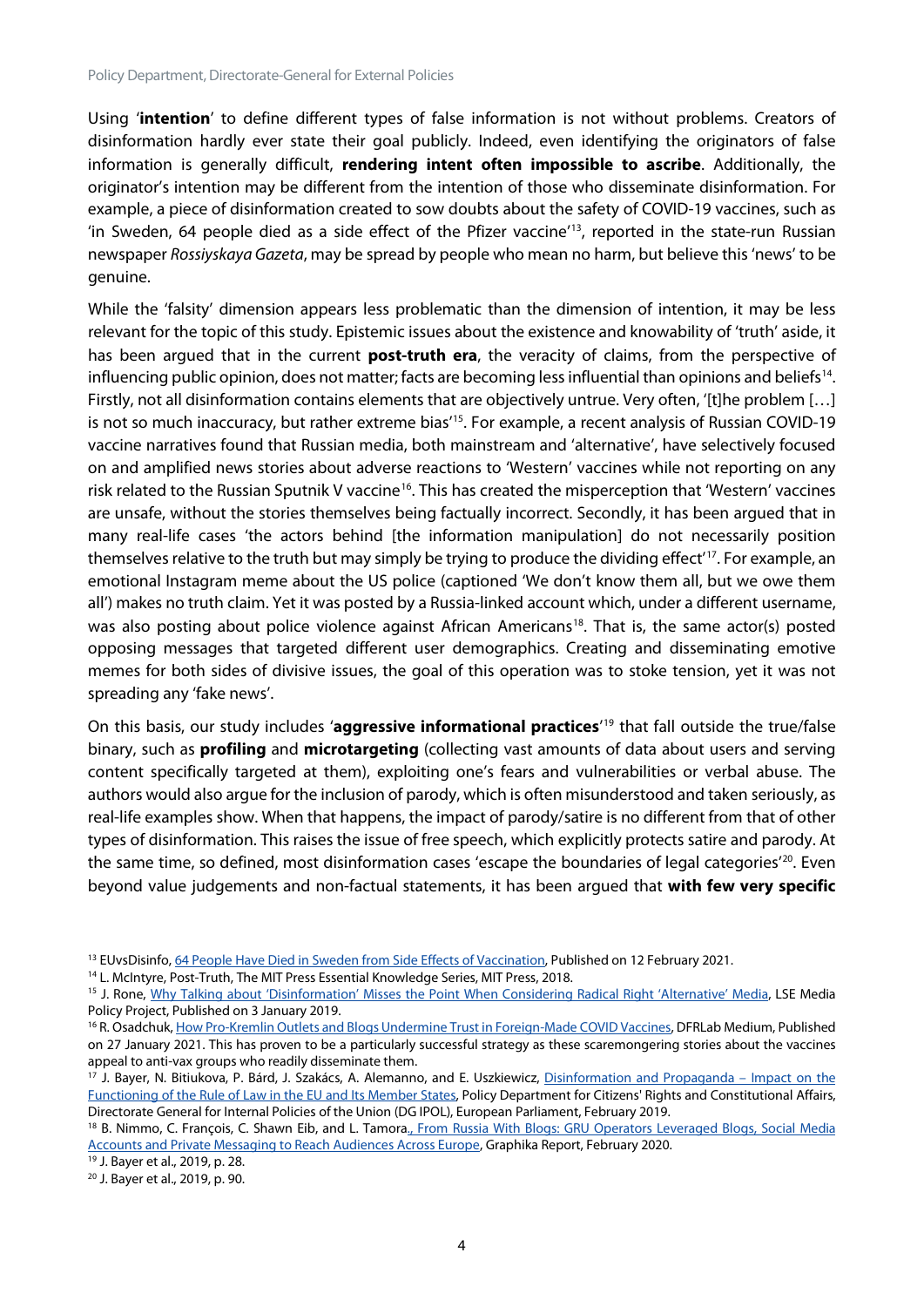**limitations, freedom of speech protects even false information**[21](#page-15-1). This has important consequences when considering different countering strategies.

The European Commission's definition also includes criteria relating to 'impact' by stating that disinformation 'may cause public harm'. This issue will be fully discussed in Chapter 4.

### <span id="page-15-0"></span>2.1.1 Types of disinformation

From the many typologies developed by scholars, this study will rely on the most often cited taxonomy by Wardle, which differentiates between seven categories<sup>[22](#page-15-2)</sup> of mis- and disinformation<sup>[23](#page-15-3)</sup>:

- S*atire* and *parody*, which can become misinformation or disinformation, despite its author's intention<sup>[24](#page-15-4)</sup>
- '*False connection'* refers to 'clickbait', when a generally sensationalist headline is not supported by the article which follows.
- *'Misleading content'* refers to cases when an issue is framed in a misleading manner by the selective inclusion of data.
- *False context* refers to the 'repurposing' of genuine material for an unrelated issue.
- *Imposter content*refers to disinformation masquerading as genuine newsfrom reliable sources by using trusted journalists' by-lines or the names and logos of well-known news organisations<sup>25</sup>, for instance by hacking a legitimate news site's content management system and posting disinformation articles<sup>[26](#page-15-6)</sup>. In a broader sense and with regard to social media, imposter content may also refer to *trolls* or *bots*, in other words accounts that pretend to be someone else. Social media platforms usually refer to this as 'inauthentic' behaviour or account.
- *Manipulated content* refers primarily to images and videos that have been altered.
- Finally, *fabricated content* is completely invented.

Of all these, only the final category (and possibly 'imposter content') refers to content conjured out of thin air; the rest contain kernels of truth distorted so as to serve an alternative agenda.

<span id="page-15-6"></span><sup>26</sup> On 18 January 2018, a bogus article defaming the then Lithuanian Defence Minister Raimundas Karoblis was posted by suspected Russian actors on the TV3.lt news site. See L. Foster, S. Riddell, D. Mainor and G. Roncone, ['Ghostwriter' Influence Campaign:](https://www.fireeye.com/blog/threat-research/2020/07/ghostwriter-influence-campaign.html)  [Unknown Actors Leverage Website Compromises and Fabricated Content to Push Narratives Aligned with Russian Security](https://www.fireeye.com/blog/threat-research/2020/07/ghostwriter-influence-campaign.html)  [Interests,](https://www.fireeye.com/blog/threat-research/2020/07/ghostwriter-influence-campaign.html) Mandiant Threat Intelligence, 2020.

<span id="page-15-1"></span><sup>&</sup>lt;sup>21</sup> A. Renda[, The Legal Framework to Address 'Fake News': Possible Policy Actions at the EU Level,](https://www.europarl.europa.eu/RegData/etudes/IDAN/2018/619013/IPOL_IDA(2018)619013_EN.pdf) Directorate General for Internal Policies (DG IPOL), European Parliament, June 2018.

<span id="page-15-2"></span><sup>22</sup> C. Wardle[, Fake News. It's Complicated,](https://firstdraftnews.org/latest/fake-news-complicated/) *First Draft*, Published on 16 February 2017.

<span id="page-15-3"></span><sup>&</sup>lt;sup>23</sup> This categorisation covers the full spectrum of mis- and disinformation, ranging from the unintentional and mildly misleading to the intentionally and completely fabricated types.

<span id="page-15-5"></span><span id="page-15-4"></span><sup>&</sup>lt;sup>24</sup> For example, a hyper-partisan Hungarian news site ran a piece on Hungarian Prime Minister Viktor Orbán's alleged report card from secondary school. While the article was clearly meant to be satire, the comments on the piece show that many readers believed it to be authentic. See P.S. Föld[, Megtaláltuk Orbán Viktor középiskolás ellenőrzőjét,](https://hirklikk.hu/kozelet/megtalaltuk-orban-viktor-kozepiskolas-ellenrzjet/349046) *Hírklikk.hu*, Published on 5 April 2019. <sup>25</sup> A historical example is that of Benjamin Franklin, who, as ambassador ('commissioner') for the United States in France, printed a whole made-up *Supplement to the Boston Independent Chronicle* in 1782. See C. Mulford, Benjamin Franklin's Savage Eloquence: [Hoaxes from the Press at Passy, 1782,](https://www.jstor.org/stable/40541605) *Proceedings of the American Philosophical Society*, Vol. 152, No. 4, 2008, pp. 490–530.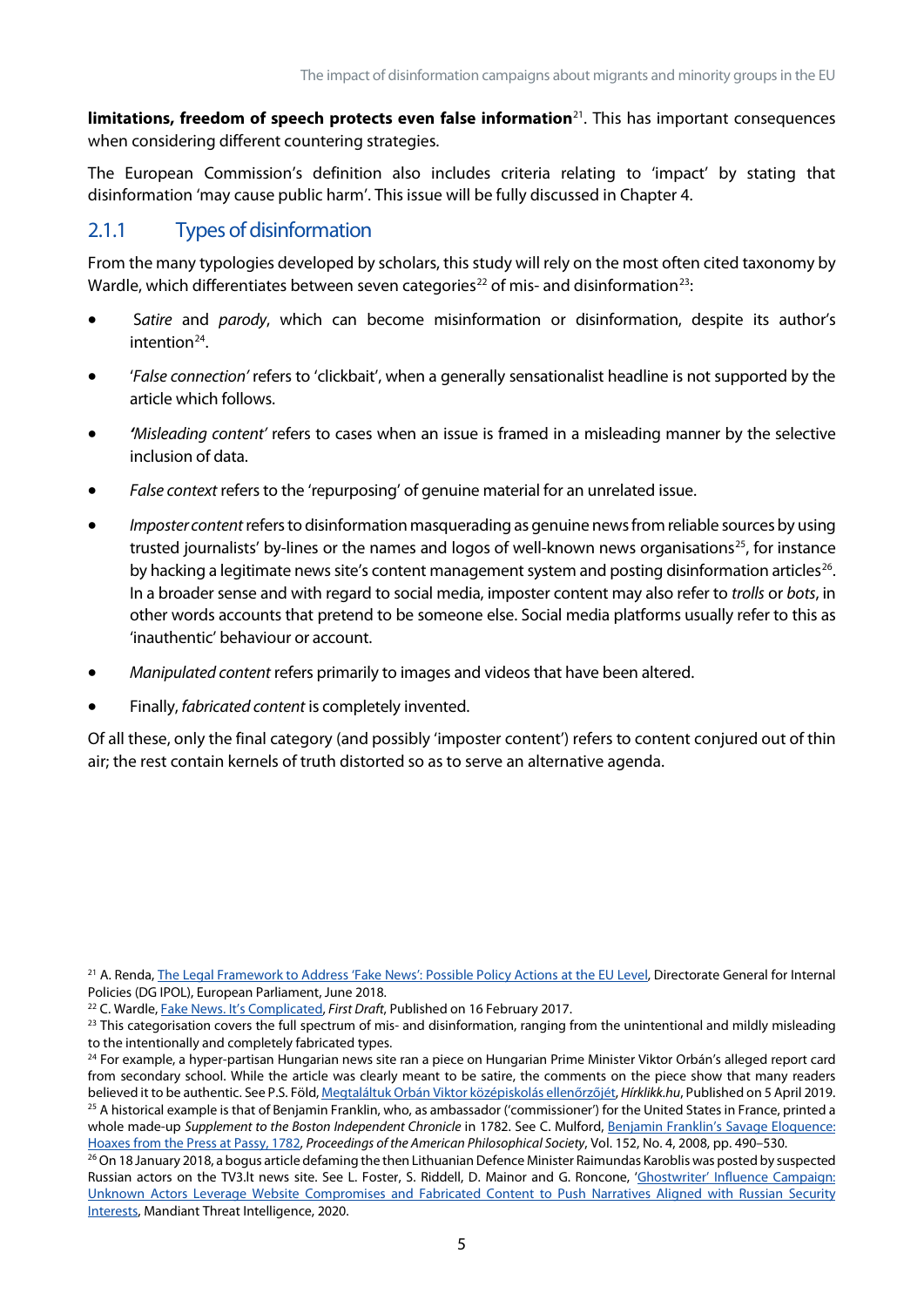| <b>Type of disinformation</b> | <b>Definition</b>                                                   | <b>Example</b>                                                                                     |  |
|-------------------------------|---------------------------------------------------------------------|----------------------------------------------------------------------------------------------------|--|
| Satire/parody                 | No intention to cause harm but<br>has the potential to fool         | Article on Hungarian Prime<br>Minister Orbán's high school<br>report card                          |  |
| <b>False connection</b>       | Headlines, visuals, or captions<br>do not support the content       | Clickbait headlines such as 'The<br>Secret They Don't Want You to<br>Know'                         |  |
| Misleading content            | Misleading use of information to<br>frame an issue or an individual | Reporting on deaths after<br><b>COVID-19 vaccination without</b><br>stating that no link was found |  |
| <b>False context</b>          | Genuine content shared with<br>false contextual information         | Using old pictures of parades for<br>articles on anti-lockdown<br>demonstrations                   |  |
| Imposter content              | Impersonating genuine sources                                       | Fake article defaming Lithuanian<br>Defence Minister on a legitimate<br>news site                  |  |
| Manipulated content           | Genuine information or imagery<br>is manipulated to deceive         | Manipulated picture of US<br>President Joe Biden falling<br>asleep in the Oval Office              |  |
| <b>Fabricated content</b>     | 100% false, designed to deceive                                     | Story about Pope Francis being<br>arrested for child trafficking                                   |  |

**Table 1: Types of dis/misinformation**

Source: Author's own elaboration based on Wardle (2017)

A concept related to and sometimes used interchangeably with disinformation is **propaganda**. Subject to much scholarly attention, propaganda has also been defined in different ways, some broad enough to cover all attempts to persuade, while others including only persuasion with an intention to mislead<sup>[27](#page-16-1)</sup>. This analysis uses the term propaganda to imply **strategic information campaigns for political goals**. Disinformation may be deployed for propaganda purposes, but not all propaganda is disinformation.

### <span id="page-16-0"></span>2.1.2 Hate speech

As this study focuses on disinformation targeting minorities, the issue of hate speech and its relation to disinformation also needs to be discussed. Hate speech has been subject to heated academic debate in past decades, centred mostly on the potential harm it may cause and whether or not it needs to be restricted[28](#page-16-2). The EU's authoritative definition is provided in **Framework Decision 2008/913/JHA** of 28 November 2008 on Combating Certain Forms and Expressions of Racism as well as Xenophobia by Means of Criminal Law. The Framework Decision defines **hate speech** as 'publicly inciting to violence or hatred directed against a group of persons or a member of such a group defined by reference to race, colour, religion, descent or national or ethnic origin;' and 'publicly condoning, denying or grossly trivialising crimes

<span id="page-16-1"></span>27 Bayer et al., 2019.

<span id="page-16-2"></span><sup>&</sup>lt;sup>28</sup> J. Bayer, and P. Bárd[, Hate Speech and Hate Crime in the EU and the Evaluation of Online Content Regulation Approaches,](https://www.europarl.europa.eu/thinktank/en/document.html?reference=IPOL_STU(2020)655135) Policy Department for Citizens' Rights and Constitutional Affairs Directorate-General for Internal Policies (DG IPOL), European Parliament, 2020.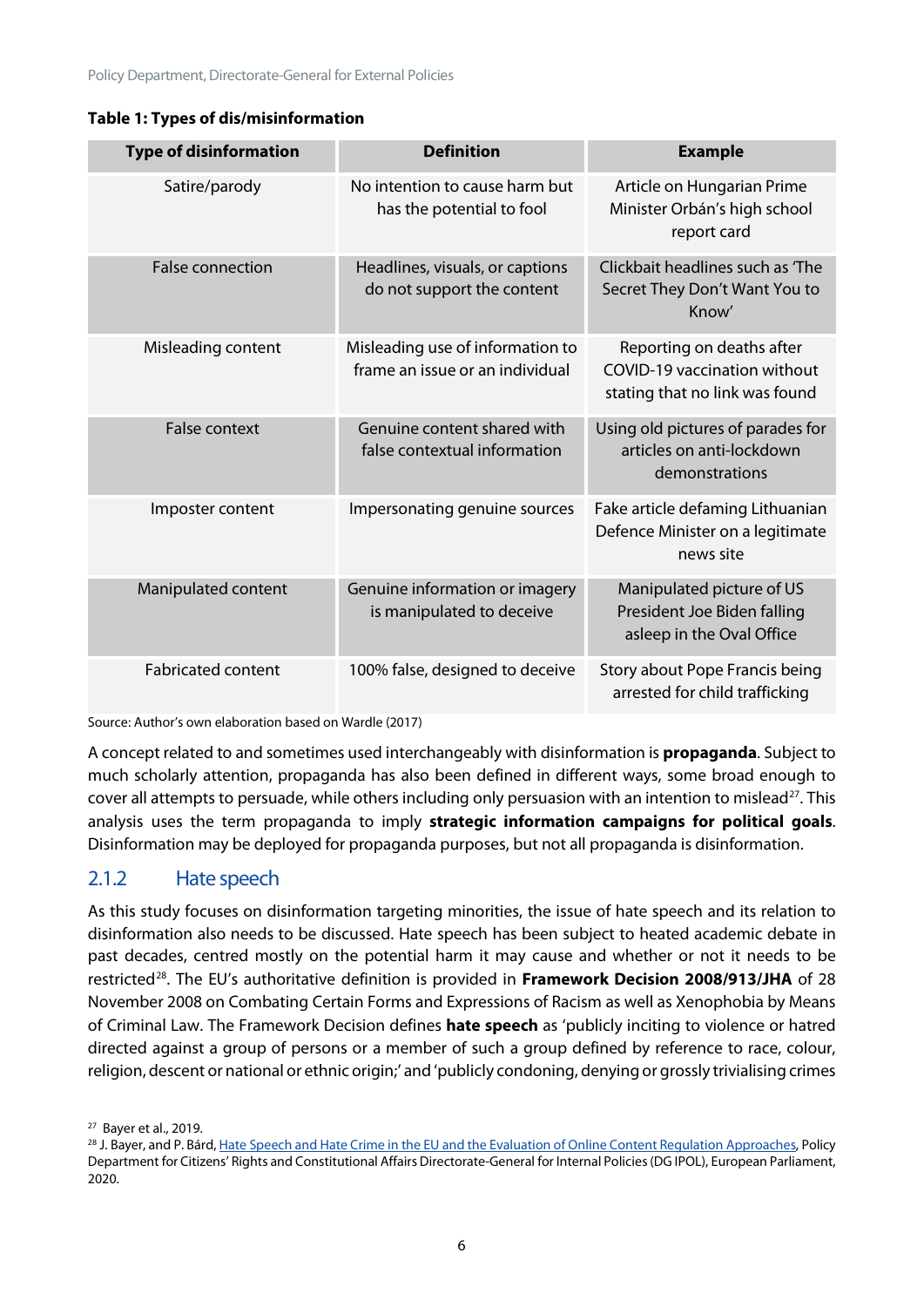of genocide, crimes against humanity and war crimes<sup>[29'](#page-17-1)</sup>. The Framework Decision calls on Member States to ensure that such conduct 'is punishable by effective, proportionate and dissuasive criminal penalties' and that racist, xenophobic motivation 'is considered an aggravating circumstance'<sup>30</sup>.

With the exception of racism, **hate speech** and hate crime are **regulated at Member State level**, under the jurisprudence of the European Court of Human Rights and the European Court of Justice. This may change, as in its 2021 Work Programme the Commission said it would 'propose to extend the list of euro-crimes to include all forms of hate crime and hate speech<sup>'[31](#page-17-3)</sup> in the fourth quarter of the year<sup>32</sup>.

While there is extensive literature discussing potential as well as real impacts of hate speech and wideranging research covering possible links between social media and hate speech, surprisingly few empirical studies have addressed how disinformation and hate speech are interrelated. One analysis of hate speech in statements flagged by fact-checkers found that hate speech 'is most likely to occur when information is found to be completely false' [33.](#page-17-5) Conversely, the researchers argue that **those who consume disinformation are also more likely to be exposed to hate speech**. Furthermore, a study of Spanish Twitter messages about migrants between November 2018 and April 2019 found that messages with hate speech tended to feature false information<sup>34</sup>. On a more theoretical level, some talk about 'the ecosystem **of hate**' [35](#page-17-7), pointing out that disinformation is often used to incite hatred. However, 'hate campaigns' often involve entirely factual statements, selected in a manipulative manner and often relying on the wider context for effect<sup>[36](#page-17-8)</sup>.

Mindful of the overlap between groups associated with hate speech and those linked with disinformation, some researchers argue that '**hate speech strongly resonate[s] with the politics of (partisan)**  disinformation<sup>'[37](#page-17-9)</sup>. It is clear that disinformation can be used to incite hatred, but not all disinformation is 'hate speech' and disseminators are clearly able to use other means to spark hatred. As discussed in Chapter 2.1, information manipulation campaigns often involve 'aggressive information practices', such as highly emotional and emotive polarising statements that cannot be interpreted through a true/false dichotomy. Some of these statements probably fall under the category of hate speech. This analysis includes hate speech only if it is also disinformation.

### <span id="page-17-0"></span>2.2 The disinformation ecosystem

The advent of the internet and more particularly social media has brought about an explosion of disinformation, since '[p]owerful new technology makes the manipulation and fabrication of content

<span id="page-17-1"></span><sup>&</sup>lt;sup>29</sup> European Union, Council Framework Decision 2008/913/JHA of 28 November 2008 on combating certain forms and expressions [of racism and xenophobia by means of criminal law,](https://eur-lex.europa.eu/legal-content/en/ALL/?uri=CELEX%3A32008F0913) Official Journal of the European Union L 328/55 of 6 December 2008. <sup>30</sup> European Union, 2008.

<span id="page-17-3"></span><span id="page-17-2"></span><sup>&</sup>lt;sup>31</sup> European Commission, Communication from the Commission to the European Parliament, the Council, the European Economic and Social Committee and the Committee of the Regions. Commission Work Programme 2021: A Union of Vitality in a World of Fragility. COM(2020) 690 Final, 2020c

<span id="page-17-4"></span><sup>32</sup> European Commission, Communication from the Commission to the European Parliament, the Council, the European Economic [and Social Committee and the Committee of the Regions. Commission Work Programme 2021: A Union of Vitality in a World of](https://eur-lex.europa.eu/legal-content/EN/ALL/?uri=COM:2020:0690:FIN)  [Fragility,](https://eur-lex.europa.eu/legal-content/EN/ALL/?uri=COM:2020:0690:FIN) (Annexes), COM(2020) 690 Final, 2020c.

<span id="page-17-5"></span><sup>33</sup> M. Hameleers, T. van der Meer, and R. Vliegenthart, Civilized Truths, Hateful Lies? Incivility and Hate Speech in False Information – Evidence from [Fact-Checked Statements in the US](https://doi.org/10.1080/1369118X.2021.1874038)*, Information, Communication & Society*, 2021, pp. 1–18.

<span id="page-17-6"></span><sup>34</sup> C. Arcila Calderón, G. de la Vega, and D. Blanco Herrero, Topic Modeling and Characterization of Hate Speech against Immigrants [on Twitter around the Emergence of a Far-Right Party in Spain,](https://www.mdpi.com/2076-0760/9/11/188/htm) *Social Sciences,* Vol. 9, 2020, p. 188.

<span id="page-17-7"></span><sup>35</sup> G. Cherian, The Scourge of Disinformation-Assisted Hate Propaganda, in Melissa Zimdars and Kembrew McLeod (eds.), *Fake News: Understanding Media and Misinformation in the Digital Age,* MIT Press, 2020, pp. 145–152. 36Cherian G., 2020.

<span id="page-17-9"></span><span id="page-17-8"></span><sup>37</sup> M. Hameleers, T. van der Meer, and R. Vliegenthart, Civilized Truths, Hateful Lies? Incivility and Hate Speech in False Information – [Evidence from Fact-Checked Statements in the US](https://doi.org/10.1080/1369118X.2021.1874038)*, Information, Communication & Society*, 2021, pp. 1–18.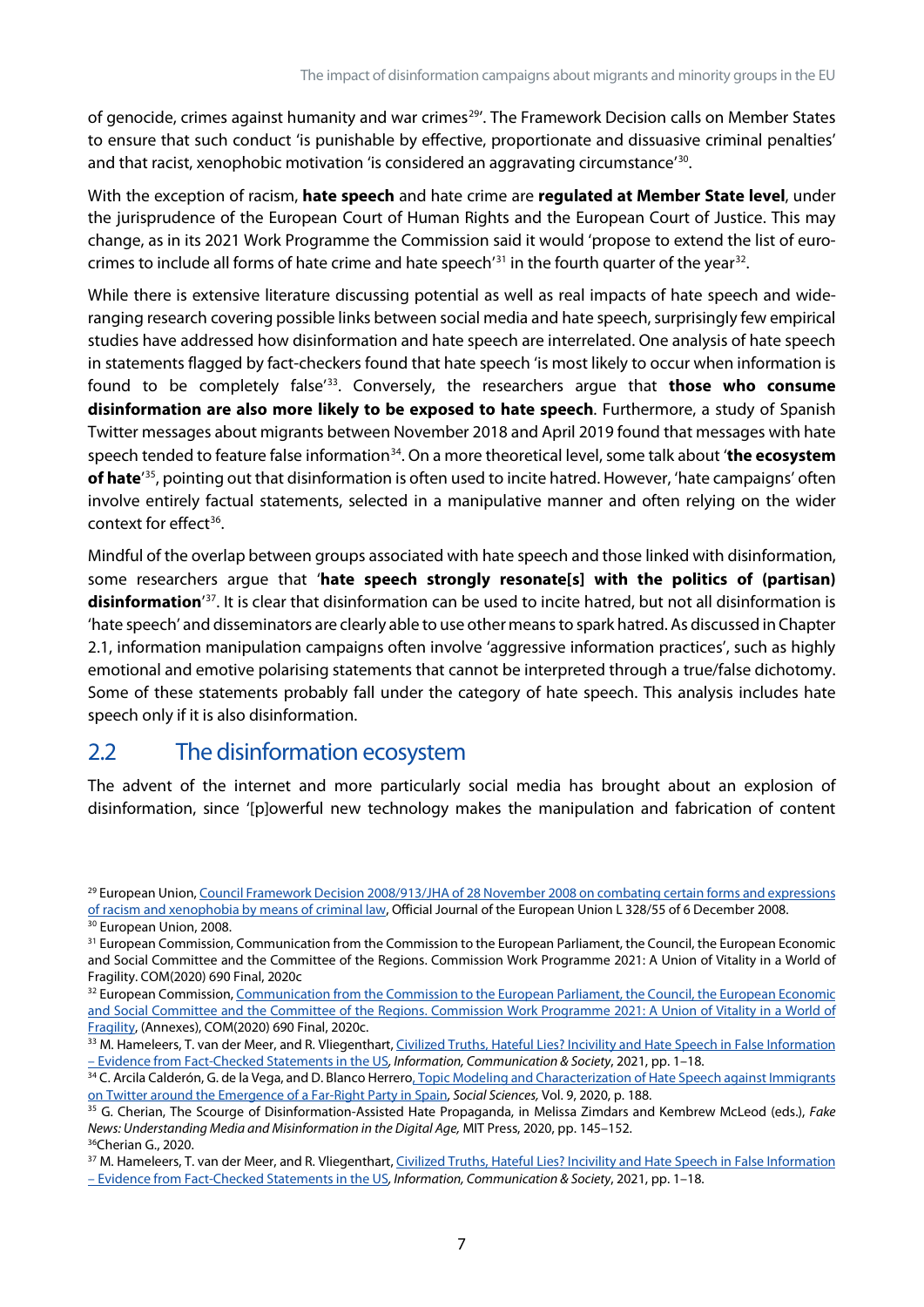simple, and social networks dramatically amplify falsehoods' [38.](#page-18-1) Whilst recognising that technology itself is not solely responsible for the 'information disorder'<sup>39</sup>, analysing the underlying social causes is beyond the scope of this study. Suffice it to say here that social media platforms are susceptible to disinformation<sup>40</sup>. The reasons often quoted for their susceptibility include **disintermediation**, the spread of user-generated content without 'gatekeepers'. Additionally, there isthe '**attention economy**', which refers to the fact that social media platforms' business models rely on keeping users engaged. This is coupled with the **algorithmic curation** of content: what users see in their social media feed is not selected by humans, but by opaque algorithms which capture attention well, albeit without any ability to differentiate between facts and what looks like facts[41](#page-18-4). Social media **echo chambers** or filter bubbles, the personalised universe in which users are encapsulated without much chance of encountering opposing views $42$ , are yet another reason why disinformation spreads so easily. It has also been argued that social media companies contribute to disinformation by **profiling** and **microtargeting** users, thereby fostering filter bubbles. The European Parliament summarised some of these issues in its Resolution of 20 October 2020[43.](#page-18-6)

Some of these problems have been publicly recognised by Facebook's CEO Mark Zuckerberg. With Facebook having suffered much public backlash for its supposed role in the election of Donald Trump, Zuckerberg wrote a long message in 2017, which included points about the difficulty of distinguishing misinformation from opinion. Furthermore, he stated that '[s]ocial media is a short-form medium where resonant messages get amplified many times. This rewards simplicity and discourages nuance. At its best, this focuses messages and exposes people to different ideas. At its worst, it oversimplifies important topics and pushes us towards extremes<sup>1[44](#page-18-7)</sup>. Disinformation actors make use of these characteristics of social media<sup>45</sup>, which have been shown to have played a role in the rise of anti-immigrant sentiments and movements<sup>46</sup>.

### <span id="page-18-0"></span>2.3 Minority-related disinformation campaigns: origin and target

This study aims to investigate the impact of disinformation and propaganda campaigns particularly in the context of migrants and ethnic, religious, or cultural minorities, originating from or being supported by actors outside the EU, targeting the EU or its Member States. Aside from a handful of proven cases, the originators of such campaigns are very difficult to identify using open-source intelligence alone.

<span id="page-18-1"></span><sup>38</sup> C. Ireton and J. Posetti, Introduction in *Journalism, 'Fake News' & Disinformation: Handbook for Journalism Education and Training*, United Nations Educational, Scientific and Cultural Organization, 2018, pp. 14–25.

<span id="page-18-2"></span><sup>&</sup>lt;sup>39</sup> C. Wardle, and H. Derakhshan, Information Disorder: Toward an Interdisciplinary Framework for Research and Policy Making, Council of Europe Report No 27, 2017.

<span id="page-18-3"></span><sup>40</sup> See for example, L.W. Bennett, and S. Livingston, [The Disinformation Order: Disruptive Communication and the Decline of](https://doi.org/10.1177/0267323118760317)  [Democratic Institutions,](https://doi.org/10.1177/0267323118760317) *European Journal of Communication*, Vol. 33, No. 2, 2018, pp. 122–139; S. Vosoughi, D. Roy, and S. Aral[, The](https://science.sciencemag.org/content/359/6380/1146)  [Spread of True and False News Online,](https://science.sciencemag.org/content/359/6380/1146) Science, Vol. 359, No. 6380, 2018, pp. 1146–1151.

<span id="page-18-4"></span><sup>41</sup> See for example J. Claussen, C. Peukert, and A. Sen, The Editor vs. the Algorithm: Targeting, Data and Externalities in Online News, [Data and Externalities in Online News,](https://papers.ssrn.com/sol3/papers.cfm?abstract_id=3399947) SSRN Scholarly Papers, *Social Science Research Network,* June 2019.

<span id="page-18-5"></span> $42$  E. Pariser, The Filter Bubble: How the New Personalized Web Is Changing What We Read and How We Think, Penguin, 2011.

<span id="page-18-6"></span><sup>43</sup> See European Parliamen[t, Resolution on the Digital Services Act and fundamental rights issues posed,](https://www.europarl.europa.eu/doceo/document/TA-9-2020-0274_EN.html) P9\_TA(2020)0274, 2020b. 'Online hate speech and disinformation have become increasingly widespread in recent years as […] disruptive actors make use of online platforms to increase polarisation, which, in turn, is used for political purposes. […] [T]his trend has been aided by online platforms whose business model is based on the collection and analysis of user data with a view to generating more traffic and 'clicks' […]; [T]his leads to the amplification of sensationalist content. […] [S]ocial media and other content distribution platforms utilise profiling techniques […]. [It was revealed] that certain voters had been micro-targeted with political advertising and, at times, even with targeted disinformation.'

<span id="page-18-7"></span><sup>44</sup> M. Zuckerberg[, 'Building a Global Community',](https://m.facebook.com/nt/screen/?params=%7B%22note_id%22%3A3707971095882612%7D&path=%2Fnotes%2Fnote%2F&_rdr) Facebook webpages, Published on 17 February 2017.

<span id="page-18-8"></span><sup>45</sup>A. Alaphilippe, A. Gizikis, C. Hanot, and K. Bontcheva[, Automated Tackling of Disinformation: Major Challenges Ahead,](https://op.europa.eu/es/publication-detail/-/publication/2098c1b4-81bb-11e9-9f05-01aa75ed71a1/language-en) European Parliament Research Services, European Parliament, March 2019.

<span id="page-18-9"></span><sup>&</sup>lt;sup>46</sup> M. Ekman, Anti-Immigrant Sentiments and Mobilization on the Internet, SAGE Handbook of Media and Migration. London: SAGE, 2019, pp. 551-562. See also E. Nortio, M. Niska, T.A. Renvik, and I. Jasinskaja-Lahti, The Nightmare of Multiculturalism': Interpreting [and Deploying Anti-Immigration Rhetoric in Social Media,](https://doi.org/10.1177/1461444819899624) *New Media & Society*, Vol. 23, No. 3, March 1, 2021, pp. 438–456.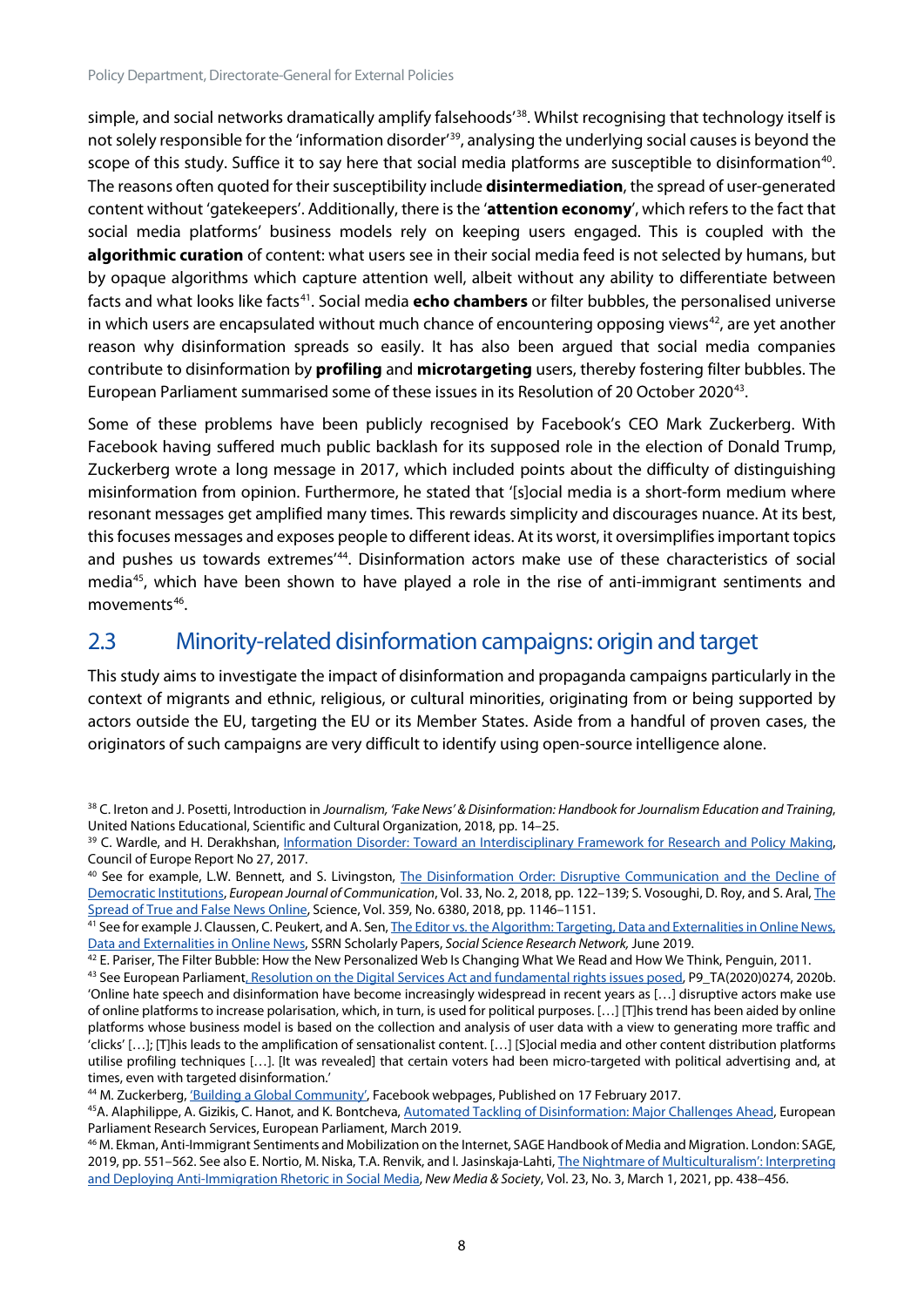The EC European Migration Network defines minorities as 'non-dominant group[s] which [are] usually numerically less than the majority population of a State or region regarding their ethnic, religious or linguistic characteristics and who (if only implicitly) maintain solidarity with their own culture, traditions, religion or language<sup>147</sup>. However, it is clear that not all minority groups are equally likely to become targeted by hate speech and disinformation. For the Second European Union Minorities and Discrimination Survey, the European Union Agency for Fundamental Rights (FRA) selected **groups** that it considers 'to be **vulnerable to victimisation and discrimination**' [48](#page-19-2) as well as vulnerable **to social exclusion**[49](#page-19-3) in Member States. These groups include immigrants and descendants of immigrants from Turkey, North Africa, Sub-Saharan Africa, Asia, as well as the Roma, Russian minorities and recent immigrants<sup>[50](#page-19-4)</sup>. Additionally, separate surveys have covered Muslim immigrants and their descendants<sup>[51](#page-19-5)</sup> as well as Jewish minorities<sup>[52](#page-19-6)</sup> who are also considered vulnerable. This study will follow FRA's lead and focus on these vulnerable ethnic, racial and religious minorities, complemented by people with an Asian background, who have become vulnerable to heightened discrimination and exclusion due to the COVID-19 pandemic. Included in the analysis are also ethnic groups that may be vulnerable to social exclusion in specific Member States, such as ethnic Hungarians in Romania.

**Disinformation poses a particular threat to minority groups that are vulnerable to victimisation and discrimination**. These groups are already suffering from prejudices borne by the majority group; disinformation about them tends to aggravate the situation. As Chapter 3 will discuss, disinformation against minorities relies on **longstanding stereotypes and well-entrenched biases**. Moreover, as they are already marginalised, it is highly likely that they are not in a situation to defend themselves.

Some of these marginalised minorities are also particularly **vulnerable to disinformation as its 'consumers'**. For historical reasons, **they often have strained relations with the state**, characterised by an erosion of trust, which can make them more susceptible to conspiracy theories. They are also often deprived of necessary information, which opens up space for disinformation.

### <span id="page-19-0"></span>2.4 State of the art

It appears that the specific issue of externally initiated or supported disinformation campaigns about minorities and migrants has not as yet been subject to much scholarly work<sup>[53](#page-19-7)</sup>.

One of the few exceptions is a report that analysed anti-immigration discourses in a number of Member States during 2017[54.](#page-19-8) Researchers found that disinformation was to a large extent spread by pro-Kremlin media, representing Russia's interests. They concluded that **'[t]he topic of migration is suitable to disrupt European unity** and shake EU citizens' confidence in European institutions. Russia's national

<span id="page-19-6"></span><sup>52</sup> European Union Agency of Fundamental Rights (FRA), 2017, p. 57.

<span id="page-19-1"></span><sup>47</sup> European Migration Network[, Migration,](https://ec.europa.eu/home-affairs/what-we-do/networks/european_migration_network/glossary_search/minority_en) Glossary entry, European Commission webpages. Accessed 2020.

<span id="page-19-2"></span><sup>48</sup> European Union Agency for Fundamental Rights (FRA)[, EU-MIDIS Technical Report Methodology, Sampling and Fieldwork,](https://fra.europa.eu/sites/default/files/eu-midis_technical_report.pdf) 2009, p. 9.

<span id="page-19-3"></span><sup>49</sup> European Union Agency for Fundamental Rights (FRA), Second European Union Minorities and Discrimination Survey Technical [Report,](https://fra.europa.eu/sites/default/files/fra_uploads/fra-2017-eu-midis-ii-technical-report_en.pdf) 2017. p. 30.

<span id="page-19-4"></span><sup>50</sup> European Union Agency for Fundamental Rights (FRA), 2017.

<span id="page-19-5"></span><sup>51</sup> European Union Agency of Fundamental Rights (FRA), 2017, p. 10. Note: there is, obviously, an overlap between categories, that is, some migrants and descendants of migrants are also covered in the survey about Muslims.

<span id="page-19-7"></span><sup>53</sup> A possible explanation may be that scholars have come up against the same problem as that encountered by this study's authors, namely a lack of information about the originator of campaigns.

<span id="page-19-8"></span><sup>54</sup> A. Juhász, and P. Szicherle, The Political Effects of Migration-Related Fake News, Disinformation and Conspiracy Theories in [Europe,](https://politicalcapital.hu/pc-admin/source/documents/FES_PC_FakeNewsMigrationStudy_EN_20170607.pdf.) Friedrich Ebert Stifüng; Political Capital, 2017.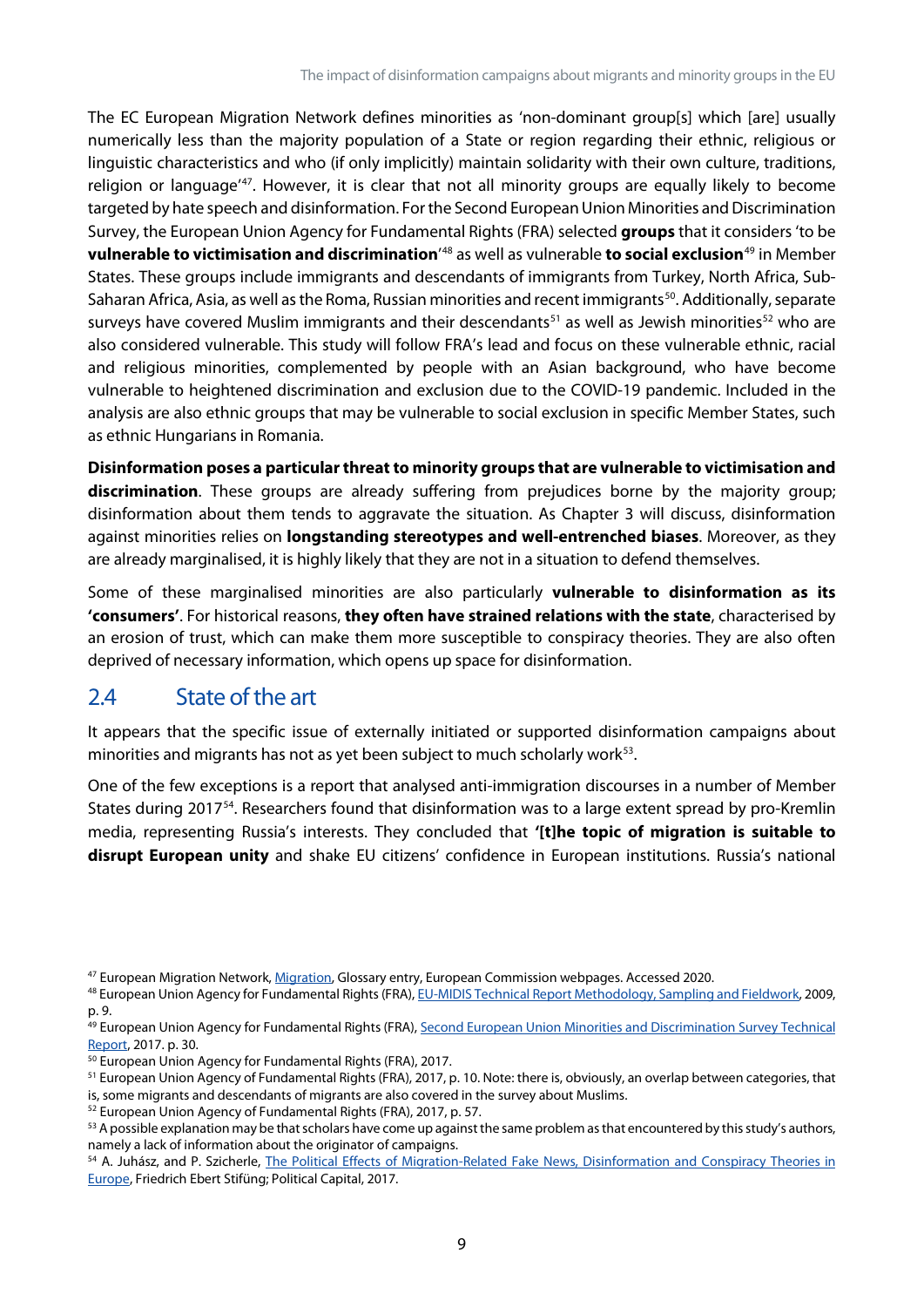interest is the dissolution of the EU, […] the Putin-regime thus uses its propaganda media to support the narratives of pro-Russian, anti-EU populist political forces' [55](#page-20-0).

A recent study on anti-migrant Facebook posts in several Member States discovered only three foreign sources (the Chinese *Epoch Times* newspaper, a far-right American think tank and a further website, more than likely Russian) [56](#page-20-1). However, the bulk of disinformation was found to be '**home-grown**'.

A series of papers discussing a case of Islamophobic 'fake news' in Denmark does not address the actors involved, but the *modus operandi* is reminiscent of the Russian Internet Research Agency's proven tactics. In 2015, several Islamist Facebook accounts were posting messages about 'taking over Denmark' as well as killing and raping non-Muslim Danish people. The ensuing outrage provided visibility to the posts, with even a member of the Danish Parliament sharing one to post a reaction. Many users responded with anti-Muslim and anti-immigrant comments. However, the Facebook pages did not belong to Muslim extremists and were set up purely with the aim of stoking hatred against migrants and Muslims<sup>57</sup>. While the true identities behind these bogus profiles have yet to be found, similar tactics have been used by Russian trolls in the United States (USA)<sup>58</sup>.

Leaving aside the question of origin, disinformation campaigns about minorities have been studied from various aspects. Similar to media studies in general, a major research topic is the representation of minorities in 'fake news' stories. A study about 'racial hoaxes' on irregular migrants in Italy in 2014-2016 found that most stories presented **migrants as an economic threat, a criminal threat or a health threat**[59](#page-20-4). The findings of a non-academic project run by a Turkish journalist and French fact-checkers partly echo these results<sup>[60,](#page-20-5)[61](#page-20-6)</sup>. Another important study traces the evolution of a forensic photograph, featuring a young, blonde Swedish rape victim, into a global symbol of a 'Muslim/immigrant rape wave', used in constructing a trans-European network of white masculinity<sup>62</sup>. An investigation into anti-Roma hate speech, including disinformation, on Slovak Facebook and a survey conducted by activists in six Member States<sup>[63](#page-20-8)</sup> found that the Roma were depicted as criminals and welfare-abusers<sup>64</sup>.

Using a different approach and focusing on far-right and alt-right groups, one recent study analyses the actors, platforms and audiences of anti-immigrant disinformation<sup>65</sup>. Another recently published paper

<span id="page-20-0"></span><sup>55</sup> A. Juhász and P. Szicherle, 2017 p. 4.

<span id="page-20-1"></span><sup>56</sup> P. Butcher, and A.H. Neidhardt[, Fear and Lying in the EU: Fighting Disinformation on Migration with Alternative Narratives,](https://wms.flexious.be/editor/plugins/imagemanager/content/2140/PDF/2020/Disinformation_on_Migration.pdf) Issues Paper, Foundation for European Progressive Studies, the FriedrichEbert-Stiftung, the Fundación Pablo Iglesias and the European Policy Centre, 2020.

<span id="page-20-2"></span><sup>57</sup> J. Farkas, J. Schou, and C. Neumayer[, Cloaked Facebook Pages: Exploring Fake Islamist Propaganda in Social Mediav](https://doi.org/10.1177/1461444817707759), *New Media & Society*, Vol. 20, No. 5, 2018, pp. 1850–1867.

<span id="page-20-3"></span><sup>&</sup>lt;sup>58</sup> A. Spangher, G. Ranade, B. Nushi, A. Fourney, and E. Horvitz, Analysis of Strategy and Spread of Russia-Sponsored Content in the [US in 2017,](http://arxiv.org/abs/1810.10033) ArXiv, October 2018.

<span id="page-20-4"></span><sup>59</sup> A. Cerase, and C. Santoro[, From Racial Hoaxes to Media Hypes: Fake News' Real Consequences,](https://www.jstor.org/stable/j.ctt21215m0.20) in Peter Vasterman (ed.), *From Media Hype to Twitter Storm*, Amsterdam University Press, 2018, pp. 333–354.

<span id="page-20-5"></span> $60$  That analysis looked at visual disinformation of migrants in a number of Member States and Turkey in 2015-2017 and identified three major fictitious narratives: migrants as criminals, migrants as social welfare recipients and migrants as invaders. While the narratives were the same, comparing and contrasting stories in different countries the study showed how local contexts influenced content. See L. Mas, How Fake Images [Spread Racist Stereotypes about Migrants across the Globe,](https://observers.france24.com/en/20180105-fake-images-racist-stereotypes-migrants) The Observers - *France 24,*  Published on 5 January 2018.

<span id="page-20-6"></span><sup>&</sup>lt;sup>61</sup> For example, a video of a man assaulting nurses in Novgorod, Russia, was disseminated by French far-right Facebook pages as if it was a migrant assaulting hospital staff in France; in Spain, as if it was a Muslim doing it in a Spanish health centre; and in Turkey as if it was a Syrian in Turkey. This reveals who the main scapegoats were in the different local contexts.

<span id="page-20-7"></span><sup>62</sup>K. Horsti[, Digital Islamophobia: The Swedish Woman as a Figure of Pure and Dangerous Whiteness,](https://doi.org/10.1177/1461444816642169) *New Media & Society*, Vol. 19, No. 9, 2017, pp. 1440–1457.

<span id="page-20-8"></span><sup>&</sup>lt;sup>63</sup> M. Hamelmann[, Antigypsyism on the Internet,](https://scan-project.eu/antigypsyism-on-the-internet/) sCAN - Platforms, Experts, Tools: Specialised Cyber-Activists Network, 2018.

<span id="page-20-9"></span><sup>64</sup> J. Miškolci, L. Kováčová, and E. Rigová, [Countering Hate Speech on Facebook: The Case of the Roma Minority in Slovakia](https://doi.org/10.1177/0894439318791786)*, Social Science Computer Review*, Vol. 38, No. 2, 2020, pp. 128–146.

<span id="page-20-10"></span><sup>65</sup> J. Suiter and E. Culloty, 'Anti-Immigration Disinformation', in Howard Tumber and Silvio Waisbord (eds.), *The Routledge Companion to Media Disinformation and Populism*, Routledge, London and New York, 2021.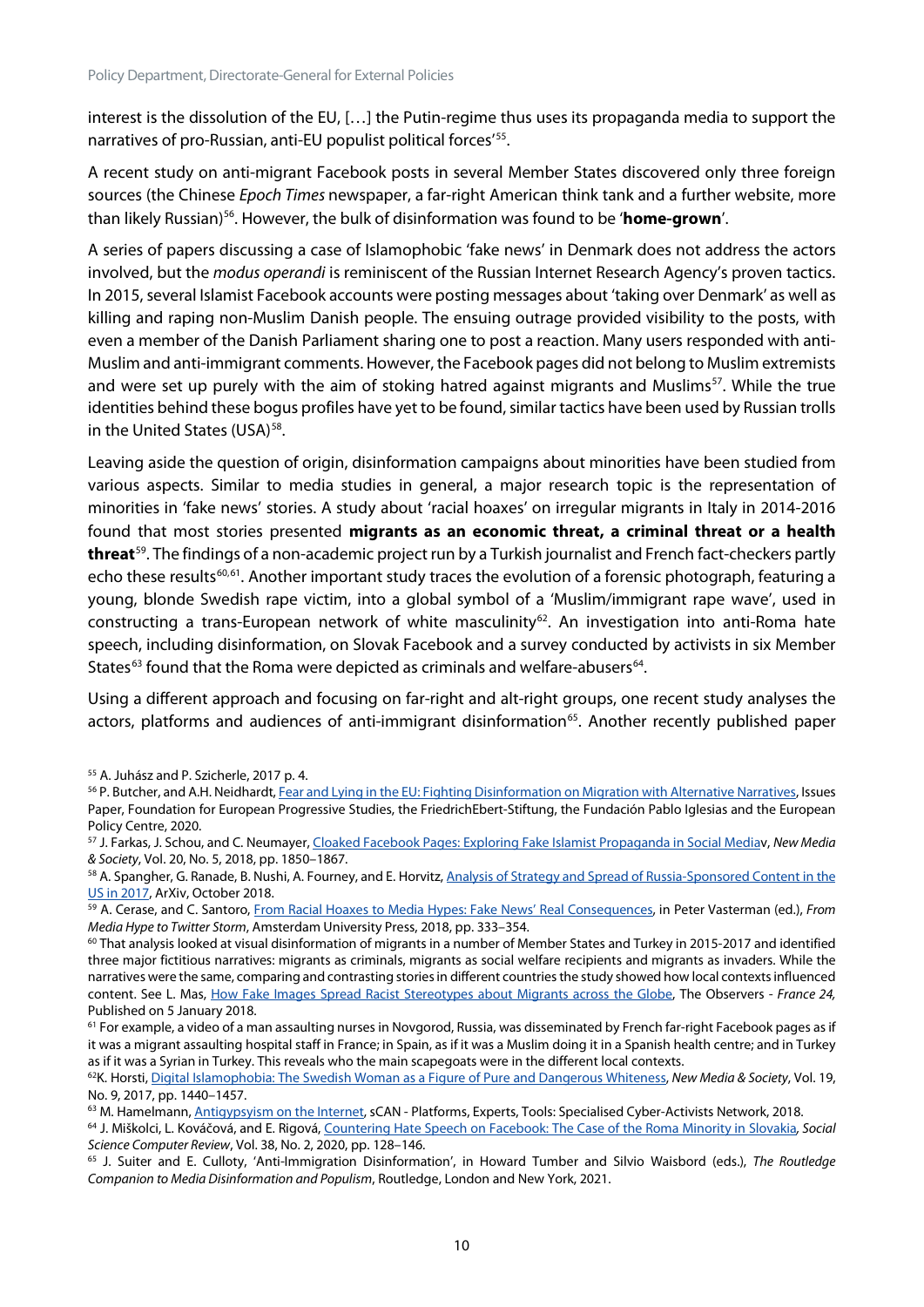looked at posts about the Roma in Romanian-language Reddit posts to analyse what factors influence hostility against the Roma, concluding that the most important factor is a lack of trust in the authorities<sup>[66](#page-21-0)</sup> A rich grey literature and several newspaper reports also cover **disinformation** on minorities in a number of Member States, often **weaponised in electoral campaigns**, but they generally do not link the disinformation to foreign sources $67$ .

Other research in this field concentrates on **extremist propaganda and disinformation**, which has been created and disseminated by terror groups such as the Islamic State (ISIS) and al-Qaeda. This is of paramount value. As an analysis of the Islamic State's media strategy document found: 'propaganda production and dissemination [are] at times considered to be even more important [for ISIS] than military jihad' [68](#page-21-2). On the one hand, such propaganda may lead to severe public harm in Member States; on the other hand, it targets Muslim minorities and other vulnerable groups, not in the sense of victimising them, but as an audience for recruitment purposes. An extensive body of literature looks at the content of such propaganda[69](#page-21-3) and its possible role in **radicalisation**[70.](#page-21-4) Particularly pertinent is a series of papers based on in-depth interviews with radicalised or formerly radicalised Islamistsin Austria and Germany, who describe how they followed YouTube's algorithmic recommendations and were consequently exposed to increasingly radical content $^{71}$  $^{71}$  $^{71}$ .

**ISIS has employed a highly sophisticated social media strategy**, which has entailed 'hijacking' hashtags on Twitter. Propaganda Tweets were posted under completely unrelated but popular English Premier League teams' hashtags so that football fans would inadvertently stumble upon the propaganda material<sup>72</sup>. However, more recently, major social media sites have become more adept at removing ISISrelated accounts; hence ISIS, as well as al-Qaeda, have been forced to find a new home on the messaging platform **Telegram**. There is grey literature research that analyses the content posted on this app<sup>73</sup>. In 2018, a group of Iraqi activists infiltrated the ISIS communication channels on Telegram and spread disinformation among ISIS supporters. They utilised the imposter method, not only by posing as ISIS supporters, but also by producing a fake copy of the ISIS newspaper *Al-Naba*, complete with a manipulated photo of the then ISIS leader Abu Bakr al-Baghdadi posing with scantily dressed dancers and distributing it from an official-looking ISIS channel. Reportedly, the United Kingdom's (UK) Government Communications Headquarters were also involved in distributing disinformation on ISIS Telegram channels[74.](#page-21-8)

<span id="page-21-1"></span>M. Meaker[, Inside the Online Disinformation War Trying to Tear Sweden Apart,](https://www.wired.co.uk/article/sweden-election-polls-far-right) *Wired UK,* Published on 9 September 2018.

<span id="page-21-0"></span><sup>66</sup> L. Molnar[, The Law of the Jungle. The Online Hate-Speech against the Roma in Romania, Victims & Offenders,](https://doi.org/10.1080/15564886.2021.1895391) 2021, pp. 1–22. <sup>67</sup> For example, Spain: M. Beatley[, Inside the Far-Right Fake-News Nexus,](https://www.theatlantic.com/international/archive/2019/09/fake-news-feeds-anti-migrant-sentiment-spain/598429/) *The Atlantic*, Published on 28 September 2019; Sweden:

<span id="page-21-2"></span><sup>68</sup> C. Winter, [Media Jihad: The Islamic State's Doctrine for Information Warfare,](https://icsr.info/wp-content/uploads/2017/02/ICSR-Report-Media-Jihad-The-Islamic-State%E2%80%99s-Doctrine-for-Information-Warfare.pdf) Institute for Strategic Dialogue and International Centre for the Study of Radicalisation, 2017.

<span id="page-21-3"></span><sup>&</sup>lt;sup>69</sup> Some recent examples include M.S. Stempień, Russia in the Eyes of Islamic State: An Analysis of the Content of Dabiq and [Rumiyah Magazines and Russia's Involvement in the Fight against the Islamic State, Terrorism and Political Violence,](https://doi.org/10.1080/09546553.2019.1657097) 2019; and S.J. Baele, K.A. Boyd, and T.G. Coan, [Lethal Images: Analyzing Extremist Visual Propaganda from ISIS and Beyond,](https://doi.org/10.1093/jogss/ogz058) *Journal of Global Security Studies*, Vol. 5, No. 4, October 2020, pp. 634–657.

<span id="page-21-4"></span><sup>70</sup> See for example J.R. Vacca, Online Terrorist Propaganda, Recruitment, and Radicalization, CRC Press, 2019.

<span id="page-21-5"></span><sup>71</sup> P. Baugut, and K. Neumann, [Online Propaganda Use during](https://www.tandfonline.com/doi/full/10.1080/1369118X.2019.1594333) Islamist Radicalization, *Information, Communication & Society,* Vol. 23, No. 11, 2020, pp. 1570–1592.

<span id="page-21-6"></span><sup>72</sup> C. Milmo, Iraq Crisis Exclusive: Isis Jihadists Using World Cup and Premier League Hashtags to Promote Extremist Propaganda on [Twitter,](https://www.independent.co.uk/news/world/middle-east/iraq-crisis-exclusive-isis-jihadists-using-world-cup-and-premier-league-hashtags-promote-extremist-propaganda-twitter-9555167.html) *The Independent*, Published on 23 June 2014.

<span id="page-21-7"></span><sup>73</sup> S. Stalinsky, and R. Sosnow, Germany-Based Encrypted Messaging App Telegram Emerges As Jihadis' Preferred Communications Platform – [Part V Of MEMRI Series: Encryption Technology Embraced By ISIS, Al-Qaeda, Other Jihadis –](https://www.memri.org/reports/germany-based-encrypted-messaging-app-telegram-emerges-jihadis-preferred-communications) September 2015-September [2016,](https://www.memri.org/reports/germany-based-encrypted-messaging-app-telegram-emerges-jihadis-preferred-communications) MEMRI Inquiry & Analysis Series No. 1291, December 2016.

<span id="page-21-8"></span><sup>74</sup> L. Dearden[, Isis Hit by Onslaught of Fake Propaganda and Cyberattacks,](https://www.independent.co.uk/news/world/middle-east/isis-islamic-state-propaganda-telegram-offical-fake-cyberattacks-accounts-a8442936.html) *The Independent*, Published on 11 July 2018.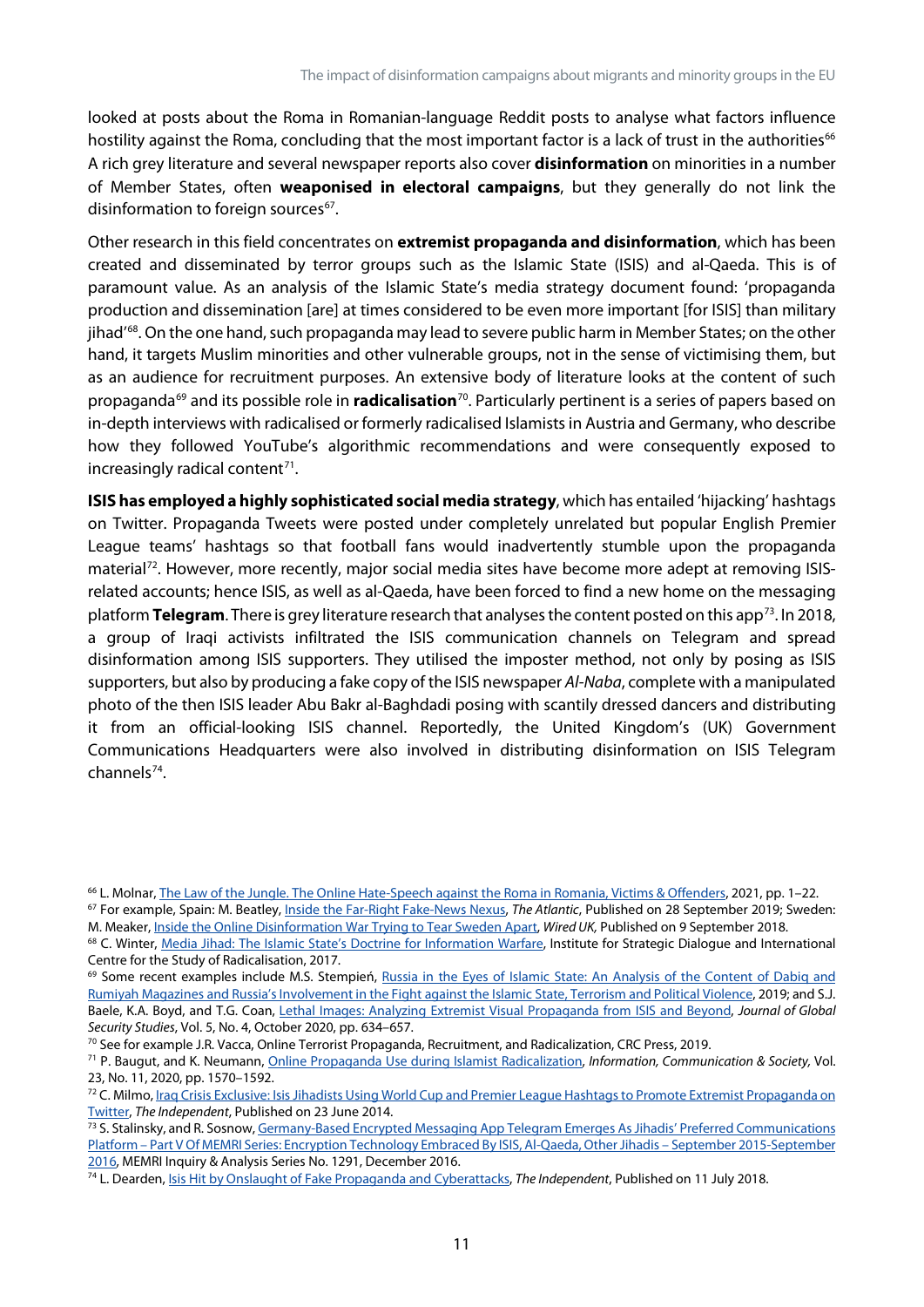A very recent report looks at the impact of a Europol Action Day in November 2019 that resulted in the takedown of several ISIS accounts and channels on Telegram, with a resultant long-term detrimental effect on the dissemination of ISIS propaganda<sup>[75](#page-22-3)</sup>.

# <span id="page-22-0"></span>3 Main disinformation actions against minorities

This Chapter provides an overview and assessment of recent key disinformation campaigns against minorities and migrants, starting with the only known collection of foreign campaigns in the EU, namely the EUvsDisinfo database. Although the focus here is on disinformation and hate speech originated abroad, in many cases it is not possible to name the actors responsible. Sometimes, unrelated pieces of information help identify them. For example, a Facebook Ad Library report<sup>[76](#page-22-4)</sup> in Lithuania recently revealed that disinformation website *Minfo.lt* was one of the biggest ad spenders in the country. Yet the site had no visible source of income, containing no advertisements or calls for crowdfunding. This raises the suspicion that it could have been receiving covert funding, possibly from Russia<sup>77</sup>.

### <span id="page-22-1"></span>3.1 Actions recorded in the EUvsDisinfo database

For the time period covered in this study (1 January 2018-31 March 2021), the EUvsDisinfo database, listing 7 807 disinformation news pieces from Russian sources, contains 55 items relating to Jews, 123 items about migrants and 36 items about Muslims. Furthermore, the researchers collected 44 pieces about 'Russophobia' targeting Germany, 23 targeting Estonia, 34 Latvia and 47 Lithuania. A manual review of hits for the keyword 'Roma' found no related pieces, as was also the case for Asian minorities<sup>[78](#page-22-6)</sup>.



#### <span id="page-22-2"></span>**Figure 2: Number of articles per group**

Source: Authors' own elaboration, based on EUvsDisinfo

<span id="page-22-3"></span><sup>75</sup> A. Amarasingam, M. Shiraz, and C. Winter[, How Telegram Disruption Impacts Jihadist Platform Migration,](https://icsr.info/wp-content/uploads/2021/01/How-Telegram-Disruption-Impacts-Jihadist-Platform-Migration.pdf) Centre for Research and Evidence on Security Threats (CREST), 2021.

<span id="page-22-4"></span><sup>76</sup> Se[e Facebook Ads Library Report.](https://www.facebook.com/ads/library/report/)

<span id="page-22-5"></span>77 Source of the information: the interview with the representative of Manoteises. In a recent article, Lithuanian investigative journalists found that the site is officially financed by the owner's 'alternative medicine' business, and the owner said he used the site as a way to promote the values of his company. See Savickas, Edgaras, Vaidas Saldžiūnas, and Ernestas Naprys, Sekant Pinigus: [Iš Ko Gyvena Lietuvos Viešosios Erdvės Paraščių Veikėjai,](https://www.delfi.lt/a/86521079) DELFI, March 2, 2021. (In Lithuanian)

<span id="page-22-6"></span> $78$  There are overlaps between the categories. Non-relevant items were removed from the hits (e.g. articles listed as relating to migration but being about emigration from Poland).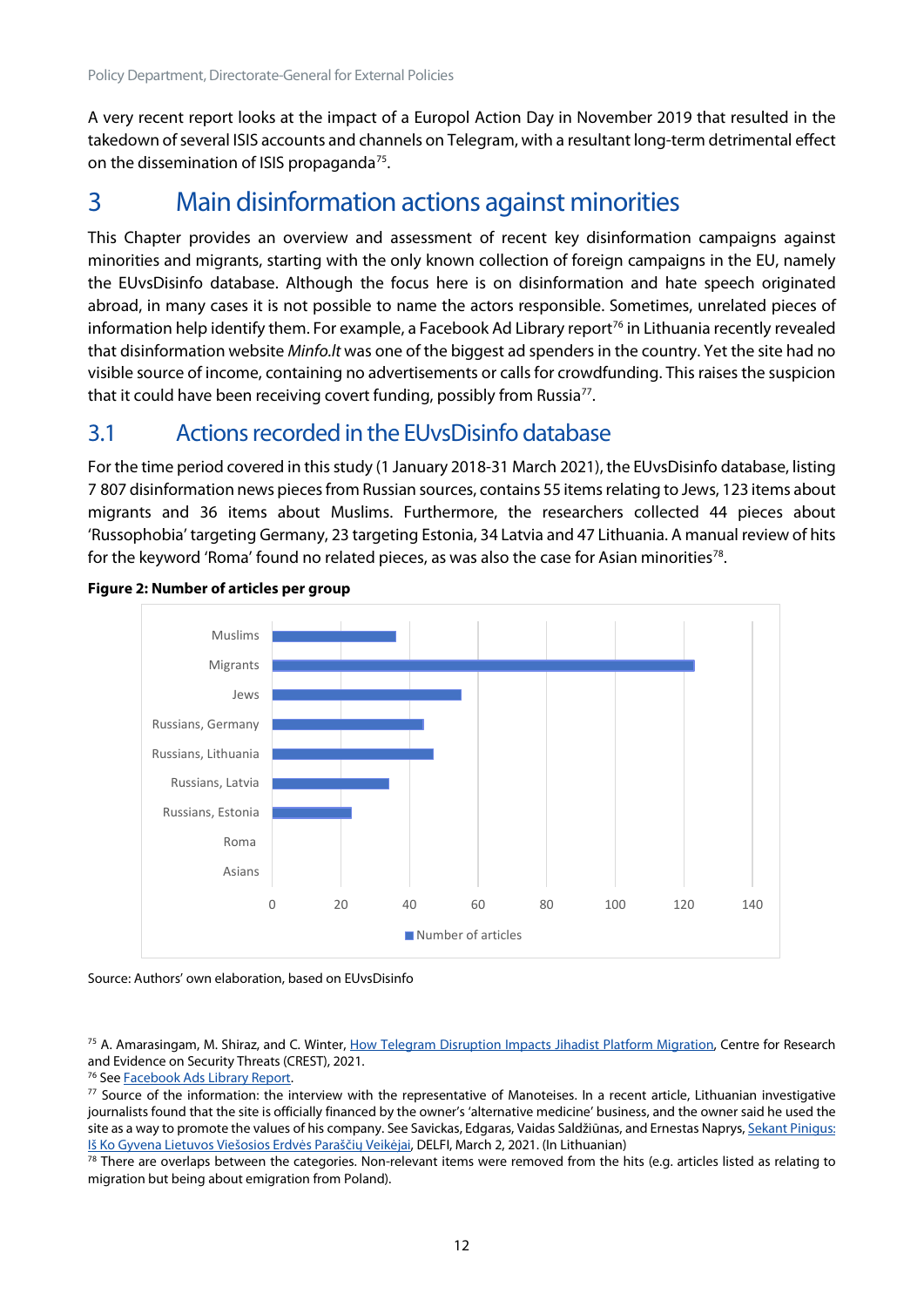Overgeneralisations should be avoided in light of the unclear selection mechanism used by this database, but the trends are clear. **Migrants receive the most attention, while the Roma and Asians are ignored**. Although included in the chart above, articles regarding the Russian minority are in a different category: the Russian minority is the target audience, rather than the group featured in stories (see Chapter 3.7).

Looking more closely at the content, the same types of narratives appear as those identified in earlier research (see Chapter 2). A large number of articles report on **migrants and/or Muslims[79](#page-23-0) as a threat to European culture and identity**, as shown in stories about various European towns allegedly abandoning Christmas traditions to appease local Muslims/migrants or other reports about children being forced to pray to Allah in school<sup>[80](#page-23-1)</sup>. This 'Islamisation' narrative appears in another major group of stories reporting that Muslims will soon outnumber 'Europeans' in a variety of locations<sup>81</sup>. The second major narrative presents **migrants/Muslims as a criminal threat**, particularly as rapists<sup>[82](#page-23-3)</sup>. This is sometimes connected to a narrative about 'the decline of Europe' and often has sexist undertones<sup>[83](#page-23-4)</sup>. In light of the COVID-19 pandemic, migrants are also **depicted as a health threat**<sup>84</sup>. Several articles targeting for example Poland or Italy used migration as an issue to exacerbate existing tension between Member States or certain Member States and the EU<sup>[85](#page-23-6)</sup>. The narrative of **migrants as an economic threat** is less prevalent than in earlier research, but it does appear<sup>[86](#page-23-7)</sup>.

#### Articles featuring Jews contain **old anti-Semitic canards**[87](#page-23-8) or **conspiracy theories**[88.](#page-23-9)

Reports to do with the Russian minority fall under a different category from those discussed so far. These target the ethnic Russian community, primarily in the Baltic states and Germany, as an audience, offering them an image of the EU or these **Member States as 'Russophobic'** [89](#page-23-10). These stories are often general claims along the lines that the countries' leaders hate Russia; sometimes they cite general discrimination and rely on distorted personal stories to push this 'Russophobia' agenda. For example, authorities in Berlin are reported to have taken the children of a local Russian couple into state care. Not only did the police allegedly brutalise the father but according to the story police officers also said that they were taking the children as 'revenge' for Alexei Navalny<sup>90</sup>. While such a claim about the police's open political statement

<span id="page-23-8"></span>87 EUvsDisinfo[, 90% of Romanian Media Is Ruled by Israeli People,](https://euvsdisinfo.eu/report/90-of-romanian-media-is-ruled-by-israeli-people) Published on 28 May 2018.

<span id="page-23-0"></span> $79$  While migrants and Muslims are clearly two different groups, there is a considerable overlap in disinformation regarding them. The 'migrant' label is often a code for 'Muslim', and the two terms are frequently used as synonyms. Conflating the two groups in disinformation campaigns can lead to an increase in bias against both of them.

<span id="page-23-1"></span><sup>80</sup> For example, EUvsDisinfo, *Italian Town Forbids Christmas Carols Not to Insult Migrants*, Published on 3 December 2020; EUvsDisinfo, [Germany Removes Baby Jesus from Christmas Markets,](https://euvsdisinfo.eu/report/germany-removes-baby-jesus-from-christmas-markets) Published on 30 October 30 2020; EUvsDisinfo, [Swedish](https://euvsdisinfo.eu/report/swedish-children-forced-to-pray-to-allah-in-school)  [Children Forced to Pray to Allah in School,](https://euvsdisinfo.eu/report/swedish-children-forced-to-pray-to-allah-in-school) Published on 14 June 2018.

<span id="page-23-2"></span><sup>81</sup> For example, EUvsDisinfo[, Every Muslim Family Living in France Has More than 8 Children,](https://euvsdisinfo.eu/report/muslim-fertility-rate-in-france-is-much-higher-than-non-muslim) Published on 17 July 2019; EUvsDisinfo, [The Majority of Newborns in Brussels Are from the New Islamic Community,](https://euvsdisinfo.eu/report/the-majority-of-newborns-in-brussels-are-from-the-new-islamic-community) Published on 28 April 2019.

<span id="page-23-3"></span><sup>82</sup> For example, EUvsDisinfo, [Migrants Responsible for Increase in Robberies, Murders and Rapes in Germany,](https://euvsdisinfo.eu/report/migrants-responsible-for-increase-in-robberies-murders-and-rapes-in-germany) Published on 17 December 2018.

<span id="page-23-4"></span><sup>83</sup> For example, a piece claiming men in Europe have become so 'feminised' that they cannot protect their wives and daughters from being raped by migrants. See EUvsDisinfo, Today's Western Males Are Feminised Semi-Men Unable to Protect Their Women [Being Raped by Immigrants,](https://euvsdisinfo.eu/report/todays-western-males-are-feminized-semi-men-who-are-not-able-to-protect-their-women-raped-by-immigrants) Published on 16 October 2019.

<span id="page-23-5"></span><sup>84</sup> EUvsDisinfo[, The Situation with COVID-19 in Germany Is Worsening Because of Migrants,](https://euvsdisinfo.eu/report/the-situation-with-covid-19-in-germany-is-worsening-because-of-migrants) Published on 1 December 2020.

<span id="page-23-6"></span><sup>85</sup> EUvsDisinfo[, EU Institutions Take Away Freedom from the European Nations,](https://euvsdisinfo.eu/report/eu-institutions-take-away-freedom-from-the-european-nations) Published on 15 April 2019.

<span id="page-23-7"></span><sup>86</sup> EUvsDisinfo, [Money to Teach Children in Kindergartens Now Goes to Migrants in Germany,](https://euvsdisinfo.eu/report/money-to-teach-children-in-kindergartens-now-goes-for-migrants-in-germany) Published on 9 November 2019. Similar stories were promoted by the Hungarian government in 2019 when claiming the EU was planning to cut subsidies for farmers and use the money to support migrants instead. See Robinson, Olga, Alistair Coleman, and Sayan Sardarizadeh, A Report [on Anti-Disinformation Initiatives,](https://demtech.oii.ox.ac.uk/wp-content/uploads/sites/93/2019/08/A-Report-of-Anti-Disinformation-Initiatives.pdf) Oxford Technology and Elections Commission; Oxford Internet Institute, 2019.

<span id="page-23-9"></span><sup>88</sup> EUvsDisinfo, [Sputnik V Vaccine Destroyed the Plans of Globalists and Judeo Masonic Forces,](https://euvsdisinfo.eu/report/sputnik-v-vaccine-destroyed-globalist-and-judeo-masonic-forces-plans) Published on 3 February 2021. Interestingly enough, articles about Jews seem to focus on Poland, but this may be due to external factors such as the time period studied, which included the 75<sup>th</sup> anniversary of the Auschwitz concentration camps' liberation, or to (unknown) methodology used by EUvsDisinfo.

<span id="page-23-10"></span><sup>89</sup> EUvsDisinfo[, Who Is Afraid Of Russophobia?,](https://euvsdisinfo.eu/who-is-afraid-of-russophobia/) Published on 25 February 2021.

<span id="page-23-11"></span><sup>&</sup>lt;sup>90</sup> EUvsDisinfo, *Vilifying Germany; Wooing Germany*, Published on 9 March 2021.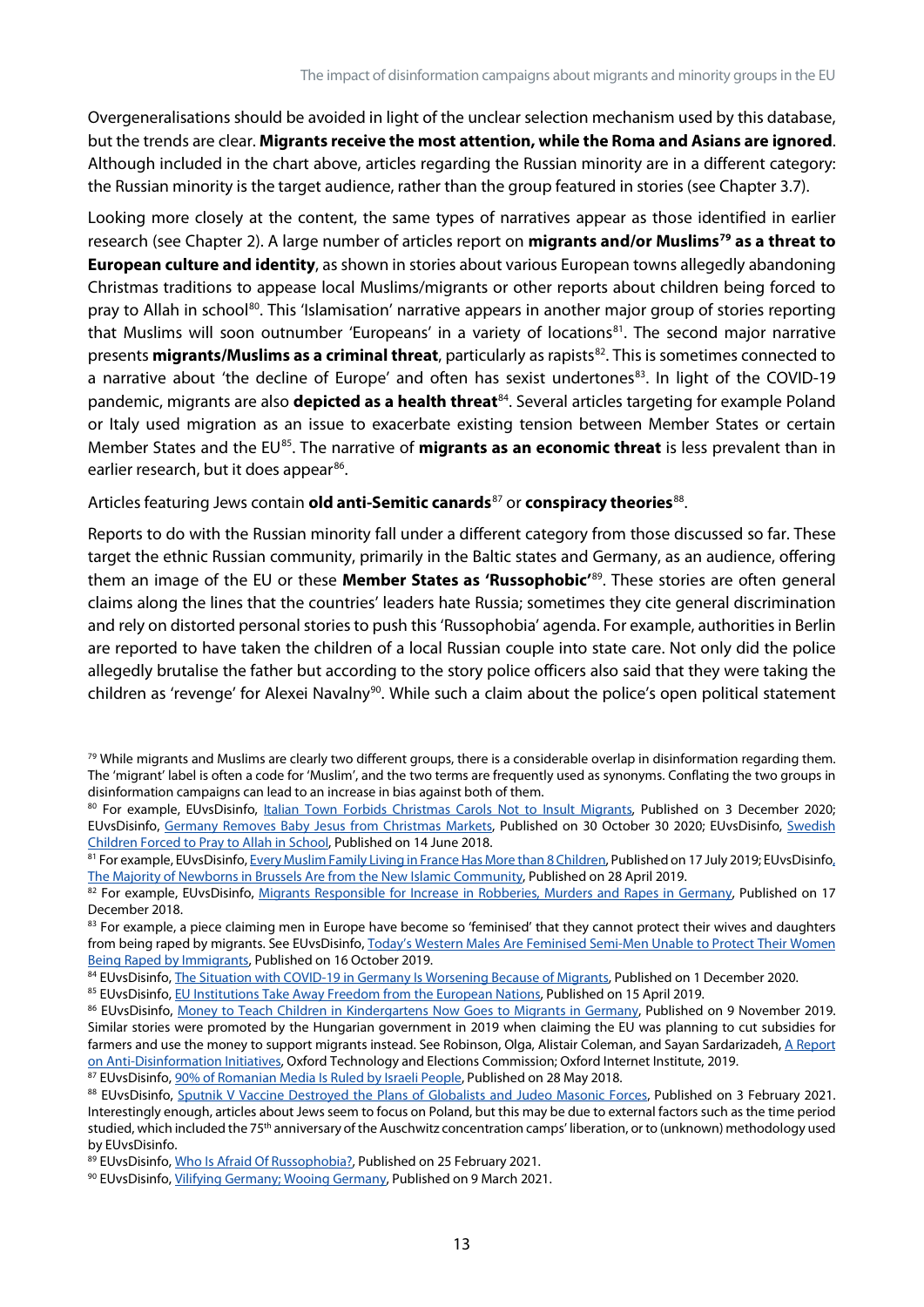stretches the limits of credulity, this story does rely on a highly emotional topic with an exaggerated presentation in serving the larger agenda of alleging German hostility towards Russia.

Rather surprisingly, we were unable to locate stories in the database pertaining to tensions between a Member State's ethnic group living in another Member State, even though such conflicts would seem to be ripe for abuse. We found just one story about the Hungarian (and the Romanian) ethnic minority, but it was about Ukraine and not an EU Member State<sup>91</sup>.

As for the tools employed, these stories utilise several types of disinformation discussed in Chapter 2.1, such as: clickbait headlines (e.g. an article describing crime statistics is headlined, 'Migrant violence strikes Stockholm', although the data presented do not support the title<sup>[92](#page-24-2)</sup>); misleading framing; false context (e.g. a video showing a rush hour train in England is used to report that migrants are arriving *en masse* in Prague<sup>[93](#page-24-3)</sup>); and completely fabricated stories (e.g. 'The pope may suggest a mosque to be built at the site of the Notre-Dame<sup>'[94](#page-24-4)</sup>).

These Kremlin-originated articles of disinformation **build on existing tension and utilise existing stereotypes and fears in Member States' societies**. Migrants/Muslims are depicted as a threat to European identity and as criminals; Jews are attacked using age-old anti-Semitic tropes; and a private tragedy of parents losing their children to state care is presented to a Russian minority audience in Germany as evidence that Germany is 'Russophobic'. Few of the stories are completely invented; the majority seem to be framing issues in an 'alternative' way<sup>95</sup>.

The next section turns to disinformation actions that have been collected using stakeholder interviews and desk research, reviewing a large number of NGO, state and institutional publications, recent research and news media articles.

# <span id="page-24-0"></span>3.2 Ethnicising the pandemic: disinformation concerning the Roma

The Roma have been subject to untrue stories, often with violent consequences throughout their history in Europe. Historical allegations have crystallised into **anti-Gypsy tropes** that are part of European folklore. However, the internet and social media, in particular, can turn outrage over these tropes very quickly into mob violence. The most notable recent case involves **an image of the Roma as 'child-snatchers'** in March 2019, after which two Roma groups in a couple of Paris suburbs were attacked by a bloodthirsty mob of 50-70 people. These people were angered by online rumours, circulating mostly on Snapchat and Facebook, that the Roma were going around in a white van 'stealing' children<sup>96</sup>. This claim was of course completely unfounded but, despite a police denial, the Roma had to fear for their physical safety. It is unclear who was behind these rumours although the European Roma Rights Centre (ERRC) representative said it appears to have been a coordinated campaign. The NGO E-Romnja confirmed that the story had also appeared in Romania, where the van was supposedly black, but the 'child-snatching' theme was the sam[e97](#page-24-7).

<span id="page-24-1"></span><sup>91</sup> EUvsDisinfo[, Ukrainian Language Law Prohibits Use of Russian, Hungarian, Romanian Languages,](https://euvsdisinfo.eu/report/ukrainian-language-law-violates-the-rights-of-minorities) Published on 13 June 2019.

<span id="page-24-2"></span><sup>92</sup> EUvsDisinfo[, Migrant Violence Strikes the City of Stockholm; Authorities Ask Not to Worry,](https://euvsdisinfo.eu/report/migrant-violence-strikes-the-city-of-stockholm-authorities-ask-not-to-worry) Published on 24 January 2020.

<span id="page-24-3"></span><sup>93</sup> EUvsDisinfo[, A Video Shows a Major Influx of Migrants to Prague,](https://euvsdisinfo.eu/report/the-influx-of-migrants-to-prague) Published on 01 July 2018.

<span id="page-24-4"></span><sup>94</sup> EUvsDisinfo[, The Pope Might Suggest a Mosque to Be Built at the Site of Notre Dame,](https://euvsdisinfo.eu/report/the-pope-might-suggest-a-mosque-to-be-built-at-the-site-of-notre-dame) Published on 16 April 2019.

<span id="page-24-5"></span><sup>95</sup> However, it must be noted that the methodology employed to compile and 'debunk' these is unknown, limiting the validity of conclusions that can be drawn from them.

<span id="page-24-6"></span><sup>96</sup> Agence France-Presse[, Roma Attacked in Paris after Fake News Reports,](http://www.theguardian.com/world/2019/mar/27/roma-call-for-protection-after-vigilante-attacks-inspired-by-fake-news) *The Guardian*, Published on 27 March 2019.

<span id="page-24-7"></span><sup>&</sup>lt;sup>97</sup> The image of the child-snatcher plays on some very deep, universal human fear, appearing in different contexts. For instance, some very similar (and some different) stories led to over 100 instances of lynching in India between 2015 and 2019. See S. Banaji, R. Bhat, [WhatsApp Vigilantes: An Exploration of Citizen Reception and Circulation of WhatsApp Misinformation Linked to Mob](https://www.lse.ac.uk/media-and-communications/assets/documents/research/projects/WhatsApp-Misinformation-Report.pdf)  [Violence in India,](https://www.lse.ac.uk/media-and-communications/assets/documents/research/projects/WhatsApp-Misinformation-Report.pdf) London School of Economics and Political Science (LSE), 2019.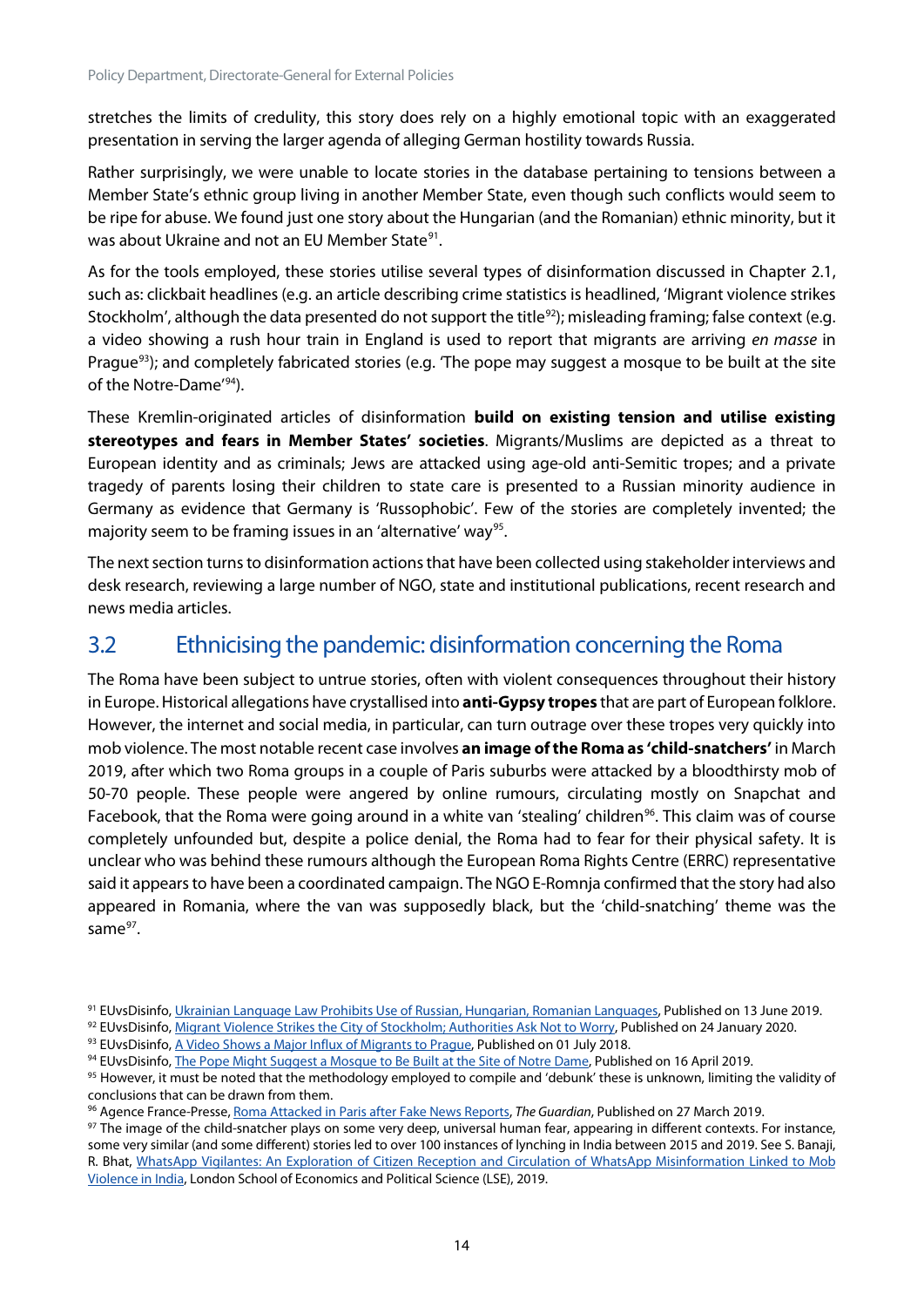The COVID-19 **pandemic** has also led to an increase in the levels of 'anti-gypsyism', prompting some scholars to discussthe pandemic's '**ethnicisation**', at least in certain Member States. There are reports that this was the case in Bulgaria<sup>98</sup>, Slovakia<sup>99</sup>, Romania<sup>[100](#page-25-2)</sup>, Spain<sup>[101](#page-25-3)</sup> and Italy<sup>102</sup>. In some Member States, politicians and other leaders were reportedly targeting the Roma. In a resolution on 25 November 2020, the European Parliament 'underlines in the context of the COVID-19 emergency, that disinformation and **sensationalised media reports** relating to the pandemic have also been used by extreme right-wing, populist groups and politicians to target minority groups, thereby contributing to anti-immigration rhetoric, which has in turn led to increased instances of racist and xenophobic hate speech, as well as discrimination' [103](#page-25-5).

The representative from E-Romnja reported that **the Roma were scapegoated** for bringing the virus to Romania, as it is they 'who come and go'. Similar narratives were reported in Bulgaria<sup>[104](#page-25-6)</sup> and Spain<sup>[105](#page-25-7)</sup> where the Civil Guard was deployed to ensure that the quarantined Roma did not leave their homes<sup>[106](#page-25-8)</sup>. In Italy, far-right parties used social media to spread disinformation about the Roma breaching COVID-19 restrictions<sup>[107](#page-25-9)</sup>. This depiction of the Roma as bringing in infection, while invoking age-old stereotypes of dirt and illness, reportedly led to a shocking amount of online hate speech in Romania<sup>108</sup>. While a Romanian newspaper alleged that the Roma were immune to the virus<sup>109</sup>, rumours also circulated about Roma communities being the epicentres of infection, prompting authorities to restrict entry to and exit from Roma settlements and neighbourhoods in Bulgaria, as well as Slovakia<sup>110</sup>, where 6 000 Roma were sealed off in five settlements after a Roma man returning from Britain broke the mandatory 14-day self-isolation<sup>[111](#page-25-13)</sup>. Beyond unjustly confining the Roma community, such excessive measures also had the effect of 'seemingly confirm[ing] the fake news'<sup>112</sup>.

In summary, disinformation about the COVID-19 pandemic based on longstanding stereotypes led to **the stigmatisation of Roma communities** in several Member States. In some Member States, this stigmatisation was followed by **discriminative action** against the Roma.

As signalled above by the lack of Roma-related entries in the EUvsDisinfo database and with reports identifying local far-right parties or extreme-right media as the disinformation propagators, it is highly **unlikely that anti-Roma disinformation campaigns originate from foreign actors**. This is probably due to the Roma's status as permanent underdogsin most Member States. As explained by the European Roma Rights Centre representative, 'whether Russia or anyone else are interfering is kind of academic when it comes to the Roma. You really do not need dark money funnelling ideas about disinformation campaigns about the Roma. Politicians for long decades have been quite willing to do this for their own personal gain'.

<span id="page-25-9"></span><sup>107</sup> N. Korunovska and Z. Jovanovic, 2020.

- <span id="page-25-11"></span>109 M. Matacha, and J. Bhabha[, Anti-Roma Racism Is Spiraling During COVID-19 Pandemic,](https://www.hhrjournal.org/2020/04/anti-roma-racism-is-spiraling-during-covid-19-pandemic/) *Health and Human Rights Journal*, 2020. <sup>110</sup> B. Rorke, 2020.
- <span id="page-25-13"></span><span id="page-25-12"></span><sup>111</sup> E. Holt[, COVID-19 Lockdown of Roma Settlements in Slovakia,](https://www.thelancet.com/journals/laninf/article/PIIS1473-3099(20)30381-9/abstract) *The Lancet Infectious Diseases*, Vol. 20, No. 6, 2020, p. 659.

<span id="page-25-0"></span><sup>98</sup> B. Rorke, [More toxic than COVID? The politics of anti-Roma racism in Bulgaria,](http://www.errc.org/news/more-toxic-than-covid-the-politics-of-anti-roma-racism-in-bulgaria.) European Roma Rights Centre, Published on 8 June 2020.

<span id="page-25-1"></span><sup>99</sup> E. Holt[, COVID-19 Lockdown of Roma Settlements in Slovakia,](https://www.thelancet.com/journals/laninf/article/PIIS1473-3099(20)30381-9/abstract) *The Lancet Infectious Diseases*, Vol. 20, No. 6, 2020, p. 659.

<span id="page-25-2"></span><sup>100</sup> I. Costache, ['Until We Are Able to Gas Them like the Nazis, the Roma Will Infect the Nation:' Roma and the Ethnicization of COVID-](https://www.dor.ro/roma-and-the-ethnicization-of-covid-19-in-romania/)[19 in Romania,](https://www.dor.ro/roma-and-the-ethnicization-of-covid-19-in-romania/) Decât o Revistă (DoR), Published on 22 April 2020.

<span id="page-25-3"></span><sup>101</sup> P. Gay y Blasco, and M.F. Rodriguez Camacho, [COVID-19 and Its Impact on the Roma Community: The Case of Spainv](http://somatosphere.net/forumpost/covid-19-roma-community-spain/), Somatosphere, Published on 31 March 2020.

<span id="page-25-4"></span><sup>102</sup> N. Korunovska, and Z. Jovanovic, ROMA IN THE [COVID-19 CRISIS,](https://reliefweb.int/sites/reliefweb.int/files/resources/Roma%20in%20the%20COVID-19%20crisis%20-%20An%20early%20warning%20from%20six%20EU%20Member%20States.pdf) Open Society Foundations, 2020.

<span id="page-25-5"></span><sup>103</sup> European Parliamen[t, Resolution on the Digital Services Act and fundamental rights issues posed,](https://www.europarl.europa.eu/doceo/document/TA-9-2020-0274_EN.html) P9\_TA(2020)0274, 2020b.

<span id="page-25-6"></span><sup>104</sup> A. Krasimirov and T. Tsolova, 2020.

<span id="page-25-7"></span><sup>105</sup> N. Korunovska and Z. Jovanovic, 2020.

<span id="page-25-8"></span><sup>106</sup> P. Gay y Blasco and M.F. Rodriguez Camacho, 2020.

<span id="page-25-10"></span><sup>108</sup> I. Costache. 2020.

<span id="page-25-14"></span><sup>112</sup> N. Korunovska and Z. Jovanovic, 2020.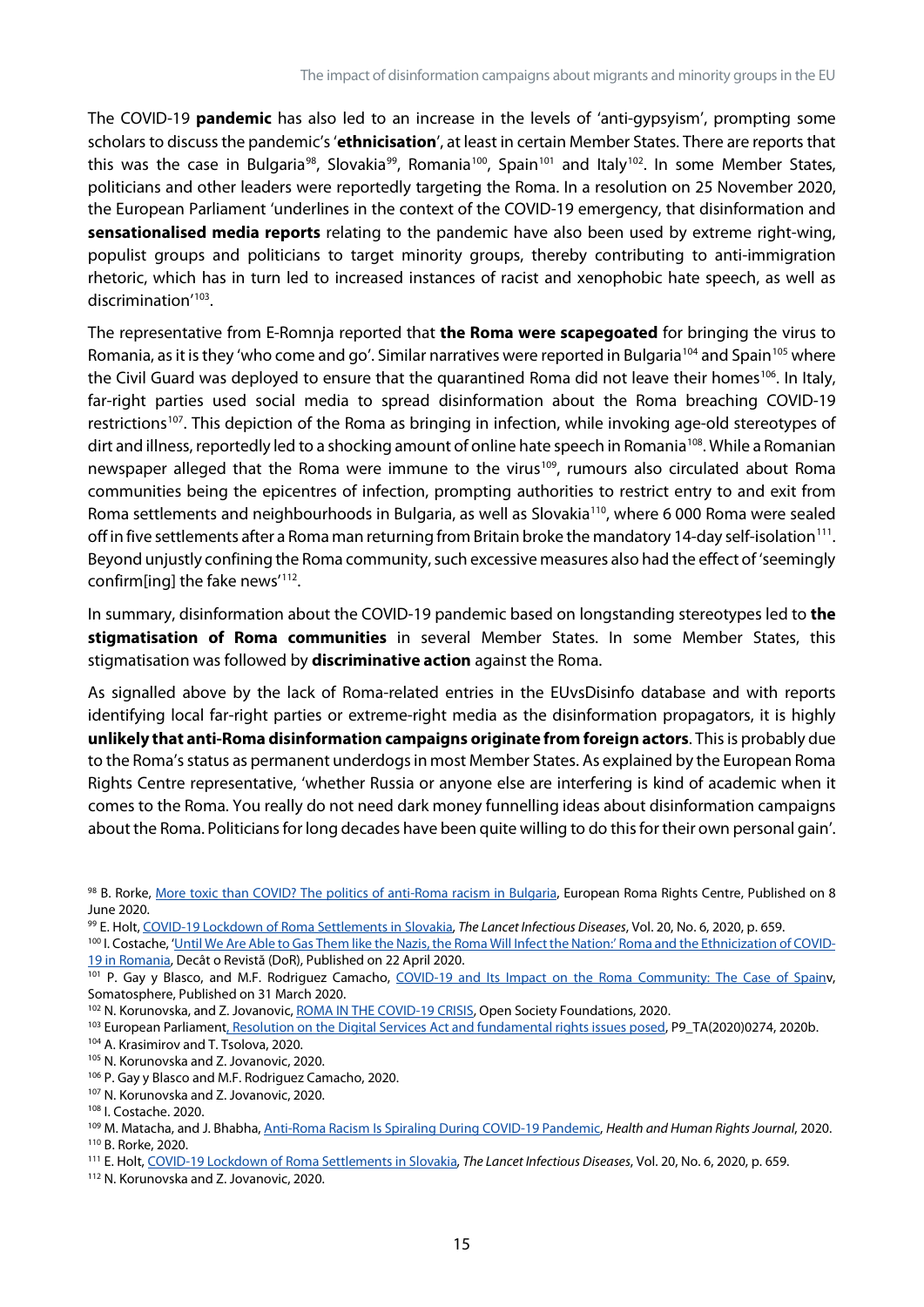# <span id="page-26-0"></span>3.3 Disinformation actions against migrants

As with the Roma, **migrants** also have a long history of being subjected to disinformation. Conversely, unlike the Roma, they seem to be **targeted by foreign disinformation campaigns**. One of the strangest Russian disinformation actions relates to migrants. In 2017, after the then US President Donald Trump referred to some non-existent race riots in Sweden, a Russian television crew showed up in the Stockholm suburb of Rinkeby and offered money to local migrant youths to stage a riot for the camera<sup>[113](#page-26-1)</sup>. This, arguably, takes disinformation action to the next level, with authentic characters being hired to act out a pre-written story.

Disinformation about migrants has been found to have been weaponised in Spain during the 2019 electoral campaign. A report by activist group Avaaz about disinformation's spread on the messaging app WhatsApp found that 14 % of the stories surveyed were anti-migrant and a further 25 % contained racist, hateful content<sup>114</sup>. The report mentions it was not possible to tell the sources of disinformation<sup>115</sup>, although during the same timeframe, WhatsApp's parent company Facebook removed three Spanish far-right networks spreading anti-migrant, anti-Muslim and homophobic content<sup>[116](#page-26-4)</sup>.

Some interviewees, such as the representative from Italian pro-migrant NGO Lunaria, pointed out that especially compared with the 'migrant crisis' in 2015, migrants currently receive much less of the limelight. However, some stories about them as **a threat to public health** have been reported in several Member States. During the first wave of the coronavirus pandemic, a number of stories emerged in Germany about migrants being taken into the country under cover of the lockdown<sup>117</sup>; while Czech disinformation websites ran similar stories about migrants covertly brought into Greece from Turkey<sup>[118](#page-26-6)</sup> and about the goal of the pandemic being to divert attention from the alleged 'real threat', migration<sup>119</sup>. A similar story about secretly opening the borders for migrants spread in Croatia<sup>[120](#page-26-8)</sup>.

Italy and Spain have seen their fair share of stories about infected migrants allegedly entering the country, supposedly escaping from the quarantine or purportedly infecting police officers. These stories usually featured images from earlier times and other places<sup>[121](#page-26-9)</sup>. Similar stories about migrants not observing lockdown rules were recorded in Germany and Belgium<sup>[122](#page-26-10)</sup>. Such findings were confirmed by the Lunaria representative, who claimed that the issue was being used as **an argument to stop immigration**. In Hungary, the government cited this alleged link between migration and the pandemic to suspend admission of asylum-seekers into transit zones on the country's southern border in March 2020<sup>123</sup>. These stories are similar to others about the Roma, which are based on a **fear of contamination**, metaphorical

<span id="page-26-7"></span><sup>119</sup> Ministerstvo vnitra České republiky, 2021.

<span id="page-26-9"></span><sup>121</sup> See th[e CoronavirusFacts Alliance Database](https://www.poynter.org/ifcn-covid-19-misinformation) for more details.

<span id="page-26-1"></span><sup>113</sup> For the full, truly bizarre story, see L.W. Bennett, and S. Livingston, The Disinformation Order: Disruptive Communication and [the Decline of Democratic Institutions,](https://doi.org/10.1177/0267323118760317) *European Journal of Communication*, Vol. 33, No. 2, 2018, pp. 122–139.

<span id="page-26-2"></span><sup>114</sup> Avaaz, Whatsapp - Social Media's Dark Web: How the Messaging App Is Being Flooded with Lies and Hatred Ahead of the [Spanish Elections,](https://avaazimages.avaaz.org/Avaaz_SpanishWhatsApp_FINAL.pdf) April 26, 2019, p.4. The report employs a somewhat questionable methodology, but it does indicate that the problem exists.

<span id="page-26-3"></span><sup>115</sup> Stolton, S[, As Election Looms, Spaniards Are Hit by WhatsApp Disinformation Campaign,](https://www.euractiv.com/section/digital/news/as-election-looms-spaniards-are-hit-by-whatsapp-disinformation-campaign/) *Euractiv*, Published on 26 April, 2019. <sup>116</sup> Stolton, S., 2019.

<span id="page-26-5"></span><span id="page-26-4"></span><sup>117</sup> AFP, CORRECTIV, Pagella Politica/Facta, Full Fact and Maldita.Es, Infodemic Covid-19 in Europe: A Visual Analysis of [Disinformation. A Fact-Checking Report,](https://covidinfodemiceurope.com/) 2020.

<span id="page-26-6"></span><sup>118</sup> Ministerstvo vnitra České republiky, [Coronavirus: An overview of the Main Disinformation Narratives in the Czech Republic](https://www.mvcr.cz/cthh/clanek/coronavirus-an-overview-of-the-main-disinformation-narratives-in-the-czech-republic.aspx) -Terorismus a měkké cíle, 2021.

<span id="page-26-8"></span><sup>120</sup> P. Vidov, [Tvrdnja da Plenković u sjeni korona krize otvara granice migrantima je lažna,](https://faktograf.hr/2020/04/09/tvrdnja-da-plenkovic-u-sjeni-korona-krize-otvara-granice-migrantima-je-lazna/) *Faktograf.hr*, Published on 9 April 2020 [in Croatian.]

<span id="page-26-10"></span><sup>&</sup>lt;sup>122</sup> Klein, O., [How Is the Far-Right Capitalizing COVID-19?,](https://www.radicalrightanalysis.com/2020/04/10/how-is-the-far-right-capitalizing-covid-19/) Centre for Analysis of the Radical Right, 2020.

<span id="page-26-11"></span><sup>123</sup> Hungary Today, [Coronavirus: Hungary Suspends Migrant Entry to Transit Zone for Foreseeable Future,](https://hungarytoday.hu/hungary-suspend-migrant-entry-transit-zone-coronavirus/) Published on 2 March 2020.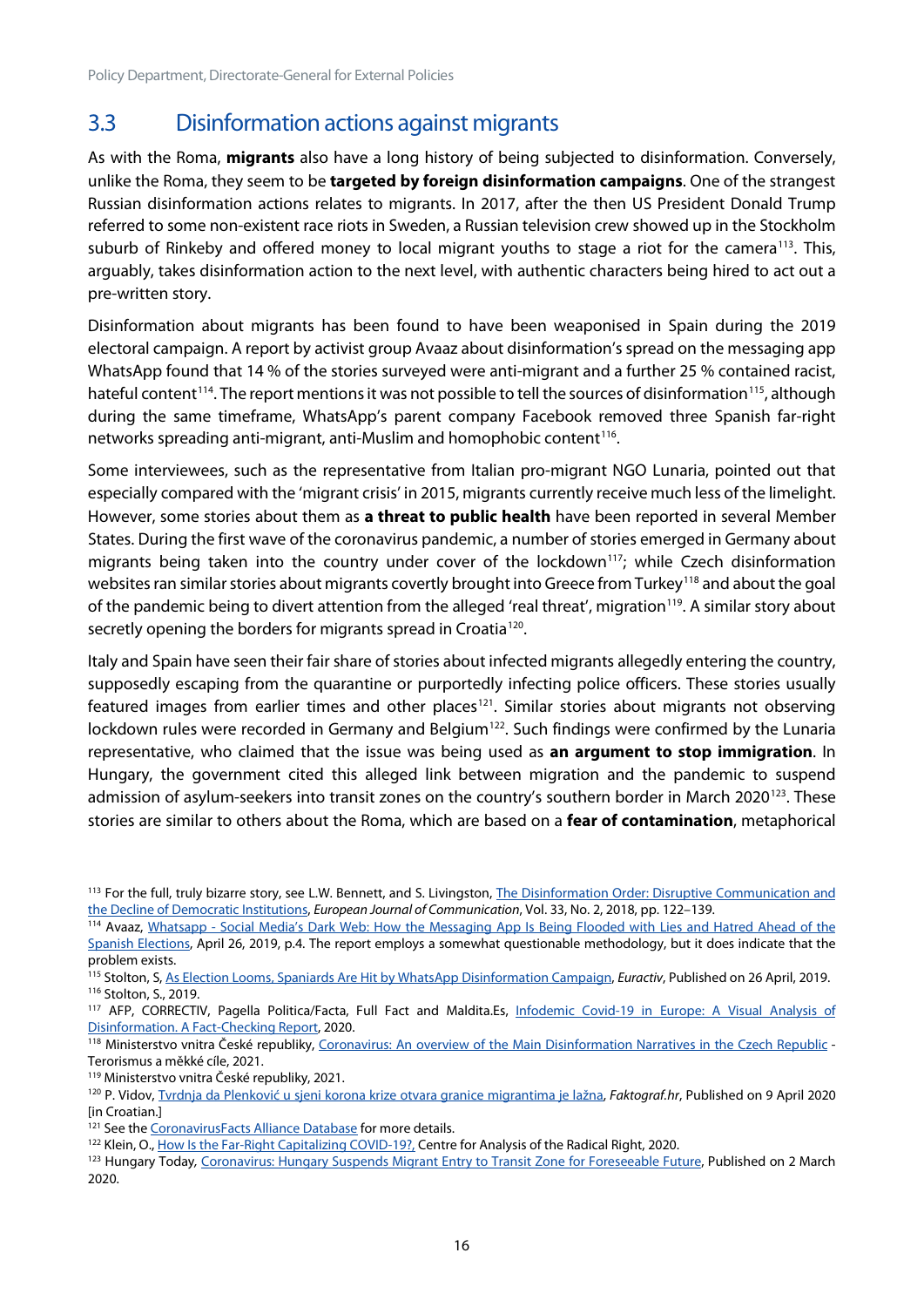as well as physical. Such fears are no longer new even in the context of migrants as they were heavily leveraged during the 'migration crisis' of 2015, for instance when Hungarian police officers wore medical masks around asylum-seekers. The European Council on Refugees and Exiles (ECRE) representative also mentioned an example of an earlier hoax in Italy reporting that migrants had arrived with allegedly AIDSinfested clothes. It is **not possible to tell** from the information sources **where these false stories originated**, or whether they have been amplified by foreign actors.

Beyond the pandemic, a notable disinformation action weaponizing minorities and linked to Russia was uncovered in 2019 by Recorded Future's Insikt Group, a cyber threat analyst company, which named the action 'Operation Pinball'<sup>[124](#page-27-0)</sup>. In Estonia, the operation consisted of a German-language blog post on the migration crisis, including a forged letter purportedly written by Taavi Aas, Minister of Economic Affairs and Infrastructure to Dimitris Avramopoulos, then-European Commissioner for Migration, Home Affairs and Citizenship. Although Insikt Group stopped short of saying the action was conducted by the Kremlin, a linguistic analysis confirmed that the author was probably a native Russian speaker and the action's *modus operandi* was very similar to Kremlin's methods identified by previous research. The operation was largely unsuccessful as the posts were removed from various social media sites before they could be widely shared. Nevertheless, it signals a clear effort to undermine Estonia-EU relations, create tension among Estonian officials and influence public opinion about migrants, Insikt Group concludes<sup>[125](#page-27-1)</sup>.

In February 2020 Facebook removed a network of accounts it said belonged to Russia's military intelligence services; two accounts were targeting Germany and both *inter alia* shared anti-immigrant and anti-Muslim content. They also posted content in support of the far-right party Alternative für Deutschland (AfD)<sup>[126](#page-27-2)</sup>. Similar dynamics were reported by the representative of refugee group ECRE between far-right politicians in Italy and external actors, with **pro-Kremlin disinformation media amplifying the messages of farright politicians**. Some amplification of messages promoting Swedish far-right parties was also observed before the 2018 elections in Sweden<sup>127</sup>. This, of course, does not imply any kind of cooperation or coordination; malicious foreign actors may simply use far-right politicians' messages for their own goals<sup>128</sup> or even as 'vehicles' in disinformation campaigns by proxy. Likewise, the now-defunct far-right transnational anti-immigrant news site Voice of Europe offers an interesting case of domestic actors receiving a foreign boost. Although the site's owners were Dutch, its stories were eagerly amplified by Kremlin accounts on social media<sup>129</sup>. Again, this does not indicate any cooperation or conscious synergy between the two; it can simply be a case of aligning interests. Another recent example is the false information carried by German media in March 2021 that the majority of COVID-19 intensive care patients have an immigrant background<sup>[130](#page-27-6)</sup>. While the source was a domestic tabloid, a similar story from December 2020 has been identified by the EUvsdisinfo database<sup>[131](#page-27-7)</sup>. These cases reveal that the Kremlin may not **be the originator, but it is a disseminator and amplifier of messages that align with its interests.** Moreover, it is not always clear whether there is a link at the level of news stories between pro-Kremlin and

<span id="page-27-0"></span><sup>&</sup>lt;sup>124</sup> Recorded Future, Insikt Group[, Intent to Infekt: Operation Pinball' Tactics Reminiscent of "Operation Secondary Infektion",](https://www.recordedfuture.com/operation-pinball-tactics/) 2020. <sup>125</sup> Recorded Future, 2020, p. 2. The operation also included action in Georgia.

<span id="page-27-2"></span><span id="page-27-1"></span><sup>126</sup> B. Nimmo, C. François, C. Shawn Eib, and L. Tamora, From Russia With Blogs: GRU Operators Leveraged Blogs, Social Media [Accounts and Private Messaging to Reach Audiences Across Europe,](https://graphika.com/reports/from-russia-with-blogs/) Graphika Report, February 2020.

<span id="page-27-3"></span><sup>127</sup> C. Colliver, P. Pomerantsev, A. Applebaum, and J. Birdwell, Smearing Sweden: International Influence Campaigns in the 2018 [Swedish Election,](https://www.lse.ac.uk/iga/assets/documents/arena/2018/Sweden-Report-October-2018.pdf.) London School of Economics Institute of Global Affairs, 2018.

<span id="page-27-4"></span><sup>128</sup> In the ECRE interviewee's example, a tweet by European politicians criticising the EU may be appealing content for malicious foreign actors to amplify.

<span id="page-27-5"></span><sup>129</sup> L. van der Pol, and C. van de Ven, [Nederland Is Een Knooppunt in de Verspreiding van Nepnieuws \[in Dutch\],](https://www.groene.nl/artikel/hollands-nepnieuws) *De Groene Amsterdammer*, Published on 21 February 2018.

<span id="page-27-6"></span><sup>130</sup> Get The Trolls Out, How an Informal Conversation Was Used to Scapegoat Immigrants During the COVID-19 Pandemic, Published on 15 April 2021.

<span id="page-27-7"></span><sup>&</sup>lt;sup>131</sup> EUvsDisinfo[, The Situation with COVID-19 in Germany Is Worsening Because of Migrants,](https://euvsdisinfo.eu/report/the-situation-with-covid-19-in-germany-is-worsening-because-of-migrants) Published on 1 December 2020.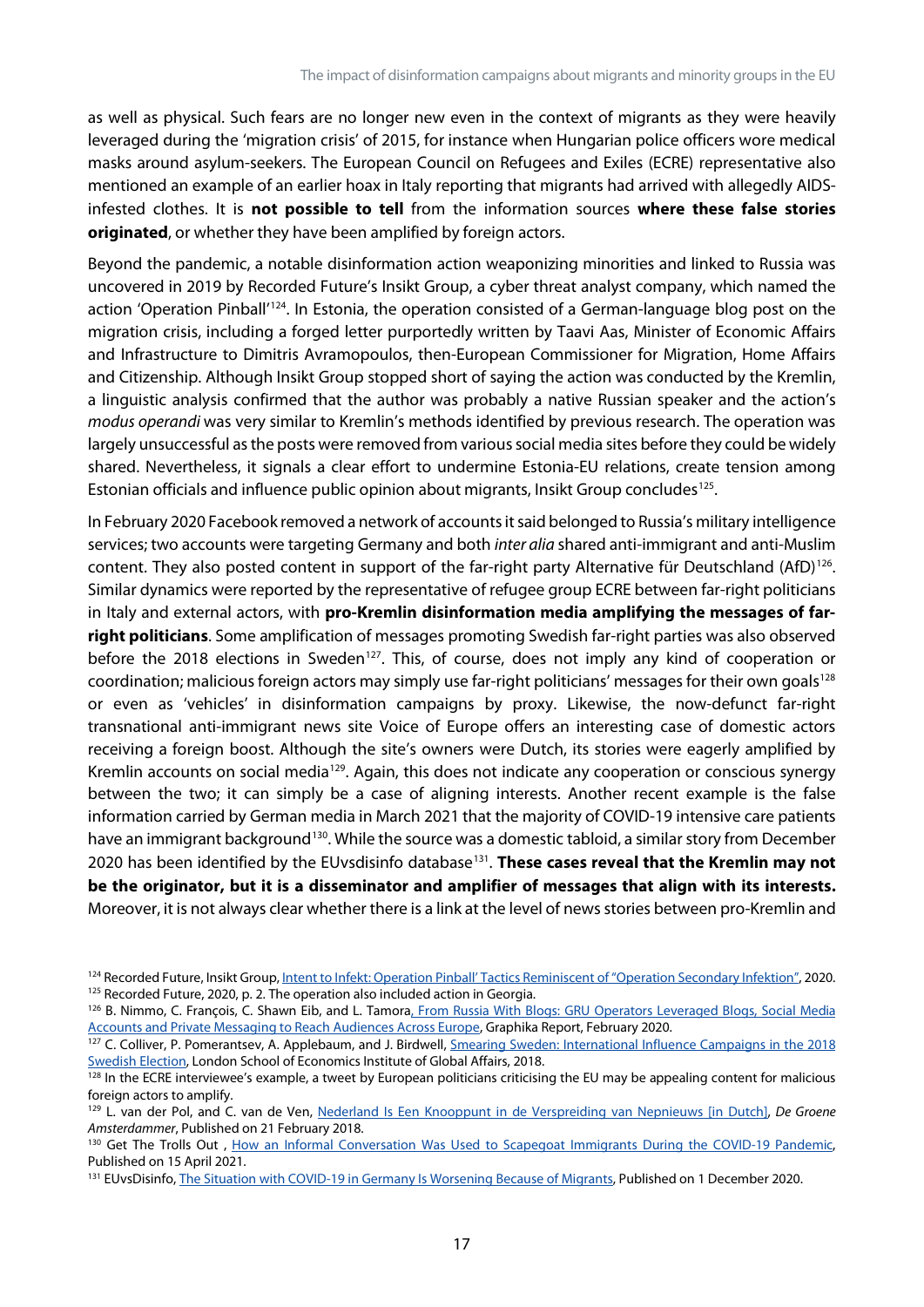domestic disinformation media; it is possible that they simply perpetuate identical disinformation narratives.

Italian migrant organisation Lunaria's interviewee listed the same main narratives regarding migrants in Italy that earlier research identified: the migrants as a criminal threat, as an economic threat and as a threat for cultural identity.

### <span id="page-28-0"></span>3.4 Islamophobia: disinformation actions against Muslims

Although there is much overlap between disinformation activities targeting migrants and those targeting Muslims, the disinformation campaign **#stopislam** is worth discussing in its own right. Researchers have recently investigated this hashtag on Instagram<sup>[132](#page-28-2)</sup> and Twitter<sup>[133](#page-28-3)</sup>. It is still very much in use on both platforms; furthermore, users have published content in a variety of languages, for instance, German, Slovak, Italian, Dutch and English. The hashtag is applied to anti-Muslim memes, decontextualised images and videos purportedly showing Muslim men committing violent crimes. The picture identified by EUvsDisinfo as a Russian hoax about children in Sweden praying to Allah was also posted allegedly by a Serbian user in January 2021, although the user claims that the photograph was taken in Germany. This does not mean that the person is a Russian or Russian-paid troll, but it is possible that he amplifies a successful viral Russian message. It is also conceivable that the story identified by EUvsDisinfo as a Russian hoax was based on an already existing meme. This is an example of **the merging of** – likely – **organic and foreign-supported content**. The researchers who conducted the content analysis of posts under the #stopislam hashtag on Instagram identified the **same key narratives** that were discussed in Chapter 3.1. Moreover, the study on the Twitter hashtag shows that, although many well-intentioned people engaged with the content to refute it by creating a counter-narrative, most responses to their Tweets followed the Islamophobic message of the original posts.

The COVID-19 **pandemic** also led to **increased Islamophobia** in some Member States. An analysis of German-language extremist social media found that the largest anti-Muslim Telegram channel grew in size from 14 000 to 40 000 in just three months, between January and March 2020[134.](#page-28-4) Anti-Muslim conspiracy theories were also registered in Germany<sup>135</sup>.

# <span id="page-28-1"></span>3.5 'The newest vehicle for the oldest hatred' [136](#page-28-6): disinformation actions against Jews

Disinformation has been a feature of anti-Semitism since at least the Middle Ages, when blood libel stories often spread, at times leading to pogroms throughout Europe<sup>[137](#page-28-7)</sup>.

Accordingly, **anti-Semitic conspiracy theories have very deep roots**. A large-scale analysis of anti-Jewish memes in the United States between 2016-2019 and during the COVID-19 lockdown in May-June 2020 found a prevalence of anti-Semitic conspiracy theories in extremist and mainstream online communities,

<span id="page-28-2"></span><sup>132</sup> S. Civila, L.M. Romero-Rodríguez, and A. Civila, The Demonization of Islam through Social Media: A Case Study of #Stopislam in [Instagram,](https://www.mdpi.com/2304-6775/8/4/52.idINKBN2BN2W) *Publications*, Vol. 8, No. 4, 2020, p. 52.

<span id="page-28-3"></span><sup>133</sup> E. Poole, E. Haifa Giraud, and E. de Quincey[, Tactical Interventions in Online Hate Speech: The Case of #stopIslam,](https://doi.org/10.1177/1461444820903319) New Media & *Society*, March 2020.

<span id="page-28-4"></span><sup>134</sup> Guhl J., and Gerster L., Crisis and Loss of Control: German-Language Digital Extremism in the Context of the COVID-19 Pandemic, ISD, 2020.

<span id="page-28-5"></span><sup>135</sup> Guhl and Gerster. 2020.

<span id="page-28-6"></span><sup>136</sup> P. Paresky, and J. Farmer[, The Newest Vehicle for the Oldest Hatred: OPINION,](https://abcnews.go.com/Politics/newest-vehicle-oldest-hatred-opinion/story?id=75542375) *ABC News*, Published on 29 January 2021.

<span id="page-28-7"></span><sup>137</sup> W. Laqueur, The Changing Face of Antisemitism: From Ancient Times to the Present Day, Oxford University Press, 2006. In the 14th century, when the Black Death was ravaging the continent and nobody knew why or how it spread, Jews were found to be convenient scapegoats. Accusations of well-poisoning were followed by extremely violent retributions; violence and the plague together probably killed the majority of Jews in Central Europe at the time.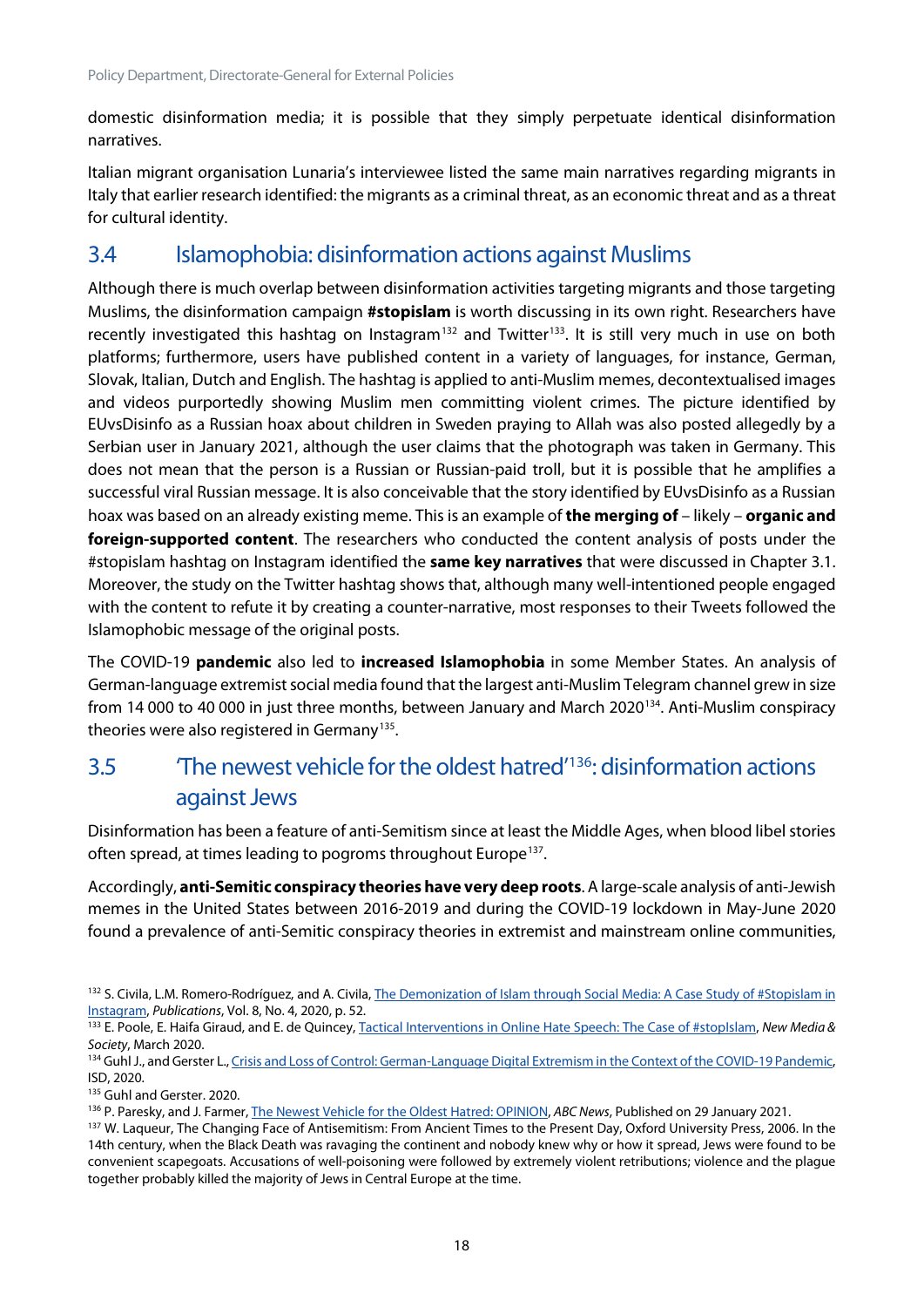often disguised as being about a single person, such as billionaire George Soros. The researchers also found that 'Russian trolls disseminate the same anti-Jewish conspiracy memes and themes online […] as members of extremist communities, thus amplifying the antisemitic messaging<sup>[138](#page-29-1)</sup>. A study found very similar disinformation narratives in the USA and in the UK<sup>[139](#page-29-2)</sup>.

The COVID-19 pandemic has also brought about **an explosion of conspiracy theories** in Europe, many **with anti-Semitic undertones**. As early as March 2020, old anti-Semitic conspiracy theories were revamped to include the virus<sup>140</sup>. For example, Czech disinformation websites published articles about an alleged 'Zionist plot' being behind the pandemic.<sup>[141](#page-29-4)</sup> The same narratives have been perpetuated by **pro-Kremlin media**[142.](#page-29-5) Additionally, far-right leaders have 'hijacked' demonstrations against pandemic restrictions to display anti-Semitic messages<sup>[143](#page-29-6)</sup>. There has also been a reported increase in anti-Semitism<sup>144</sup> and anti-Semitic hate crimes in Germany<sup>[145](#page-29-8)</sup> as well as an underlying high level of anti-Semitism in the UK, fuelled by conspiracy theories about the pandemic<sup>146</sup>.

Interestingly, the Hungarian Jewish organisation Tett es Védelem Alapítvány (TEV*)* did not see COVID-19 conspiracy theories as a problem in Hungary. TEV's representative said the topic does come up in their media monitoring, but it remains a fringe theory, very limited in reach and appeal.

# <span id="page-29-0"></span>3.6 #JeNeSuisPasUnVirus: disinformation actions against people with Asian background

The COVID-19 **pandemic** has brought about **an exponential rise in anti-Asian racism** across Europe. NGOs and the media have reported racist incidents targeting people who are perceived to be of Chinese background in most Member States<sup>[147](#page-29-10)</sup>. The UK has registered a 21 % increase in anti-Asian hate crime<sup>[148](#page-29-11)</sup>. As early as March 2020, one report found a 900 % increase in hate speech directed at Chinese people on Twitter and a 200 % increase in traffic to well-known 'hate sites' [149](#page-29-12). Around the same time, the Institute for Strategic Dialogue (ISD) reported that extremist online communities were teeming with anti-Chinese hate speech and even calls for violence, relying on unverified footages such as one purportedly showing Chinese people spreading the virus deliberately by wiping saliva on public benches<sup>150</sup>. Researchers have also found that those who adopted the term 'China virus' or 'Chinese virus' were much more likely to pair it with an explicitly racist hashtag than those who used 'COVID-19' or coronavirus<sup>[151](#page-29-14)</sup>. The interviewee

<span id="page-29-3"></span><span id="page-29-2"></span><sup>140</sup> Institute for Strategic Dialogue (ISD)[, COVID-19 Disinformation Briefing No.1,](https://www.isdglobal.org/wp-content/uploads/2020/06/COVID-19-Briefing-01-Institute-for-Strategic-Dialogue-27th-March-2020.pdf) ISD Briefing Papers, March 2020, p.8.

<span id="page-29-4"></span><sup>141</sup> Ministerstvo vnitra České republiky, [Coronavirus: An overview of the Main Disinformation Narratives in the Czech Republic](https://www.mvcr.cz/cthh/clanek/coronavirus-an-overview-of-the-main-disinformation-narratives-in-the-czech-republic.aspx) -Terorismus a měkké cíle, 2021.

- <span id="page-29-7"></span>144 Deutsche Welle[, 'Anti-Semitism in Germany Increased Due to Coronavirus Protests',](https://www.dw.com/en/anti-semitism-in-germany-increased-due-to-coronavirus-protests/a-54775939) Published on 1 September 2020.
- <span id="page-29-8"></span>145 Deutsche Welle, 'Germany Sees Spike in Anti-Semitic Crimes - Reports', Published on 11 February 2020.
- <span id="page-29-9"></span>146 Holden M., [COVID Conspiracies Fuel Anti-Semitic Incidents in UK -](https://www.reuters.com/article/uk-britain-security-jews-idUSKBN2AB00X) Report, Reuters, February 2021.

<span id="page-29-14"></span>151 Y. Hswen, X. Xu, A. Hing, J.B. Hawkins, J.S. Brownstein, and G. C. Ge[e, Association of '#covid19' Versus '#chinesevirus' With Anti-](https://ajph.aphapublications.org/doi/10.2105/AJPH.2021.306154)[Asian Sentiments on Twitter: March 9–23, 2020,](https://ajph.aphapublications.org/doi/10.2105/AJPH.2021.306154) *American Journal of Public Health*, 2021, pp. e1–e9.

<span id="page-29-1"></span><sup>138</sup> J. Finkelstein, P. Paresky, A. Goldenberg, S. Zannettou, L. Jussim, J. Baumgartner, et al., Antisemitic Disinformation: A Study of [the Online Dissemination of Anti-Jewish Conspiracy Theories,](https://networkcontagion.us/reports/antisemitic-disinformation-a-study-of-the-online-dissemination-of-anti-jewish-conspiracy-theories/) Rutgers and Network Contagion Research Institute, December 2020. 139 R. Ehsan[, Weaponising COVID-19: Far-Right Antisemitism in the United Kingdom and United States,](https://henryjacksonsociety.org/publications/covid19farright/) The Henry Jackson Society, 2020.

<span id="page-29-5"></span><sup>142</sup> EUvsDisinfo[, Disinformation Review: It's the Global Elite, Stupid!,](https://euvsdisinfo.eu/its-the-global-elite-stupid/) Published on 3 December 2020.

<span id="page-29-6"></span><sup>143</sup> Bayer J., and Bárd P.[, Hate Speech and Hate Crime in the EU and the Evaluation of Online Content Regulation Approaches,](https://www.europarl.europa.eu/thinktank/en/document.html?reference=IPOL_STU(2020)655135) Policy Department for Citizens' Rights and Constitutional Affairs Directorate-General for Internal Policies (DG IPOL), European Parliament, July 2020.

<span id="page-29-10"></span><sup>&</sup>lt;sup>147</sup> European Union Agency for Fundamental Rights (FRA), [Coronavirus Pandemic in the EU -](https://fra.europa.eu/sites/default/files/fra_uploads/fra-2020-coronavirus-pandemic-eu-bulletin_en.pdf) Fundamental Rights Implications, 2020.

<span id="page-29-11"></span><sup>148</sup> J. Grierson[, Anti-Asian Hate Crimes up 21% in UK during Coronavirus Crisis,](http://www.theguardian.com/world/2020/may/13/anti-asian-hate-crimes-up-21-in-uk-during-coronavirus-crisis) *The Guardian*, Published on 13 May 2020.

<span id="page-29-12"></span><sup>149</sup> L1ght, Rising Levels of Hate [Speech & Online Toxicity During This Time of Crisis,](https://l1ght.com/Toxicity_during_coronavirus_Report-L1ght.pdf) 2020; W. Laqueur, The Changing Face of Antisemitism: From Ancient Times to the Present Day, Oxford University Press, 2006.

<span id="page-29-13"></span><sup>&</sup>lt;sup>150</sup> Institute for Strategic Dialogue (ISD)[, COVID-19 Disinformation Briefing No.1,](https://www.isdglobal.org/wp-content/uploads/2020/06/COVID-19-Briefing-01-Institute-for-Strategic-Dialogue-27th-March-2020.pdf) ISD Briefing Papers, 2020.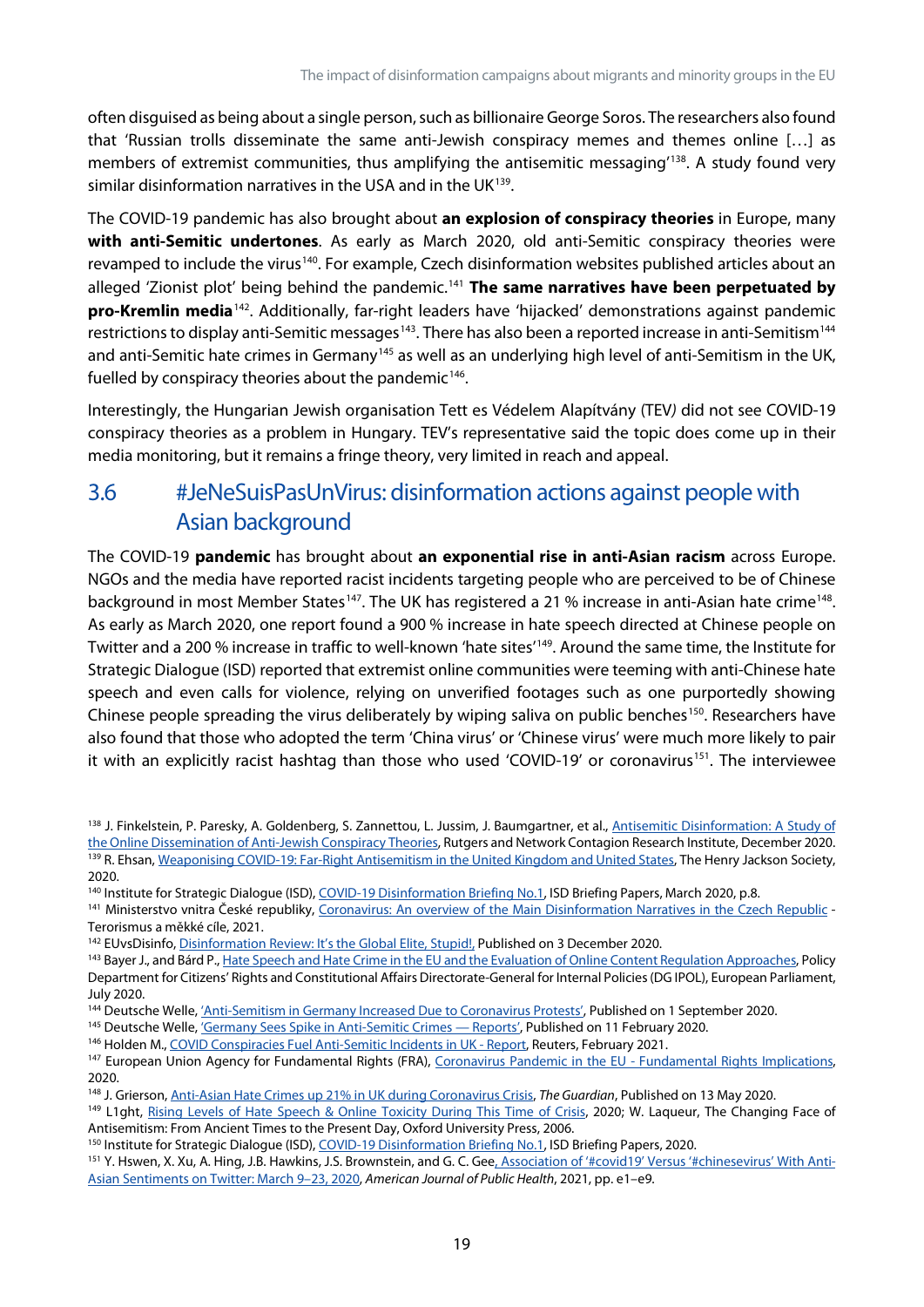representing the European Network Against Racism pointed out that **anti-Asian narratives also extended beyond social platforms into traditional media**. Hate speech and even physical attacks against people with Asian backgrounds in Italy were described by the Lunaria representative. Researchers have in fact recorded a significant increase in hate crimes against Asians in Italy at the onset of the pandemic<sup>[152](#page-30-1)</sup>. Chinese people living in France reported 'more blunt and violent manifestations of racism' than before<sup>153</sup>. It prompted some to start a social media campaign with the hashtag #JeNeSuisPasUnVirus ('I am not a virus'). As for its connection to disinformation, it was argued by some of our interviewees that labelling COVID-19 the 'China virus' could legitimately be classified as disinformation, given that the virus' origins are still not proven.

**Foreign involvement** in disinformation actions against Asians is **unclear**. Although the EUvsDisinfo database contains no relevant entry and we were unable to identify the sources, it is nevertheless possible that some of these campaigns could have received foreign backing.

# <span id="page-30-0"></span>3.7 Minorities as the target audience for disinformation

Albeit the core focus of this analysis concerns disinformation about minorities, stakeholder interviews and previous research have made it abundantly clear that **disinformation aiming to influence minorities** must also be addressed. **Russian-speaking minorities in the Baltic states and Germany have been targeted by Russian disinformation and propaganda** for decades<sup>154</sup>. Echoing findings in the EUvsDisinfo database (see Chapter 3.1 above), various analyses have found that Russian disinformation depicts these Member States and the EU as anti-Russian, weak and polarised, in contrast with the image of a strong, prosperous Russia<sup>[155](#page-30-4)</sup> which protects Russians no matter where they live<sup>[156](#page-30-5)</sup>. Such narratives have emerged in light of the COVID-19 pandemic, amidst **the Kremlin's well-documented efforts to discredit the EU's management of this crisis while portraying its own pandemic response as successful**[157](#page-30-6). Russian minorities in the Baltic states have been subject to **much vaccine propaganda** with claims that the 'Western' vaccines, unlike the Russian Sputnik V, are ineffective. According to Lithuanian human rights NGO Manoteises, this may have contributed to the **slow vaccine uptake by the Russian community** in Lithuania. Indeed, an analysis of anti-vaccination Facebook pages and YouTube channels in Lithuania found that two-thirds were in Russian<sup>158</sup>. In Latvia, a survey found that those 'who mainly consume Russian media content are the most likely group to say they won't get vaccinated'[159](#page-30-8). In particular, 60 % of people

<span id="page-30-1"></span><sup>&</sup>lt;sup>152</sup> G. Dipopp, G. Grossman, and S. Zonszein, Locked Down, Lashing Out: Situational Triggers and Hateful Behavior Towards Minority [Ethnic Immigrants,](https://papers.ssrn.com/sol3/papers.cfm?abstract_id=3789339) SSRN Scholarly Papers, *Social Science Research Network*, 2021.

<span id="page-30-2"></span><sup>153</sup> S. Wang, X. Chen, Y. Li, C. Luu, R. Yan, and F. Madrisotti, 'I'm More Afraid of Racism than of the Virus!': Racism Awareness and [Resistance among Chinese Migrants and Their Descendants in France during the Covid-19 Pandemic,](https://doi.org/10.1080/14616696.2020.1836384) *European Societies*, Vol. 23, No. 1, February 19, 2021, pp. 721–742.

<span id="page-30-3"></span><sup>154</sup> A large body of non-academic literature is devoted to this issue. See, for example, T.C. Helmus, E. Bodine-Baron, A. Radin, M. Magnuson, J. Mendelsohn, W. Marcellino, A. Bega, and Z. Winkelman, Russian Social Media Influence: Understanding Russian Propaganda in Eastern Europe, Rand Corporation, 2018; E. Lucas, and P. Pomeranzev, [Winning the Information War: Techniques](https://cepa.ecms.pl/files/?id_plik=2773)  [and Counter-Strategies to Russian Propaganda in Central and Eastern Europe. A Report by CEPA's Information Warfare Project in](https://cepa.ecms.pl/files/?id_plik=2773)  [Partnership with the Legatum Institute,](https://cepa.ecms.pl/files/?id_plik=2773) Center for European Policy Analysis, 2016.

<span id="page-30-4"></span><sup>155</sup> United States Senate, Putin's Asymetric Assault on Democracy in Russia and Europe: Implications for U.S. National Security. A [Minority Staff Report Prepared for the Use of the Committee on Foreign Relations,](https://www.foreign.senate.gov/imo/media/doc/FinalRR.pdf) January 2018.

<span id="page-30-5"></span><sup>156</sup> This is the so-called compatriot policy; See for example Helmus et al, 2018.

<span id="page-30-6"></span><sup>157</sup> For example R. Jozwiak, EU Monitors See Coordinated COVID-19 Disinformation Effort By Iran, Russia, China, RadioFreeEurope/RadioLiberty, Published on 22 April 2020.

<span id="page-30-7"></span><sup>158</sup> E. Puriņa, (ed), D. Repečkaite, E. von Schaper, H. Raudsik, and S. Bērziņa[, Who Spreads Vaccine Lies in the Baltics?,](https://tepsaeu-my.sharepoint.com/personal/admintepsaeu_tepsaeu_onmicrosoft_com/Documents/EP/Framework%20contracts%202019-2024/Lot%206%20Human%20Rights/IDAs/IDA%20Disinformation%20and%20migation%20and%20minorities/First%20Version/.%20https:/www.lrt.lt/en/news-in-english/19/1355005/who-spreads-vaccine-lies-in-the-baltics) Re:Baltica, 2021.

<span id="page-30-8"></span><sup>159</sup> Purina (ed), et al., 2021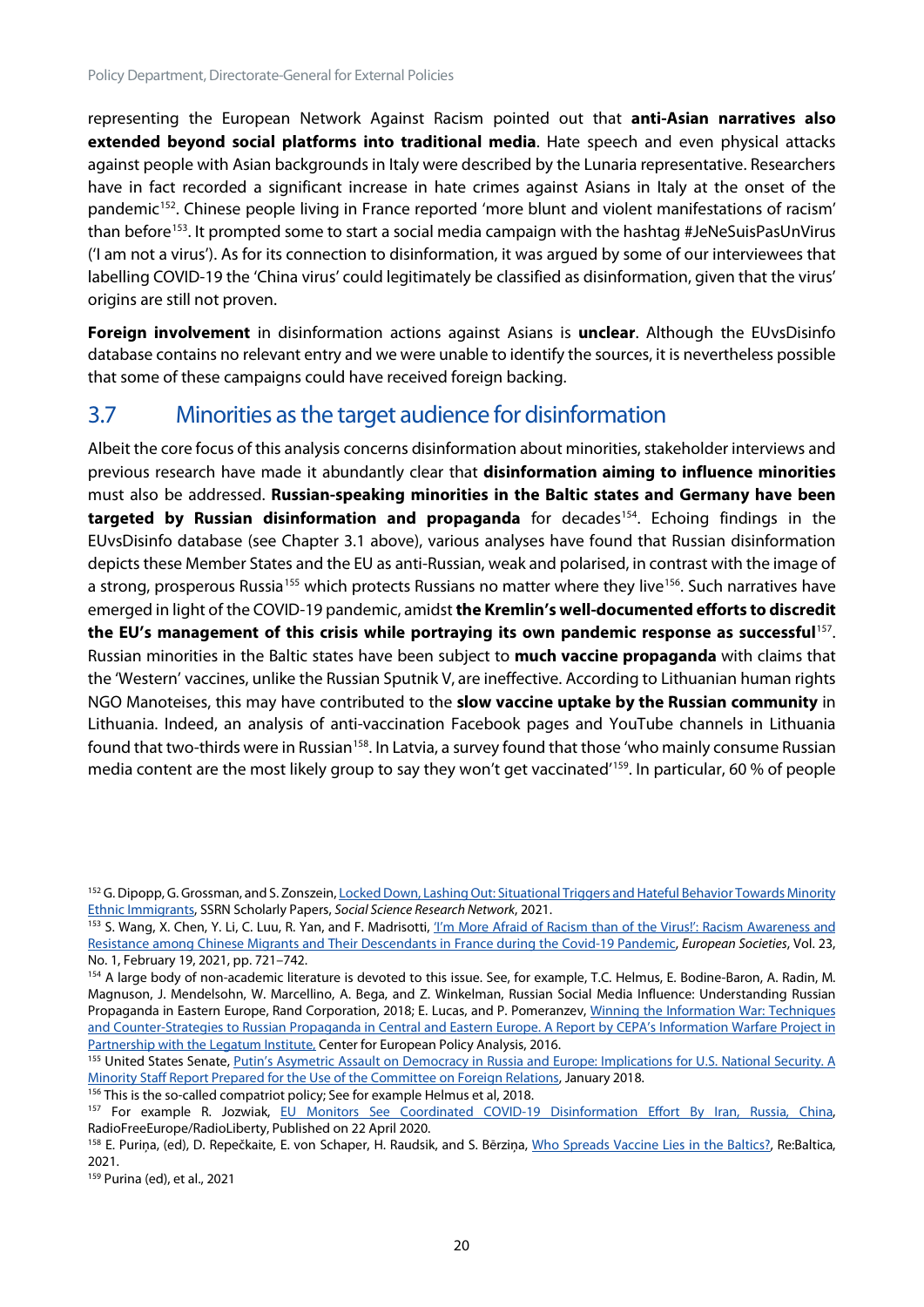in Latvia whose primary news source is Russian sites said they would definitely or probably not be vaccinated $160$ .

As for other minorities, the UK media have reported rumours in Muslim WhatsApp groups and social media pages alleging that vaccines contain alcohol<sup>161</sup>, ingredients derived from pork or even aborted human foetus cells[162.](#page-31-2) The BBC reported **fears among minorities of being used as 'guinea pigs' for vaccine testing**, a claim the representative of anti-racist group European Network Against Racism (ENAR) has also come across. Such fears have deep historical roots, as black and marginalised communities have previously been subject to medical experiments without their consent. As the representative of ENAR explained, this is fertile ground for anti-vaccine campaigns.

Additionally, more than one interviewee reported that **many Roma follow the wildest conspiracy theories** linking Microsoft founder Bill Gates to COVID-19 and worrying about microchips being implanted into people. In Germany, the representative of anti-racist group IDA told the authors that **disinformation about the COVID-19 vaccine** 'causing infertility' **was spreading among refugees**, along with the aforementioned conspiracy theories about Bill Gates and microchips. While such conspiracy theories are not Roma and migrant-specific, their widespread adoption in these communities signals distrust, or at least scepticism towards the authorities. According to the IDA interviewee, these conspiracy theories are present in society at large, but due to rather understandable scepticism, **refugees are more susceptible** to them. This **distrust of authorities** is even more pronounced in another version of the conspiracy theory mentioned by the E-Romnja representative. Some Roma believe that this alleged chip would allow the police to control them, rather than Bill Gates as claimed in the 'mainstream' version of this theory.

A further kind of Kremlin-linked disinformation campaigns targeting minorities has been extensively reported in the United States, where since at least 2016 Russia has exploited the grievances of racial minorities **to increase societal tension** and **undermine the appeal of democracy**[163](#page-31-3). Campaigns microtargeting racial minorities disseminate emotive, often incendiary messages<sup>[164](#page-31-4)</sup> about racial injustice, weaponising existing societal problems. Taking this a step further, the messages often suggest that the institutions cannot be fixed, and people should simply disengage<sup>165</sup>. The 2020 US Presidential elections saw social media campaigns microtargeting African Americans discouraging them from voting<sup>[166](#page-31-6)</sup>. While the authors have not identified reports of similar cases in any EU Member State, **the Russian diaspora in Germany was shown to have been targeted by the Kremlin** ahead of the 2017 elections. The Russianlanguage media depicted far-right party Alternative für Deutschland (AfD) in a positive manner, while providing an unbalanced, negative image of German Chancellor Angela Merkel<sup>167</sup>. Russian and pro-Kremlin bots amplified AfD messages, while Russian social media platforms such as *Odnoklassniki* – similar to Facebook – featured pro-AfD content and also displayed signs of bot use<sup>168</sup>. On a more general level, the

<span id="page-31-0"></span><sup>160</sup> Purina (ed) et al., 2021

<span id="page-31-8"></span><sup>168</sup> Applebaum et al., 2017.

<span id="page-31-1"></span><sup>161</sup> A. Forrest[, Fake News Causing Ethnic Minorities to Reject Covid Vaccine, NHS Official Warns,](https://www.independent.co.uk/news/uk/home-news/covid-vaccine-fake-news-ethnic-minorities-b1787746.html) *The Independent*, Published on 15 January 2021.

<span id="page-31-2"></span><sup>162</sup> J. Etutu and J. Goodman, [Covid Vaccines: Misleading Claims Targeting Ethnic Minorities,](https://www.bbc.com/news/55747544) *BBC News*, Published on 28 January 2021.

<span id="page-31-3"></span><sup>163</sup> S. Spaulding, D. Nair, and A. Nelson[, Why Putin Targets Minorities,](https://www.csis.org/analysis/why-putin-targets-minorities) Center for Strategic and International Studies, 2018.

<span id="page-31-4"></span><sup>164</sup> W. J. Aceves[, Virtual Hatred: How Russia Tried to Start a Race War in the United States,](https://repository.law.umich.edu/cgi/viewcontent.cgi?article=1290&context=mjrl) *Michigan Journal of Race and Law*, Vol. 24, No. 2, 2019, p 75.

<span id="page-31-5"></span><sup>&</sup>lt;sup>165</sup> S. Spaulding et al, 2018.

<span id="page-31-6"></span><sup>166</sup> S. Bond, [Black And Latino Voters Flooded With Disinformation In Election's Final Days,](https://www.npr.org/2020/10/30/929248146/black-and-latino-voters-flooded-with-disinformation-in-elections-final-days) National Public Radio, Published on 30 October 2020.

<span id="page-31-7"></span><sup>167</sup> A. Applebaum, P. Pomerantsev, M. Smith, and C. Colliver, "Make Germany Great Again": Kremlin, Alt-Right and International [Influences in the 2017 German Elections,](https://tepsaeu-my.sharepoint.com/personal/admintepsaeu_tepsaeu_onmicrosoft_com/Documents/EP/Framework%20contracts%202019-2024/Lot%206%20Human%20Rights/IDAs/IDA%20Disinformation%20and%20migation%20and%20minorities/First%20Version/) Institute for Strategic Dialogue (ISD), December 2017. This is important because according to the report, these media outlets have significant reach in the Russian minority audience.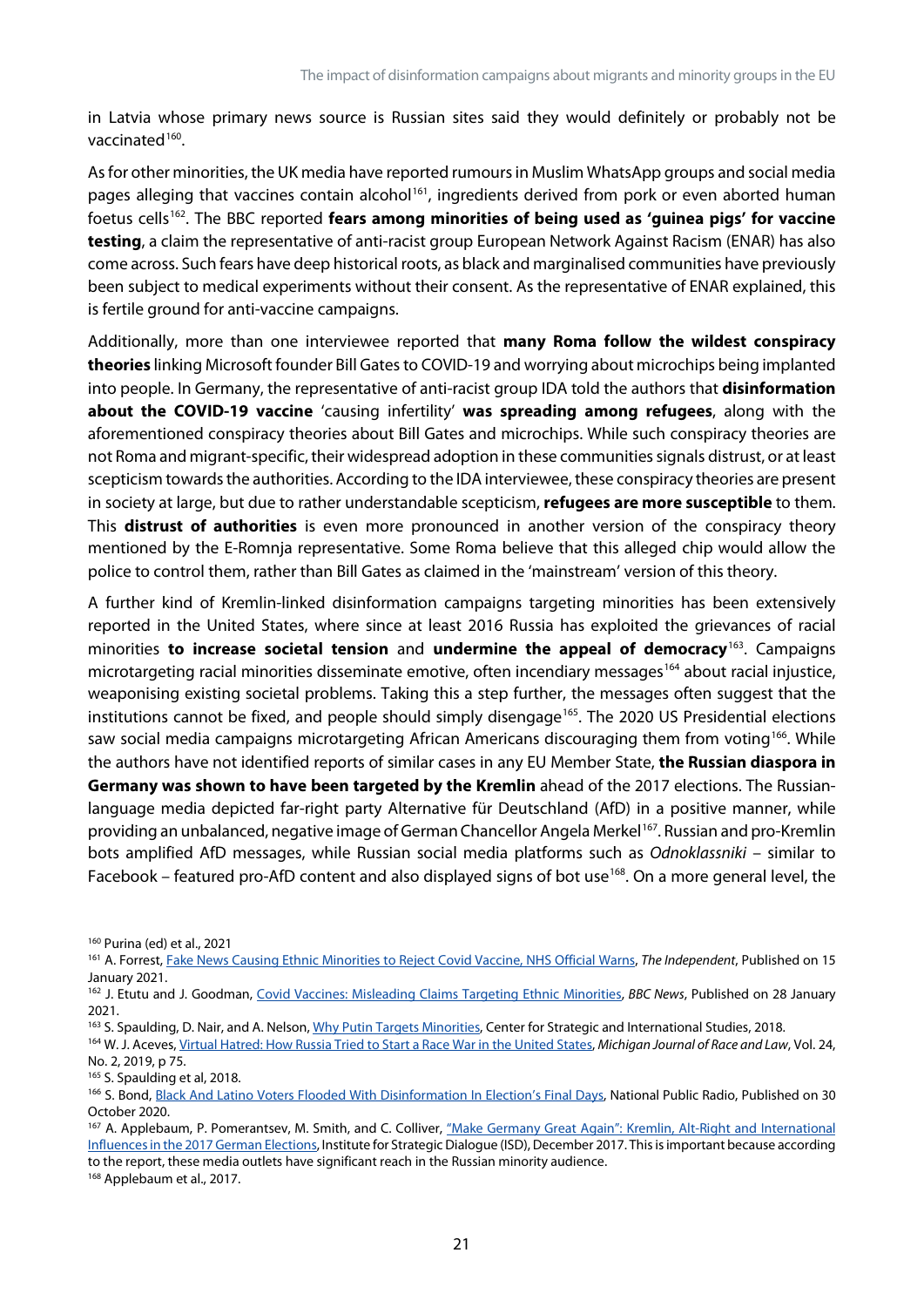Kremlin has been found to try to influence votes in a number of Member States (e.g. the Brexit vote, the 2017 French elections and to some extent the 2019 European elections) [169](#page-32-1).

**The COVID-19 pandemic has also been used by Islam extremist groups to spread disinformation.** The pandemic has been framed by some of these groups as **God's punishment of his enemies**[170.](#page-32-2) Al-Qaeda issued a statement calling the pandemic God's punishment 'for the injustice and oppression committed against Muslims by Western governments<sup>'[171](#page-32-3)</sup>. ISIS propaganda on the virus has shifted along with the outbreak's severity in different parts of the world, from describing the epidemic as God's punishment on China for its treatment of Uyghur Muslims, to God's wrath of Western 'crusaders' against Muslims[172](#page-32-4). While not reported in Europe, in some parts of the world such as Nigeria, the temporary closure of mosques to contain the virus has been 'framed as evidence of anti-Islam sentiments'[173.](#page-32-5) There are concerns about the **pandemic's potential impact on radicalisation**[174](#page-32-6).

# <span id="page-32-0"></span>4 The impact of disinformation campaigns

One of the goals of this study is to analyse the impact of disinformation campaigns. Yet, as mentioned in Chapter 2, measuring impact in social sciences is extremely difficult. This is certainly true for the impact of hate speech and disinformation. Firstly, research is restricted by the lack of data. Secondly, as a more general issue, causality is always complex and multifaceted. The social context, the historical background and the economic situation are just a few of the numerous variables that affect the impact of every social phenomenon. In empirical non-experimental studies, **identifying a direct impact of disinformation on behaviour has proven** so **elusive** that it has been likened to 'searching for a unicorn['175](#page-32-7).

This being said, some observations about the impact of disinformation can be made. As discussed in Chapter 2.2, the structure of the public sphere has undergone a significant transformation over recent years. Built on participatory culture, the new media ecosystem has largely done away with traditional gatekeepers. Yet, early optimism regarding the internet as heralding a golden age of participatory democracy has been replaced by worries of societies splintering into factions. Due to the reasons outlined in Chapter 2.2 concerning filter bubbles, microtargeting and audience fragmentation, societies are facing dissolution of the shared ground that is needed for democratic debate. Coupled with the fact that algorithmic content curation prioritises simplistic, emotionally laden messages, this has given rise to the post-truth society where 'facts' as such matter less than emotions and former arbiters of truth are hit with a crisis of trust. In the post-truth era, disinformation goes beyond spreading particular lies for particular goals. Rather, **post-truth disinformation aims to undermine 'the theoretical infrastructure that makes it possible to have a conversation about the truth'**[176.](#page-32-8) Disinformation can muddy reality until there is no longer a common understanding of truth's existence. **Democracy**, which **relies on a well-informed** 

<span id="page-32-1"></span><sup>169</sup> J. Bayer et al., 2019; J. Bayer, et al., 2021.

<span id="page-32-2"></span><sup>170</sup> Tony Blair Institute for Global Change[, How Extremist Groups Are Responding to Covid-19,](https://institute.global/sites/default/files/2020-05/Snapshot%203%20COVID19%20V02.pdf) 2020.

<span id="page-32-3"></span><sup>&</sup>lt;sup>171</sup> A. Hanna[, What Islamists Are Doing and Saying on COVID-19 Crisis,](https://www.wilsoncenter.org/article/what-islamists-are-doing-and-saying-covid-19-crisis) Wilson Center, Published on 14 May 2020.

<span id="page-32-4"></span><sup>172</sup> A. Basit[, The COVID-19 Pandemic: An Opportunity for Terrorist Groups?,](https://www.jstor.org/stable/10.2307/26915444) Counter Terrorist Trends and Analyses, Vol. 12, No. 3, 2020, pp. 7–12.

<span id="page-32-5"></span><sup>173</sup> W. Avis[, The COVID-19 Pandemic and Response on Violent Extremist Recruitment and Radicalisation,](https://opendocs.ids.ac.uk/opendocs/bitstream/handle/20.500.12413/15322/808_COVID19%20_and_Violent_Extremism.pdf?sequence=1&isAllowed=y) K4D Helpdesk Report 808, Institute of Development Studies, 2020, p.3.

<span id="page-32-6"></span><sup>174</sup> Avis.

<span id="page-32-7"></span><sup>175</sup> L. Curini, and E. Pizzimenti[, Searching for a Unicorn: Fake News and Electorial Behaviour,](https://www.taylorfrancis.com/chapters/oa-edit/10.4324/9781003037385-8/searching-unicorn-luigi-curini-eugenio-pizzimenti) in S. Giusti and E. Piras (eds.), *Democracy and Fake News: Information Manipulation and Post-Truth Politics, Politics, Media and Political Communication*, Routledge: London and New York, 2021, pp. 77–91.

<span id="page-32-8"></span><sup>176</sup> V. Bufacchi, Truth[, Lies and Tweets: A Consensus Theory of Post-Truth,](https://tepsaeu-my.sharepoint.com/personal/admintepsaeu_tepsaeu_onmicrosoft_com/Documents/EP/Framework%20contracts%202019-2024/Lot%206%20Human%20Rights/IDAs/IDA%20Disinformation%20and%20migation%20and%20minorities/First%20Version/.%20https:/doi.org/10.1177/0191453719896382) Philosophy & Social Criticism, Vol. 47, No. 3, 2021, pp. 347-361.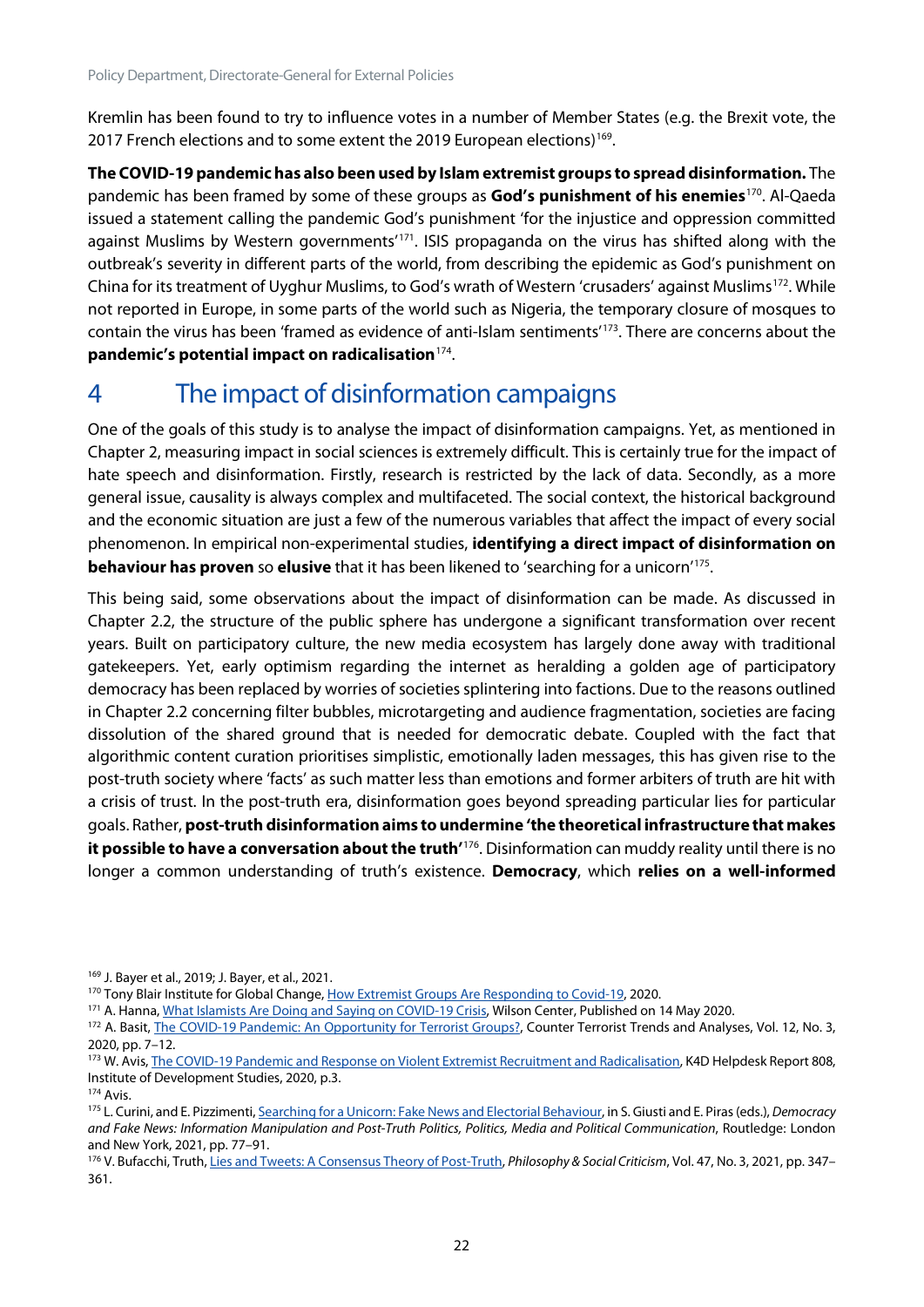**public**[177,](#page-33-0) is adversely affected. Moreover, in the new public sphere, **private companies have become gatekeepers**, often with opaque policies and practices, but with enormous potential impact on freedom of speech<sup>[178](#page-33-1)</sup>. If a private company in a near-monopoly position can decide who participates in public debate, this can directly impact **equality and the rule of law**.

Looking more specifically at the impact of disinformation and hate speech about minorities, the COVID-19 pandemic has led to some direct consequences. With disinformation campaigns blaming them for the virus' spread, the Roma have had to endure overly restrictive, **discriminative measures** in a number of Member States. This directly impacts their fundamental rights as well as equality and the rule of law. As a result of disinformation, the Roma have also experienced an **increase in hate speech and discrimination**. The same is true for Jews, Muslims and for people of Asian backgrounds. Article 2 of the Treaty on European Union (TEU) names human dignity and non-discrimination as core principles of the European Union, which have both been violated in these cases. This is true of disinformation and hate speech campaigns about minorities beyond circumstances surrounding the pandemic. Information manipulation campaigns contributing to increased hatred against minorities produce a **direct negative impact on the fundamental right to human dignity**, respect for which is provided for in Article 2 TEU.

The extent to which this impact is actual or potential varies considerably, depending on the minority group in question and, more generally, geographical influences. A recent study by the Spanish Ministry of Equality linked the spread of disinformation and racist content to a rise in discrimination in housing and education, hitting migrants and the Roma in Spain particularly hard<sup>179</sup>. The Roma are heavily affected in other Member States, too. Online hate speech against them often makes its way offline in violent confrontations, according to the European Roma Rights Centre's representative. In a Rome suburb during 2019, following an online campaign against the local Roma, neofascist groups surrounded a shelter housing an extended Roma family, burnt dustbins and trampled on their food. While it is not clear exactly how the violence was instigated, whether it was disinformation or simply hate speech, **hate crime is a serious real-world impact** to which minority groups are vulnerable. Similarly, the Lunaria representative stated that disinformation about migrants spreading the virus is dangerous because it can lead to protests at local level.

However, the Hungarian Jewish organisation TEV's representative stated that his organisation, which monitors the media, has not found a direct link between disinformation and anti-Semitic hate crime. Even in cases where they did identify distorted information, for example to do with Israel, they have not seen any direct effect. According to TEV, anti-Semitism is more prevalent in Hungary than in many western European countries, yet the number of anti-Semitic hate crimes are lower. More research is needed to shed light on the reasons behind this apparent paradox. Researchers also encountered thisissue while studying hate speech on French social media. They found almost no anti-Semitic hate speech, but anti-Semitic offences in France were nevertheless on the rise[180](#page-33-3). **Disinformation can certainly contribute to a climate of hostility**, or 'a sphere of hate,' to quote German anti-racist group IDA's interviewee. This can reinforce prejudices and negative attitudes. At the same time, establishing causation is difficult. While an association has been found between online hate speech and offline hate-fuelled crime, researchers argue that online

<span id="page-33-0"></span><sup>177</sup> S. Lewandowsky, U.K. H. Ecker, and J. Cook[, Beyond Misinformation: Understanding and Coping with the 'Post-Truth' Era,](https://www.sciencedirect.com/science/article/pii/S2211368117300700) *Journal of Applied Research in Memory and Cognition*, Vol. 6, No. 4, December 2017, pp. 353–369.

<span id="page-33-1"></span><sup>178</sup> In the aftermath of the storming of the US Capitol, Twitter and Facebook/Instagram banned then US President Donald Tump. While many consider the step belated, others warn of the unintended consequences, both in principle and in practice. This discussion is beyond the scope of this paper.

<span id="page-33-2"></span><sup>179</sup> C-L. Laudette, [Discrimination Worsens in Spain, Far-Right and Fake News Largely to Blame,](https://www.reuters.com/article/us-spain-rights-discrimination-idUSKBN29U228.) *Reuters*, Published on 25 January 2021.

<span id="page-33-3"></span><sup>180</sup> C. Gatewood, C. Guerin, J. Birdwell, I. Boyer, and Fourel, Cartographie de La Haine En Ligne: Online Civil Courage Initiative France, ISD, 2019.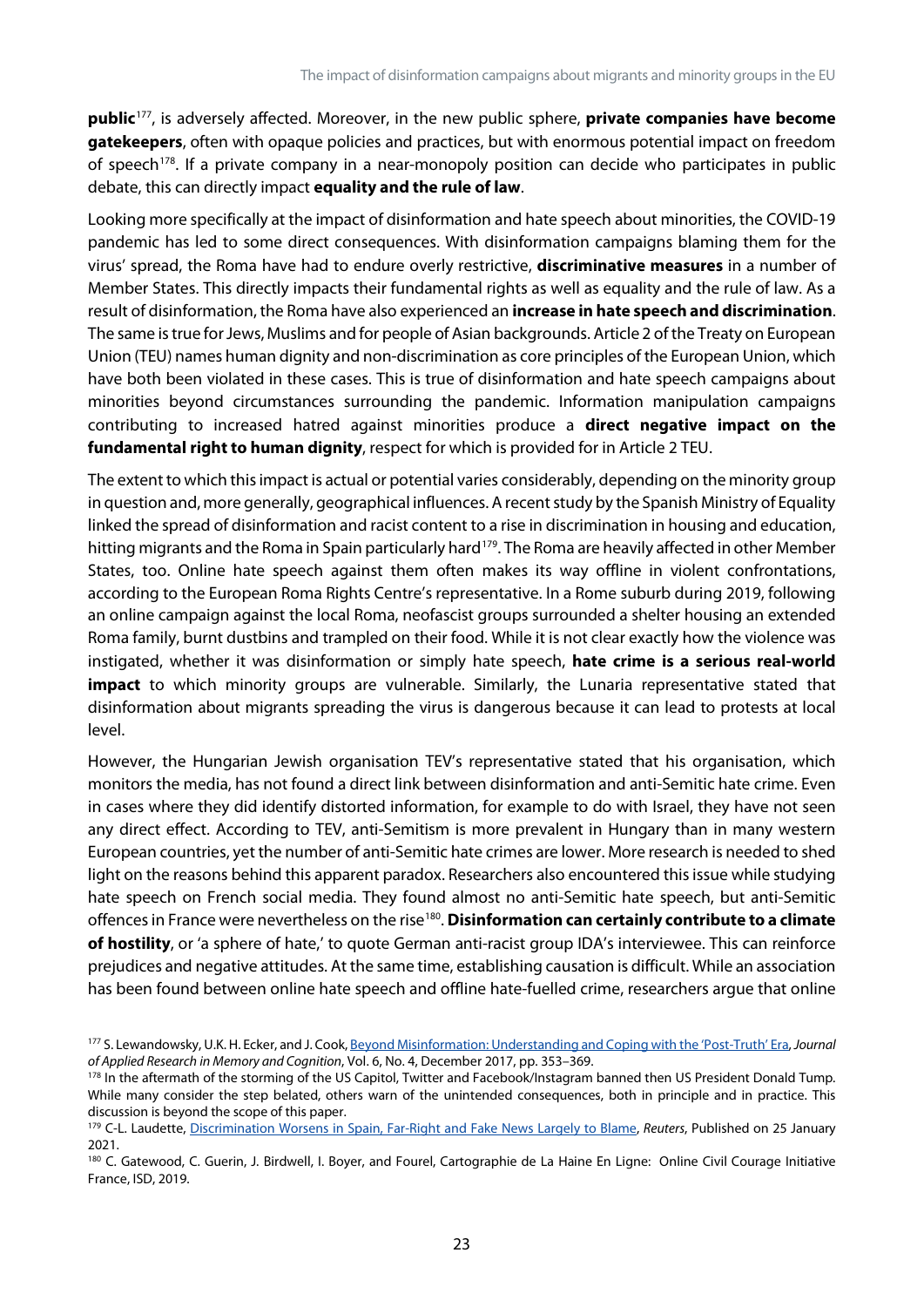hate is not a sole cause but 'only part of the formula, and that local level factors […] and other ecological level factors play key roles' in hate crime<sup>181</sup>. Additionally, hate crimes are often preceded by hateful expressions online. For example, before the deadly attack on the synagogue in Halle (Germany) in 2019, the suspect posted an (English-language) 'manifesto' online, and then live-streamed the attack on gaming platform Twitch<sup>[182](#page-34-1)</sup>.

Experts have also shown that online disinformation 'can lead to detrimental infringements of dignity offline<sup>'183</sup>. This was confirmed by our interviews, which showed that on a personal level, disinformation's impact on human dignity can be devastating. Beyond the issue of physical violence, the interviews revealed a **loss of self-esteem** for many<sup>[184](#page-34-3)</sup>.

In addition to affecting those who are the victims, **disinformation campaigns against minorities and migrants also have a general adverse impact on tolerance and solidarity**. By attacking a particular social group and spreading distorted negative information about it, such actions, whether domestic or foreign-backed, reinforce the existence of an 'out-group', an 'other', towards whom the 'in-group' shows no solidarity.

The impact of disinformation targeting minorities as an audience is also of significance. As discussed in Chapter 3.7, Kremlin-backed disinformation campaigns aim to discredit 'Western' COVID-19 vaccines among Russian minorities in the Baltic states and Germany. Disinformation about vaccines and the pandemic in general is also prevalent among the Muslim/migrant communities and the Roma. This causes direct bodily harm; for example, only 9 % of the Roma in Hungary plan to be vaccinated, despite the pandemic ravaging their communities[185](#page-34-4). Thus, **the 'infodemic' impacts minorities' fundamental rights**, including the right to life, right to physical and mental integrity and right to free and informed consent in the field of medicine<sup>[186](#page-34-5)</sup>.

Beyond directly affecting the health of people belonging to minorities, Kremlin-linked disinformation campaigns aiming at Russian communities in Member States also try **to undermine social cohesion**. Fostering a Russian group identity against the shared national identity and depicting Member States as 'Russophobic,', these operations aim to sow distrust towards Member State governments and authorities. This directly threatens **the rule of law and democracy**. Furthermore, with the prominent Kremlin narrative

<span id="page-34-4"></span>185 M. Dunai, ['Falling like Flies': Hungary's Roma Community Pleads for COVID Help',](https://www.reuters.com/article/us-health-coronavirus-hungary-roma-idUSKBN2BN2R7) Reuters, Published on 31 March 2021.

<span id="page-34-0"></span><sup>181</sup> M.L. Williams, P. Burnap, A. Javed, H. Liu, and S. Ozalp, Hate in the Machine: Anti-Black and Anti-Muslim Social Media Posts as [Predictors of Offline Racially and Religiously Aggravated Crime,](https://doi.org/10.1093/bjc/azz049) The British Journal of Criminology, Vol. 60, No. 1, 2020, pp. 93–117. <sup>182</sup> M. von Hein, and E. Felden[, German Synagogue Attack Suspect's Online Extremist Circles Revealed,](https://www.dw.com/en/german-synagogue-attack-suspects-online-extremist-circles-revealed/a-50803835) *Deutsche Welle*, Published on 10 November 2019.

<span id="page-34-2"></span><span id="page-34-1"></span><sup>&</sup>lt;sup>183</sup> D. Frau-Meigs, Addressing the Risks of Harms Caused by Disinformation: European vs US Approaches to Testing the Limits of Dignity and Freedom of Expression Online, in Loreto Corredoira, Ignacio Bel Mallen, and Rodrigo Cetina Presuel (eds.), *The Handbook of Communication Rights, Law, and Ethics*, John Wiley & Sons, 2021, pp. 135–147.

<span id="page-34-3"></span><sup>184</sup> The representative of E-Romnja, who works with teenagers, said that Roma children in schools are called names and told that 'the Roma steal children'. Roma teenagers also encounter racism on social media. 'There is a lot of hatred going on these pages', she said, emphasising that the effect on self-esteem is significant. Additionally, when people in powerful positions say racist things, it encourages the general public to display racist attitudes more openly. The CCIB interviewee mentioned loss of self-confidence and anxiety as the impact disinformation stories have on Muslim individuals. The ECRE representative talked about how deeply disinformation affects refugees emotionally: 'You come here with extreme traumas, and then you are confronted with the constant alienation, the constant 'other' role[…] it also prevents you from participating in your own narrative'.

<span id="page-34-5"></span><sup>186</sup> European Union[, Charter of Fundamental Rights of the European Union,](https://eur-lex.europa.eu/legal-content/EN/TXT/?uri=CELEX%3A12012P%2FTXT) Official Journal of the European Union 2012/C 326/391 of 26 October 2012.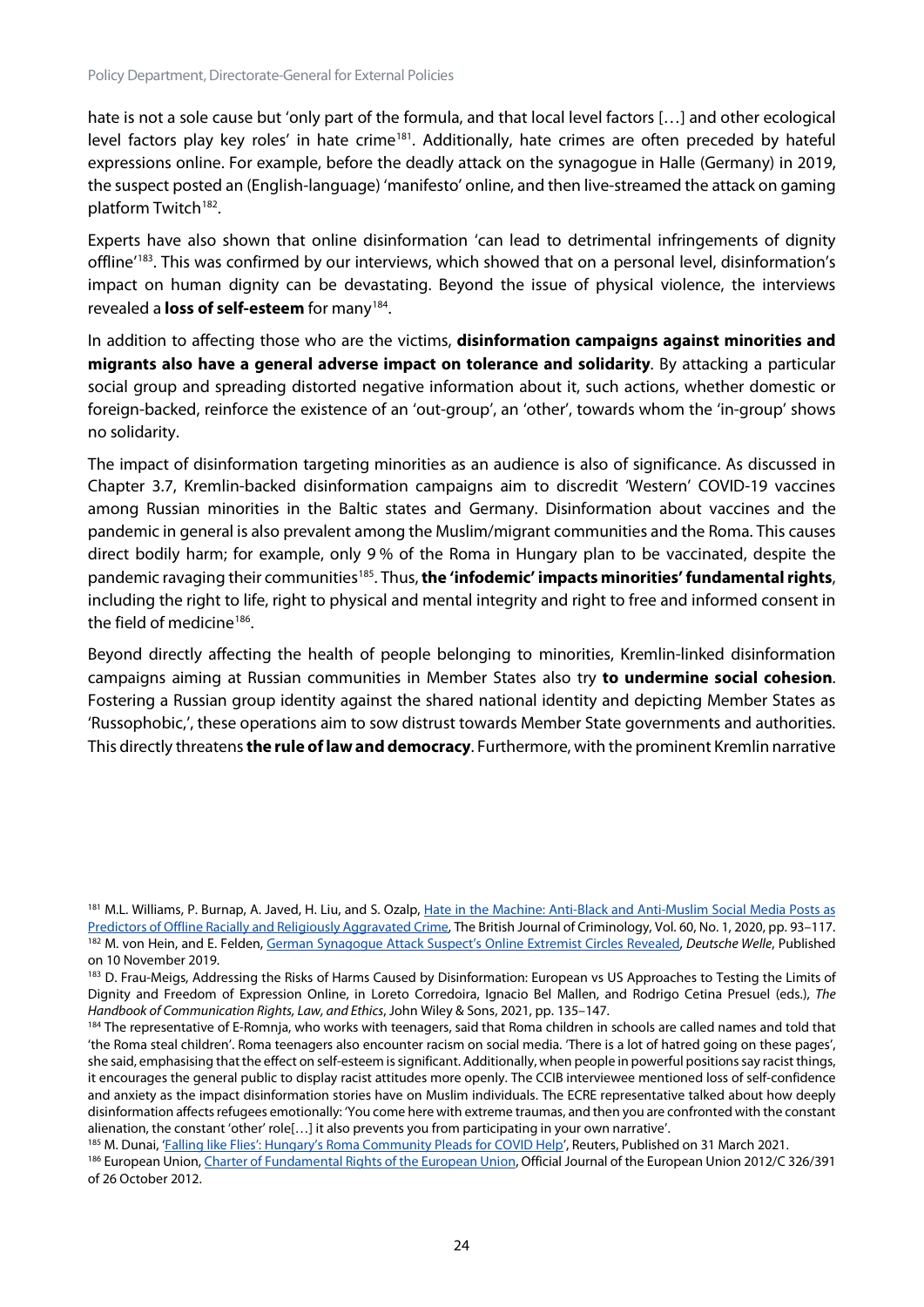of portraying the EU as failing, weak and being on the brink of collapse<sup>187</sup>, Kremlin-backed disinformation campaigns try **to undermine the appeal of democracy itself**[188](#page-35-1) for the Russian diaspora.

Whether this impact is actual or potential can of course be debated. On the one hand, surveys show that Russian minorities in Estonia and Latvia have weaker pro-Western attitudes than the majorities<sup>[189](#page-35-2)</sup> and that '[t]he main language of Euroscepticism in Latvia and Estonia is Russian' [190.](#page-35-3) On the other hand, scholars do not find Russia to have a strong impact on Russian minorities in the region<sup>191</sup>.

Additionally, as discussed in Chapter 3.7, the USA has seen Kremlin-run campaigns **microtargeting** racial minorities to discourage them from voting. No similar case has been reported in Europe<sup>192</sup>, but the possibility clearly exists. Representing a direct interference with the electoral process, this certainly produces a potentially negative impact on democracy. It has also been argued that microtargeting, not specifically regarding minorities but in the wider context of political campaigning, violates freedom of information under Article 11 of the Charter of Fundamental Rights of the EU<sup>193</sup>. Microtargeting entails the collection of personal information, which may have relevance for the protection of personal data, established in Article 8 of the Charter<sup>[194](#page-35-7)</sup>.

Activists also reported on disinformation's '**chilling effect**' for non-governmental organisations (NGOs), which may want to avoid being associated with any group being vilified in the media. NGO work is dependent on public attitude and hence working with stigmatised groups can threaten the NGO's image. Disinformation can also have a real impact on their ability to help particular groups. The Czech Helsinki Committee (CHC) mentioned refugees as an example: 'There was a lot of disinformation about them, how dangerous they are, that they raped someone or destroyed something, they were ungrateful for their help, or that their religion is a threat to our culture, norms and traditions. This affects voters who will then tell politicians that they do not want public funds to be spent on migrants'. The Czech Helsinki Committee's respondent also mentioned extremist efforts to stop people from helping vilified groups, referring to a now-defunct Czech neo-Nazi website, which had listed organisations and activists that stood up for these groups in need and labelled them 'public enemy'. The interviewee also interpreted this website as disinformation because it twisted the mission of NGOs and activists into work, which carried a very bad image.

<span id="page-35-0"></span><sup>&</sup>lt;sup>187</sup> EUvsDisinfo, [5 Common Pro-Kremlin Disinformation Narratives,](https://euvsdisinfo.eu/5-common-pro-kremlin-disinformation-narratives/) Published on 2 April 2019. China has propagated a similar narrative in the context of the COVID-19 pandemic about the EU being inefficient.

<span id="page-35-1"></span><sup>188</sup> United States Senate, Putin's Asymetric Assault on Democracy in Russia and Europe: Implications for U.S. National Security. A [Minority Staff Report Prepared for the Use of the Committee on Foreign Relations,](https://www.foreign.senate.gov/imo/media/doc/FinalRR.pdf) 2018, p. 99.

<span id="page-35-2"></span><sup>189</sup> M. Kaprāns, and I. Mierina, *Ideological Polarization in Baltic Societies. A Cross-National Survey Report*, Institute of Philosophy and Sociology, University of Latvia, 2019.

<span id="page-35-3"></span><sup>190</sup> S. Denisa-Liepniece, A Case of Euroscepticism: Russian Speakers in Latvian and Estonian Politics, in Aldis Austers and Kārlis Bukovskis (eds.), *Euroscepticism in the Baltic States: Uncovering Issues, People and Stereotypes*, Latvian Institute of International Affairs (LLIA), 2017, pp. 69–87.

<span id="page-35-4"></span><sup>191</sup> U. Bergmane[, Fading Russian Influence in the Baltic](https://www.ncbi.nlm.nih.gov/pmc/articles/PMC7329289/) [States,](https://www.ncbi.nlm.nih.gov/pmc/articles/PMC7329289/) *Orbis*, Vol. 64, No. 3, 2020, pp. 479–488.

<span id="page-35-5"></span><sup>&</sup>lt;sup>192</sup> As discussed in Section 3.7, AfD appeared to be supported by Russian propaganda in the Russian-German community during the 2017 elections campaign, and it performed better in the elections in areas with a denser Russian population. Yet, other factors probably also played a role; no causal line can be drawn from the propaganda to the elections results.

<span id="page-35-6"></span><sup>193</sup> M. Brkan., [EU Fundamental Rights and Democracy Implications of Data-Driven Political Campaigns,](https://doi.org/10.1177/1023263X20982960) *Maastricht Journal of European and Comparative Law*, Vol. 27, No. 6, 2020, pp. 774–790. As this article explains, the legal situation is more complex and the Court of Justice of the EU has yet to engage with the issue.

<span id="page-35-7"></span> $194$  A substantial body of literature analyses the issue. See for example: T. Dobber, R. Ó Fathaigh, and F.J. Zuiderveen Borgesius, The [Regulation of Online Political Micro-Targeting in Europe,](https://policyreview.info/articles/analysis/regulation-online-political-micro-targeting-europe) *Internet Policy Review*, Vol. 8, No. 4,2019.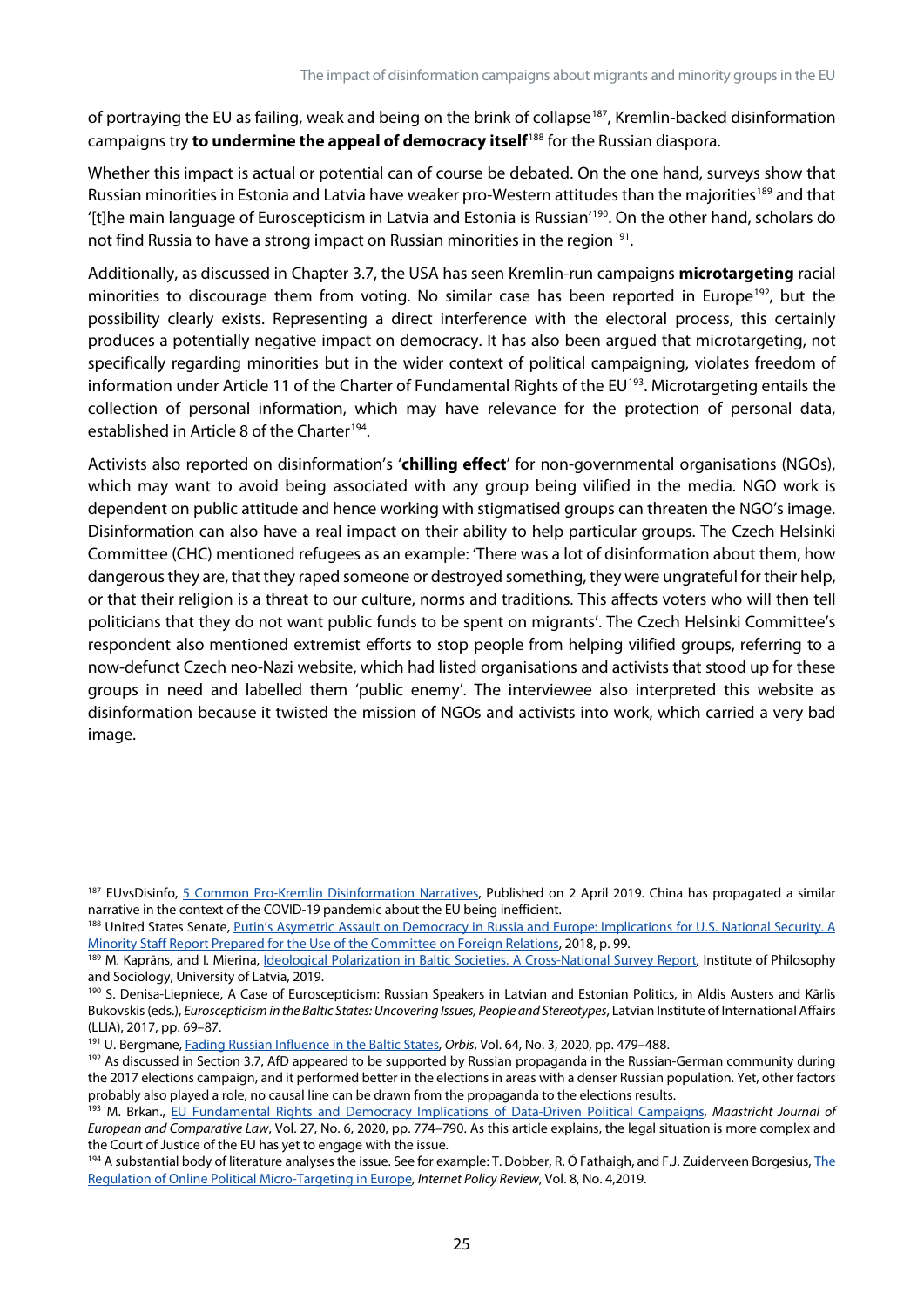An additional 'chilling effect' is produced by **instrumentalisation of the term 'disinformation'** or, more often, 'fake news' along with its use as a label **to delegitimise journalists**[195](#page-36-2) **and dissent**[196.](#page-36-3) As the Czech Helsinki Committee representative stated, 'in some countries, if you disagree with the government, you get labelled as a *disinformator*.' This actual impact on freedom of expression is an issue, which has received much scholarly attention of late, given particularly the rise of populism<sup>[197](#page-36-4)</sup> and harassment of journalists<sup>[198](#page-36-5)</sup>.

Finally, while it is extremely difficult to measure how attitudes are influenced by disinformation and propaganda explicitly, a number of studies do offer some indirect indications. For instance, a recent investigation found the key variable to be trust. This work aimed at linking macro- and micro-level factors with attitudes towards migrants by conducting a complex analysis of data from the European Social Survey and statistical data about Member States. In fact, '[t]rust, both in terms of how much trust people have in their fellow citizens and how much trust they have in the major institutions of the state seems to be at the core of the feeling of safety that allows acceptance of and solidarity with migrants<sup>'[199](#page-36-6)</sup>. This corresponds with macro-level findings that social cohesion and a perception of corruption in any given country form key predictors of attitudes towards migrants. Since **disinformation** is capable of undermining trust in public institutions, **it can possibly be linked with changes in levels of acceptance and solidarity towards migrant communities.**

# <span id="page-36-0"></span>5 EU and Member State action against disinformation

# <span id="page-36-1"></span>5.1 Brief overview of the relevant EU policies

Since EU level legislation along with policies to counter disinformation<sup>[200](#page-36-7)</sup> and hate speech<sup>[201](#page-36-8)</sup> have been discussed at length elsewhere, this study provides only a brief overview. Respect for human rights, including the rights of persons to belong to minorities, is enshrined in **Article 2 of the Treaty on European Union**[202.](#page-36-9) The **Treaty on the Functioning of the European Union (TFEU)** contains a number of provisions to combat discrimination<sup>203</sup>. The **Charter of Fundamental Rights** of the European Union protects human dignity and bans '[a]ny discrimination based on any ground such as sex, race, colour, ethnic or social origin, genetic features, language, religion or belief, political or any other opinion, membership of a national minority, property, birth, disability, age or sexual orientation' [204.](#page-36-11) The **Racial Equality Directive** of 2000

<span id="page-36-2"></span><sup>195</sup> J. L. Egelhofer, and S. Lecheler[, Fake News as a Two-Dimensional Phenomenon: A Framework and Research Agenda,](https://doi.org/10.1080/23808985.2019.1602782) Annals of the International Communication Association, Vol. 43, No. 2, 2019, pp. 97–116.

<span id="page-36-3"></span><sup>196</sup> M. Hameleers, and S. Minihold, Constructing Discourses on (Un)Truthfulness: Attributions of Reality, Misinformation, and [Disinformation by Politicians in a Comparative Social Media Setting,](https://doi.org/10.1177/0093650220982762) Communication Research, 2020.

<span id="page-36-4"></span><sup>197</sup> Hameleers and Minihold, 2019; K. Farhall, A. Carson, S. Wright, A. Gibbons, and W. Lukamto, Political Elites' Use of Fake News [Discourse Across Communications Platforms,](https://ijoc.org/index.php/ijoc/article/view/10677) International Journal of Communication, Vol. 13, 2019.

<span id="page-36-5"></span><sup>&</sup>lt;sup>198</sup> J.E. Relly, Online Harassment of Journalists as a Consequence of Populism, Mis/Disinformation, and Impunity, in Howard Tumber and Silvio Waisbord (eds.), The Routledge Companion to Media Disinformation and Populism, Routledge, 2021, pp. 178–187.<br><sup>199</sup> V. Messing, and B. Ságvári, Looking behind the Culture of Fear: Cross-National Analysis of Attit

<span id="page-36-6"></span>Ebert Stifüng, 2018.

<span id="page-36-7"></span><sup>&</sup>lt;sup>200</sup> J. Bayer, N. Bitiukova, P. Bárd, J. Szakács, A. Alemanno, and E. Uszkiewicz, [Disinformation and Propaganda –](https://www.europarl.europa.eu/RegData/etudes/STUD/2019/608864/IPOL_STU(2019)608864_EN.pdf) Impact on the [Functioning of the Rule of Law in the EU and Its Member States,](https://www.europarl.europa.eu/RegData/etudes/STUD/2019/608864/IPOL_STU(2019)608864_EN.pdf) Policy Department for Citizens' Rights and Constitutional Affairs, Directorate General for Internal Policies of the Union (DG IPOL), European Parliament, 2019.

<span id="page-36-8"></span><sup>201</sup> J. Bayer, and P. Bárd[, Hate Speech and Hate Crime in the EU and the Evaluation of Online Content Regulation Approaches,](https://www.europarl.europa.eu/thinktank/en/document.html?reference=IPOL_STU(2020)655135) Policy Department for Citizens' Rights and Constitutional Affairs Directorate-General for Internal Policies (DG IPOL), European Parliament, 2020.

<span id="page-36-9"></span><sup>202</sup> Consolidated version of the **Treaty on European Union**.

<span id="page-36-10"></span><sup>&</sup>lt;sup>203</sup> Consolidated version of the **Treaty on the Functioning of the European Union**.

<span id="page-36-11"></span><sup>&</sup>lt;sup>204</sup> European Union[, Charter of Fundamental Rights of the European Union,](https://eur-lex.europa.eu/legal-content/EN/TXT/?uri=CELEX%3A12012P%2FTXT) Official Journal of the European Union 2012/C 326/391 of 26 October 2012.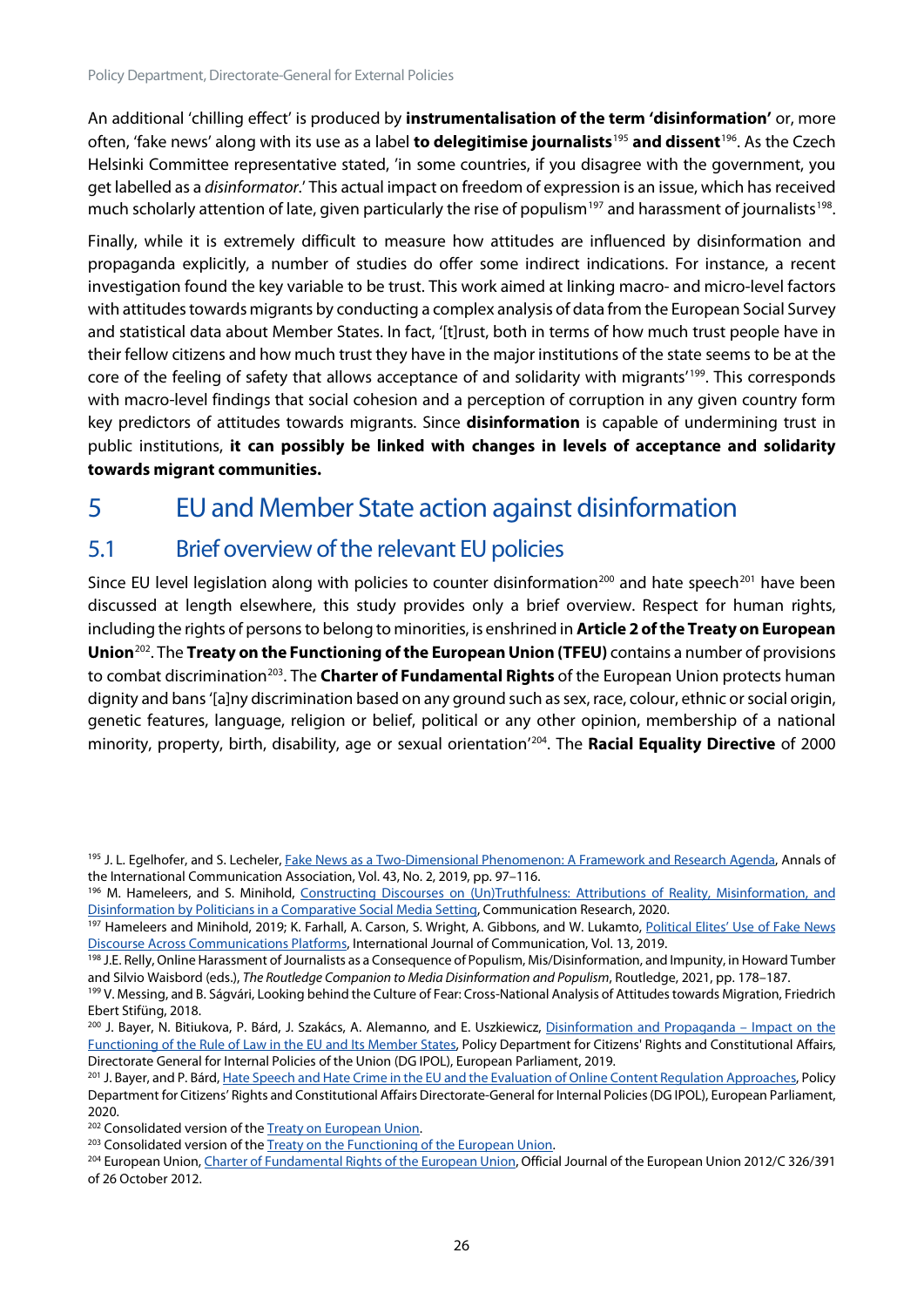prohibits discrimination, and the European Commission has promised to report on its implementation in 2021<sup>205</sup>. In September 2020, the EC **Anti-racism Action Plan 2020-2025** was also presented<sup>206</sup>.

In addition to these core principles and more closely linked to the topic of this analysis, the main hate speech legislation in the EU is **Framework Decision 2008/913/JHA** of 28 November 2008 on Combating Certain Forms and Expressions of Racism and Xenophobia by Means of Criminal Law. Based on this, the European Commission agreed with major IT companies in 2016 to sign the **Code of Conduct** on countering illegal hate speech online. In 2017, the Commission issued guidelines for platforms on implementing this Code of Conduct<sup>207</sup>, followed by the EC Recommendations on measures to tackle illegal content online in 2018[208.](#page-37-3) As for disinformation, the European Commission issued a **Communication on Tackling Online Disinformation: a European Approach** in 2018, complete with an Action Plan and leading to the **Code of Practice on Disinformation**, signed by major platforms and IT companies in 2018. This voluntary document establishes self-regulatory standards to fight disinformation. In the **European Democracy Action Plan** in December 2020, the Commission announced it was reviewing the Code of Practice and would issue guidance in the spring of 2021 on how to strengthen the Code of Practice and improve the monitoring of its implementation<sup>209</sup>. Furthermore, to counter disinformation and interference originated abroad, the **EEAS East StratCom Task Force** was established in 2015, with a focus on Kremlin-linked disinformation and propaganda. The Task Force's flagship project is the EUvsDisinfo database which monitors the media, compiles, analyses and debunks disinformation that can be linked to Russia. A Task Force for the Western Balkans and a Task Force for the South have also been established<sup>210</sup>, but as of yet there is little public information on their activities, although this role is expected to grow<sup>211</sup>.

**Both Codes are self-regulatory**, with the usual benefits and disadvantages of this approach. On the upside, the non-mandatory Code of Conduct on countering illegal hate speech online represents only a minor interference with the right to freedom of speech, while on the downside it lacks constitutional guarantees[212.](#page-37-7) Implementation of this Code is being tested through **regular monitoring exercises**, which keep showing improving results. Yet, monitoring reports do not include any qualitative data, implying that the public can learn how quickly the platform has removed content, but cannot find out what that content comprised and whether it was illegal or not. Without such important information, any public evaluation of the platforms' progress is impossible.

The Code of Practice on Disinformation is more problematic, probably because the limits of hate speech are less blurred than those of disinformation. Most **platforms outsource fact-checking**, which is probably

<span id="page-37-0"></span><sup>&</sup>lt;sup>205</sup> European Commission, Communication from the Commission to the European Parliament, the Council, the European Economic [and Social Committee and the Committee of the Regions: A Union of equality : EU anti-racism action plan 2020-2025,](https://eur-lex.europa.eu/legal-content/EN/TXT/HTML/?uri=CELEX:52020DC0565&rid=6) COM(2020) 565 final, 2020a.

<span id="page-37-1"></span><sup>206</sup> European Commission, 2020a.

<span id="page-37-2"></span><sup>&</sup>lt;sup>207</sup> European Commission, Communication from the Commission to the European Parliament, the Council, the European Economic [and Social Committee and the Committee of the Regions. Tackling](https://eur-lex.europa.eu/legal-content/EN/TXT/?uri=CELEX%3A52018DC0236) online disinformation: a European Approach, COM/2018/236 final, 2018a.

<span id="page-37-3"></span><sup>&</sup>lt;sup>208</sup> European Commission, Commission Recommendation (EU) 2018/334 of 1 March 3 2018 on measures to effectively tackle illegal content online (C(2018) 1177), 2018.

<span id="page-37-4"></span><sup>&</sup>lt;sup>209</sup> European Commission, Communication from the Commission to the European Parliament, the Council, the European Economic [and Social Committee and the Committee of the Regions On the European Democracy Action Plan. COM/2020/790 Final.](https://eur-lex.europa.eu/legal-content/EN/TXT/?uri=COM%3A2020%3A790%3AFIN&qid=1607079662423) 2020d.

<span id="page-37-5"></span><sup>&</sup>lt;sup>210</sup> European Commission and High Representative of the Union for Foreign Affairs and Security Policy, Joint Communication to [the European Parliament, the European Council, the Council, the European Economic and Social Committee and the Committee](https://eeas.europa.eu/sites/default/files/action_plan_against_disinformation.pdf)  [of the Regions: Action Plan against Disinformation.](https://eeas.europa.eu/sites/default/files/action_plan_against_disinformation.pdf) JOIN(2018) 36 Final, 2018.

<span id="page-37-6"></span><sup>&</sup>lt;sup>211</sup> K. Berzina, N. Kovalcikova, D. Salvo, and E. Soula, Annex A.: European Efforts to Counter Disinformation, European Policy [Blueprint for Countering Authoritarian Interference in Democracies,](https://www.jstor.org/stable/resrep21251.8.pdf) German Marshall Fund of the United States, 2019.

<span id="page-37-7"></span><sup>&</sup>lt;sup>212</sup> J. Bayer, and P. Bárd[, Hate Speech and Hate Crime in the EU and the Evaluation of Online Content Regulation Approaches,](https://www.europarl.europa.eu/thinktank/en/document.html?reference=IPOL_STU(2020)655135) Policy Department for Citizens' Rights and Constitutional Affairs Directorate-General for Internal Policies (DG IPOL), European Parliament, 2020, p. 53.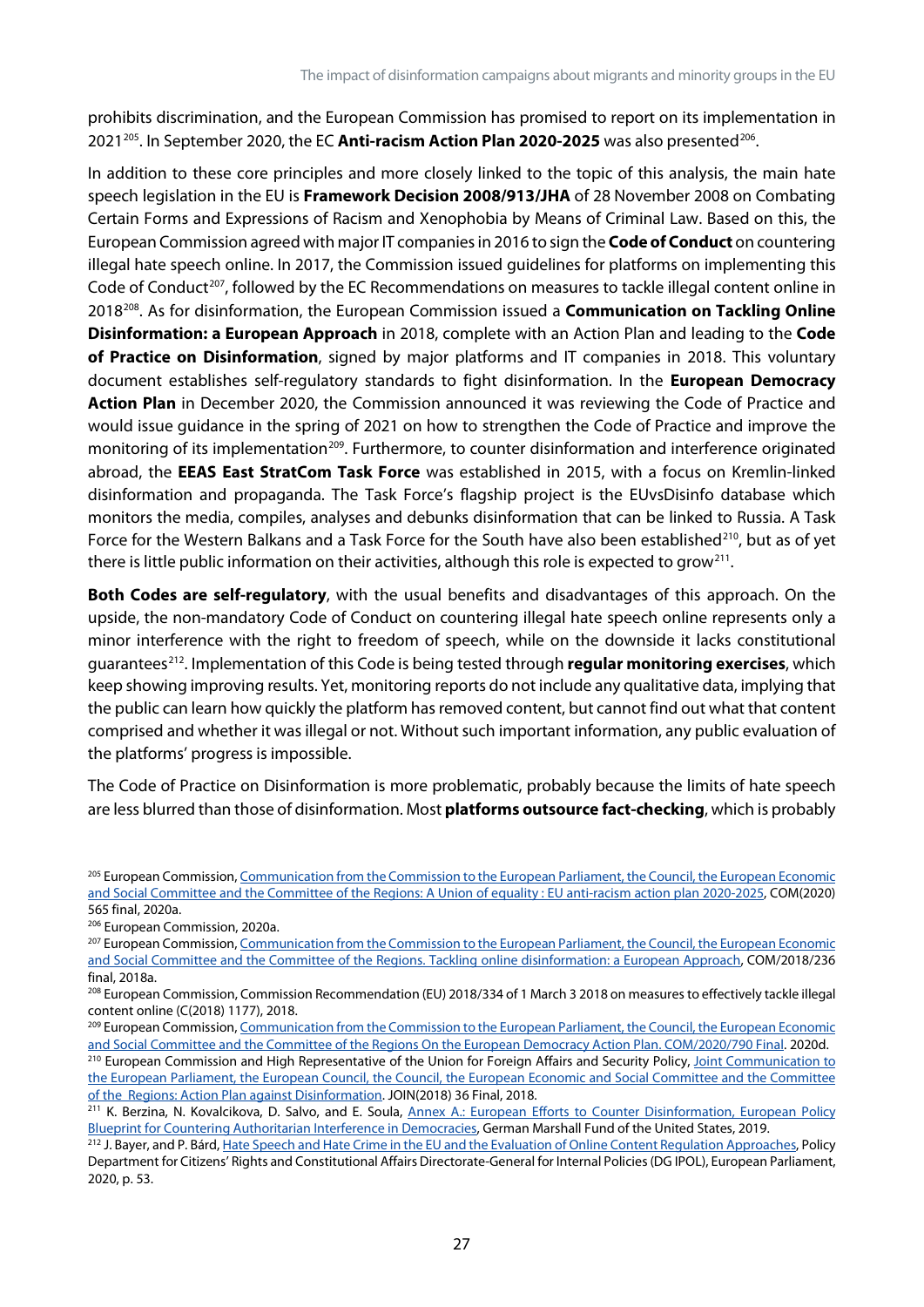better than internal vetting, but the platforms are still criticised for their choice of fact-checkers. In addition, platform interference with fact-checkers' work is periodically reported, primarily with regard to Facebook[213.](#page-38-1) Some Member States are also blind spots for Facebook's fact-checking. For example, the company has no cooperation with fact-checkers in Bulgaria<sup>[214](#page-38-2)</sup> and Hungary has also only recently been included in the fact-checking programme, with a single person dedicated to the task<sup>215</sup>.

That said, **removing or reducing access to content that does not break any law is problematic from the perspective of freedom of speech**. Moreover, such measures may disproportionately affect minorities due to 'biases potentially embedded in the notification system by users and third parties, as well as ... in the automated moderation tools used by platforms'.<sup>[216](#page-38-4)</sup> The mechanism has also been criticised for not being transparent and offering no remedy to contest the decision to remove content. The Commission is planning to address these issues in the planned guidance to the Code of Practice and in the forthcoming **Digital Services Act (DSA**), put forward by the Commission in December 2020. Once adopted, the DSA will introduce new regulations to curb disinformation on social media platforms<sup>217</sup>. The DSA **aims to improve not only the mechanism for removing illegal content but also general transparency, while at the same time ensuring the protection of fundamental rights**. In terms of disinformation, it introduces co-regulation for risk mitigation.

The Commission argues for **EU level regulation by citing the internet's cross-border nature** and the ineffectiveness of national legislation in enforcing the uniform protection of rights<sup>[218](#page-38-6)</sup>. A study of regulatory efforts in Finland found that platforms displayed a lack of attention to national initiatives due to the power imbalance between a small country and a large corporation<sup>219</sup>. An unpublished analysis by EU disinformation monitors also found that tech companies are not motivated to act quickly in smaller media markets<sup>220</sup>. A recent journalistic investigation confirmed this finding<sup>[221](#page-38-9)</sup>.

### <span id="page-38-0"></span>5.2 Possible responses: civic initiatives in Member States

As documented elsewhere, the issue of disinformation has been in the public eye throughout Europe at least since 2014, the year of Russia's illegal occupation of Crimea. Hence, numerous initiatives have been launched by civil society as well as some for-profit media organisations in an effort to counter it. The majority of these initiatives are not minority-specific, but rather general; comprising fact-checking and media literacy initiatives, public awareness campaigns, science communication and investigative journalism projects. Among these initiatives, **fact-checking** is the most prevalent. A previous study has identified 70 fact-checking projects currently running in Member States and several that have received EU

<span id="page-38-1"></span><sup>213</sup> A. Pasternack, [Facebook Quietly Pressured Its Fact-Checkers over Climate and Abortion Posts,](https://www.fastcompany.com/90538655/facebook-is-quietly-pressuring-its-independent-fact-checkers-to-change-their-rulings) *Fast Company*, Published on 20 August 2020.

<span id="page-38-2"></span><sup>&</sup>lt;sup>214</sup> K. Bontcheva[, Bulgaria: The Wild, Wild East of Vaccine Disinformation,](https://www.disinfo.eu/publications/bulgaria:-the-wild-wild-east-of-vaccine-disinformation/) EU DisinfoLab, Published on 8 April 2021.

<span id="page-38-3"></span><sup>215</sup> P. Licskay[, Facebook's Fact-Checking Program Reached Hungary --](https://dailynewshungary.com/facebooks-fact-checking-program-launched-a-one-man-operation-in-hungary/) Is This the End of the Fake News Era?, *Daily News Hungary*, Published on 3 March 2021.

<span id="page-38-4"></span><sup>&</sup>lt;sup>216</sup> European Commission, Commission Staff Working Document Impact Assessment accompanying the Document Proposal for a [Regulation of the European Parliament and of the Council on a Single Market For Digital Services \(Digital Services Act\) and](https://eur-lex.europa.eu/legal-content/EN/TXT/?uri=SWD:2020:348:FIN)  [Amending Directive 2000/31/EC.](https://eur-lex.europa.eu/legal-content/EN/TXT/?uri=SWD:2020:348:FIN) Part 1/2. SWD (2020) 348 Final, 2020d, p.63.

<span id="page-38-5"></span><sup>&</sup>lt;sup>217</sup> European Commission[. The Digital Services Act: ensuring a safe and accountable online environment,](https://ec.europa.eu/info/strategy/priorities-2019-2024/europe-fit-digital-age/digital-services-act-ensuring-safe-and-accountable-online-environment_en) 2020b.

<span id="page-38-6"></span><sup>218</sup> European Commission, 2020d.

<span id="page-38-7"></span><sup>219</sup> N, N, Schia, and L. Gjesvik[, Hacking Democracy: Managing Influence Campaigns and Disinformation in the Digital Age,](https://doi.org/10.1080/23738871.2020.1820060) *Journal of Cyber Policy*, Vol. 5, No. 3, 2020, pp. 413–428.

<span id="page-38-8"></span><sup>220</sup> R. Jozwiak.[, EU Monitors See Coordinated COVID-19 Disinformation Effort By Iran, Russia, China,](https://www.rferl.org/a/eu-monitors-sees-coordinated-covid-19-disinformation-effort-by-iran-russia-china/30570938.html) *RadioFreeEurope/RadioLiberty*, Published on 22 April 2020.

<span id="page-38-9"></span><sup>221</sup> J.C. Wong., Revealed: [The Facebook Loophole That Lets World Leaders Deceive and Harass Their Citizens,](http://www.theguardian.com/technology/2021/apr/12/facebook-loophole-state-backed-manipulation) *The Guardian*, Published on 12 April 2021. In the interviews conducted for this analysis, an interviewee expressed doubts about the EU even having enough clout *vis-à-vis* the largest online corporations to implement changes.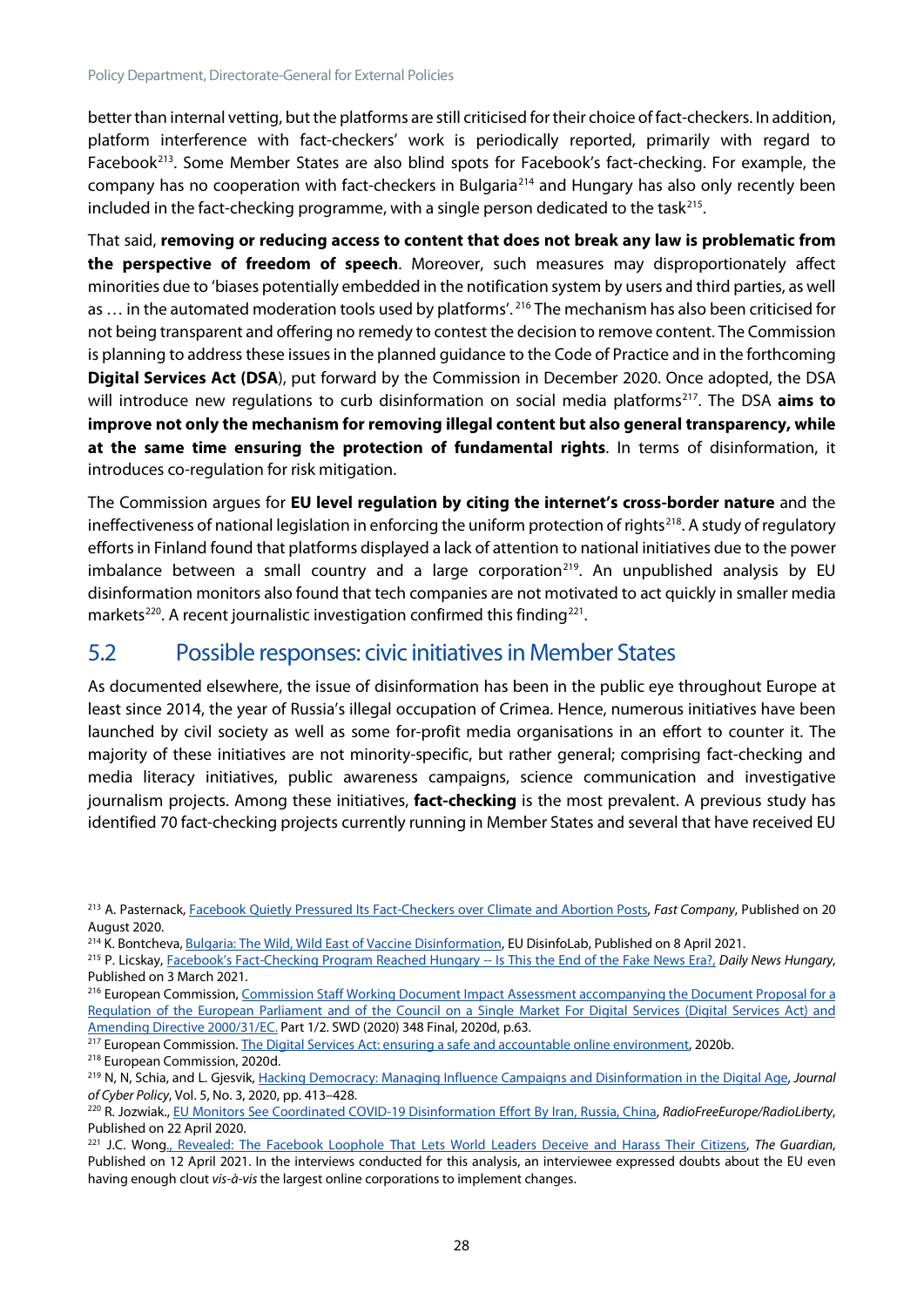funding[222.](#page-39-0) Yet, fact-checking is inherently problematic, particularly when it comes to hate speech and emotionally loaded issues that frequently characterise minority-related disinformation campaigns. **Factchecking works only with verifiable/falsifiable statements** and, as shown in Chapter 3, much disinformation about minorities falls outside the realm of 'fact-related' claims. Additionally, there are certain doubts in scholarly literature about fact-checking's efficacy<sup>[223](#page-39-1)</sup>. Some interviewees have noted this problem, saying it is not effective to respond to disinformation with facts because people engage with the issues on an emotional level<sup>224</sup>.

Moreover, several experts argue that not only is fact-checking ineffective, but it may also contribute to the salience and spread of any debunked claim<sup>[225](#page-39-3)</sup>. Extensive literature on fact-checking discusses a potential '**backfire effect**', although results are so far inconclusive.

Some scholars argue that the problem goes beyond repeating a particular debunked claim when factchecking. Fact-checkers 'may reinforce the specific frame of reference, which unavoidably leads to feeding the news wave, also reinforcing the newsworthiness of the news theme and consolidating racial hoaxes as plausible truths' [226](#page-39-4). Moreover, as discussed above, **engagement may be abused by malicious actors to enhance the visibility of controversial content**, thereby increasing social polarisation. This was shown in the context of the #stopislam campaign<sup>227</sup>, as was echoed by some of the activists interviewed for our study, a few of which have unintentionally amplified hate speech by engaging with it<sup>[228](#page-39-6)</sup>. Likewise, it has been observed that certain COVID-19 related disinformation stories in France appeared only in factchecking stories and warnings about the stories. This had the unintended effect of amplifying disinformation that was otherwise not spreading<sup>[229](#page-39-7)</sup>.

Recognising the limits of fact-checking and engaging with hateful content, some researchers argue for '**pre-bunking'**, that is, the pre-emptive refutation of disinformation. With roots in the psychological theory of 'inoculation', the proactive approach of pre-bunking aims to neutralise false information pre-emptively by 'exposing people to a refuted form of the message beforehand<sup>230</sup>. Pre-bunking includes an explicit warning about the anticipated disinformation and its refutation. Today, the focus is often not on individual

<span id="page-39-4"></span><sup>226</sup> A. Cerase, and C. Santoro[, From Racial Hoaxes to Media Hypes: Fake News' Real Consequences,](https://www.jstor.org/stable/j.ctt21215m0.20) in Peter Vasterman (ed.), *From Media Hype to Twitter Storm*, Amsterdam University Press, 2018, pp. 333–354.

<span id="page-39-0"></span><sup>&</sup>lt;sup>222</sup> For example, th[e European Digital Media Observatory](https://edmo.eu/) is a hub for fact-checkers; th[e WeVerify](https://weverify.eu/) project is developing tools to help verify and fact-check online content, such as a plug-in for browsers to analyse visual material.

<span id="page-39-1"></span><sup>&</sup>lt;sup>223</sup> Experiments have repeatedly shown that fact-checks or corrections can change people's mind about the veracity of statements, or lack thereof, but have minimal effect on their behaviour. For instance, even when people understand that their favourite political candidate has lied, they would still vote for him or her (see the discussion on the post-truth era in the Introduction). See also S. Lewandowsky, and S. van der Linden[, Countering Misinformation and Fake News Through Inoculation and Prebunking,](https://doi.org/10.1080/10463283.2021.1876983) *European Review of Social Psychology*, 2021, pp. 1–38.

<span id="page-39-2"></span><sup>&</sup>lt;sup>224</sup> 'If someone is ready to believe that migrants come with their clothes infested with HIV, we will not convince him or her that this is not true by citing the facts', mentioned the ECRE representative. The IDA respondent suggested that the way to counter disinformation is to reach the person's emotions and the fears that underpin them. The ENAR representative shared the view that many fake narratives are successful because they build on long-standing concepts and deeply embedded ideas. Without challenging the underlying foundations, disinformation continues to be effective.

<span id="page-39-3"></span><sup>&</sup>lt;sup>225</sup> See for example: N. Walter, J.R. Cohen, L. Holbert, and Y. Morag, **Fact-Checking: A Meta-Analysis of What Works and for Whom**, Political Communication, Vol. 37, No. 3, 2020, pp. 350–375.

<span id="page-39-5"></span><sup>227</sup> E. Poole, E.H. Giraud, and E. de Quincey, [Tactical Interventions in Online Hate Speech: The Case of #stopIslam,](https://doi.org/10.1177/1461444820903319) *New Media & Society*, 2020.

<span id="page-39-6"></span><sup>&</sup>lt;sup>228</sup> The representative of ECRE stated that when people try to correct disinformation, they just enlarge the message: 'The more we respond, the more we give them a platform, and this is exactly what they want'. Likewise, the representative of ENAR pointed out: 'what fake news relies on is attention'. Lunaria and CCIB are also selective in regard to newspapers with which they engage in debates. The ERRC representative mentioned one instance where they took action and that eventually raised the profile to the extent that there was a resultant overall increase in hate speech.

<span id="page-39-8"></span><span id="page-39-7"></span><sup>&</sup>lt;sup>229</sup> I. Boyer, and T. Lenoir, *Information Manipulations Around Covid-19: France Under Attack, Institut Montaigne and ISD, 2020.* <sup>230</sup> J. Cook, S. Lewandowsky, and U. K. H. Ecker, Neutralizing Misinformation through Inoculation: Exposing Misleading [Argumentation Techniques Reduces Their Influence,](https://journals.plos.org/plosone/article?id=10.1371/journal.pone.0175799) PLOS ONE, Vol. 12, No. 5, 2017.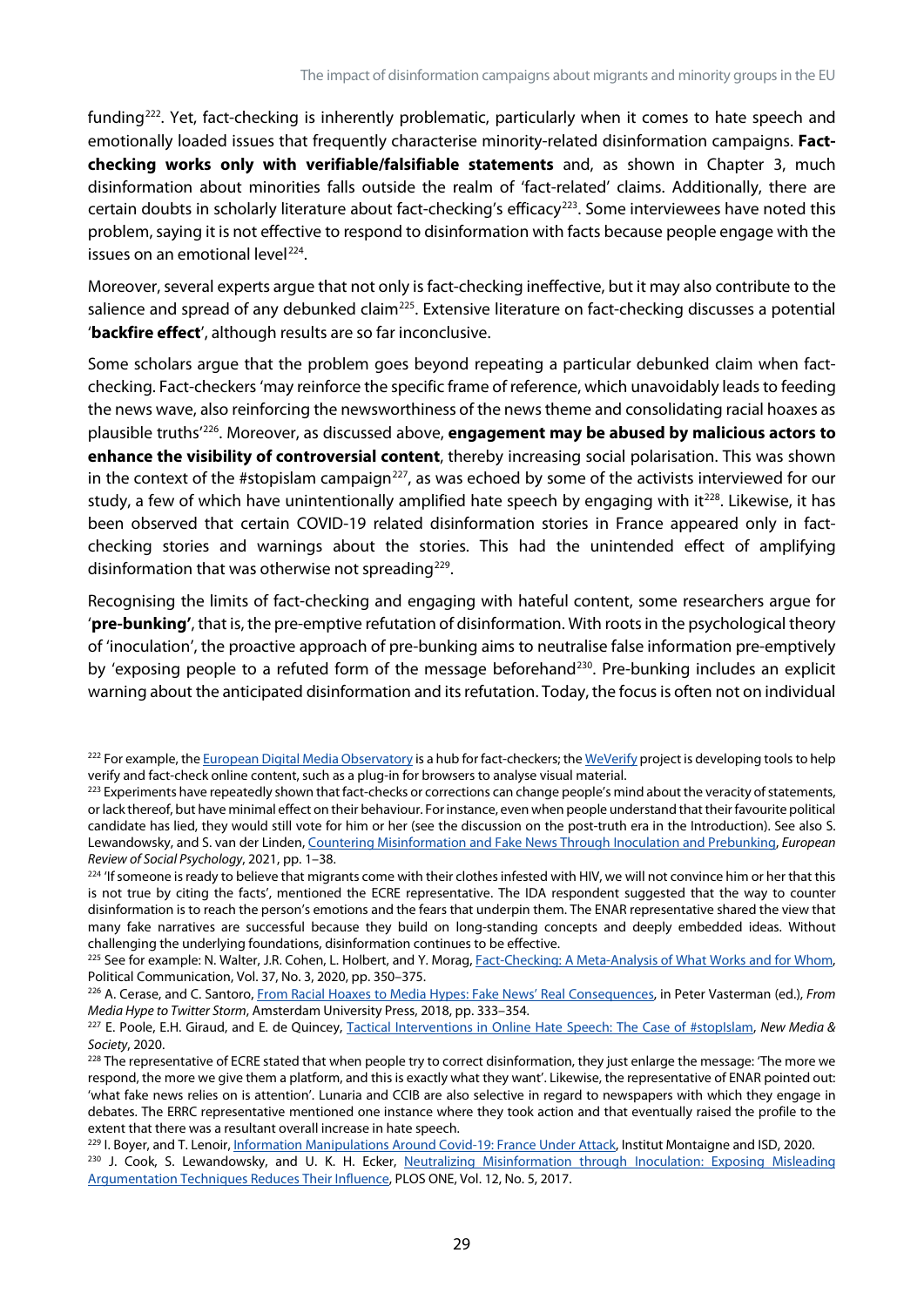examples of disinformation, but rather on the techniques of manipulation<sup>231</sup>. Newly released research shows that such 'pre-bunking treatment' was effective against both Islamophobic and radical Islamist propaganda<sup>232</sup>. However, another study concluded that inoculation worked only in the short run<sup>233</sup>. More research is needed to see what strategy is effective. Yet, some advocates in the field do see some potential in pre-bunking as well as the idea of **filling an information void**. The lack of information has come up in more than one interview as contributing to the spread of disinformation. The Czech Helsinki Committee interviewee sees this as a crucial point for intervention, arguing that in these areas of information shortage, it is important to be proactive. In her opinion, 'if you encounter disinformation first, you are less likely to accept the truth'.

Experts have long argued that providing the fact is not enough; **counter-narratives** must also be put forward<sup>[234](#page-40-3)</sup>, a point reiterated by some of the stakeholders interviewed. Indeed, one task for the EU's East Stratcom Task Force is to develop 'communication products and campaigns focused on better explaining EU policies in the Eastern Partnership countries'[235.](#page-40-4) Civic initiatives also exist in this field.

**Media literacy projects** make up another tool in the fight against disinformation. Media literacy education, more recently referred to as information literacy<sup>[236](#page-40-5)</sup>, has a long history and established traditions in the EU. Recognising its importance, the revised **Audiovisual Media Services Directive** requires Member States to 'promote and take measures for the development of media literacy skills<sup>'237</sup>. A study by the European Audiovisual Observatory identified 547 media literacy projects in Member States during 2016; 46 of the 145 initiatives which were examined in more detail focused on 'intercultural dialogue', that is combating hate speech and radicalisation<sup>[238](#page-40-7)</sup>. This issue also came up in the stakeholder interviews conducted for this project. For instance, the representative of Jewish organisation TEV argued for providing information using education and opening up the community.

**Demonetisation**, which implies stripping disinformation websites of their revenue by removing advertisements, has been shown to work for example in Slovakia<sup>239</sup>. It is also part of commitments made by signatories to the Code of Practice on Disinformation and one aspect of the Code that the Commission explicitly aims to improve with its planned Guidance<sup>[240](#page-40-9)</sup>. This was also a topic recently discussed at an INGE hearing where Co-Founder and Executive Director of Global Disinformation Index Clare Melford estimated that disinformation news sites targeting Member States earn USD 76 million annually from advertising

<span id="page-40-0"></span><sup>&</sup>lt;sup>231</sup> S. van der Linden, J. Roozenbeek, and J. Compton, <u>Inoculating Against Fake News About COVID-19</u>, Frontiers in Psychology, Vol. 11, 2020. An innovative way to achieve this goal is the online game Bad News and its COVID-19-focused version Go Viral!, developed by Cambridge University, Dutch media agency DROG and the UK government.

<span id="page-40-1"></span><sup>&</sup>lt;sup>232</sup> S. Lewandowsky, and M. Yesilada, *Inoculating Against the Spread of Islamophobic and Radical-Islamist Disinformation*, Centre for Research and Evidence on Security Threats, 2021.

<span id="page-40-2"></span><sup>&</sup>lt;sup>233</sup> T. Zerback, F. Töpfl and M. Knöpfle, *The Disconcerting Potential of Online Disinformation: Persuasive Effects of Astroturfing* [Comments and Three Strategies for Inoculation against Them,](https://doi.org/10.1177/1461444820908530) *New Media & Society*, 2020.

<span id="page-40-3"></span><sup>234</sup> See for example: C. Bjola, and J. Pamment J., [Digital Containment: Revisiting Containment Strategy in the Digital Age,](https://doi.org/10.1080/23340460.2016.1182244) *Global Affairs*, Vol. 2, No. 2, 2016, pp. 131–142.

<span id="page-40-5"></span><span id="page-40-4"></span><sup>&</sup>lt;sup>235</sup> EEAS[, Questions and Answers about the East StratCom Task Force,](https://eeas.europa.eu/headquarters/headquarters-homepage/2116/questions-and-answers-about-east-stratcom-task-force_en) European External Action Service webpages, December 2018. <sup>236</sup> For an explanation of the different types of literacies, see M.S. Jones-Jang, T. Mortensen, and J. Liu, Does Media Literacy Help [Identification of Fake News? Information Literacy Helps, but Other Literacies Don't,](https://doi.org/10.1177/0002764219869406) *American Behavioral Scientist*, Vol. 65, No. 2, 2021, pp. 371–388.

<span id="page-40-6"></span><sup>&</sup>lt;sup>237</sup> European Union, Directive (EU) 2018/1808 of the European Parliament and of the Council of 14 November 2018 amending [Directive 2010/13/EU on the coordination of certain provisions laid down by law, regulation or administrative action in Member](https://eur-lex.europa.eu/eli/dir/2018/1808/oj%20https:/eur-lex.europa.eu/eli/dir/2018/1808/oj)  [States concerning the provision of audiovisual media services \(Audiovisual Media Services Directive\) in view of changing market](https://eur-lex.europa.eu/eli/dir/2018/1808/oj%20https:/eur-lex.europa.eu/eli/dir/2018/1808/oj)  [realities',](https://eur-lex.europa.eu/eli/dir/2018/1808/oj%20https:/eur-lex.europa.eu/eli/dir/2018/1808/oj) Official Journal of the European Union, L 303/69, 2018.

<span id="page-40-7"></span><sup>&</sup>lt;sup>238</sup>European Audiovisual Observatory (EAO)[, Mapping of media literacy practices and actions in EU-28,](https://op.europa.eu/en/publication-detail/-/publication/0a387a0a-3e5f-11ea-ba6e-01aa75ed71a1#document-info) 2016.

<span id="page-40-8"></span><sup>&</sup>lt;sup>239</sup> J.M. Mintal, [The Business of Minisnformation: Slovakia -](https://cmds.ceu.edu/business-misinformation-slovakia-snake-oil-spills-web) Snake Oil Spills Onto the Web, Center for Media, Data and Society Central European University, 2019.

<span id="page-40-9"></span><sup>&</sup>lt;sup>240</sup> European Commission[, Roadmap to the Guidance on Strengthening the Code of Practice on Disinformation,](https://ec.europa.eu/info/law/better-regulation/have-your-say/initiatives/12968-Guidance-on-tackling-disinformation-update-_en) 2021.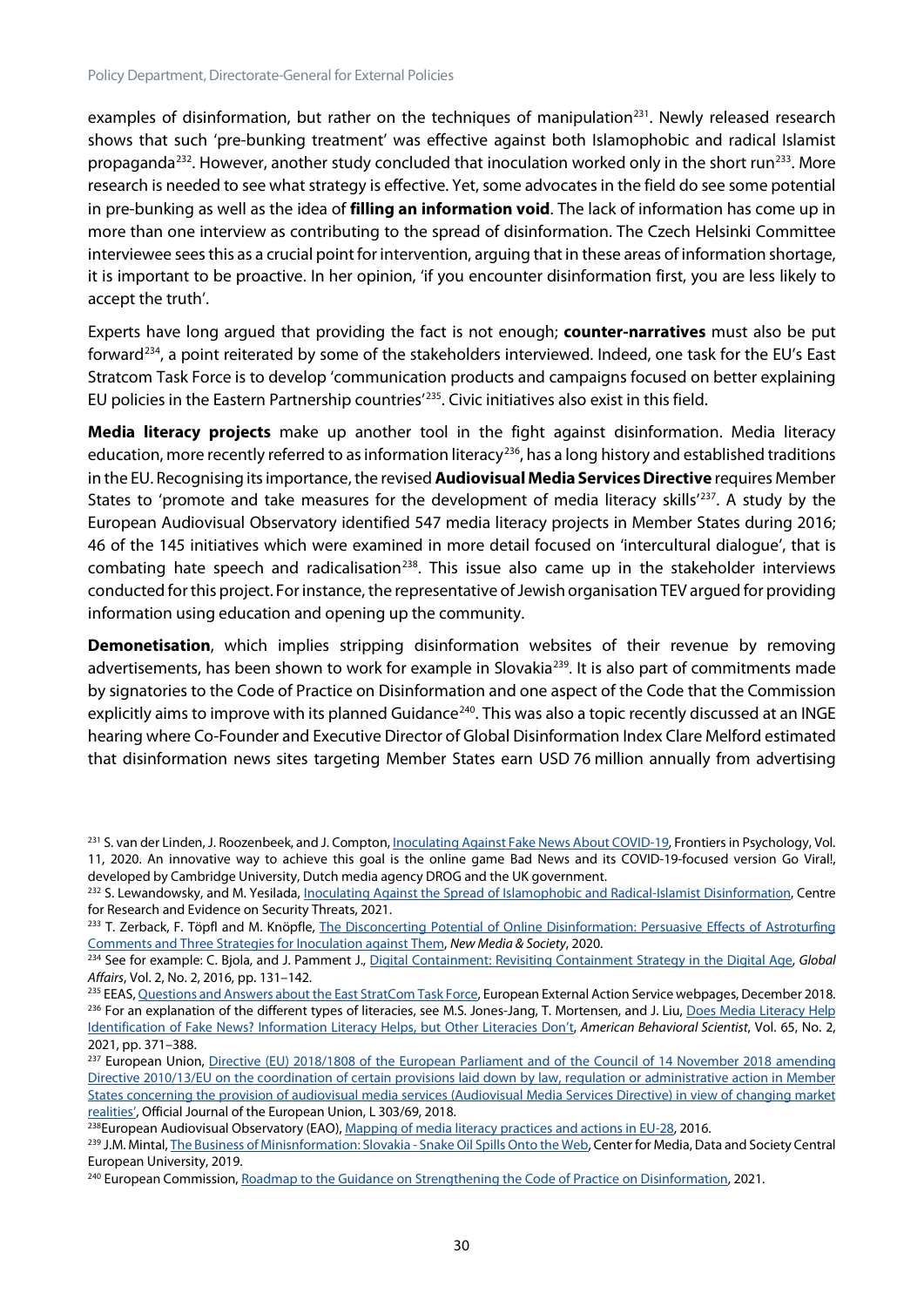revenues<sup>[241](#page-41-1)</sup>. Although it is only of limited value against foreign state actors, as they are often neither motivated nor constrained by financial factors, it can still contribute to the reduction of disinformation against minorities initiated by foreign players by cutting off local amplifiers.

# <span id="page-41-0"></span>5.3 Some successful initiatives

#### **1. Get the Trolls Out!**

Get the Trolls Out! is a campaign led by the Media Diversity Institute in conjunction with seven other organisations in various Member States to combat religion-based hate speech, be it Islamophobia, anti-Semitism, anti-Christian sentiments, or attacking any other religion. This campaign, launched in 2015, provides a wealth of material in an accessible manner, publishing in English, German, French, Greek and Hungarian. In addition to their 'Trollbusters' media monitoring service, guides and longer analyses, the campaign also produces cartoons, short videos featuring 'Inspector Hate Speech' and awards the Troll of the Month 'prize' for public figures who said or did something particularly outrageous in terms of antireligious hate speech. Member organisations also submit official complaints to authorities when needed $^{242}$  $^{242}$  $^{242}$ .

#### **2. #hardlyrocketscience**

Explaining their new proposed EU Migration Pact, the European Council on Refugees and Exiles tries to reach out to the wider society with a campaign that involves short videos of hip-hop music and dancers, shared on social media. Musicians rap about concepts such as the non-refoulment principle thereby increasing the general accessibility of abstract issues to those who are not well-versed in 'legalese'. The slogan is 'human rights compliance, hardly rocket science<sup>'[243](#page-41-3)</sup>.

#### **3. Roma Rights Defenders**

Roma Rights Defenders is a programme run by ERRC in Albania, Serbia, Turkey and Ukraine to 'challenge digital antigypsyism'. This programme features volunteers in each country reporting to social media platforms any case of anti-Roma hate speech they encounter on them, based on a template of hate speech created by the platforms themselves. They also log each case they report. Their goal is to be able show these platforms what content, offensive according to their own rules, they fail to remove. This will feed into Facebook's work of redesigning its algorithm for removing hate speech in Europe. It is also important because Facebook has been shown to have poor quality moderation in less used languages. According to ERRC, their volunteers have logged hundreds and thousands of instances since the programme was launched last autumn<sup>244</sup>.

#### **4. Stop Funding Fake News**

This project is being undertaken by a small, informal group publicly criticising companies whose ads are placed on disinformation websites. The goal is to demonetise disinformation sites. This group takes credit for the closure of anti-immigrant website Voice of Europe, which stopped operating due to a lack of revenue once advertisements had been removed from its site. In order to achieve their goal, the group tweets screenshots of a site's hateful content and the advertisements placed on it tagging the advertiser, who is most likely unaware of any presence on such a website $245$ .

<span id="page-41-2"></span><sup>242</sup> Source[: www.getthetrollsout.org](http://www.getthetrollsout.org/)

<span id="page-41-1"></span><sup>&</sup>lt;sup>241</sup> Melford, Clare[, Monetising Disinformation in the EU. Presentation by Clare Melford European Parliament -](https://www.europarl.europa.eu/cmsdata/232164/revised_Agenda%20item%207_Clare%20Melford_GDI_Deck_EU-Ad-funded_Disinfo.pdf) INGE, presented at the European Parliament INGE Committee Hearing on 'Interference through advertisement', 2021.

<span id="page-41-3"></span><sup>&</sup>lt;sup>243</sup> Source: stakeholder interview[, https://hardlyrocketscience.org/](https://hardlyrocketscience.org/)

<span id="page-41-4"></span><sup>&</sup>lt;sup>244</sup> Source: stakeholder interview[, www.errc.org](http://www.errc.org/)

<span id="page-41-5"></span><sup>&</sup>lt;sup>245</sup> Source[: www.stopfundingfakenews.com.](http://www.stopfundingfakenews.com/) Example of a tweet of theirs: 'Voice of Europe publishes articles designed to whip up hate against migrants and refugees. ... @Budweiser @BudweiserUK do you endorse this?'[; Twitter,](https://twitter.com/SFFakeNews/status/1265990595539095552) 28 May 2020.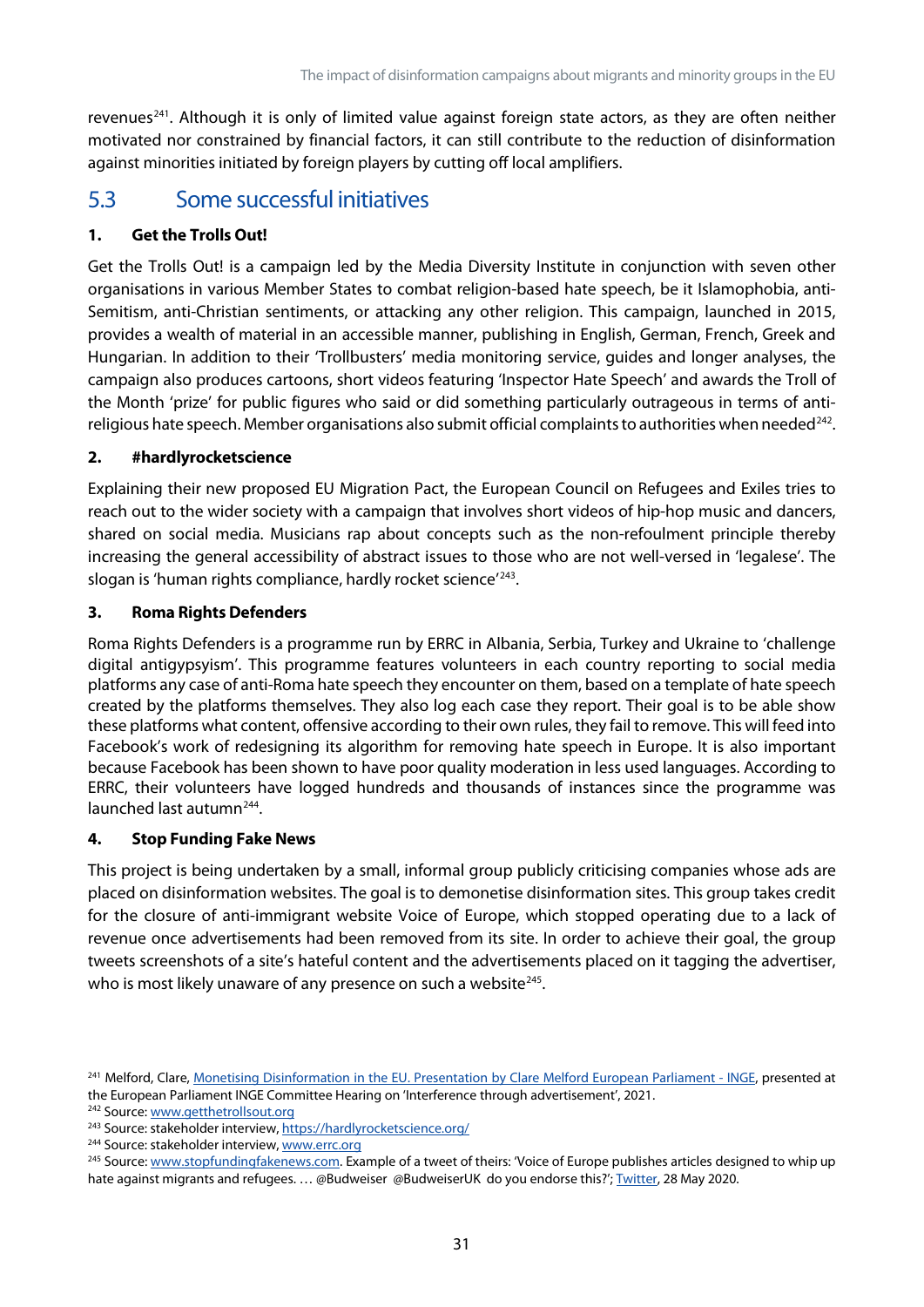#### **5. Expertalia**

An initiative of the Belgian Association of Professional Journalists, this project aims to diversify the group of experts appearing in the media. When a journalist needs to consult or interview an expert, through Expertalia he or she can find one who has a minority background or is a woman<sup>[246](#page-42-1)</sup>.

#### **6. #IAmHere International**

This Swedish initiative comprises an international network of 150 000 activists in 14 countries, which aims to counter disinformation and hate speech by 'counter-speak.' Its members scan social media and news media's comment boards and intervene in hateful conversations. Instead of engaging directly with trolls, they post their own nuanced messages or counter disinformation with factual information. Other members of the team then 'like' these messages, increasing their visibility and simultaneously pushing hateful comments further down in the comment section $247$ .

# <span id="page-42-0"></span>6 Conclusions

This study set out to assess the impact of foreign disinformation targeting ethnic, racial and cultural minorities in the EU. Desk research findings and most of our interviews point to foreign disinformation being much less significant than previously thought, in terms both of 'foreign' and 'disinformation' aspects. Regarding **disinformation**, information manipulation and propaganda today go well beyond spreading 'fake news'. Just as facts are losing some of their importance in politics, so are 'fake facts' in propaganda. Instead of fabricating stories, the focus of malicious actors has shifted to aggravating existing social conflicts with emotive statements and non-verifiable value claims as well as amplifying domestically created messages.

As to the **foreign aspect**, beyond difficulties in identifying the actors behind disinformation campaigns, some minority groups such as the Roma seem not to be targeted by foreign operators. In contrast, migrants and Muslims certainly are subject to foreign disinformation campaigns. Yet even in these cases we observed an amalgamation of foreign and domestic disinformation. Foreign and domestic actors often share the same messages at the same time, making it impossible to tell which came first. This makes it much more difficult to identify malicious foreign actors and distinguish them from those who disseminate disinformation out of their own convictions. It has also been argued that 'many of the disinformation tactics pioneered by Russia have been domesticated [and] replicated<sup>'248</sup>, further blurring the lines. Moreover, studies investigating, for example, disinformation before the 2019 European Parliamentary elections, found that homegrown, rather than foreign disinformation dominated $249$ . It is possible that the COVID-19 infodemic led by Russia, China and Iran<sup>[250](#page-42-5)</sup> has changed these trends. However, this was not revealed by our study.

<span id="page-42-1"></span><sup>246</sup> Source: stakeholder interview[, https://expertalia.be/](https://expertalia.be/)

<span id="page-42-2"></span><sup>&</sup>lt;sup>247</sup> Source[: https://iamhereinternational.com](https://iamhereinternational.com/)

<span id="page-42-3"></span><sup>&</sup>lt;sup>248</sup> M. Birnbaum[, Europe Was Worried Russia Would Mess with Its Elections. Now It Has Other Fears, Washington Post,](https://www.washingtonpost.com/world/europe/europe-was-worried-russia-would-mess-with-its-elections-now-it-has-other-fears/2019/05/20/d0c18552-77f1-11e9-a7bf-c8a43b84ee31_story.html) Published on 21 May 2019.

<span id="page-42-4"></span><sup>&</sup>lt;sup>249</sup> Avaaz, Far Right Networks of Deception: Avaaz Investigation Uncovers Flood of Disinformation, Triggering Shutdown of [Facebook Pages with Over 500 Million Views Ahead of EU Elections,](https://avaazimages.avaaz.org/EU%20Disinfo%20Report.pdf) Avaaz Report, May 2019.

<span id="page-42-5"></span><sup>250</sup> R. Jozwiak, [EU Monitors See Coordinated COVID-19 Disinformation Effort By Iran, Russia, China,](https://www.rferl.org/a/eu-monitors-sees-coordinated-covid-19-disinformation-effort-by-iran-russia-china/30570938.html) *RadioFreeEurope/RadioLiberty*, Published on 22 April 2020.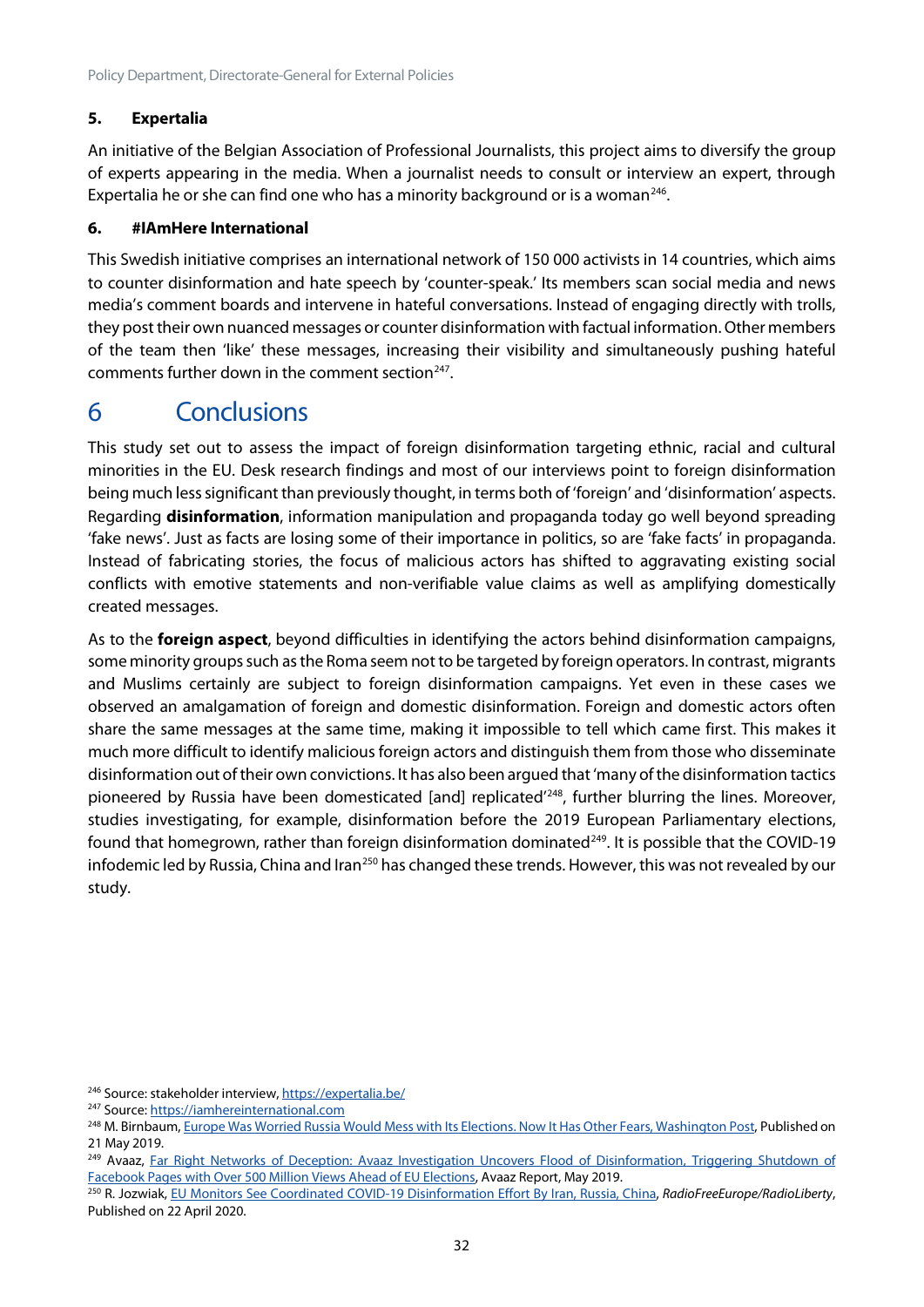# <span id="page-43-0"></span>7 Recommendations

In December 2020, the European Commission announced plans to strengthen the Code of Practice on Disinformation. It also proposed a Digital Services Act. These plans already capture some of the recommendations below.

# <span id="page-43-1"></span>7.1 Changing the media ecosystem

Although it is clear that social media platforms are not fully responsible for the current predicament, the existing media ecosystem, as shown in Chapter 2.2, is highly conducive to disinformation.

- *Algorithmic transparency*: moving away from the current black box-type algorithms to more transparent mechanisms. Modifications to the platform's content recommendation algorithm and content curation algorithm should also be made transparent. This should be included in the Code of Conduct on countering illegal hate speech online.
- *Content curation/recommendation*: platforms should be required by the Code of Conduct on countering illegal hate speech online to modify algorithms so as to de-prioritise extreme content. This is particularly relevant for hate speech as well as radicalisation.
- *Transparency in microtargeting*: although there are some steps in this direction, they come from civic initiatives, rather than platforms. As examples from the USA show, microtargeting presents a particularly significant potential danger for minority-related disinformation. This issue should be regulated at EU level.
- *Demonetisation*: the European Commission should require more concrete commitments from platforms to demonetise disinformation compared with current requirements in the Code of Practice. Civic initiatives show that demonetisation is effective. This would not primarily concern foreign actors, but it would help cut off local amplifiers.
- *Support for local journalism/citizen journalism projects*: successful EU projects to develop local community media as a tool against disinformation should continue and be expanded to include minorities.
- *Data collection*: research has been hindered by the lack of data. The EU should require platforms to provide researchers with access to relevant platform data, so as to gain a better understanding of the processes which contribute to the dissemination of disinformation.
- Addressing the larger problem of the current post-truth disinformation sphere requires far-reaching changes beyond the scope of this analysis. Teaching critical thinking skills, supporting quality journalism, strengthening science education are important steps forward. Another measure could be to put the issue on the agenda for the general public. Relying on academic expertise but in an accessible language, conferences and awareness campaigns using the public media could be organised to discuss epistemological questions such as what makes a claim 'true'.

# <span id="page-43-2"></span>7.2 Increasing societal resistance

- The EU and Member States should continue to support fact-checking programmes and the development of fact-checking tools. At the same time, bearing in mind the limitations of fact-checking, research should be conducted into potentially more effective methods such as pre-bunking.
- The erosion of trust in institutions and fellow citizens caused partially by disinformation has a significant negative impact on the feeling of solidarity towards minorities. An important way forward is to work on rebuilding this trust by having a more proactive, rather than reactive communication policy. For example, pre-bunking gives more agency to news consumers than debunking, which may give some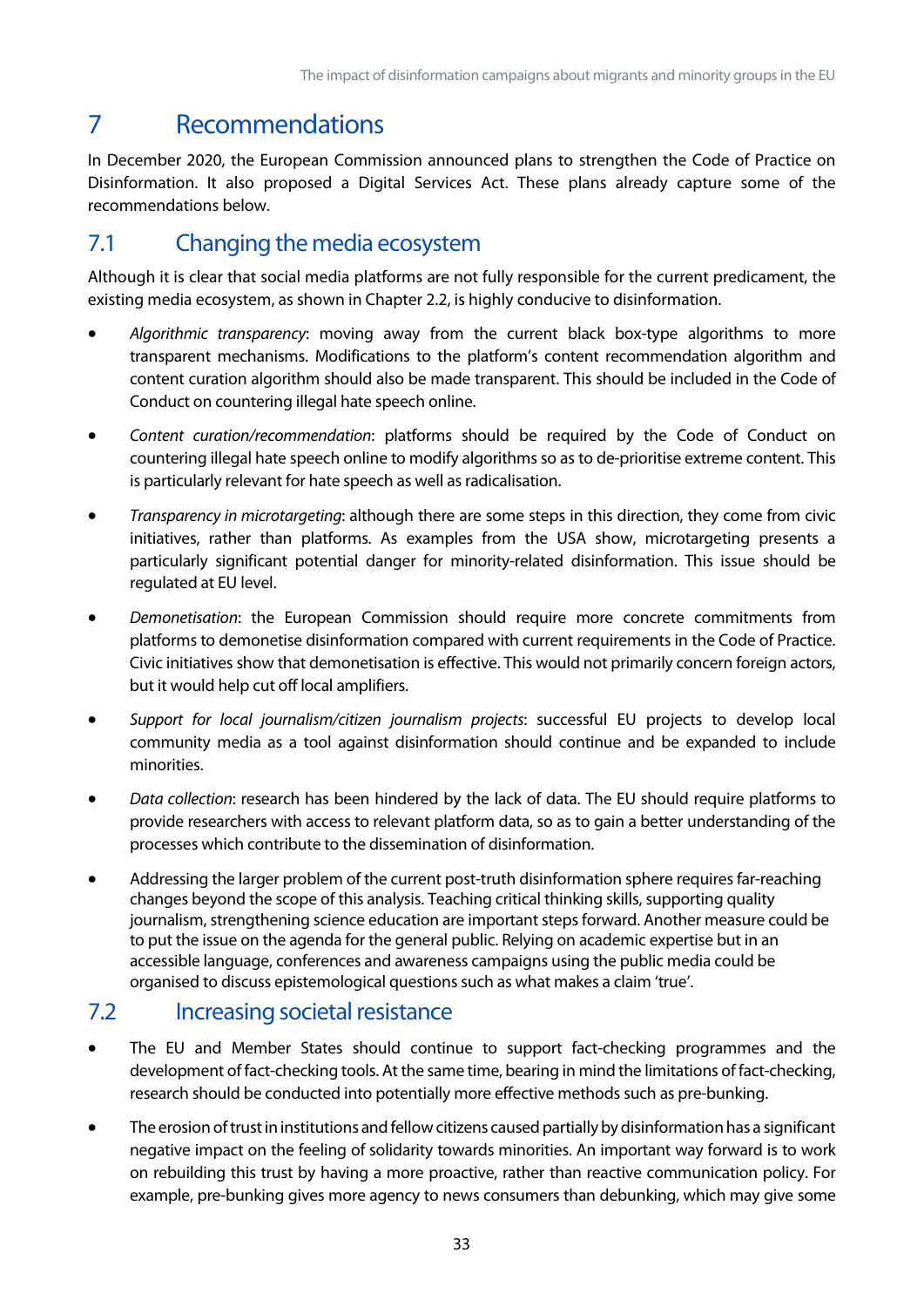consumers the impression that they are being instructed what to think 'from above'. Media literacy programmes for groups susceptible to disinformation should continue and be given more focus. Research can help identify the groups that are particularly vulnerable in this regard. The European Commission already has some programmes in thisfield; those that are effective should continue.

- Media literacy programmes for the majority society should cover information on how disinformation about minorities is used for political manipulation.
- Specific training programmes for journalists should be introduced. Although much disinformation about minorities spreads via memes and social media posts, legacy media also play a role. Beyond that, the media help shape public discourse concerning minorities. Several interviewees said that they are attempting to work with journalists to improve coverage of minority-related issues. Specific training programmes could be more effective and on a larger scale. Such programmes should be supported by the EU or Member States. In addition to training programmes for journalists on how to cover minorityrelated news, training should instruct journalists on how to recognise disinformation about minorities so as not to inadvertently perpetuate it.

### <span id="page-44-0"></span>7.3 Minorities

- The planned strengthened Code of Practice on Disinformation and Digital Services Act should both include specific protection for vulnerable groups, including minorities. Social media platforms should hire as content moderators and fact-checkers representatives of minorities who are familiar with the local context and language. This is essential as hate speech often uses coded language that algorithms and 'outsiders' cannot decode. Since platforms play a primary role in spreading disinformation about minorities, this could cut down the amount of such disinformation in circulation.
- Under plans announced by the Commission, platforms may be required to improve the visibility of authoritative information based on transparent standards. Minorities should be allowed to have an input into authoritative information about them.
- To counter negative disinformation, minorities should foster their own, positive counter-narrative in the media. Initiatives to increase minority visibility in the media should be supported. For example, the Commission (DG Connect) is funding a project to produce collaborative media reports of minority- and majority-language media professionals<sup>[251](#page-44-1)</sup>. Such projects should be supported by Member States or the EU.
- Successful EU programmes should continue to train young people from minority backgrounds on how to create their counter-narrative.
- Civic initiatives to diversify the pool of experts appearing in the media to include members of minorities who are experts in their field (instead of journalists relying on experts from the majority) should be supported by Member States.
- Member States should create minority-specific media literacy programmes to help minorities resist disinformation. As the study shows, minorities are not just subject to but also targets of disinformation, although probably to a lesser extent than in the USA. Yet, the danger is certainly present.
- Mindful of the COVID-19 pandemic, Member States should provide essential information (for example, about vaccines) in minority languages. The shortage of accessible information leads to misunderstandings and is one factor underlying the disinformation landscape.

<span id="page-44-1"></span><sup>251</sup> Se[e https://newsspectrum.eu/](https://newsspectrum.eu/)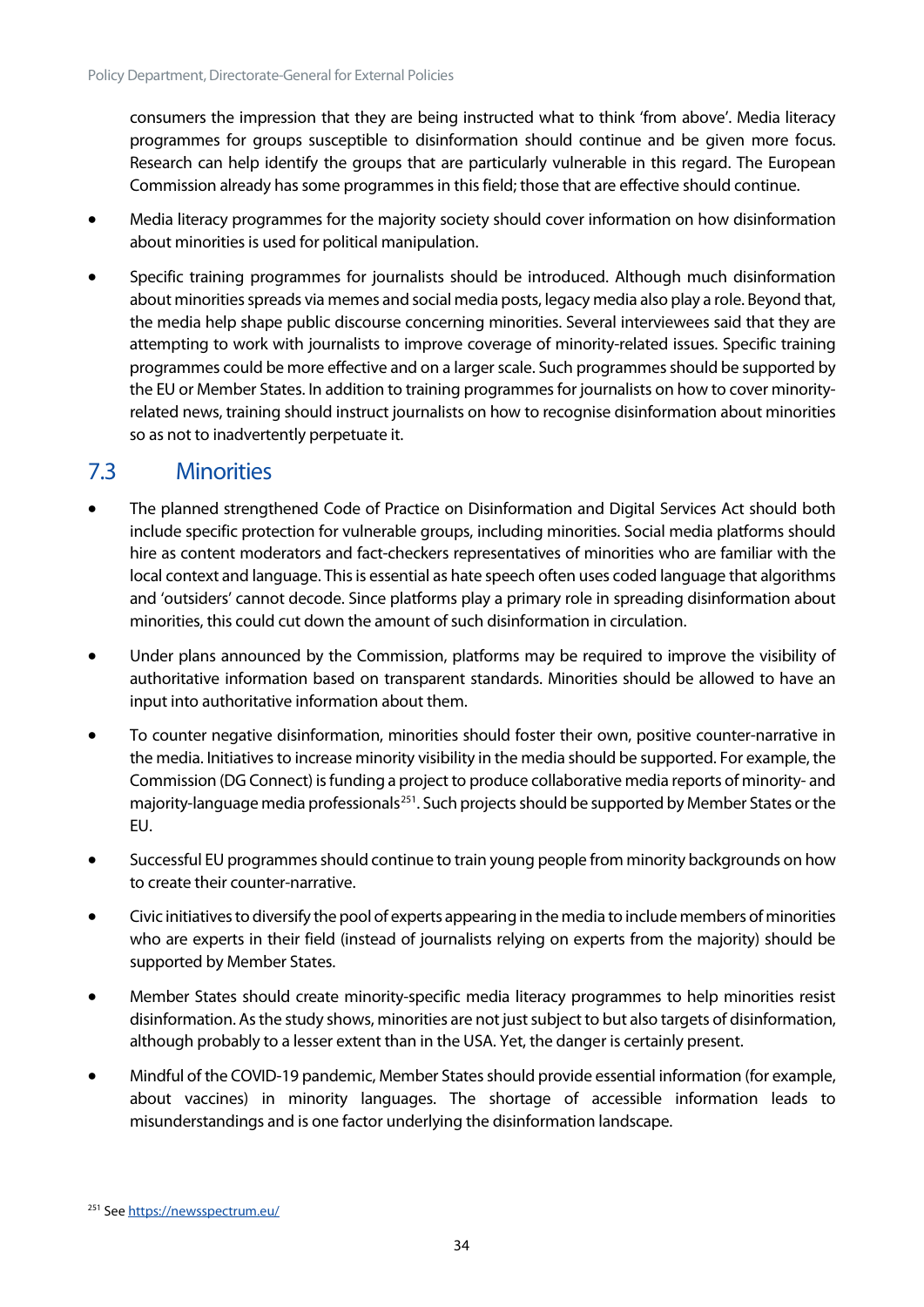- In light of the pandemic, Member States should have health mediators for minority communities. They should be trusted members of communities who can help counter COVID-19 disinformation.
- To better deal with hate speech, platforms should be required to report illegal hate speech to the relevant authorities instead of just removing it.
- The process of removing content should be transparent and offer users a mechanism to contest the decision.

# <span id="page-45-0"></span>7.4 Addressing the foreign origin of disinformation

- Platforms should collect and make available information on the originators and amplifiers of disinformation and hate speech.
- Platforms should clearly label accounts that belong to government officials, spokespersons, diplomats. Twitter has started doing this and other platforms should follow suit.
- Platforms should clearly label accounts that belong to official and state-affiliated media outlets. Some such as Facebook, Google (on YouTube) and Twitter are already doing this, but it should be expanded. The rules for labelling should be transparent.
- Platforms should be required to verify the identity of groups/persons running political or issue-based advertisements. Some platforms are already doing this. The posts should be clearly labelled as advertising and should clearly mark the person/group who funded the ad. While Twitter has banned all political advertising, this measure is not recommended here.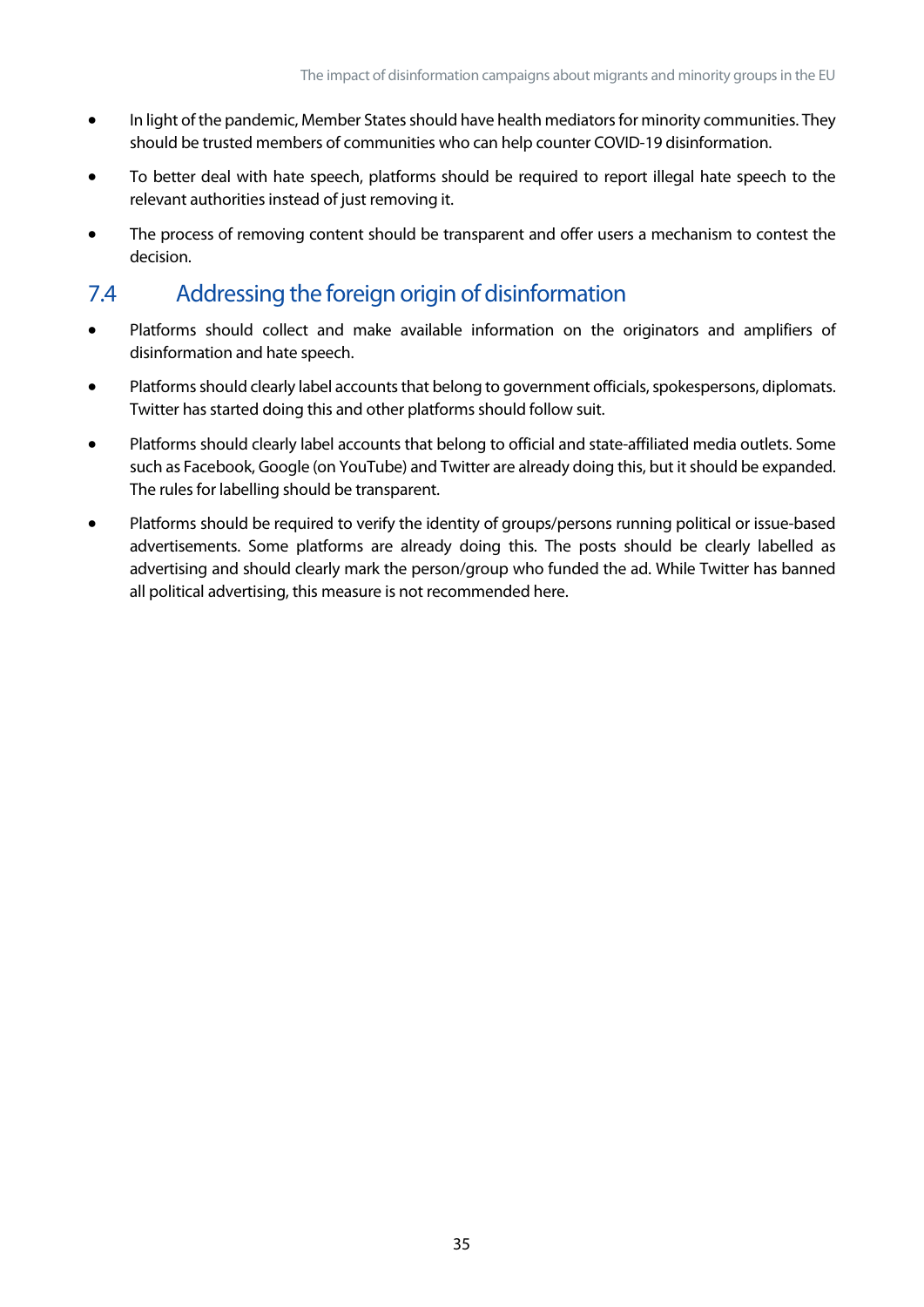# <span id="page-46-0"></span>8 References

Aceves, W. J.[, Virtual Hatred: How Russia Tried to Start a Race War in the United States,](https://repository.law.umich.edu/cgi/viewcontent.cgi?article=1290&context=mjrl) *Michigan Journal of Race and Law*, Vol. 24, No. 2, 2019, pp 177-250.

AFP, CORRECTIV, Pagella Politica/Facta, Full Fact and Maldita.Es, [Infodemic Covid-19 in Europe: A Visual](https://covidinfodemiceurope.com/)  [Analysis of Disinformation. A Fact-Checking Report,](https://covidinfodemiceurope.com/) 2020.

Agence France-Presse, [Roma Attacked in Paris after Fake News Reports,](http://www.theguardian.com/world/2019/mar/27/roma-call-for-protection-after-vigilante-attacks-inspired-by-fake-news) *The Guardian*, Published on 27 March 2019.

Alaphilippe A., Gizikis A., Hanot C., and Bontcheva K., [Automated Tackling of Disinformation: Major](https://op.europa.eu/es/publication-detail/-/publication/2098c1b4-81bb-11e9-9f05-01aa75ed71a1/language-en)  [Challenges Ahead,](https://op.europa.eu/es/publication-detail/-/publication/2098c1b4-81bb-11e9-9f05-01aa75ed71a1/language-en) European Parliament Research Services, European Parliament, March 2019.

Amarasingam A., Shiraz M., and Winter C., How Telegram Disruption Impacts Jihadist Platform Migration, Centre for Research and Evidence on Security Threats (CREST), January 2021.

Applebaum, Anne, Pomerantsev Peter, Smith, Melanie and Colliver, Chloe, "Make Germany Great Again": [Kremlin, Alt-Right and International Influences in the 2017 German Elections,](https://tepsaeu-my.sharepoint.com/personal/admintepsaeu_tepsaeu_onmicrosoft_com/Documents/EP/Framework%20contracts%202019-2024/Lot%206%20Human%20Rights/IDAs/IDA%20Disinformation%20and%20migation%20and%20minorities/First%20Version/) Institute for Strategic Dialogue (ISD), 2017.

Arcila Calderón C., de la Vega G., and Blanco Herrero D., Topic Modeling and Characterization of Hate [Speech against Immigrants on Twitter around the Emergence of a Far-Right Party in Spain,](https://www.mdpi.com/2076-0760/9/11/188/htm) *Social Sciences,* Vol. 9, 2020, p. 188.

Avaaz[, Far Right Networks of Deception: Avaaz Investigation Uncovers Flood of Disinformation, Triggering](https://avaazimages.avaaz.org/EU%20Disinfo%20Report.pdf)  [Shutdown of Facebook Pages with Over 500 Million Views Ahead of EU Elections,](https://avaazimages.avaaz.org/EU%20Disinfo%20Report.pdf) Avaaz Report, 2019.

Avaaz, Whatsapp - [Social Media's Dark Web: How the Messaging App Is Being Flooded with Lies and Hatred](https://avaazimages.avaaz.org/Avaaz_SpanishWhatsApp_FINAL.pdf)  [Ahead of the Spanish Elections,](https://avaazimages.avaaz.org/Avaaz_SpanishWhatsApp_FINAL.pdf) 2019.

Avis, William, [The COVID-19 Pandemic and Response on Violent Extremist Recruitment and Radicalisation,](https://opendocs.ids.ac.uk/opendocs/bitstream/handle/20.500.12413/15322/808_COVID19%20_and_Violent_Extremism.pdf?sequence=1&isAllowed=y)  K4D Helpdesk Report 808, Institute of Development Studies, 2020.

Baele S. J., Boyd K.A., and Coan T.G., Lethal Images: Analyzing Extremist Visual Propaganda from ISIS and [Beyond,](https://doi.org/10.1093/jogss/ogz058) *Journal of Global Security Studies*, Vol. 5, No. 4, 2020, pp. 634–657.

Banaji S., Bhat R., [WhatsApp Vigilantes: An Exploration of Citizen Reception and Circulation of WhatsApp](https://www.lse.ac.uk/media-and-communications/assets/documents/research/projects/WhatsApp-Misinformation-Report.pdf)  [Misinformation Linked to Mob Violence in India,](https://www.lse.ac.uk/media-and-communications/assets/documents/research/projects/WhatsApp-Misinformation-Report.pdf) London School of Economics and Political Science (LSE), 2019.

Basit, Abdul, [The COVID-19 Pandemic: An Opportunity for Terrorist Groups?,](https://www.jstor.org/stable/26915444?seq=1#metadata_info_tab_contents) Counter Terrorist Trends and Analyses, Vol. 12, No. 3, 2020, pp. 7–12.

Baugut P., and Neumann K., [Online Propaganda Use during Islamist Radicalization,](https://www.tandfonline.com/doi/full/10.1080/1369118X.2019.1594333) *Information, Communication & Society,* Vol. 23, No. 11, 2020, pp. 1570–1592.

Bayer J., and Bárd P., Hate Speech and Hate Crime in the EU and the Evaluation of Online Content [Regulation Approaches,](https://www.europarl.europa.eu/thinktank/en/document.html?reference=IPOL_STU(2020)655135) Policy Department for Citizens' Rights and Constitutional Affairs Directorate-General for Internal Policies (DG IPOL), European Parliament, 2020.

Bayer J., Bitiukova N., Bárd P., Szakács J., Alemanno A., and Uszkiewicz E., Disinformation and Propaganda – Impact on the [Functioning of the Rule of Law in the EU and Its Member States,](https://www.europarl.europa.eu/RegData/etudes/STUD/2019/608864/IPOL_STU(2019)608864_EN.pdf) Policy Department for Citizens' Rights and Constitutional Affairs, Directorate General for Internal Policies of the Union (DG IPOL), European Parliament, 2019.

Bayer, Judit, Holznagel, Bernd, Lubianiec, Katarzyna, Pintea, Adela, Schmitt, Josephine B., Szakács, Judit, and Uszkiewicz, Erik, Disinformation and Propaganda: Impact on the Functioning of the Rule of Law and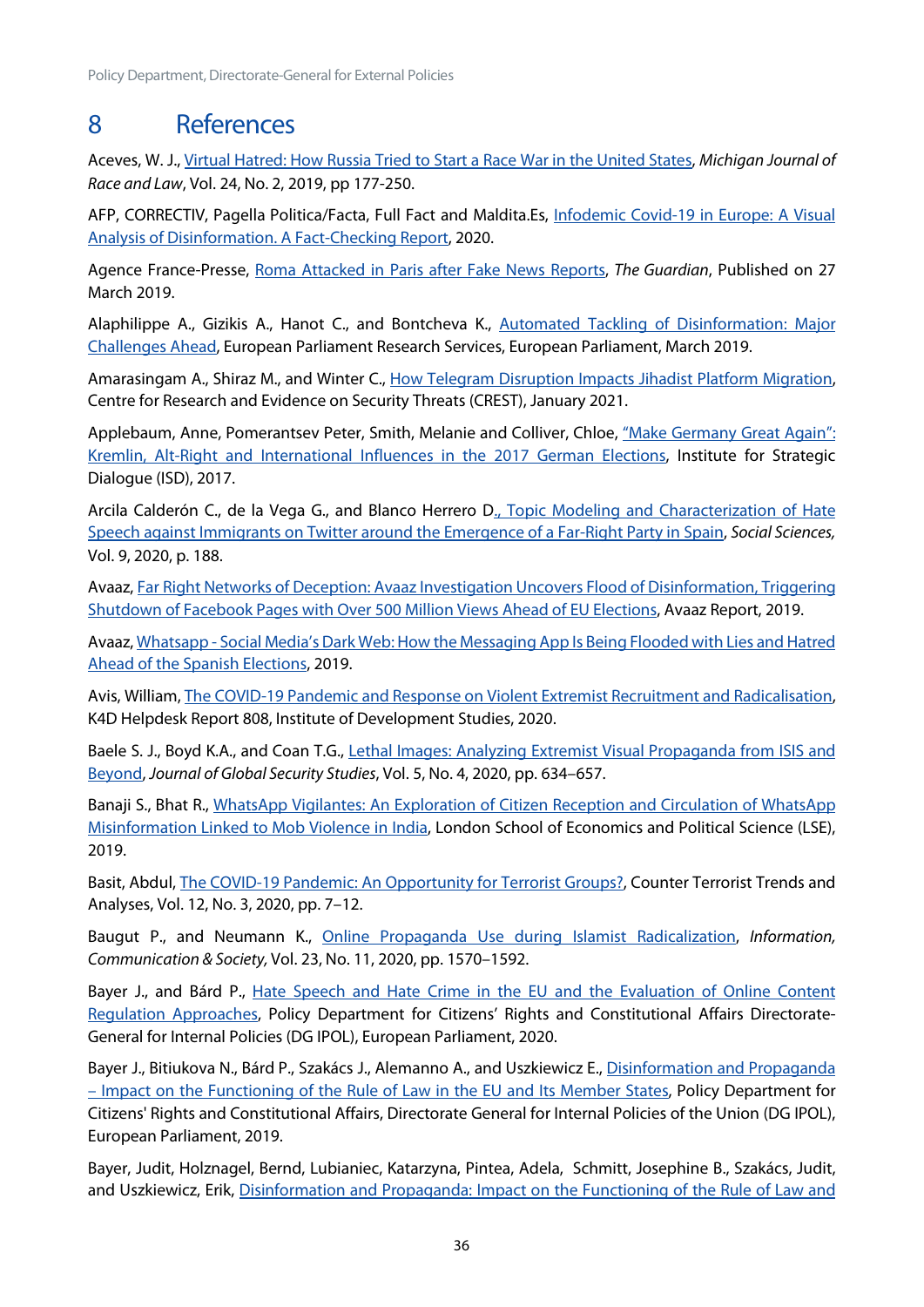[Democratic Processes in the EU and Its Member States -](https://www.europarl.europa.eu/RegData/etudes/STUD/2021/653633/EXPO_STU(2021)653633_EN.pdf) 2021 Update, Policy Department for External Relations Directorate General for External Policies of the Union, European Parliament, 2021.

Beatley, Meaghan, [Inside the Far-Right Fake-News Nexus,](https://www.theatlantic.com/international/archive/2019/09/fake-news-feeds-anti-migrant-sentiment-spain/598429/) *The Atlantic*, Published on 28 September 2019.

Bennett, L. W., and Livingston S., [The Disinformation Order: Disruptive Communication and the Decline of](https://doi.org/10.1177/0267323118760317)  [Democratic Institutions,](https://doi.org/10.1177/0267323118760317) *European Journal of Communication*, Vol. 33, No. 2, 2018, pp. 122–139.

Bergmane U.[, Fading Russian Influence in the Baltic](https://www.ncbi.nlm.nih.gov/pmc/articles/PMC7329289/) [States,](https://www.ncbi.nlm.nih.gov/pmc/articles/PMC7329289/) *Orbis*, Vol. 64, No. 3, 2020, pp. 479–488.

Berzina, Kristine, Kovalcikova, Nad'a, Salvo, David, and Soula, Etienne Annex A.: European Efforts to Counter [Disinformation, European Policy Blueprint for Countering Authoritarian Interference in Democracies,](https://www.jstor.org/stable/resrep21251.8.pdf)  German Marshall Fund of the United States, 2019.

Birnbaum M., Europe Was Worried Russia Would Mess with Its Elections. Now It Has Other Fears, [Washington Post,](https://www.washingtonpost.com/world/europe/europe-was-worried-russia-would-mess-with-its-elections-now-it-has-other-fears/2019/05/20/d0c18552-77f1-11e9-a7bf-c8a43b84ee31_story.html) Published on 21 May 2019.

Bjola C., and Pamment J., [Digital Containment: Revisiting Containment Strategy in the Digital Age,](https://doi.org/10.1080/23340460.2016.1182244) *Global Affairs*, Vol. 2, No. 2, 2016, pp. 131–142.

Bond S.[, Black And Latino Voters Flooded With Disinformation In Election's Final Days,](https://www.npr.org/2020/10/30/929248146/black-and-latino-voters-flooded-with-disinformation-in-elections-final-days) *National Public Radio*, Published on 30 October 2020.

Bontcheva, Kalina, [Bulgaria: The Wild, Wild East of Vaccine Disinformation,](https://www.disinfo.eu/publications/bulgaria:-the-wild-wild-east-of-vaccine-disinformation/) EU DisinfoLab, Published on 8 April 2021.

Boyer I., and Lenoir T., [Information Manipulations Around Covid-19: France Under Attack,](https://www.isdglobal.org/wp-content/uploads/2020/07/Institut-Montaigne.pdf) Institut Montaigne and ISD, 2020.

Brady W.J., Wills J.A.,. Jost T.J. Tucker J.A., and Van Bavel J.J., [Emotion Shapes the Diffusion of Moralized](https://www.pnas.org/content/114/28/7313)  [Content in Social Networks,](https://www.pnas.org/content/114/28/7313) *Proceedings of the National Academy of Sciences (PNAS)*, Vol. 114, No. 28, 2017, pp. 7313–7318.

Brkan M., [EU Fundamental Rights and Democracy Implications of Data-Driven Political Campaigns,](https://doi.org/10.1177/1023263X20982960)  *Maastricht Journal of European and Comparative Law*, Vol. 27, No. 6, 2020, pp. 774–790.

Bufacchi V., Truth[, Lies and Tweets: A Consensus Theory of Post-Truth,](https://tepsaeu-my.sharepoint.com/personal/admintepsaeu_tepsaeu_onmicrosoft_com/Documents/EP/Framework%20contracts%202019-2024/Lot%206%20Human%20Rights/IDAs/IDA%20Disinformation%20and%20migation%20and%20minorities/First%20Version/.%20https:/doi.org/10.1177/0191453719896382) *Philosophy & Social Criticism*, Vol. 47, No. 3, 2021, pp. 347–361.

Butcher P., and Neidhardt A.H., [Fear and Lying in the EU: Fighting Disinformation on Migration with](https://wms.flexious.be/editor/plugins/imagemanager/content/2140/PDF/2020/Disinformation_on_Migration.pdf)  [Alternative Narratives,](https://wms.flexious.be/editor/plugins/imagemanager/content/2140/PDF/2020/Disinformation_on_Migration.pdf) Issues Paper, Foundation for European Progressive Studies, the FriedrichEbert-Stiftung, the Fundación Pablo Iglesias and the European Policy Centre, 2020.

Cantarella M., Fraccaroli N., and Volpe R., [Does Fake News Affect Voting Behaviour?,](https://papers.ssrn.com/abstract=3629666) *CEIS Tor Vergata Research Paper Series*, Vol. 18, Issue 6, No. 493, 2020.

Cerase A., and Santoro C., [From Racial Hoaxes to Media Hypes: Fake News' Real Consequences,](https://www.jstor.org/stable/j.ctt21215m0.20) in Peter Vasterman (ed.), *From Media Hype to Twitter Storm*, Amsterdam University Press, 2018, pp. 333–354.

Cherian G., The Scourge of Disinformation-Assisted Hate Propaganda, in Melissa Zimdars and Kembrew McLeod (eds.), *Fake News: Understanding Media and Misinformation in the Digital Age,* MIT Press, 2020, pp. 145–152.

Civila S., Romero-Rodríguez L.M., and Civila A., [The Demonization of Islam through Social Media: A Case](https://www.mdpi.com/2304-6775/8/4/52)  [Study of #Stopislam in Instagram,](https://www.mdpi.com/2304-6775/8/4/52) *Publications*, Vol. 8, No. 4, 2020, p. 52.

Claussen J., Peukert C., and Sen A., [The Editor vs. the Algorithm: Targeting, Data and Externalities in Online](https://papers.ssrn.com/sol3/papers.cfm?abstract_id=3399947)  [News, Data and Externalities in Online News,](https://papers.ssrn.com/sol3/papers.cfm?abstract_id=3399947) SSRN Scholarly Papers, *Social Science Research Network,* 2019.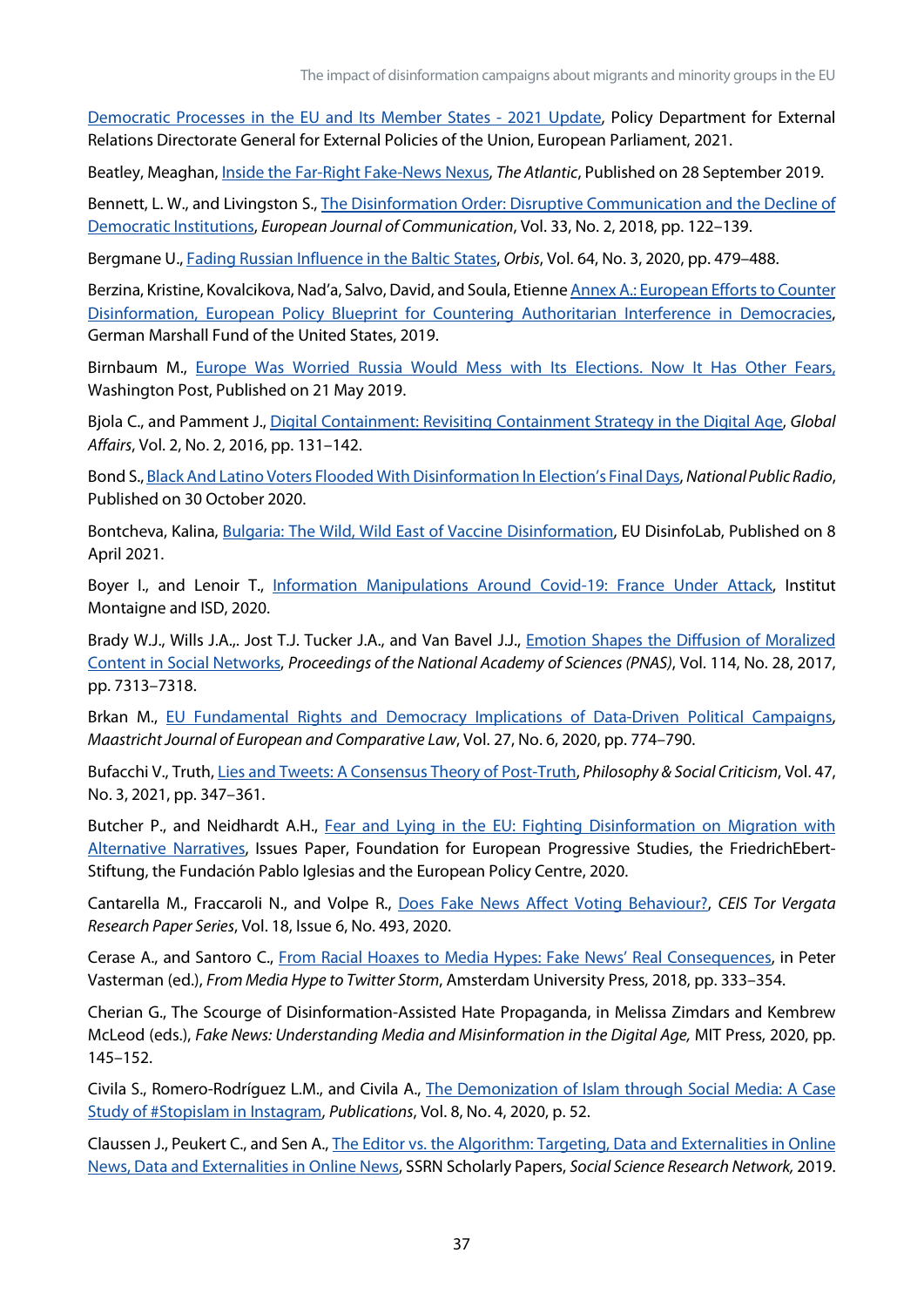Policy Department, Directorate-General for External Policies

Colliver, Chloe, Pomerantsev, Peter, Anne Applebaum, Anne, and Birdwell, Jonathan, [Smearing Sweden:](https://www.lse.ac.uk/iga/assets/documents/arena/2018/Sweden-Report-October-2018.pdf.)  [International Influence Campaigns in the 2018 Swedish Election,](https://www.lse.ac.uk/iga/assets/documents/arena/2018/Sweden-Report-October-2018.pdf.) London School of Economics Institute of Global Affairs, 2018.

Cook, John, Lewandowsky, Stephan and. Ecker, Ullrich K. H , Neutralizing Misinformation through Inoculation: Exposing Misleading Argumentation Techniques Reduces Their Influence, PLOS ONE, Vol. 12, No. 5, 2017.

Costache I., ['Until We Are Able to Gas Them like the Nazis, the Roma Will Infect the Nation:' Roma and the](https://www.dor.ro/roma-and-the-ethnicization-of-covid-19-in-romania/)  [Ethnicization of COVID-19 in Romania,](https://www.dor.ro/roma-and-the-ethnicization-of-covid-19-in-romania/) *Decât o Revistă* (DoR), Published on 22 April 2020.

Curini L., and Pizzimenti E., [Searching for a Unicorn: Fake News and Electorial Behaviour,](https://www.taylorfrancis.com/chapters/oa-edit/10.4324/9781003037385-8/searching-unicorn-luigi-curini-eugenio-pizzimenti) in Giusti S. and Piras E. (eds.), *Democracy and Fake News: Information Manipulation and Post-Truth Politics, Politics, Media and Political Communication*, Routledge: London and New York, 2021, pp. 77–91.

Dearden L., Isis Hit by Onslaught [of Fake Propaganda and Cyberattacks,](https://www.independent.co.uk/news/world/middle-east/isis-islamic-state-propaganda-telegram-offical-fake-cyberattacks-accounts-a8442936.html) *The Independent*, Published on 11 July 2018.

Denisa-Liepniece S, A Case of Euroscepticism: Russian Speakers in Latvian and Estonian Politics, in Aldis Austers and Kārlis Bukovskis (eds.), *Euroscepticism in the Baltic States: Uncovering Issues, People and Stereotypes*, Latvian Institute of International Affairs (LLIA), 2017, pp. 69–87.

Deutsche Welle, ['Anti-Semitism in Germany Increased Due to Coronavirus Protests',](https://www.dw.com/en/anti-semitism-in-germany-increased-due-to-coronavirus-protests/a-54775939) Published on 1 September 2020.

Deutsche Welle[, 'Germany Sees Spike in Anti-Semitic Crimes —](https://www.dw.com/en/germany-sees-spike-in-anti-semitic-crimes-reports/a-56537178) Reports', Published on 11 February 2020.

Deutsche Welle, [Germany Cuts Funding to Largest Turkish-Islamic Organization, DITIB,](https://www.dw.com/en/germany-cuts-funding-to-largest-turkish-islamic-organization-ditib/a-45297763) Published on 30 August 2018.

Deutsche Welle, [Reports: Gulf States Supporting Ultraconservative Islam Branch in Germany,](https://www.dw.com/en/reports-gulf-states-supporting-ultraconservative-islam-branch-in-germany/a-36746943) , Published on 13 December 2016.

Dipoppa G., Grossman G., and Zonszein S., [Locked Down, Lashing Out: Situational Triggers and Hateful](https://papers.ssrn.com/sol3/papers.cfm?abstract_id=3789339)  [Behavior Towards Minority Ethnic Immigrants,](https://papers.ssrn.com/sol3/papers.cfm?abstract_id=3789339) SSRN Scholarly Papers, *Social Science Research Network*, February 2021.

Dobber, T., Ó Fathaigh R., and Zuiderveen Borgesius F.J., [The Regulation of Online Political Micro-Targeting](https://policyreview.info/articles/analysis/regulation-online-political-micro-targeting-europe)  [in Europe,](https://policyreview.info/articles/analysis/regulation-online-political-micro-targeting-europe) *Internet Policy Review*, Vol. 8, No. 4, December 2019.

Dunai M., ['Falling like Flies': Hungary's Roma Community Pleads for COVID Help'](https://www.reuters.com/article/us-health-coronavirus-hungary-roma-idUSKBN2BN2R7), *Reuters*, Published on 31 March 2021.

Dutch News.Nl, [Concern about Funding of Mosques by 'anti-Democratic' Donors,](https://www.dutchnews.nl/news/2020/06/concern-about-funding-of-mosques-by-anti-democratic-donors/) Published on 25 June 2020.

EEAS, [Questions and Answers about the East StratCom Task Force,](https://eeas.europa.eu/headquarters/headquarters-homepage/2116/questions-and-answers-about-east-stratcom-task-force_en) 2018.

Egelhofer, Jana Laura, and Lecheler, Sophie, ['Fake News as a Two-Dimensional Phenomenon: A Framework](https://doi.org/10.1080/23808985.2019.1602782)  [and Research Agenda'](https://doi.org/10.1080/23808985.2019.1602782), Annals of the International Communication Association, Vol. 43, No. 2, 2019, pp. 97–116.

Ekman M., Anti-Immigrant Sentiments and Mobilization on the Internet, SAGE Handbook of Media and Migration. London: SAGE, 2019, pp. 551–562.

Etutu J and Goodman J., [Covid Vaccines: Misleading Claims Targeting Ethnic Minorities,](https://www.bbc.com/news/55747544) *BBC News*, Published on 28 January 2021.

European Audiovisual Observatory (EAO)[, Mapping of media literacy practices and actions in EU-28,](https://op.europa.eu/en/publication-detail/-/publication/0a387a0a-3e5f-11ea-ba6e-01aa75ed71a1#document-info) 2016.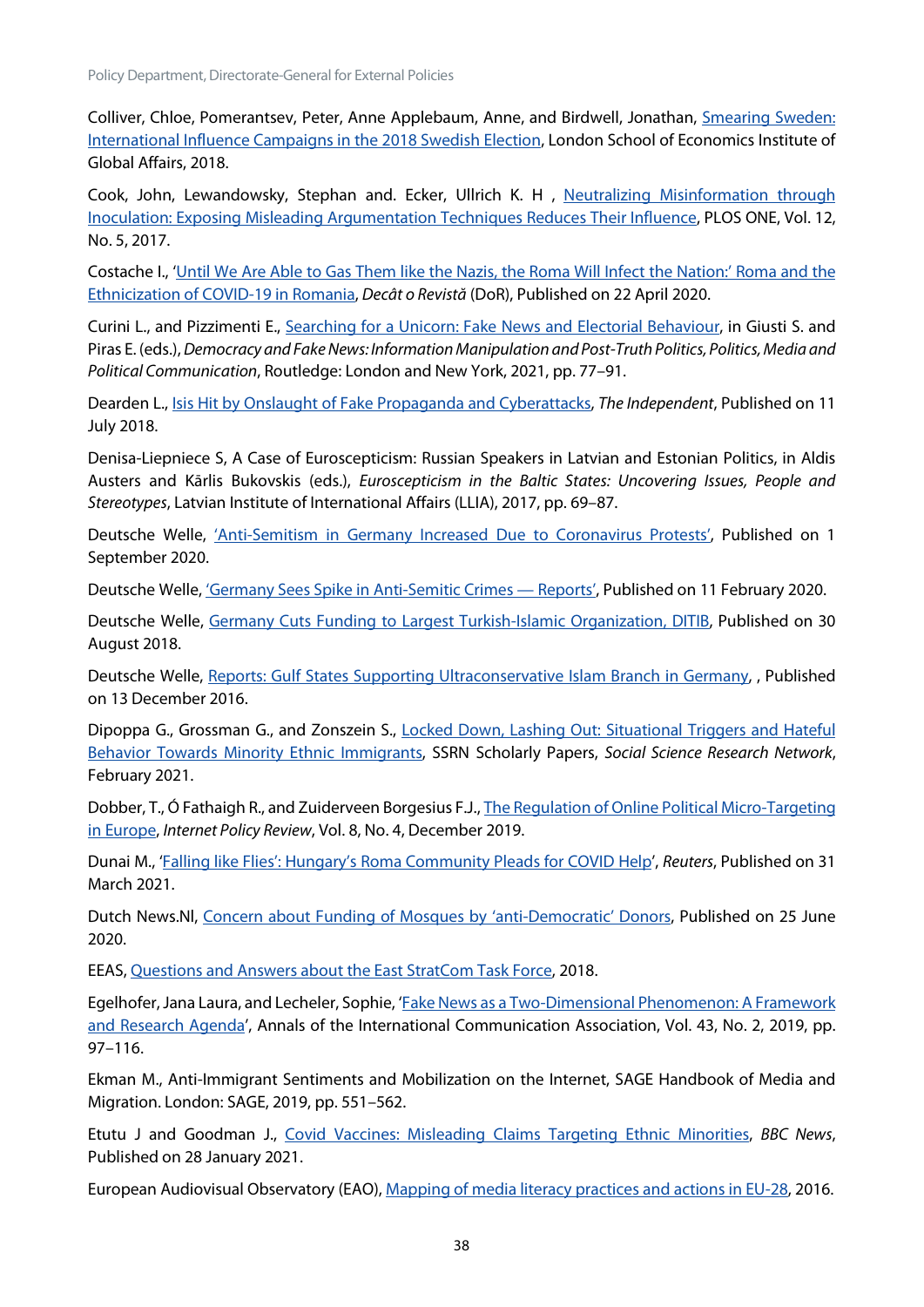European Commission, [Roadmap to the Guidance on Strengthening the Code of Practice on](https://ec.europa.eu/info/law/better-regulation/have-your-say/initiatives/12968-Guidance-on-tackling-disinformation-update-_en)  [Disinformation,](https://ec.europa.eu/info/law/better-regulation/have-your-say/initiatives/12968-Guidance-on-tackling-disinformation-update-_en) 2021.

European Commission, [Communication from the Commission to the European Parliament, the Council,](https://eur-lex.europa.eu/legal-content/EN/TXT/HTML/?uri=CELEX:52020DC0565&rid=6)  [the European Economic and Social Committee and the Committee of the Regions: A Union of equality : EU](https://eur-lex.europa.eu/legal-content/EN/TXT/HTML/?uri=CELEX:52020DC0565&rid=6)  [anti-racism action plan 2020-2025,](https://eur-lex.europa.eu/legal-content/EN/TXT/HTML/?uri=CELEX:52020DC0565&rid=6) COM(2020) 565 final, 2020a.

European Commission. [The Digital Services Act: ensuring a safe and accountable online environment,](https://ec.europa.eu/info/strategy/priorities-2019-2024/europe-fit-digital-age/digital-services-act-ensuring-safe-and-accountable-online-environment_en)  2020b.

European Commission, [Communication from the Commission to the European Parliament, the Council,](https://eur-lex.europa.eu/legal-content/EN/ALL/?uri=COM:2020:0690:FIN)  [the European Economic and Social Committee and the Committee of the Regions. Commission Work](https://eur-lex.europa.eu/legal-content/EN/ALL/?uri=COM:2020:0690:FIN)  [Programme 2021: A Union of Vitality in a World of Fragility.](https://eur-lex.europa.eu/legal-content/EN/ALL/?uri=COM:2020:0690:FIN) COM(2020) 690 Final, 2020c.

European Commission, [Commission Staff Working Document Impact Assessment accompanying the](https://eur-lex.europa.eu/legal-content/EN/TXT/?uri=SWD:2020:348:FIN)  [Document Proposal for a Regulation of the European Parliament and of the Council on a Single Market For](https://eur-lex.europa.eu/legal-content/EN/TXT/?uri=SWD:2020:348:FIN)  [Digital Services \(Digital Services Act\) and Amending Directive 2000/31/EC.](https://eur-lex.europa.eu/legal-content/EN/TXT/?uri=SWD:2020:348:FIN) Part 1/2. SWD (2020) 348 Final, 2020d.

European Commission[, Proposal for a Regulation of the European Parliament and of the Council on a Single](https://eur-lex.europa.eu/legal-content/en/TXT/?qid=1608117147218&uri=COM%3A2020%3A825%3AFIN)  [Market For Digital Services \(Digital Services Act\) and Amending Directive 2000/31/EC,](https://eur-lex.europa.eu/legal-content/en/TXT/?qid=1608117147218&uri=COM%3A2020%3A825%3AFIN) COM/2020/825 Final, 2020f.

European Commission and High Representative of the Union for Foreign Affairs and Security Policy, [Joint](https://eeas.europa.eu/sites/default/files/action_plan_against_disinformation.pdf)  [Communication to the European Parliament, the European Council, the Council, the European Economic](https://eeas.europa.eu/sites/default/files/action_plan_against_disinformation.pdf)  [and Social Committee and the Committee of the Regions: Action Plan against Disinformation.](https://eeas.europa.eu/sites/default/files/action_plan_against_disinformation.pdf) JOIN(2018) 36 Final, 2018.

European Commission, [Communication from the Commission to the European Parliament, the Council,](https://eur-lex.europa.eu/legal-content/EN/TXT/?uri=CELEX%3A52018DC0236)  [the European Economic and Social Committee and the Committee of the Regions. Tackling online](https://eur-lex.europa.eu/legal-content/EN/TXT/?uri=CELEX%3A52018DC0236)  [disinformation: a European Approach,](https://eur-lex.europa.eu/legal-content/EN/TXT/?uri=CELEX%3A52018DC0236) COM/2018/236 final, 2018a.

European Commission, [Communication from the Commission to the European Parliament, the Council,](https://eur-lex.europa.eu/legal-content/EN/TXT/?uri=COM%3A2020%3A790%3AFIN&qid=1607079662423)  [the European Economic and Social Committee and the Committee of the Regions On the European](https://eur-lex.europa.eu/legal-content/EN/TXT/?uri=COM%3A2020%3A790%3AFIN&qid=1607079662423)  [Democracy Action Plan.](https://eur-lex.europa.eu/legal-content/EN/TXT/?uri=COM%3A2020%3A790%3AFIN&qid=1607079662423) COM/2020/790 Final. Dec 3, 2020, 2020d.

European Commission[, EU Code of Practice on Disinformation,](https://digital-strategy.ec.europa.eu/en/policies/code-practice-disinformation) 2018b.

European Commission[, Code of Conduct on Countering Illegal hate Speech Online,](https://ec.europa.eu/info/sites/info/files/code_of_conduct_on_countering_illegal_hate_speech_online_en.pdf) 2016.

European Migration Network[, Migration,](https://ec.europa.eu/home-affairs/what-we-do/networks/european_migration_network/glossary_search/minority_en) Glossary entry, European Commission webpages. Accessed 2020.

European Parliament[, Resolution on Human Rights and Democracy in the World and the European Union's](https://www.europarl.europa.eu/doceo/document/TA-9-2020-0007_EN.html)  [Policy on the Matter –](https://www.europarl.europa.eu/doceo/document/TA-9-2020-0007_EN.html) Annual Report 2018, P9\_TA(2020)0007, 2020a.

European Parliamen[t, Resolution on the Digital Services Act and fundamental rights issues posed,](https://www.europarl.europa.eu/doceo/document/TA-9-2020-0274_EN.html)  P9\_TA(2020)0274, 2020b.

European Parliament, [Resolution on Strengthening Media Freedom: the Protection of Journalists in](https://www.europarl.europa.eu/doceo/document/TA-9-2020-0320_EN.html#def_1_7)  [Europe, Hate Speech, Disinformation and the Role of Platforms,](https://www.europarl.europa.eu/doceo/document/TA-9-2020-0320_EN.html#def_1_7) P9\_TA(2020)0320, 2020c.

European Parliament, [Resolution of 10 October 2019 on foreign electoral interference and disinformation](https://www.europarl.europa.eu/doceo/document/TA-9-2019-0031_EN.html)  [in national and European democratic processes,](https://www.europarl.europa.eu/doceo/document/TA-9-2019-0031_EN.html) P9\_TA(2019)0031, 2019.

European Union Agency for Fundamental Rights (FRA), [Coronavirus Pandemic in](https://fra.europa.eu/sites/default/files/fra_uploads/fra-2020-coronavirus-pandemic-eu-bulletin_en.pdf) the EU - Fundamental [Rights Implications,](https://fra.europa.eu/sites/default/files/fra_uploads/fra-2020-coronavirus-pandemic-eu-bulletin_en.pdf) 2020a.

European Union Agency for Fundamental Rights (FRA), [Coronavirus Pandemic in the EU](https://fra.europa.eu/sites/default/files/fra_uploads/fra-2020-coronavirus-pandemic-eu-bulletin-roma_en.pdf) – Impact on Roma [and Travellers,](https://fra.europa.eu/sites/default/files/fra_uploads/fra-2020-coronavirus-pandemic-eu-bulletin-roma_en.pdf) 2020b.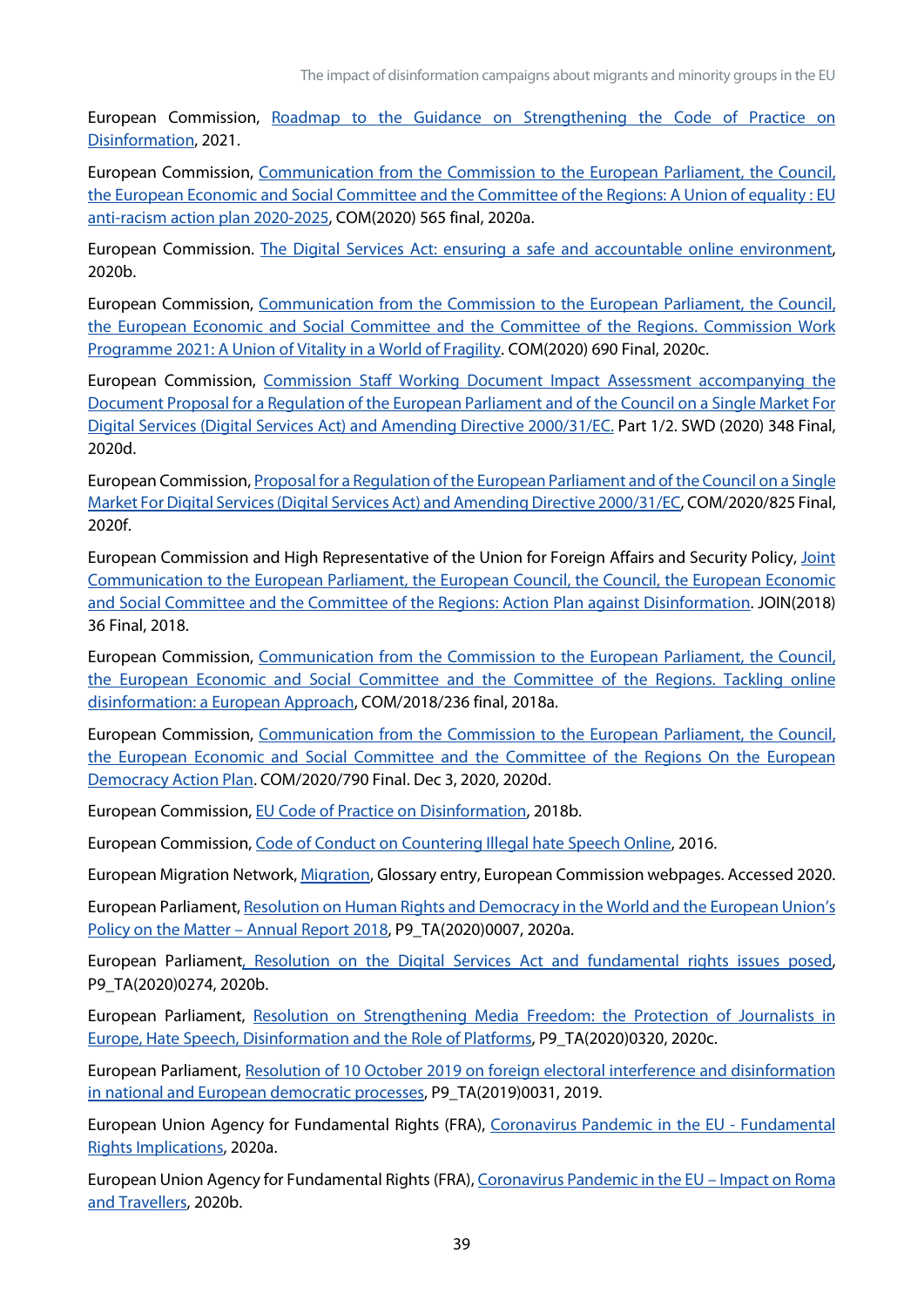European Union Agency for Fundamental Rights (FRA), [Roma and Travellers in Six Countries -](https://fra.europa.eu/sites/default/files/fra_uploads/fra-2020-roma-travellers-six-countries_en.pdf) Roma and [Travellers Survey,](https://fra.europa.eu/sites/default/files/fra_uploads/fra-2020-roma-travellers-six-countries_en.pdf) 2020c.

European Union Agency for Fundamental Rights (FRA), [What Do Fundamental Rights Mean for People in](https://fra.europa.eu/sites/default/files/fra_uploads/fra-2020-fundamental-rights-survey-human-rights-summary_en.pdf)  [the EU? Summary,](https://fra.europa.eu/sites/default/files/fra_uploads/fra-2020-fundamental-rights-survey-human-rights-summary_en.pdf) 2020d.

European Union Agency for Fundamental Rights (FRA), Second European Union Minorities and [Discrimination Survey Technical Report,](https://fra.europa.eu/sites/default/files/fra_uploads/fra-2017-eu-midis-ii-technical-report_en.pdf) 2017.

European Union Agency for Fundamental Rights (FRA), [EU-MIDIS Technical Report Methodology, Sampling](https://fra.europa.eu/sites/default/files/eu-midis_technical_report.pdf)  [and Fieldwork,](https://fra.europa.eu/sites/default/files/eu-midis_technical_report.pdf) 2009.

European Union, [Directive \(EU\) 2018/1808 of the European Parliament and of the Council of 14 November](https://eur-lex.europa.eu/eli/dir/2018/1808/oj%20https:/eur-lex.europa.eu/eli/dir/2018/1808/oj)  2018 amending Directive 2010/13/EU on the coordination of certain provisions laid down by law, [regulation or administrative action in Member States concerning the provision of audiovisual media](https://eur-lex.europa.eu/eli/dir/2018/1808/oj%20https:/eur-lex.europa.eu/eli/dir/2018/1808/oj)  [services \(Audiovisual Media Services Directive\) in view of changing market realities',](https://eur-lex.europa.eu/eli/dir/2018/1808/oj%20https:/eur-lex.europa.eu/eli/dir/2018/1808/oj) Official Journal of the European Union, L 303/69, 2018.

European Union, [Charter of Fundamental Rights of the European Union,](https://eur-lex.europa.eu/legal-content/EN/TXT/?uri=CELEX%3A12012P%2FTXT) Official Journal of the European Union, 2012/C 326/391 of 26 October 2012.

European Union, [Council Framework Decision 2008/913/JHA of 28 November 2008 on combating certain](https://eur-lex.europa.eu/legal-content/en/ALL/?uri=CELEX%3A32008F0913)  [forms and expressions of racism and xenophobia by means of criminal law,](https://eur-lex.europa.eu/legal-content/en/ALL/?uri=CELEX%3A32008F0913) Official Journal of the European Union L 328/55 of 6 December 2008.

EUvsDisinfo[, 5 Common Pro-Kremlin Disinformation Narratives,](https://euvsdisinfo.eu/5-common-pro-kremlin-disinformation-narratives/) Published on 2 April 2019.

EUvsDisinfo, [64 People Have Died in Sweden from Side Effects of Vaccination,](https://euvsdisinfo.eu/report/64-people-have-died-in-sweden-from-side-effects-of-vaccination) Published on 12 February 2021.

EUvsDisinfo[, 90% of Romanian Media Is Ruled by Israeli People,](https://euvsdisinfo.eu/report/90-of-romanian-media-is-ruled-by-israeli-people) Published on 28 May 2018.

EUvsDisinfo[, A Video Shows a Major Influx of Migrants to Prague,](https://euvsdisinfo.eu/report/the-influx-of-migrants-to-prague) Published on 01 July 2018.

EUvsDisinfo, [Canada's Foreign Affairs Minister Chrystia Freeland Is a Descendant of Nazi Collaborators,](https://euvsdisinfo.eu/report/canadas-foreign-affairs-minister-chrystia-freeland-is-a-descendant-of-nazi-collaborator)  Published on 21 March 2021.

EUvsDisinfo[, Disinformation Review: It's the Global Elite, Stupid!,](https://euvsdisinfo.eu/its-the-global-elite-stupid/) Published on 3 December 2020.

EUvsDisinfo[, EU Institutions Take Away Freedom from the European Nations,](https://euvsdisinfo.eu/report/eu-institutions-take-away-freedom-from-the-european-nations) Published on 15 April 2019.

EUvsDisinfo[, Every Muslim Family Living in France Has More than 8 Children,](https://euvsdisinfo.eu/report/muslim-fertility-rate-in-france-is-much-higher-than-non-muslim) Published on 17 July 2019.

EUvsDisinfo[, Germany Removes Baby Jesus from Christmas Markets,](https://euvsdisinfo.eu/report/germany-removes-baby-jesus-from-christmas-markets) Published on 30 October 30 2020.

EUvsDisinfo[, Italian Town Forbids Christmas Carols Not to Insult Migrants,](https://euvsdisinfo.eu/report/italian-town-forbids-christmas-carols-not-to-insult-migrants) Published on 3 December 2020.

EUvsDisinfo[, Migrant Violence Strikes the City of Stockholm; Authorities Ask Not to Worry,](https://euvsdisinfo.eu/report/migrant-violence-strikes-the-city-of-stockholm-authorities-ask-not-to-worry) Published on 24 January 2020.

EUvsDisinfo[, Money to Teach Children in Kindergartens Now Goes to Migrants in Germany,](https://euvsdisinfo.eu/report/money-to-teach-children-in-kindergartens-now-goes-for-migrants-in-germany) Published on 9 November 2019.

EUvsDisinfo[, Russians Are the New Jews, the Persecuted Nation,](https://euvsdisinfo.eu/report/russians-are-the-new-jews-the-persecuted-nation) Published on 4 April 2019.

EUvsDisinfo, [Sputnik V Vaccine Destroyed the Plans of Globalists and Judeo Masonic Forces,](https://euvsdisinfo.eu/report/sputnik-v-vaccine-destroyed-globalist-and-judeo-masonic-forces-plans) Published on 3 February 2021.

EUvsDisinfo[, Swedish Children Forced to Pray to Allah in School,](https://euvsdisinfo.eu/report/swedish-children-forced-to-pray-to-allah-in-school) Published on 14 June 2018.

EUvsDisinf[o, The Majority of Newborns in Brussels Are from the New Islamic Community,](https://euvsdisinfo.eu/report/the-majority-of-newborns-in-brussels-are-from-the-new-islamic-community) Published on 28 April 2019.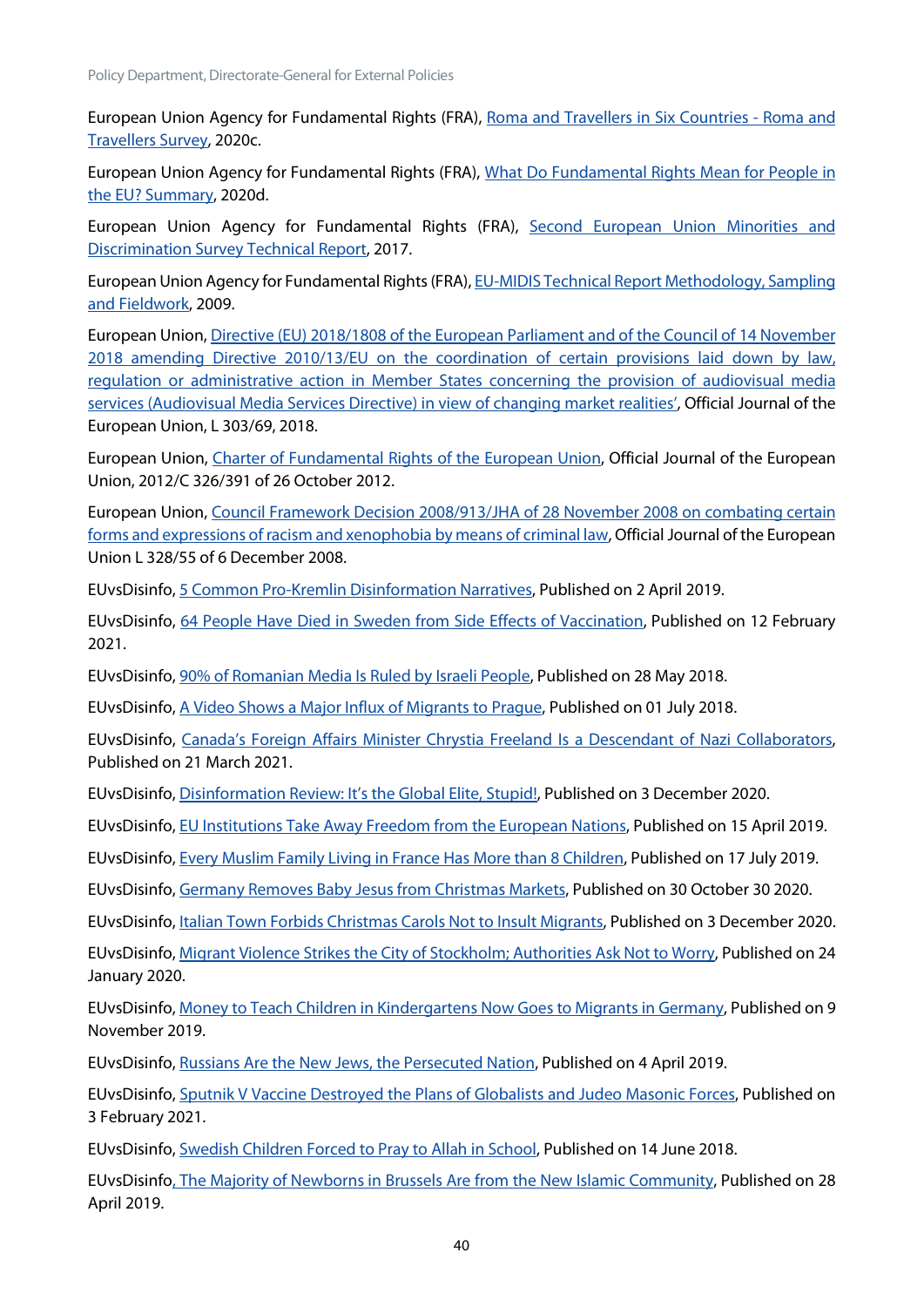EUvsDisinfo[, The Pope Might Suggest a Mosque to Be Built at the Site of Notre Dame,](https://euvsdisinfo.eu/report/the-pope-might-suggest-a-mosque-to-be-built-at-the-site-of-notre-dame) Published on 16 April 2019.

EUvsDisinfo, [The Situation with COVID-19 in Germany Is Worsening Because of Migrants,](https://euvsdisinfo.eu/report/the-situation-with-covid-19-in-germany-is-worsening-because-of-migrants) Published on 1 December 2020.

EUvsDisinfo[, Today's Western Males Are Feminised Semi-Men Unable to Protect Their Women Being Raped](https://euvsdisinfo.eu/report/todays-western-males-are-feminized-semi-men-who-are-not-able-to-protect-their-women-raped-by-immigrants)  [by Immigrants,](https://euvsdisinfo.eu/report/todays-western-males-are-feminized-semi-men-who-are-not-able-to-protect-their-women-raped-by-immigrants) Published on 16 October 2019.

EUvsDisinfo, [Ukrainian Language Law Prohibits Use of Russian, Hungarian, Romanian Languages,](https://euvsdisinfo.eu/report/ukrainian-language-law-violates-the-rights-of-minorities)  Published on 13 June 2019.

EUvsDisinfo[, Vilifying Germany; Wooing Germany,](https://euvsdisinfo.eu/villifying-germany-wooing-germany/) 9 March 2021.

EUvsDisinfo[, Who Is Afraid Of Russophobia?,](https://euvsdisinfo.eu/who-is-afraid-of-russophobia/) Published on 25 February 2021.

Farhall, Kate, Carson, Andrea, Wright, Scott, Gibbons, Andrew, and Lukamto, William, [Political Elites' Use of](https://ijoc.org/index.php/ijoc/article/view/10677)  [Fake News Discourse Across Communications Platforms](https://ijoc.org/index.php/ijoc/article/view/10677)*, International Journal of Communication*, Vol. 13, 2019.

Farkas J., Schou J., and Neumayer C.[, Cloaked Facebook Pages: Exploring Fake Islamist Propaganda in Social](https://doi.org/10.1177/1461444817707759)  [Mediav](https://doi.org/10.1177/1461444817707759), *New Media & Society*, Vol. 20, No. 5, 2018, pp. 1850–1867.

Finkelstein J., Paresky P., Goldenberg A., Zannettou S, Jussim L., Baumgartner J., et al., [Antisemitic](https://networkcontagion.us/reports/antisemitic-disinformation-a-study-of-the-online-dissemination-of-anti-jewish-conspiracy-theories/)  [Disinformation: A Study of the Online Dissemination of Anti-Jewish Conspiracy Theories,](https://networkcontagion.us/reports/antisemitic-disinformation-a-study-of-the-online-dissemination-of-anti-jewish-conspiracy-theories/) Rutgers and Network Contagion Research Institute, 2020.

Föld P.S.[, Megtaláltuk Orbán Viktor középiskolás ellenőrzőjét,](https://hirklikk.hu/kozelet/megtalaltuk-orban-viktor-kozepiskolas-ellenrzjet/349046) *Hírklikk.hu*, Published on 5 April 2019.

Forrest A., [Fake News Causing Ethnic Minorities to Reject Covid Vaccine, NHS Official Warns,](https://www.independent.co.uk/news/uk/home-news/covid-vaccine-fake-news-ethnic-minorities-b1787746.html) *The Independent*, Published on 15 January 2021.

Foster L., Riddell S., Mainor D. and Roncone G., 'Ghostwriter' Influence Campaign: Unknown Actors [Leverage Website Compromises and Fabricated Content to Push Narratives Aligned with Russian Security](https://www.fireeye.com/blog/threat-research/2020/07/ghostwriter-influence-campaign.html)  [Interests,](https://www.fireeye.com/blog/threat-research/2020/07/ghostwriter-influence-campaign.html) Mandiant Threat Intelligence, 2020.

Frau-Meigs D., Addressing the Risks of Harms Caused by Disinformation: European vs US Approaches to Testing the Limits of Dignity and Freedom of Expression Online, in Loreto Corredoira, Ignacio Bel Mallen, and Rodrigo Cetina Presuel (eds.), *The Handbook of Communication Rights, Law, and Ethics*, John Wiley & Sons, 2021, pp. 135–147.

Gatewood C., Guerin C., Birdwell J., Boyer I., and Fourel., Cartographie de La Haine En Ligne: Online Civil Courage Initiative France, Institute for Strategic Dialogue (ISD), 2019.

Gay y Blasco P., and Rodriguez Camacho M.F., [COVID-19 and Its Impact on the Roma Community: The Case](http://somatosphere.net/forumpost/covid-19-roma-community-spain/)  [of Spain,](http://somatosphere.net/forumpost/covid-19-roma-community-spain/) *Somatosphere*, Published on 31 March 2020.

Get the Trolls out.org, How an Informal Conversation Was Used to Scapegoat Immigrants During the [COVID-19 Pandemic,](https://getthetrollsout.org/dig-deeper/germany-scapegoats-immigrants-covid19) Published on 15 April 2021.

Grierson, Jamie, [Anti-Asian Hate Crimes up 21% in UK during Coronavirus Crisis,](http://www.theguardian.com/world/2020/may/13/anti-asian-hate-crimes-up-21-in-uk-during-coronavirus-crisis) *The Guardian*, Published on 13 May 2020.

Guhl J., and Gerster L., [Crisis and Loss of Control: German-Language Digital Extremism in the Context of the](https://www.isdglobal.org/wp-content/uploads/2020/12/ISD-Mercator-Report-English.pdf)  [COVID-19 Pandemic,](https://www.isdglobal.org/wp-content/uploads/2020/12/ISD-Mercator-Report-English.pdf) ISD, 2020.

Ha L., Andreu Perez L., and Ray R., Mapping Recent Development in Scholarship on Fake News and [Misinformation, 2008 to 2017: Disciplinary Contribution, Topics, and Impact,](https://doi.org/10.1177/0002764219869402) *American Behavioral Scientist*, Vol. 65, No. 2, 2021, pp. 290–315.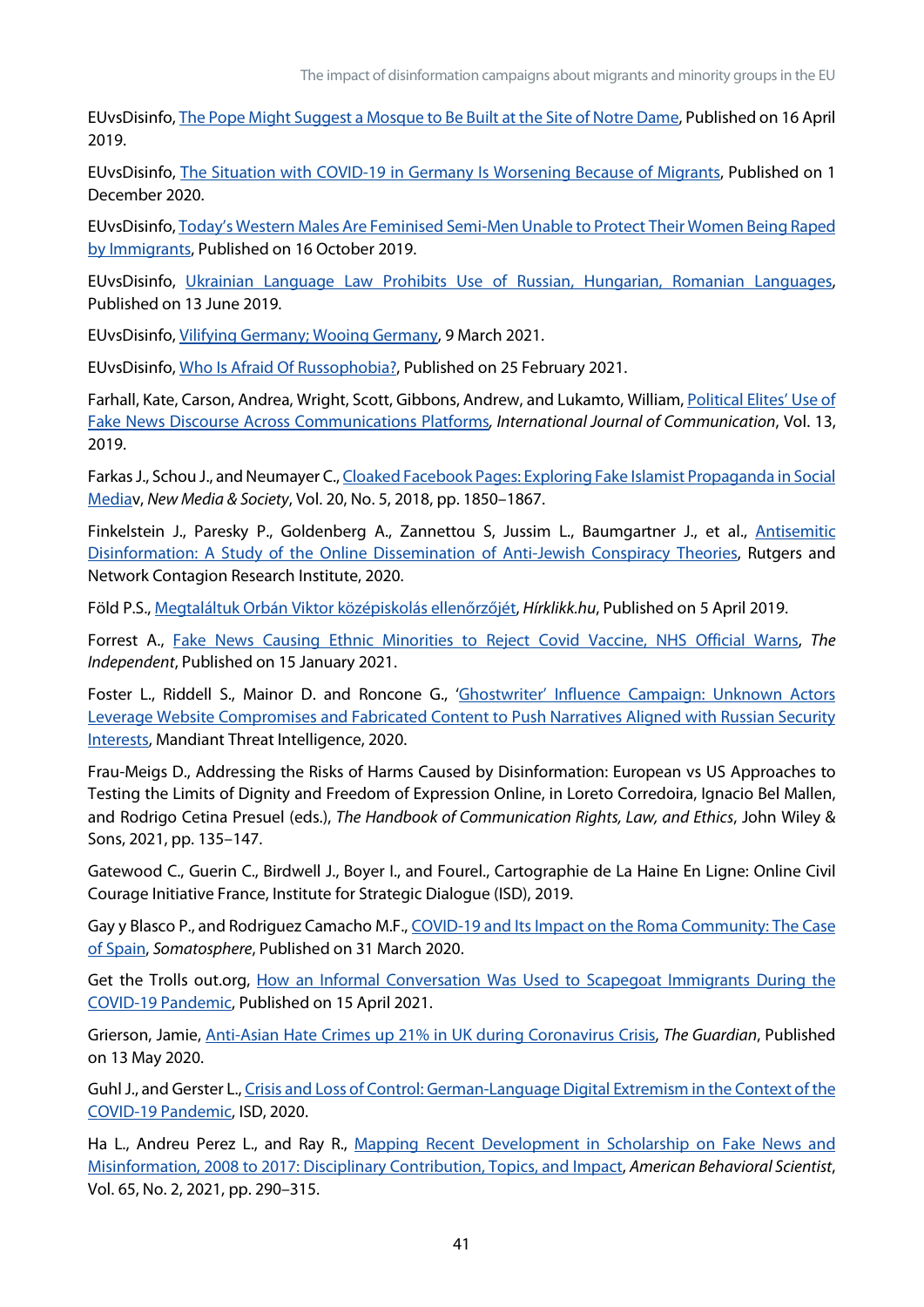Hameleers M., van der Meer T., and Vliegenthart R.[, Civilized Truths, Hateful Lies? Incivility and Hate Speech](https://doi.org/10.1080/1369118X.2021.1874038)  in False Information – [Evidence from Fact-Checked Statements in the US](https://doi.org/10.1080/1369118X.2021.1874038)*, Information, Communication & Society*, 2021, pp. 1–18.

Hameleers, Michael, and Minihold, Sophie, Constructing Discourses on (Un)Truthfulness: Attributions of Reality, Misinformation, and Disinformation by Politicians in a Comparative Social Media Setting, Communication Research, 2020.

Hamelmann, Maren, [Antigypsyism on the Internet,](https://scan-project.eu/antigypsyism-on-the-internet/) sCAN - Platforms, Experts, Tools: Specialised Cyber-Activists Network, 2018.

Hanna, Andrew, [What Islamists Are Doing and Saying on COVID-19 Crisis,](https://www.wilsoncenter.org/article/what-islamists-are-doing-and-saying-covid-19-crisis) *Wilson Center*, published on 14 May 2020.

Helmus T. C., Bodine-Baron E., Radin A., Magnuson M., Mendelsohn J., Marcellino W., Bega A., and Winkelman Z.[, Russian Social Media Influence: Understanding Russian Propaganda in Eastern Europe,](https://www.rand.org/content/dam/rand/pubs/research_reports/RR2200/RR2237/RAND_RR2237.pdf) Rand Corporation, 2018.

Herzstein, R.E., The War That Hitler Won: The Most Infamous Propaganda Campaign in History, *New York: Putnam*, 1978.

High Level Expert Group on Fake News and Disinformation. A multi-dimensional approach to [disinformation,](http://ec.europa.eu/newsroom/dae/document.cfm?doc_id=50271) Report for the European Commission, 2018.

Holden M.[, COVID Conspiracies Fuel Anti-Semitic Incidents in UK -](https://www.reuters.com/article/uk-britain-security-jews-idUSKBN2AB00X) Report, Reuters, 2021.

Holt, E., [COVID-19 Lockdown of Roma Settlements in Slovakia,](https://www.thelancet.com/journals/laninf/article/PIIS1473-3099(20)30381-9/abstract) *The Lancet Infectious Diseases*, Vol. 20, No. 6, 2020, p. 659.

Horsti, Karina, [Digital Islamophobia: The Swedish Woman as a Figure of Pure and Dangerous Whiteness,](https://doi.org/10.1177/1461444816642169)  *New Media & Society*, Vol. 19, No. 9, 2017, pp. 1440–1457.

Hswen Y., Xu X., Hing A., Hawkins J.B., Brownstein J.S., and Gee G.C., Association of '#covid19' Versus ['#chinesevirus' With Anti-Asian Sentiments on Twitter: March 9–23, 2020,](https://ajph.aphapublications.org/doi/10.2105/AJPH.2021.306154) *American Journal of Public Health*, 2021, pp. 1–9.

Hungary Today, [Coronavirus: Hungary Suspends Migrant Entry to Transit Zone for Foreseeable Future,](https://hungarytoday.hu/hungary-suspend-migrant-entry-transit-zone-coronavirus/)  Published on 2 March 2020.

Institute for Strategic Dialogue (ISD)[, COVID-19 Disinformation Briefing No.1,](https://www.isdglobal.org/wp-content/uploads/2020/06/COVID-19-Briefing-01-Institute-for-Strategic-Dialogue-27th-March-2020.pdf) ISD Briefing Papers, 2020.

Ireton C. and Posetti J., Introduction in *Journalism, 'Fake News' & Disinformation: Handbook for Journalism Education and Training*, United Nations Educational, Scientific and Cultural Organization, 2018, pp. 14–25.

Jaraba, Mahmoud, [Saudi Support for Salafis Strains German Ties,](https://carnegieendowment.org/sada/78259) Carnegie Endowment for International Peace, Published on 31 January 2019.

Jones-Jang, M. S., Mortensen T., and Liu J., [Does Media Literacy Help Identification of Fake News?](https://doi.org/10.1177/0002764219869406)  [Information Literacy Helps, but Other Literacies Don't,](https://doi.org/10.1177/0002764219869406) *American Behavioral Scientist*, Vol. 65, No. 2, 2021, pp. 371–388.

Jozwiak R., [EU Monitors See Coordinated COVID-19 Disinformation Effort By Iran, Russia, China,](https://www.rferl.org/a/eu-monitors-sees-coordinated-covid-19-disinformation-effort-by-iran-russia-china/30570938.html)  *RadioFreeEurope/RadioLiberty*, Published on 22 April 2020.

Juhász A., and Szicherle P., The Political Effects of Migration-Related Fake News, Disinformation and [Conspiracy Theories in Europe,](https://politicalcapital.hu/pc-admin/source/documents/FES_PC_FakeNewsMigrationStudy_EN_20170607.pdf.) Friedrich Ebert Stifüng; Political Capital, 2017.

Kaprāns M., and Mierina I., Ideological [Polarization in Baltic Societies. A Cross-National Survey Report,](https://scholar.google.com/scholar_lookup?hl=en&publication_year=2019b&author=M.+Kapr%C4%81ns&author=I.+Mieri%C5%86a&title=+Ideological+polarization+in+Baltic+societies.+A+cross-national+survey+report+)  Institute of Philosophy and Sociology, University of Latvia, 2019.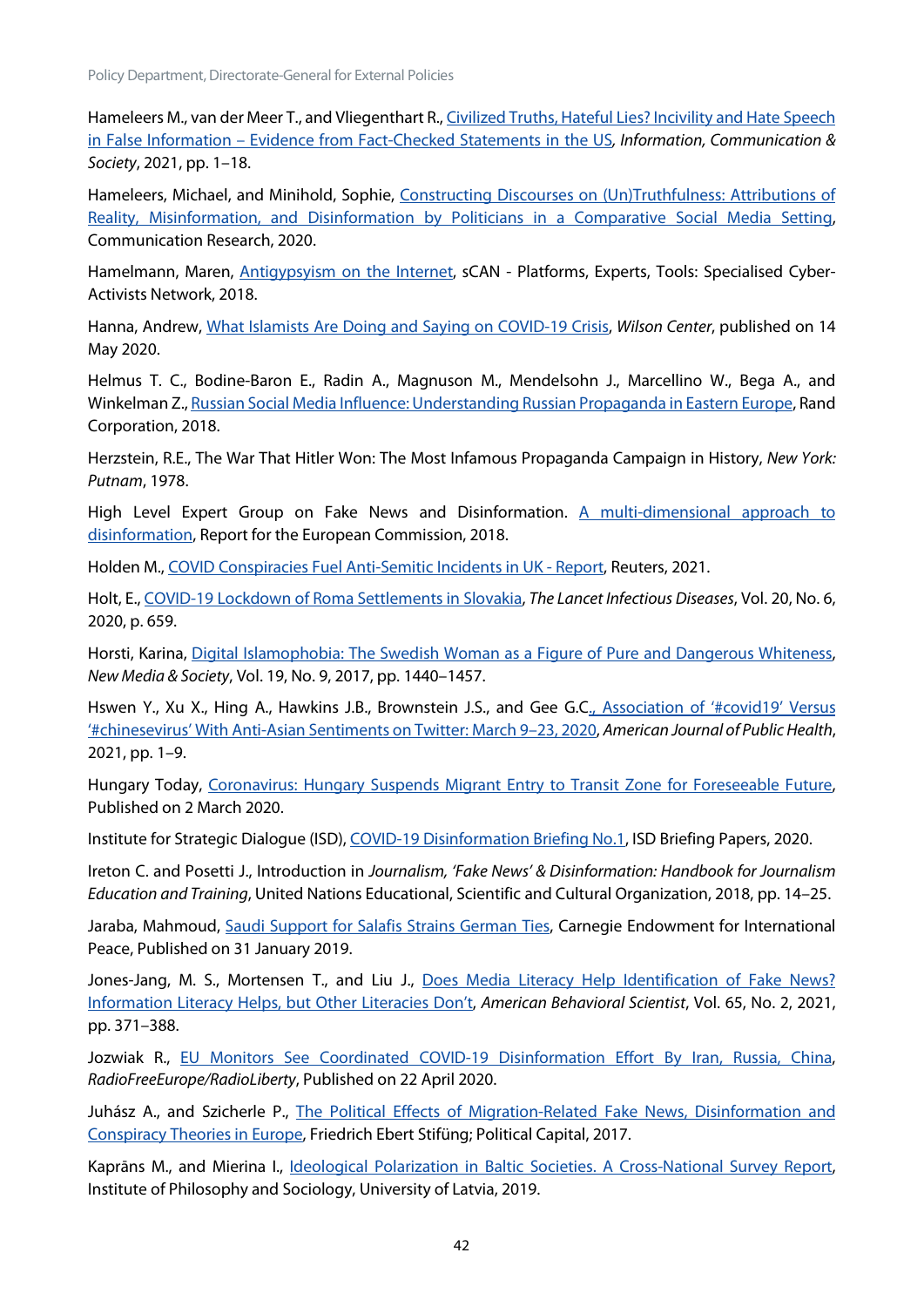Keller F.B., Schoch D., Stier S., and Hwan Yang J., Political Astroturfing on Twitter: How to Coordinate a [Disinformation Campaign,](https://doi.org/10.1080/10584609.2019.1661888) *Political Communication*, Vol. 37, No. 2, 2020, pp. 256–280.

Klein, Ofra, How Is the Far-Right Capitalizing COVID-19?, Centre for Analysis of the Radical Right, 2020.

Korunovska N., and Jovanovic Z., [ROMA IN THE COVID-19 CRISIS,](https://reliefweb.int/sites/reliefweb.int/files/resources/Roma%20in%20the%20COVID-19%20crisis%20-%20An%20early%20warning%20from%20six%20EU%20Member%20States.pdf) Open Society Foundations, 2020.

Krasimirov A., and Tsolova T.[, Bulgaria's Roma Say Some Coronavirus Measures Are Discriminatory,](https://www.reuters.com/article/uk-health-coronavirus-bulgaria-roma-idUKKBN21B32P) Reuters, Published on 24 March 2020.

L1ght, [Rising Levels of Hate Speech & Online Toxicity During This Time of Crisis,](https://l1ght.com/Toxicity_during_coronavirus_Report-L1ght.pdf) 2020.

Laqueur W., The Changing Face of Antisemitism: From Ancient Times to the Present Day, Oxford University Press, 2006.

Laudette, Clara-Laeila[, Discrimination Worsens in Spain, Far-Right and Fake News Largely to Blame,](https://www.reuters.com/article/us-spain-rights-discrimination-idUSKBN29U228.) *Reuters*, Published on 25 January 2021.

Lewandowsky S., and Muhsin Yesilada, [Inoculating Against the Spread of Islamophobic and Radical-](https://crestresearch.ac.uk/download/3521/21-001-01.pdf)[Islamist Disinformation,](https://crestresearch.ac.uk/download/3521/21-001-01.pdf) Centre for Research and Evidence on Security Threats, 2021.

Lewandowsky S., Ecker U. K. H. Ecker, and Cook J.[, Beyond Misinformation: Understanding and Coping with](https://www.sciencedirect.com/science/article/pii/S2211368117300700)  [the 'Post-Truth' Era,](https://www.sciencedirect.com/science/article/pii/S2211368117300700) *Journal of Applied Research in Memory and Cognition*, Vol. 6, No. 4, 2017, pp. 353–369.

Lewandowsky S., and van der Linden S., [Countering Misinformation and Fake News Through Inoculation](https://doi.org/10.1080/10463283.2021.1876983)  [and Prebunking,](https://doi.org/10.1080/10463283.2021.1876983) *European Review of Social Psychology*, 2021, pp. 1–38.

Licskay, Péter, [Facebook's Fact-Checking Program Reached Hungary --](https://dailynewshungary.com/facebooks-fact-checking-program-launched-a-one-man-operation-in-hungary/) Is This the End of the Fake News [Era?,](https://dailynewshungary.com/facebooks-fact-checking-program-launched-a-one-man-operation-in-hungary/) *Daily News Hungary*, Published on 3 March 2021.

Lucas E., and Pomeranzev P.[, Winning the Information War: Techniques and Counter-Strategies to Russian](https://cepa.ecms.pl/files/?id_plik=2773)  [Propaganda in Central and Eastern Europe. A Report by CEPA's Information Warfare Project in Partnership](https://cepa.ecms.pl/files/?id_plik=2773)  [with the Legatum Institute,](https://cepa.ecms.pl/files/?id_plik=2773) Center for European Policy Analysis, 2016.

MacGregor, M.[, Fake News? A War on Social Media over Migrants at the Greece-Turkey Border,](https://www.infomigrants.net/en/post/23343/fake-news-a-war-on-social-media-over-migrants-at-the-greece-turkey-border) *InfoMigrants*, Published on 10 March 2020.

Mas, L., [How Fake Images Spread Racist Stereotypes about Migrants across the Globe,](https://observers.france24.com/en/20180105-fake-images-racist-stereotypes-migrants) The Observers -*France 24,* Published on 5 January 2018.

Matacha M., and Bhabha J., [Anti-Roma Racism Is Spiraling During COVID-19 Pandemic,](https://www.hhrjournal.org/2020/04/anti-roma-racism-is-spiraling-during-covid-19-pandemic/) *Health and Human Rights Journal*, 2020.

McIntyre L., Post-Truth, *The MIT Press Essential Knowledge Series*, MIT Press, 2018.

Meaker, Morgan[, Inside the Online Disinformation War Trying to Tear Sweden Apart,](https://www.wired.co.uk/article/sweden-election-polls-far-right) *Wired UK*, Published on 9 September 2018.

Melford, Clare[, Monetising Disinformation in the EU. Presentation by Clare Melford European Parliament -](https://www.europarl.europa.eu/cmsdata/232164/revised_Agenda%20item%207_Clare%20Melford_GDI_Deck_EU-Ad-funded_Disinfo.pdf) [INGE,](https://www.europarl.europa.eu/cmsdata/232164/revised_Agenda%20item%207_Clare%20Melford_GDI_Deck_EU-Ad-funded_Disinfo.pdf) presented at the European Parliament INGE Committee Hearing on 'Interference through advertisement', 2021.

Messing, V., and Ságvári B., ['Looking behind the Culture of Fear: Cross-National Analysis of Attitudes](https://library.fes.de/pdf-files/bueros/budapest/14181-20180815.pdf)  [towards Migration'](https://library.fes.de/pdf-files/bueros/budapest/14181-20180815.pdf), Friedrich Ebert Stifüng, 2018.

Milmo, C., Iraq Crisis Exclusive: Isis Jihadists Using World Cup and Premier League Hashtags to Promote [Extremist Propaganda on Twitter,](https://www.independent.co.uk/news/world/middle-east/iraq-crisis-exclusive-isis-jihadists-using-world-cup-and-premier-league-hashtags-promote-extremist-propaganda-twitter-9555167.html) *The Independent*, Published on 23 June 2014.

Ministerstvo vnitra České republiky[, Coronavirus: An overview of the Main Disinformation](https://www.mvcr.cz/cthh/clanek/coronavirus-an-overview-of-the-main-disinformation-narratives-in-the-czech-republic.aspx) Narratives in the [Czech Republic](https://www.mvcr.cz/cthh/clanek/coronavirus-an-overview-of-the-main-disinformation-narratives-in-the-czech-republic.aspx) - Terorismus a měkké cíle, 2021.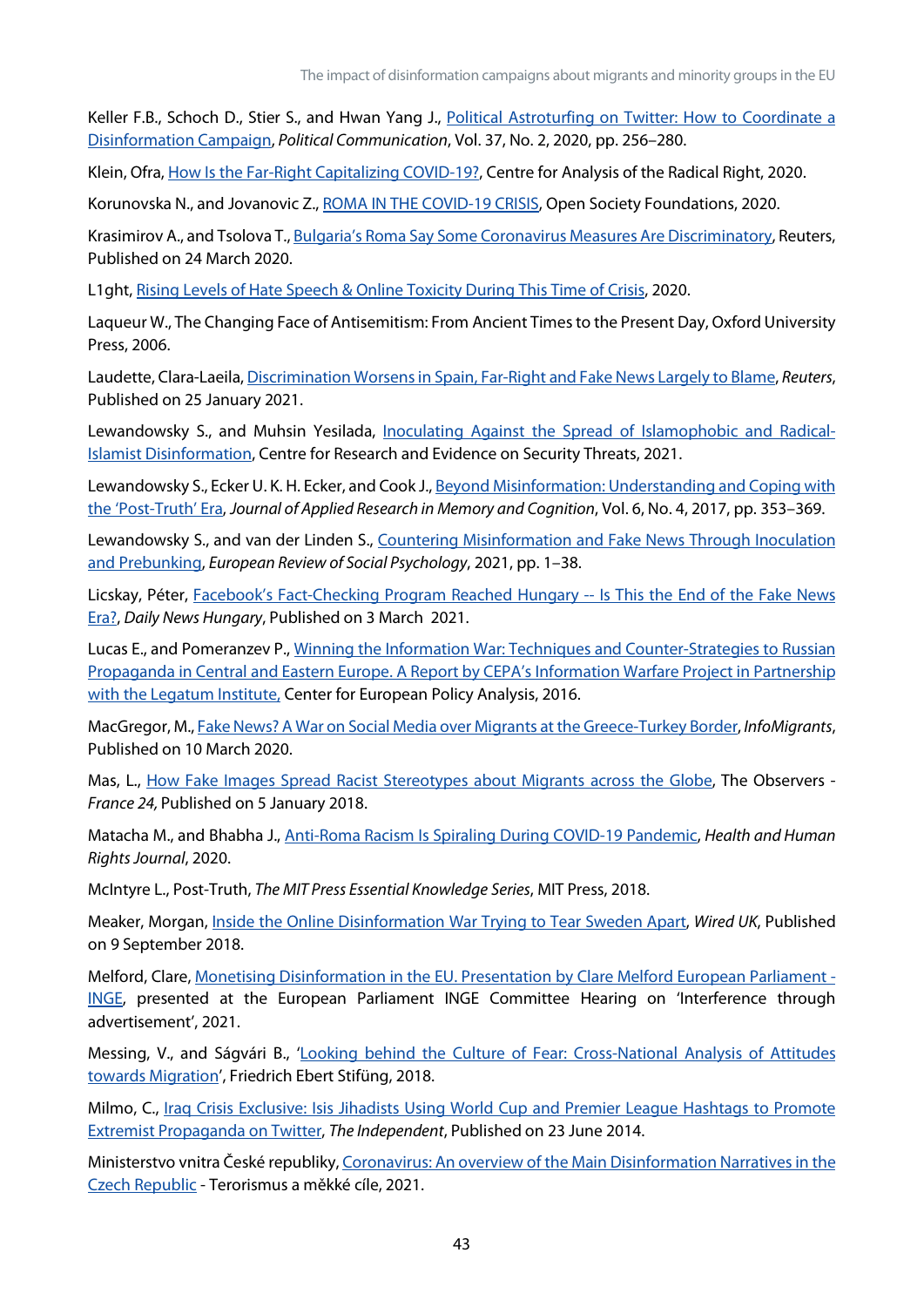Policy Department, Directorate-General for External Policies

Mintal, J.M., ['The Business of Minisnformation: Slovakia -](https://cmds.ceu.edu/business-misinformation-slovakia-snake-oil-spills-web) Snake Oil Spills Onto the Web' Center for Media, Data and Society Central European University, 2019.

Miškolci, J., Kováčová L., and Rigová E., [Countering Hate Speech on Facebook: The Case of the Roma](https://doi.org/10.1177/0894439318791786)  [Minority in Slovakia](https://doi.org/10.1177/0894439318791786)*, Social Science Computer Review*, Vol. 38, No. 2, 2020, pp. 128–146.

Molnar L., The Law of the Jungle. The Online Hate-Speech against the Roma in Romania, Victims & [Offenders,](https://doi.org/10.1080/15564886.2021.1895391) 2021, pp. 1–22.

Mulford, C.[, Benjamin Franklin's Savage Eloquence: Hoaxes from the Press at Passy, 1782,](https://www.jstor.org/stable/40541605) *Proceedings of the American Philosophical Society*, Vol. 152, No. 4, 2008, pp. 490–530.

Nimmo B., François C., Shawn Eib C., and Tamora [L., From Russia With Blogs: GRU Operators Leveraged](https://graphika.com/reports/from-russia-with-blogs/)  [Blogs, Social Media Accounts and Private Messaging to Reach Audiences Across Europe,](https://graphika.com/reports/from-russia-with-blogs/) Graphika Report, 2020.

Nortio, E., Niska M., Renvik T.A., and Jasinskaja-Lahti I.[, The Nightmare of Multiculturalism': Interpreting and](https://doi.org/10.1177/1461444819899624)  [Deploying Anti-Immigration Rhetoric in Social Media,](https://doi.org/10.1177/1461444819899624) *New Media & Society*, Vol. 23, No. 3, 2021, pp. 438– 456.

O'Rourke [C., No, Biden Wasn't Photographed Sleeping at His Oval Office Desk,](https://www.politifact.com/factchecks/2021/feb/09/viral-image/no-biden-wasnt-photographed-sleeping-his-oval-offi/) *Politifact*, Published on 9 February 2021.

Osadchuk, R., [How Pro-Kremlin Outlets and Blogs Undermine Trust in Foreign-Made COVID Vaccines,](https://medium.com/dfrlab/how-pro-kremlin-outlets-and-blogs-undermine-trust-in-foreign-made-covid-vaccines-4fa9f9f19df1)  DFRLab Medium, Published on 27 January 2021.

Paresky, P., and Farmer J., [The Newest Vehicle for the Oldest Hatred: OPINION,](https://abcnews.go.com/Politics/newest-vehicle-oldest-hatred-opinion/story?id=75542375) *ABC News*, Published on 29 January 2021.

Pariser, E., The Filter Bubble: How the New Personalized Web Is Changing What We Read and How We Think, Penguin, 2011.

Pasternack, A., [Facebook Quietly Pressured Its Fact-Checkers over Climate and Abortion Posts,](https://www.fastcompany.com/90538655/facebook-is-quietly-pressuring-its-independent-fact-checkers-to-change-their-rulings) *Fast Company*, Published on 20 August 2020.

Pierri, F., Artoni A., and Ceri S., *Investigating Italian Disinformation Spreading on Twitter in the Context of* [2019 European Elections,](https://journals.plos.org/plosone/article?id=10.1371/journal.pone.0227821) PLOS ONE, Vol. 15, No. 1, 2020.

Poole E., Eva Haifa Giraud, and de Quincey E., [Tactical Interventions in Online](https://doi.org/10.1177/1461444820903319) Hate Speech: The Case of [#stopIslam,](https://doi.org/10.1177/1461444820903319) *New Media & Society*, 2020.

Posetti, J., and Matthews A., [A Short Guide to the History of 'fake News' and Disinformation,](https://www.icfj.org/sites/default/files/2018-07/A%20Short%20Guide%20to%20History%20of%20Fake%20News%20and%20Disinformation_ICFJ%20Final.pdf) International Center for Journalists, 2018.

Puriņa, E. (ed), Repečkaite D., von Schaper E., Raudsik H., and Bērziņa S., [Who Spreads Vaccine Lies in the](https://tepsaeu-my.sharepoint.com/personal/admintepsaeu_tepsaeu_onmicrosoft_com/Documents/EP/Framework%20contracts%202019-2024/Lot%206%20Human%20Rights/IDAs/IDA%20Disinformation%20and%20migation%20and%20minorities/First%20Version/.%20https:/www.lrt.lt/en/news-in-english/19/1355005/who-spreads-vaccine-lies-in-the-baltics)  [Baltics?,](https://tepsaeu-my.sharepoint.com/personal/admintepsaeu_tepsaeu_onmicrosoft_com/Documents/EP/Framework%20contracts%202019-2024/Lot%206%20Human%20Rights/IDAs/IDA%20Disinformation%20and%20migation%20and%20minorities/First%20Version/.%20https:/www.lrt.lt/en/news-in-english/19/1355005/who-spreads-vaccine-lies-in-the-baltics) Re:Baltica, 2021.

Ranstorp, Magnus, Ahlin, Filip, Hyllengren, Peder, and Normark, Magnus, [Executive Summary -](http://fhs.diva-portal.org/smash/get/diva2:1313715/FULLTEXT01.pdf) Between Salafism and Salafi-Jihadism – [Influence and Challenges for Swedish Society,](http://fhs.diva-portal.org/smash/get/diva2:1313715/FULLTEXT01.pdf) Swedish Defence University Center for Asymmetric Threats Studies, 2018.

Recorded Future, Insikt Group, [Intent to Infekt: Operation Pinball' Tactics Reminiscent of "Operation](https://www.recordedfuture.com/operation-pinball-tactics/)  [Secondary Infektion",](https://www.recordedfuture.com/operation-pinball-tactics/) 2020.

Relly, Jeannine, E., 'Online Harassment of Journalists as a Consequence of Populism, Mis/Disinformation, and Impunity', in Howard Tumber and Silvio Waisbord (eds.), *The Routledge Companion to Media Disinformation and Populism*, Routledge, 2021, pp. 178–187.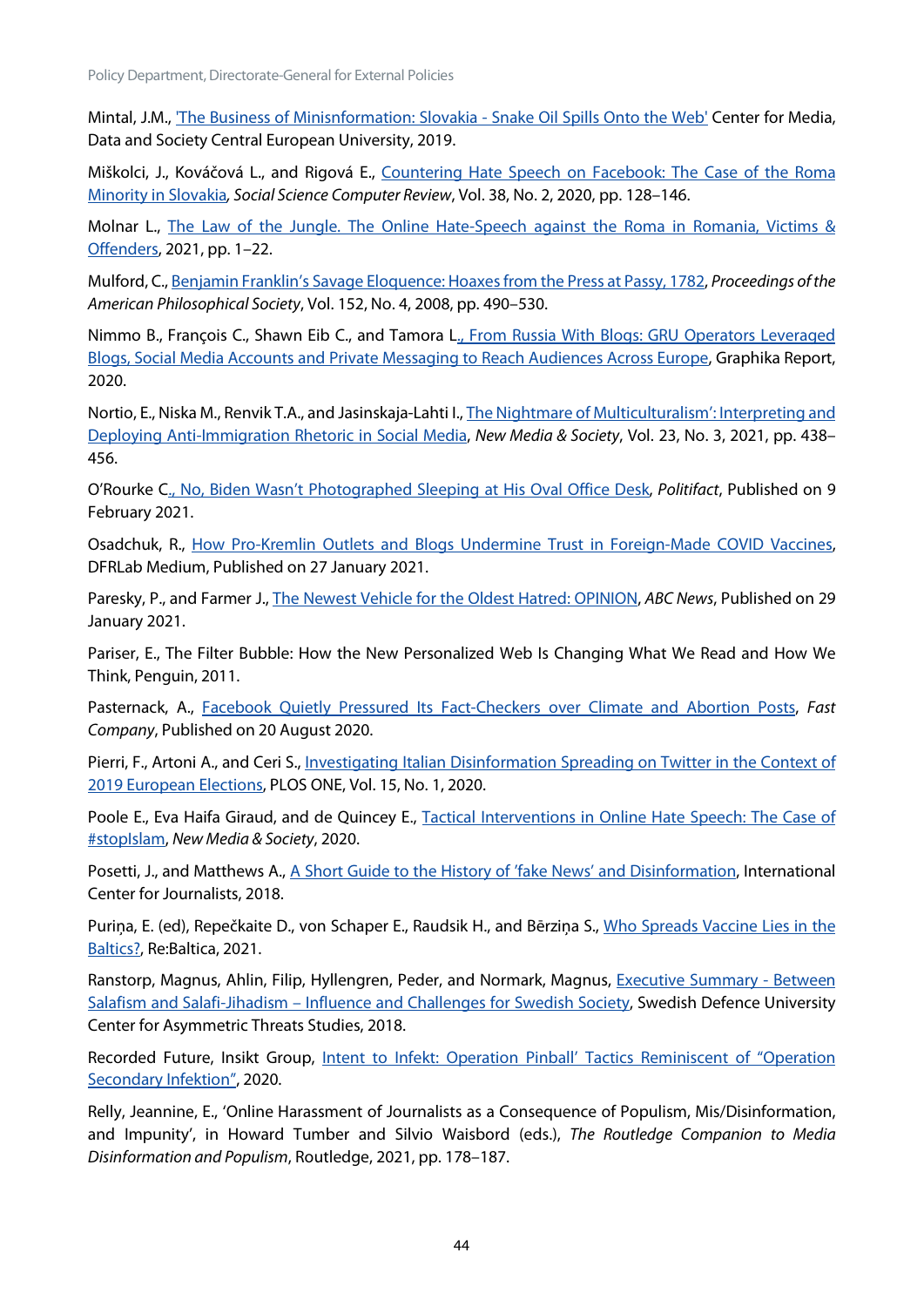The impact of disinformation campaigns about migrants and minority groups in the EU

Renda, A.[, The Legal Framework to Address 'Fake News': Possible Policy Actions at the EU Level,](https://www.europarl.europa.eu/RegData/etudes/IDAN/2018/619013/IPOL_IDA(2018)619013_EN.pdf) Directorate General for Internal Policies (DG IPOL), European Parliament, 2018.

Robinson, Olga, Coleman, Alistair and Sardarizadeh, Sayan, [A Report on Anti-Disinformation Initiatives,](https://demtech.oii.ox.ac.uk/wp-content/uploads/sites/93/2019/08/A-Report-of-Anti-Disinformation-Initiatives.pdf)  Oxford Technology and Elections Commission; Oxford Internet Institute, 2019.

Romea.Cz, Czech Interior Ministry: Ultranationalist Party Attempted to Spark Anti-Romani Sentiment, [Extremists and Xenophobes Spread Disinformation about COVID-19,](http://www.romea.cz/en/news/czech/czech-interior-ministry-ultranationalist-party-attempted-to-spark-anti-romani-sentiment-extremists-and-xenophobes-spread) Published on 10 September 2020.

Rone, J.[, Why Talking about 'Disinformation' Misses the Point When Considering Radical Right 'Alternative'](https://blogs.lse.ac.uk/medialse/2019/01/03/why-talking-about-disinformation-misses-the-point-when-considering-radical-right-alternative-media/)  [Media,](https://blogs.lse.ac.uk/medialse/2019/01/03/why-talking-about-disinformation-misses-the-point-when-considering-radical-right-alternative-media/) LSE Media Policy Project, Published on 3 January 2019.

Rorke, B, [More toxic than COVID? The politics of anti-Roma racism in Bulgaria,](http://www.errc.org/news/more-toxic-than-covid-the-politics-of-anti-roma-racism-in-bulgaria.) European Roma Rights Centre, Published on 8 June 2020.

Rorke, B.[, Inequality, Anti-Roma Racism, and the Coronavirus,](https://euobserver.com/coronavirus/147759) *EUobserver*, Published on 19 March 2020.

Rose-Stockwell, T., [This Is How Your Fear and Outrage Are Being Sold for Profit,](https://qz.com/1039910/how-facebooks-news-feed-algorithm-sells-our-fear-and-outrage-for-profit/) *Quartz*, 2017.

Schia, Niels Nagelhus, and Gjesvik, Lars, Hacking Democracy: Managing Influence Campaigns and [Disinformation in the Digital Age,](https://doi.org/10.1080/23738871.2020.1820060) *Journal of Cyber Policy*, Vol. 5, No. 3, 2020, pp. 413–428.

Shideler, Kyle, Froehlke, Sarah and Fischer, Susan, [The Role of Select Non-Governmental Organizations in](https://www.jstor.org/stable/resrep05081.7)  Doha's [Support for Terrorism,](https://www.jstor.org/stable/resrep05081.7) Center for Security Policy, 2017.

Snyder, A. A., Warriors of Disinformation: American Propaganda, Soviet Lies, and the Winning of the Cold War: An Insider's Account, *Arcade Publishing: New York*, 1997.

Spangher A., Ranade G., Nushi B., Fourney A., and Horvitz E., [Analysis of Strategy and Spread of Russia-](http://arxiv.org/abs/1810.10033)[Sponsored Content in the US in 2017,](http://arxiv.org/abs/1810.10033) ArXiv, 2018.

Spaulding S., Nair D., and Nelson A., [Why Putin Targets Minorities,](https://www.csis.org/analysis/why-putin-targets-minorities) Center for Strategic and International Studies, 2018.

Stalinsky S., and Sosnow R., [Germany-Based Encrypted Messaging App Telegram Emerges As Jihadis'](https://www.memri.org/reports/germany-based-encrypted-messaging-app-telegram-emerges-jihadis-preferred-communications)  Preferred Communications Platform – [Part V Of MEMRI Series: Encryption Technology Embraced By ISIS,](https://www.memri.org/reports/germany-based-encrypted-messaging-app-telegram-emerges-jihadis-preferred-communications)  Al-Qaeda, Other Jihadis – [September 2015-September 2016,](https://www.memri.org/reports/germany-based-encrypted-messaging-app-telegram-emerges-jihadis-preferred-communications) MEMRI Inquiry & Analysis Series No. 1291, 2016.

Stempień M.S., [Russia in the Eyes of Islamic State: An Analysis of the Content of Dabiq and Rumiyah](https://doi.org/10.1080/09546553.2019.1657097)  [Magazines and Russia's Involvement in the Fight against the Islamic State, Terrorism and Political Violence,](https://doi.org/10.1080/09546553.2019.1657097)  2019.

Stolton, Samuel, [As Election Looms, Spaniards Are Hit by WhatsApp Disinformation Campaign,](https://www.euractiv.com/section/digital/news/as-election-looms-spaniards-are-hit-by-whatsapp-disinformation-campaign/) Euractiv, Published on 26 April 2019.

Suiter J. and Culloty E., 'Anti-Immigration Disinformation', in Howard Tumber and Silvio Waisbord (eds.), *The Routledge Companion to Media Disinformation and Populism*, Routledge, 2021.

Thompson Fuller T., *This Photo Shows a 1997 Music Festival in Berlin*, AFP Fact Check, Published on 2 September 2020.

Tony Blair Institute for Global Change, [How Extremist Groups Are Responding to Covid-19,](https://institute.global/sites/default/files/2020-05/Snapshot%203%20COVID19%20V02.pdf) 2020.

United States Senate, [Putin's Asymetric Assault on Democracy in Russia and Europe: Implications for U.S.](https://www.foreign.senate.gov/imo/media/doc/FinalRR.pdf)  [National Security. A Minority Staff Report Prepared for the Use of the Committee on Foreign Relations,](https://www.foreign.senate.gov/imo/media/doc/FinalRR.pdf)  2018.

Vacca J.R., Online Terrorist Propaganda, Recruitment, and Radicalization, CRC Press, 2019.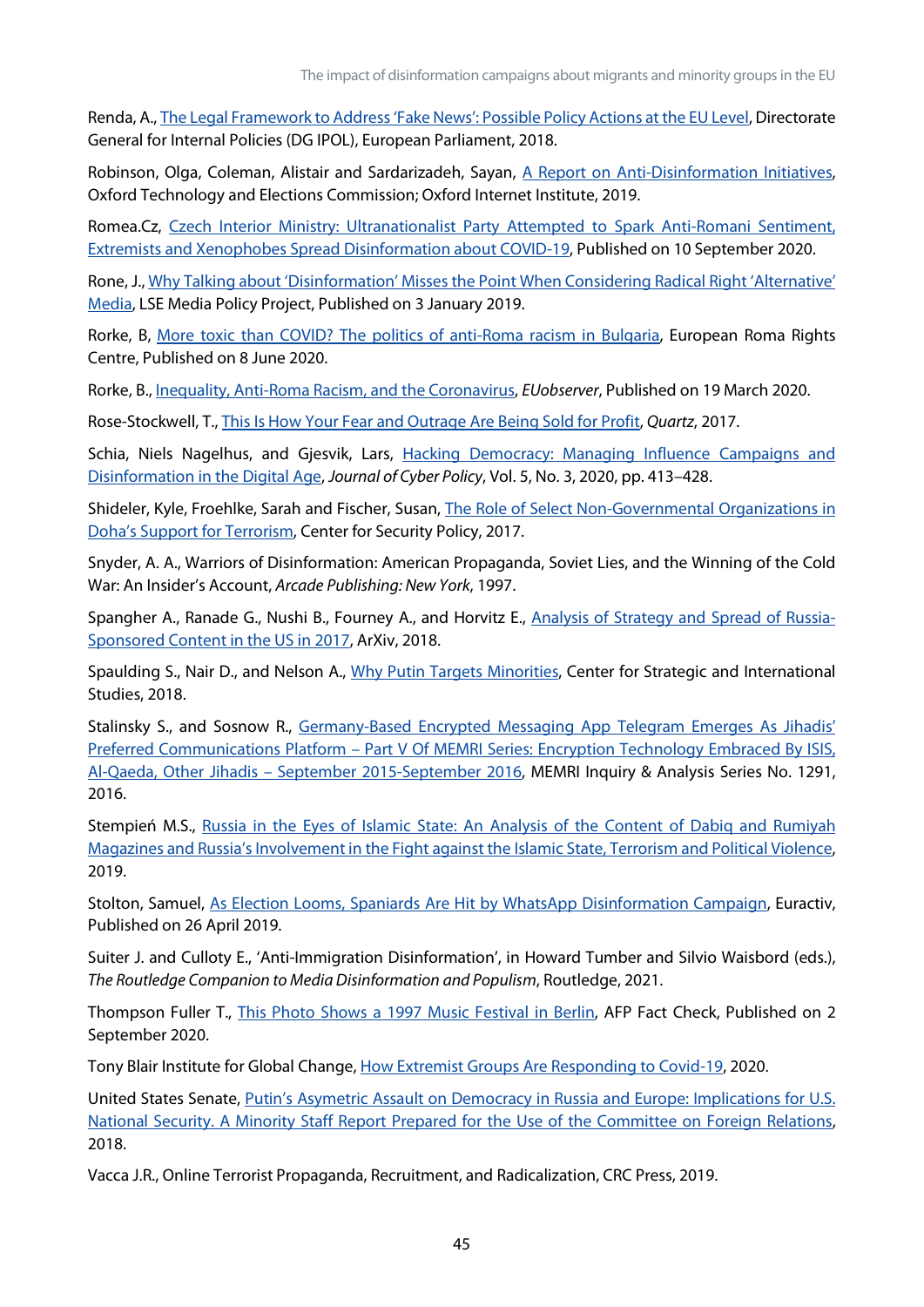Vaccari C., and Chadwick A., [Deepfakes and Disinformation: Exploring the Impact of Synthetic Political](https://doi.org/10.1177/2056305120903408)  [Video on Deception, Uncertainty, and Trust in News,](https://doi.org/10.1177/2056305120903408) *Social Media + Society*, Vol. 6, No. 1, 2020.

van der Linden, Sander, Roozenbeek, Jon and Compton, Josh, [Inoculating Against Fake News About](https://www.frontiersin.org/articles/10.3389/fpsyg.2020.566790/full)  [COVID-19,](https://www.frontiersin.org/articles/10.3389/fpsyg.2020.566790/full) *Frontiers in Psychology*, Vol. 11, 2020.

van der Pol L., and van de Ven C.[, Nederland Is Een Knooppunt in de Verspreiding van Nepnieuws \[in Dutch\],](https://www.groene.nl/artikel/hollands-nepnieuws)  *De Groene Amsterdammer*, Published on 21 February 2018.

Vidov, P., [Tvrdnja da Plenković u sjeni korona krize otvara granice migrantima je lažna,](https://faktograf.hr/2020/04/09/tvrdnja-da-plenkovic-u-sjeni-korona-krize-otvara-granice-migrantima-je-lazna/) *Faktograf.hr*, Published on 9 April 2020.

von Hein, Matthias, and Felden, Esther, [German Synagogue Attack Suspect's Online Extremist Circles](https://www.dw.com/en/german-synagogue-attack-suspects-online-extremist-circles-revealed/a-50803835)  [Revealed,](https://www.dw.com/en/german-synagogue-attack-suspects-online-extremist-circles-revealed/a-50803835) *Deutsche Welle*, Published on 10 November 2019.

Vosoughi S., Roy D., and Aral S., [The Spread of True and False News Online,](https://science.sciencemag.org/content/359/6380/1146) Science, Vol. 359, No. 6380, 2018, pp. 1146–1151.

Wagstyl, Stefan, [German Raids Target Turkish Clerics in Spy Inquiry,](https://www.ft.com/content/1caf61e6-f397-11e6-8758-6876151821a6) *Financial Times*, Published on 15 February 2017.

Walter N., Cohen, J.R. Holbert L., and Morag Y., **Fact-Checking: A Meta-Analysis of What Works and for** [Whom,](https://doi.org/10.1080/10584609.2019.1668894) *Political Communication*, Vol. 37, No. 3, 2020, pp. 350–375.

Wang S., Chen X., Li Y., Luu C., Yan R., and Madrisotti F., 'I'm More Afraid of Racism than of the Virus!': Racism [Awareness and Resistance among Chinese Migrants and Their Descendants in France during the Covid-19](https://doi.org/10.1080/14616696.2020.1836384)  [Pandemic,](https://doi.org/10.1080/14616696.2020.1836384) *European Societies*, Vol. 23, No. 1, 2021, pp. 721–742.

Wardle C. and Derakhshan H., [Information Disorder: Toward an Interdisciplinary Framework for Research](https://rm.coe.int/information-disorder-toward-an-interdisciplinary-framework-for-researc/168076277c)  [and Policy Making,](https://rm.coe.int/information-disorder-toward-an-interdisciplinary-framework-for-researc/168076277c) Council of Europe Report No 27, 2017.

Wardle C., [Fake News. It's Complicated,](https://firstdraftnews.org/latest/fake-news-complicated/) *First Draft*, Published on 16 February 2017.

Williams, Matthew L, Pete Burnap, Amir Javed, Han Liu, and Sefa Ozalp, Hate in the Machine: Anti-Black and [Anti-Muslim Social Media Posts as Predictors of Offline Racially and Religiously Aggravated Crime,](https://doi.org/10.1093/bjc/azz049) *The British Journal of Criminology*, Vol. 60, No. 1, 2020, pp. 93–117.

Winter C.[, Media Jihad: The Islamic State's Doctrine for Information Warfare,](https://icsr.info/wp-content/uploads/2017/02/ICSR-Report-Media-Jihad-The-Islamic-State%E2%80%99s-Doctrine-for-Information-Warfare.pdf) Institute for Strategic Dialogue and International Centre for the Study of Radicalisation, 2017.

Wong J.[C., Revealed: The Facebook Loophole That Lets World Leaders Deceive and Harass Their Citizens,](http://www.theguardian.com/technology/2021/apr/12/facebook-loophole-state-backed-manipulation)  *The Guardian*, Published on 12 April 2021.

Zerback T., Töpfl F. and Knöpfle M.[, The Disconcerting Potential of Online Disinformation: Persuasive Effects](https://doi.org/10.1177/1461444820908530)  [of Astroturfing Comments and Three Strategies for Inoculation against Them,](https://doi.org/10.1177/1461444820908530) *New Media & Society*, March 2020.

Zimmermann F., and Kohring M., [Mistrust, Disinforming News, and Vote Choice: A Panel Survey on the](https://doi.org/10.1080/10584609.2019.1686095)  [Origins and Consequences of Believing Disinformation in the 2017 German Parliamentary Election,](https://doi.org/10.1080/10584609.2019.1686095) *Political Communication,* Vol. 37, No. 2, 2020, pp. 215–237.

Zuckerberg, Mark[, 'Building a Global Community',](https://m.facebook.com/nt/screen/?params=%7B%22note_id%22%3A3707971095882612%7D&path=%2Fnotes%2Fnote%2F&_rdr) Facebook webpages, Published on 17 February 2017.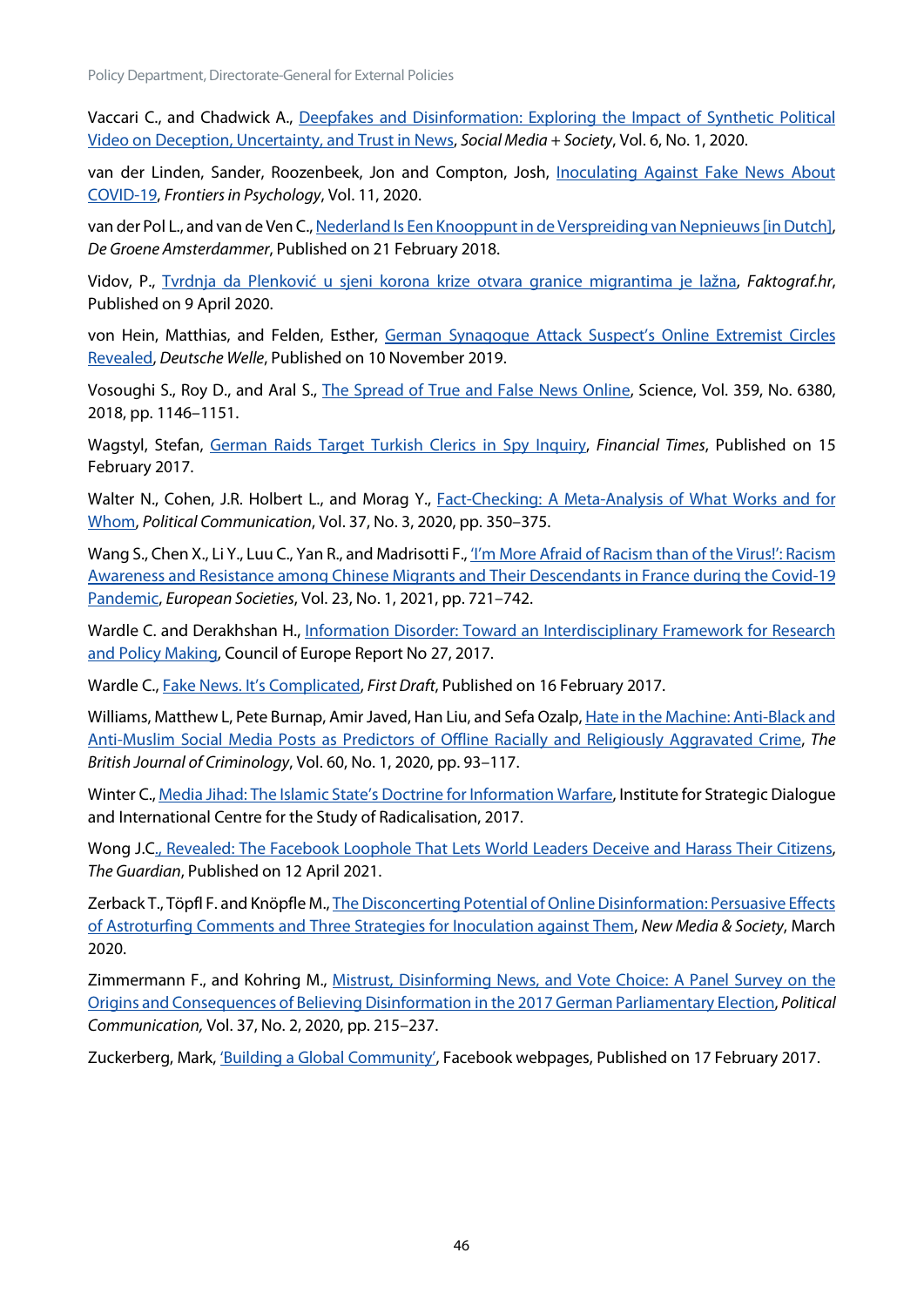# <span id="page-57-0"></span>9 Annex: List of interviewees

The stakeholders interviewed for the study were representatives of the following organisations.

| <b>Organisation</b>                                                  | <b>Country / EU</b>   |
|----------------------------------------------------------------------|-----------------------|
| Collectif Contre l'Islamophobie en Belgique asbl (CCIB)              | Belgium               |
| E-Romnja (NGO for Roma women)                                        | Romania               |
| European Council on Refugees and Exiles (ECRE)                       | European Union        |
| European Network Against Racism (ENAR)                               | <b>European Union</b> |
| European Roma Rights Centre (ERRC)                                   | <b>European Union</b> |
| Information and documentation centre for anti-racism work e.V. (IDA) | Germany               |
| Lunaria Associazione di Promozione Sociale                           | <b>Italy</b>          |
| Manoteises (NGO for human rights)                                    | Lithuania             |
| Tett es Védelem Alapítvány (TEV; Jewish NGO)                         | Hungary               |
| The Czech Helsinki Committee (CHC)                                   | <b>Czech Republic</b> |